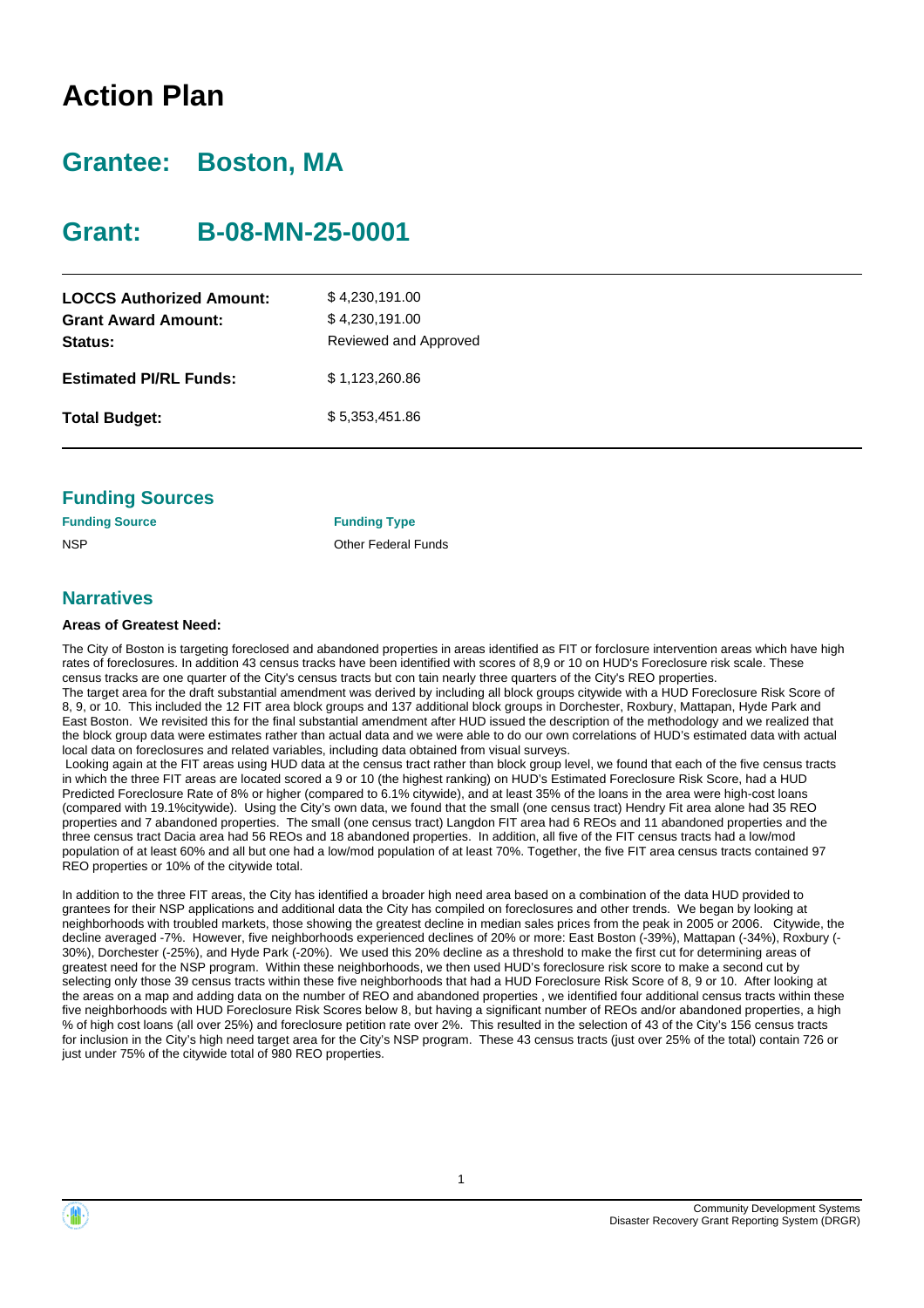#### **Distribution and and Uses of Funds:**

The City has idenfied seven program activities to assist in the acquisition and/or rehabilitation of the REO properties identified. These seven activities will be funded with NSP money. These areas are:

REO Reclamation Fund: Turnkey Ownership Component

 Funds to assist for-profit and non-profit developers with the cost of rehabilitating vacant REO properties into owner-occupied properties. Restoring or redeveloping foreclosed properties as homeownership is the City's top priority. NSP funds will not be made available for acquisition unless the property is acquired in accordance with the NSP program's requirements regarding purchase price discounts of 5% - 15%.

REO Reclamation Fund: Permanent Supportive Housing Component

 Funds to assist for-profit and non-profit developers with the cost of rehabilitating vacant REO properties into permanent supportive housing for the homeless or for persons with disabilities. NSP funds will not be made available for acquisition unless the property is acquired in accordance with the NSP program's requirements regarding purchase price discounts of 5% - 15%.

REO Reclamation Fund: Rental Housing Component

 Funds to assist for-profit and non-profit developers with the cost of rehabilitating vacant REO properties into rental housing for low and moderate income renters. NSP funds will not be made available for acquisition unless the property is acquired in accordance with the NSP program's requirements regarding purchase price discounts of 5% - 15%.

Land Bank Acquisition Program

 This program will provide funds to cover the City's transactional costs (e.g. legal fees, appraisals) to acquire REO properties and to cover the City's interim costs of securing and maintaining REO properties before disposition of the property to a homeowner or developer. REO Buyer Incentive Program

 Funds to assist individual homebuyers with the cost of acquiring vacant REO properties to be owner-occupied by the buyer. NSP funds will not be made available for acquisition unless the property is acquired in accordance with the NSP program's requirements regarding purchase price discounts of 5% - 15%.

REO Purchase Rehab Component

 Funds to assist individual homebuyers with the cost of acquiring and rehabilitation vacant REO properties to be owner-occupied by the buyer. NSP funds will not be made available for acquisition unless the property is acquired in accordance with the NSP program's requirements regarding purchase price discounts of 5% - 15%.

REO Buyer Development/Technical Assistance

 Funds to provide required counseling to buyers of REO properties through City staff or qualified non-profits or other vendors under contract with the City. Counseling may include one-on-one counseling or group courses. Funds will also be used to market the program and create a pool of qualified buyers interested in purchasing REOs.

 In addition, the City plans to use about 9.5% of the funds for its planning and administrative costs to support the program. The proposed budget for the City's NSP funds and for the NSP funds the City Plans to request from the state is provided at the end of this section. The City may need to amend the proposed budget and program activities depending on HUD's ruling on various policy issues and requested waivers. The City reserves the right to reallocate funds among the proposed programs as needed to ensure that all funds are committed in a timely manner within 18 months as required by the NSP Notice.

#### **Definitions and Descriptions:**

(1) Definition of "blighted structure" in context of state or local law.

Response: Massachusetts General Laws (MGL) 121A and 121B provide guidance regarding the definitions of blighted structures. Consistent with those statutes, the City of Boston, following the Department of Housing and Community Development, defines blighted structures for the purposes of NSP as a building that by reasonable determination displays physical deterioration rendering the building unfit for human habitation, obsolete or in need of major maintenance or repair or lacks ventilation, light or sanitation facilities contributing to a condition that is detrimental to safety health or morals.

(2) Definition of "affordable rents." Note: Grantees may use the definition they have adopted for their CDBG program but should review their existing definition to ensure compliance with NSP program –specific requirements such as continued affordability.

Response: In order to define affordable rents, we first have to specify at what income levels the rents are designed to be affordable. The table below shows the income limits that will be used for the program. The NSP 50% of AMI category is the same as the "'Very Low Income" category for the Section 8 and HOME programs. For the NSP program, HUD has followed the same methodology and calculated income limits for 120% of median.

The general rule of thumb is that in order to be considered affordable, rents, less an allowance for tenant-paid utilities, should not exceed 30% of the household's monthly income. For the sake of consistency, we have adopted HUD's "Low-HOME Rent Limits" as the maximum rent for units that are to be affordable to households with incomes at or below 50% of median without a project-based rent subsidy. If the unit has a project-based rental Section 8 rent subsidy, the unit rent may be set at the Section 8 Fair Market Rent.

The City of Boston is anticipating that all rental units directly assisted with City NSP funds under the REO Reclamation Fund: Permanent Supportive Housing Component will be supportive housing units targeted to be affordable to households with incomes at or below 30% of AMI and that project-based Section 8 vouchers will be made available to ensure the affordability and financial viability of the project. The City of Boston further anticipates that all other rental units assisted with City and State NSP funds will be targeted to be affordable to households with incomes at or below 80% of AMI. The state is requiring that rents for such units receiving state NSP funds be set at the "High HOME Rent Levels" which are designed by HUD to be affordable to households with incomes at or below 65% of AMI.

However, the primary focus of the City's NSP program is to facilitate the rehabilitation and redevelopment of foreclosed and abandoned singlefamily residential properties (1-4 units) as owner-occupied homeownership properties. For owner-occupied properties with one, two or three additional rental units, it is anticipated that NSP assistance will only be provided for the

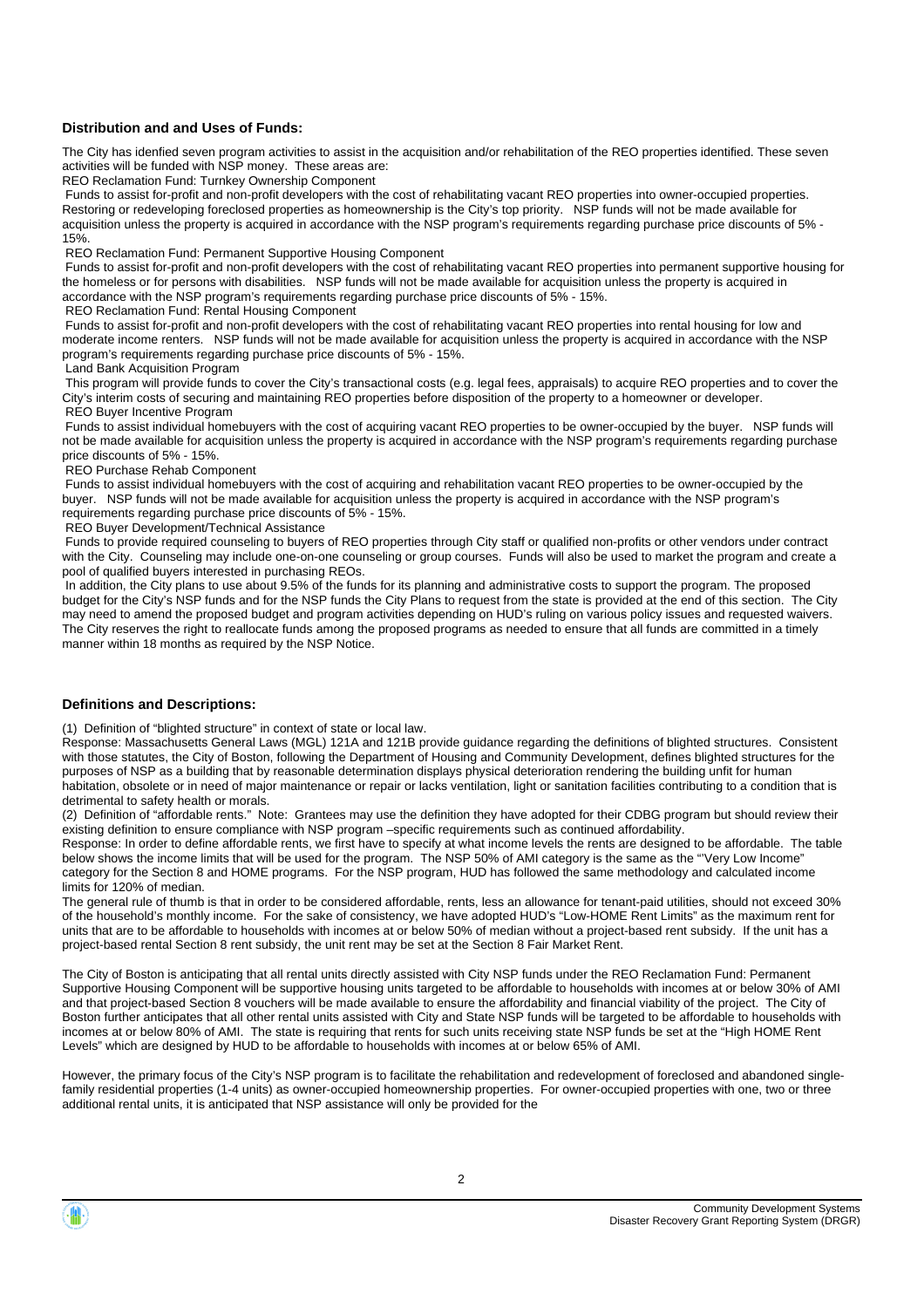homeowner's unit. For example, for a three-decker, NSP assistance would normally be limited to one-third of the total dev-family, NSP assistance would normally be limited to one half of the TDC. In that case, there would be no income limits, rent limits or other affordability restrictions imposed on the rental units in such two and three-family owner-occupied properties. However, if NSP assistance exceeds the prorata share of the TDC corresponding to the owner's unit, then one or more of the rental units will also be required to have income limits and rent limits to restrict the additional assisted units to be affordable to a household with an income at or below 120% of AMI. Rents would be the lower of the market rent or 30% of the monthly income of a household at 120% of AMI. This is not expected to impose any additional financial burden on the projects because market rents in the target areas are well below the rents affordable to a household with an income of 120% of AMI. The main burden will be the additional administrative burden of periodically documenting incomes and rents.

(3) Describe how the grantee will ensure continued affordability for NSP assisted housing.

Response: For rental units assisted with NSP funds, the City will ensure long term affordability to households with incomes at or below 50% of AMI or 80% of AMI through the use of a deed restriction (covenant) and a note and mortgage on the property following the same policies and procedures used in the City's HOME-funded Rental Housing Development Program, generally for 30 plus 20 years. Projects with Low-Income Housing Tax Credits are generally affordable in perpetuity.

The primary focus of the City's NSP program is to facilitate the rehabilitation and redevelopment of foreclosed and abandoned single-family (1- 4 unit) residential properties into owner-occupied properties. Based on our analysis of market conditions in the high need areas, we believe that it will be difficult to incent developers and buyers to purchase and occupy REO properties in these target areas unless reasonable flexibility is provided. Due to the onerous repayment language in the original NSP-1 program guidance, the City had originally planned to use a resale restriction combined with the HOME program's "presumed affordability" provision to ensure some level of continuing affordability while still providing an incentive to homebuyers to purchase foreclosed properties in the targeted high-foreclosure areas. With the repeal of that provision by the American Reinvestment and Recovery Act (aka the Stimulus Bill), we are opting to employ a recapture provision instead. For direct assistance to homebuyers, the City will require that buyer have a household income below 120% of AMI and that the household must occupy the property as their primary residence for a ten year period (based on the amount of assistance to be provided). As a result of our experience with the frequent failures of triple-decker condominium associations, owners will be prohibited from converting NSP assisted properties to condominiums. In order to prevent flipping and windfall profits, the City will require the owner to repay 100% of the NSP subsidy if the owner fails to owner-occupy the property or sells the property during the first 5 years. During years 6-10, twenty percent of the subsidy will be forgiven for each additionalyearthepropertyremainsowner-occupied by the original buyer. A similar recapture restriction homeownership development projects, but we expect the affordability period to be for 15 years based on the higher level of assistance provided. These requirements will be enforced through a covenant and be secured by a note and mortgage on the property.

(4) Describe housing rehabilitation standards that will apply to NSP assisted activities.

Response: NSP-funded housing rehabilitation must bring substandard housing units into compliance with Article II of the Massachusetts Sanitary Code, which sets minimum standards of habitability standards for residential buildings. Projects involving gut rehabilitation of 1-3 story structures will be required to meet Energy Star building performance standard. Energy Star compliance will be optional for projects involving a lower level of rehabilitation. Projects involving the gut rehabilitation of 4+ story structures will be required to follow the City's Green Building guidelines where feasible. A more detailed description of the City's rehabilitation standards for the NSP program is provided in Section J of this Substantial Amendment.

#### **Low Income Targeting:**

The City of Boston is anticipating that all rental units directly assisted with City NSP funds under the REO Reclamation Fund: Permanent Supportive Housing Component will be supportive housing units targeted to be affordable to households with incomes at or below 30% of AMI and that project-based Section 8 vouchers will be made available to ensure the affordability and financial viability of the project. The City of Boston further anticipates that all other rental units assisted with City and State NSP funds will be targeted to be affordable to households with incomes at or below 80% of AMI. The state is requiring that rents for such units receiving state NSP funds be set at the "High HOME Rent Levels" which are designed by HUD to be affordable to households with incomes at or below 65% of AMI.

 Identify the estimated amount of funds appropriated or otherwise made available under the NSP to be used to purchase and redevelop abandoned or foreclosed upon homes or residential properties for housing individuals or families whose incomes do not exceed 50 percent of area median income: \$1,057,548.

Note: At least 25% of funds must be used for housing individuals and families whose incomes do not exceed 50 percent of area median income.

 Response: The City of Boston's NSP allocation is \$4, 230,191. Of that amount, a minimum of twenty five percent of the total or \$1,057,548 will be used for permanent housing for individuals and families whose incomes do not exceed 50% of the area median income.

#### **Acquisition and Relocation:**

At the present time, the City of Boston does not intend to demolish or convert any low- and moderate-income dwelling units (i.e., 80% of area median income) as a direct result of NSP-assisted activities. The City would consider demolition on a case-by-case basis and only where demolition is the best available strategy for addressing a key problem property in a neighborhood. Otherwise, we would target NSP assistance to another property that does not require demolition.

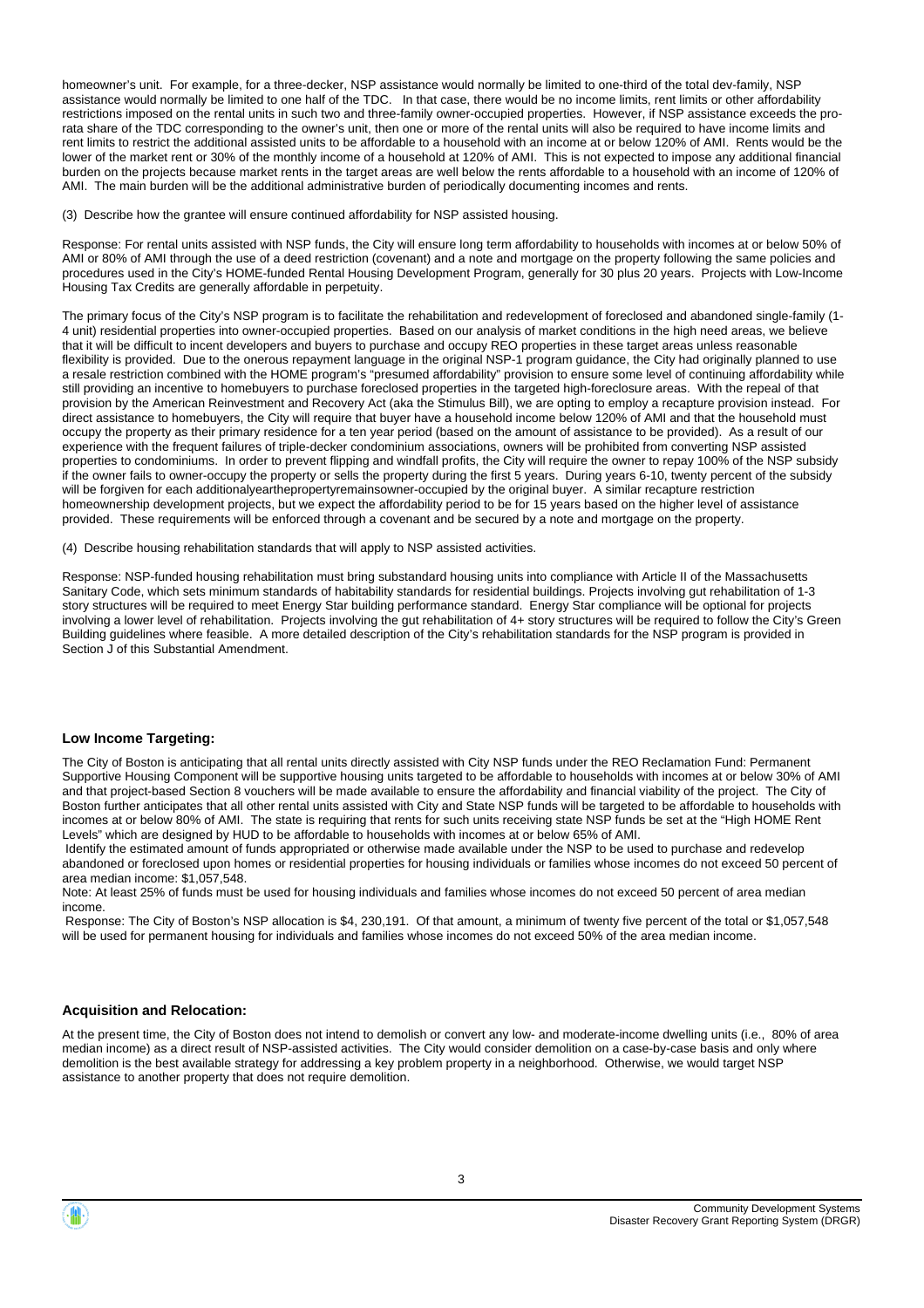#### **Public Comment:**

The City's Draft NSP Substantial Amendment was originally issued for a 15-day public comment period beginning at 9 a.m. on Monday,

November 10th on the City of Boston's website at: http://www.cityofboston.gov/dnd/Consolidated\_Plan.asp

 Notices were mailed to 504 organizations and individuals on a mailing list maintained by the Department of Neighborhood Development for its Consolidated Plan/Action Plan citizen participation process.

 Comments were accepted until the close of business at 5:00 p.m. on Monday, November 24th, 2008. Comments could be submitted by email (at actionplan.dnd@cityofboston.gov), by FAX (to 617-635-0383) or by U. S. Mail (to NSP Action Plan, Policy Development & Research Division, Dept. of Neighborhood Development, 26 Court Street, 8th floor, Boston, MA 02108).

 This substantial amendment to the original NSP Substantial Amendment was issued for a second 15 day public comment period on April 15th on the City of Boston's website.

# **Project Summary**

| Project# | <b>Project Title</b>      | <b>Grantee Activity #</b> | <b>Activity Title</b>                 |
|----------|---------------------------|---------------------------|---------------------------------------|
| 1        | <b>REO Purchase/Rehab</b> | $01 - 02$                 | COMPLETED-29 Leighton Street          |
|          |                           | $01 - 03$                 | COMPLETED-251 Fuller Street           |
|          |                           | $01 - 04$                 | CANCELLED 34 Wayland Street, #1       |
|          |                           | $01 - 05$                 | COMPLETED-15 Winborough Street        |
|          |                           | $1 - 01$                  | <b>REO Advertising</b>                |
|          |                           | $1 - 07$                  | COMPLETED-223 Chelsea Street          |
|          |                           | $1 - 08$                  | Marketing REO's                       |
|          |                           | $1 - 09$                  | 123 Blue Hill Avenue                  |
|          |                           | $1 - 10$                  | 75 Davison Street                     |
| 12       | Supportive Housing        | 12-01                     | 257 Humbolt Avenue                    |
|          |                           | 12-02                     | 8 Elwyn Road VLI                      |
|          |                           | 12-03                     | COMPLETED- 4-6 Nelson VLI             |
|          |                           | $12 - 04$                 | COMPLETED- 6 Lorne Street/VLI         |
|          |                           | 12-05                     | COMPLETED-72 Esmond Street VLI        |
|          |                           | 12-06                     | 990 River Street VLI                  |
|          |                           | 12-07                     | 137 Intervale Street VLI              |
|          |                           | 12-08                     | COMPLETED-46 Woodbine Street - VLI    |
|          |                           | 12-09                     | 498 Blue Hill Avenue VLI              |
|          |                           | $12 - 10$                 | COMPLETED- 37 Maywood Street          |
|          |                           | $12 - 11$                 | 17 Ramsey Street                      |
| 2        | Turnkey Ownership         | $2 - 01$                  | 8 Clarkson Street                     |
|          |                           | $2 - 02$                  | 498 Blue Hill Avenue                  |
|          |                           | $2 - 03$                  | 16 Folsom Street                      |
|          |                           | $2 - 04$                  | 40 Mountain Avenue                    |
|          |                           | $2 - 05$                  | COMPLETED-46 Woodbine Street          |
|          |                           | $2 - 06$                  | COMPLETED- 37 Maywood Street          |
| 24       | Land Bank Acquisition     | 24-01                     | <b>REO Appraisals</b>                 |
|          |                           | 24-02                     | Lot Clearance for REO properties      |
|          |                           | 24-03                     | Lot Clearance                         |
|          |                           | 24-04                     | REO Appraisals/LAB Realty             |
|          |                           | 24-05                     | Appraisal of Foreclosed Properties    |
|          |                           | 24-06                     | <b>Locksmith Services</b>             |
|          |                           | 24-07                     | Snow Removal at Foreclosed properties |
|          |                           | 24-08                     | <b>REO Appraisals</b>                 |
|          |                           |                           |                                       |

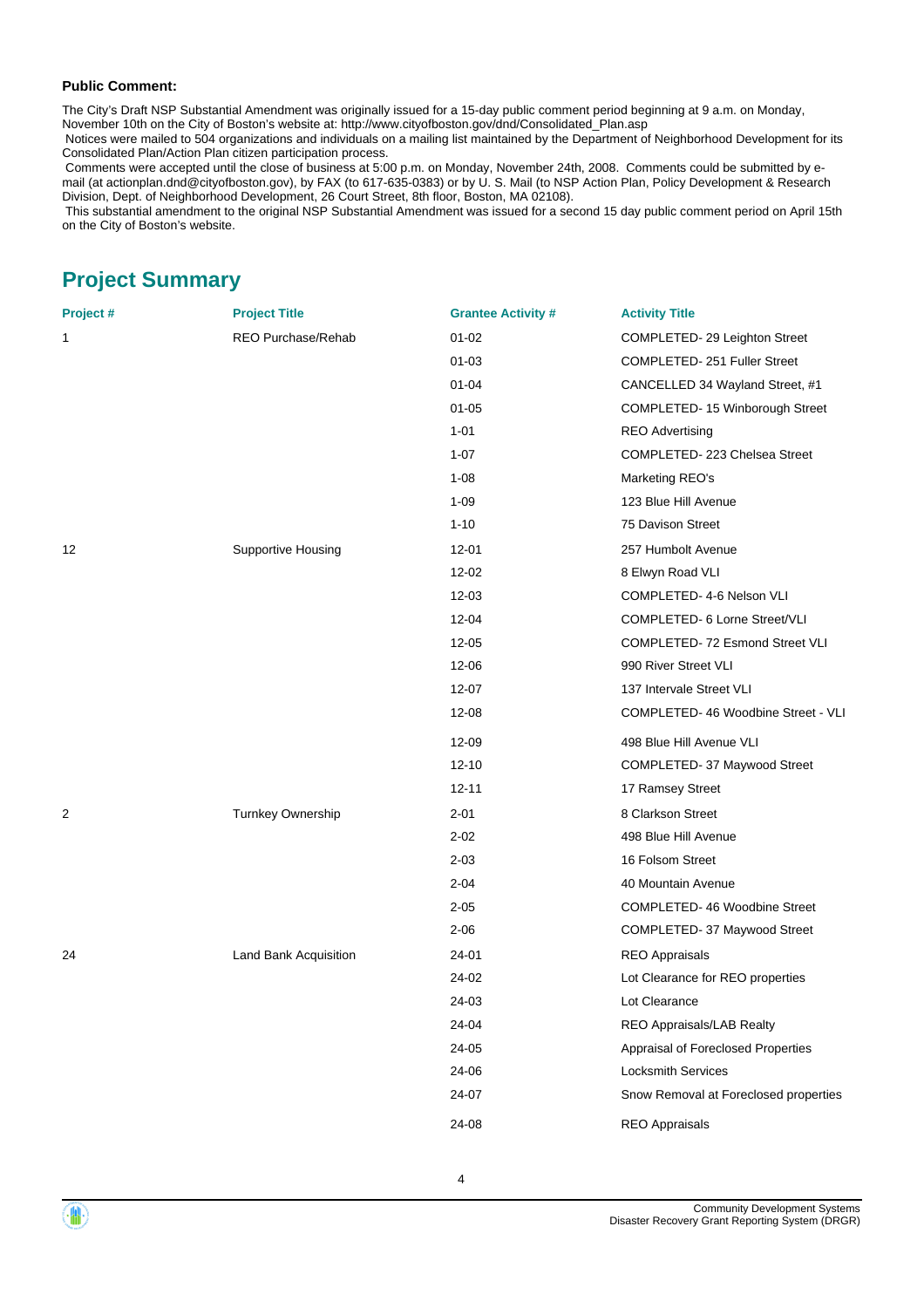|      |                           | 24-09    | <b>REO Lot Clearance</b>               |
|------|---------------------------|----------|----------------------------------------|
|      |                           | 24-10    | <b>Plumbing Services</b>               |
|      |                           | 24-11    | <b>Constable Services</b>              |
|      |                           | 24-12    | <b>Moving Services</b>                 |
|      |                           | 24-13    | <b>REO Utilities</b>                   |
|      |                           | 24-14    | <b>Translation Services</b>            |
|      |                           | 24-15    | Mold Removal                           |
|      |                           | 24-16    | <b>REO Repairs</b>                     |
| 29   | Administration            | $29-1$   | Administration                         |
| 3    | REO Buyer Incentive       | $3 - 01$ | Downpayment Assistance - 154           |
|      |                           | $3 - 02$ | <b>Washington Street</b><br>Appraisals |
|      |                           | $3 - 03$ | Appraisals/Middlesex                   |
|      |                           | $3 - 04$ | 113 Londale Street, #3                 |
|      |                           | $3 - 05$ | 98-100 Morris Street                   |
|      |                           | $3 - 06$ | <b>Appaisal Services</b>               |
|      |                           | $3-07$   | <b>COMPLETED 9 Rock Terrace</b>        |
|      |                           | $3 - 08$ | COMPLETED 16 Radcliffe Road            |
|      |                           | $3 - 09$ | COMPLETED 8 Buckingham Street          |
|      |                           | $3 - 10$ | COMPLETED 15 Winborough Street         |
|      |                           | $3 - 11$ | COMPLETED 20 West Cottage Street       |
|      |                           | $3 - 12$ | COMPLETED-11-13 Blakesville Street     |
|      |                           | $3 - 13$ | 123 Blue Hill Avenue                   |
|      |                           | $3 - 14$ | 75 Davison                             |
| 4    | REO Buyer Developmt       | $4 - 01$ | Homebuyer Education                    |
|      |                           | $4 - 02$ | <b>Housing Fair Advertising</b>        |
|      |                           | $4 - 03$ | COMPLETED-Housing Fair                 |
|      |                           | $4 - 04$ | <b>Housing Fair Supplies</b>           |
|      |                           | $4 - 05$ | September Housing Fair Advertising     |
|      |                           | $4 - 06$ | Housing Fair 2-2010                    |
|      |                           | 4-07     | Advertising foreclosed homes           |
|      |                           | $4 - 08$ | <b>COMPLETED-Homebuyer Training</b>    |
| 6    | <b>Rental Housing</b>     | $6 - 01$ | 8 Elwyn Road                           |
|      |                           | $6 - 02$ | COMPLETED 4-6 Nelson Street            |
|      |                           | $6 - 03$ | 17 Ramsey Street                       |
|      |                           | $6 - 04$ | COMPLETED- 6 Lorne Street              |
|      |                           | $6 - 05$ | 137 Intervale Street                   |
|      |                           | $6 - 06$ | 990 River Street                       |
|      |                           | $6 - 07$ | 72 Esmond Street                       |
|      |                           | $6 - 08$ | 257 Humboldt Avenue                    |
| 9999 | <b>Restricted Balance</b> |          | No activities in this project          |
|      |                           |          |                                        |

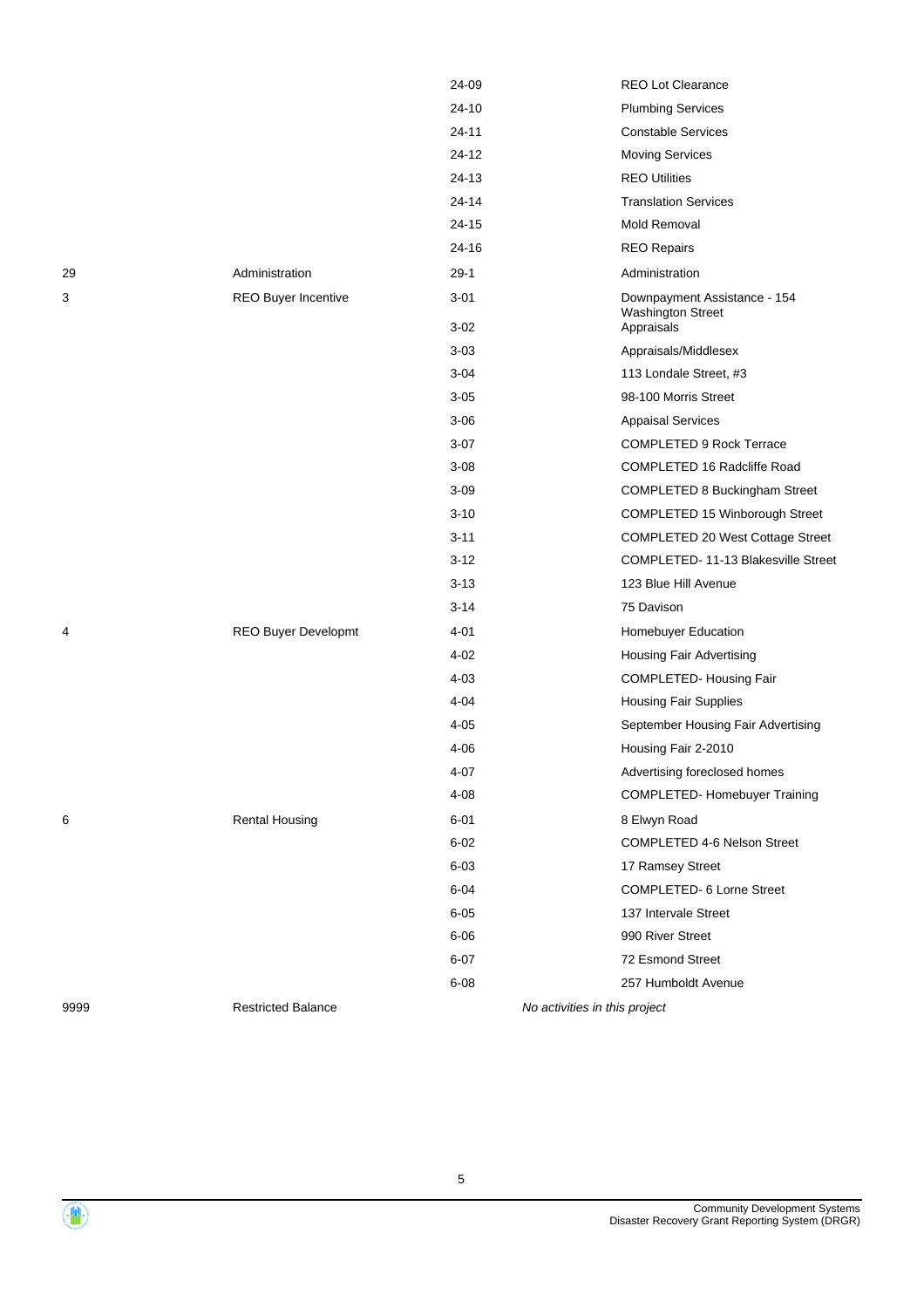# **Activities**

# **Project # / Title: 1 / REO Purchase/Rehab**

| <b>Grantee Activity Number:</b><br><b>Activity Title:</b> | $01 - 02$ | <b>COMPLETED-29 Leighton Street</b>     |             |
|-----------------------------------------------------------|-----------|-----------------------------------------|-------------|
|                                                           |           |                                         |             |
| <b>Activity Type:</b>                                     |           | <b>Activity Status:</b>                 |             |
| Homeownership Assistance to low- and moderate-income      |           | Completed                               |             |
| <b>Project Number:</b>                                    |           | <b>Project Title:</b>                   |             |
| 1                                                         |           | REO Purchase/Rehab                      |             |
| <b>Projected Start Date:</b>                              |           | <b>Projected End Date:</b>              |             |
| 02/19/2010                                                |           | 09/30/2010                              |             |
| <b>Project Draw Block by HUD:</b>                         |           | Project Draw Block Date by HUD:         |             |
| Not Blocked                                               |           |                                         |             |
| <b>Activity Draw Block by HUD:</b>                        |           | <b>Activity Draw Block Date by HUD:</b> |             |
| Not Blocked                                               |           |                                         |             |
| <b>Block Drawdown By Grantee:</b>                         |           | <b>Total Budget:</b>                    | \$240,025.5 |
| Not Blocked                                               |           | <b>Most Impacted and</b>                |             |
| <b>National Objective:</b>                                |           | <b>Distressed Budget:</b>               | \$0.00      |

LMMI: Low, Moderate and Middle Income National Objective for NSP Only

| <b>Total Budget:</b>                                  | \$240,025.57 |
|-------------------------------------------------------|--------------|
| <b>Most Impacted and</b><br><b>Distressed Budget:</b> | \$0.00       |
| <b>Other Funds:</b>                                   | \$0.00       |
| <b>Total Funds:</b>                                   | \$240.025.57 |

## **Benefit Report Type:**

Direct (Households)

| <b>Proposed Beneficiaries</b>   | <b>Total</b>   | Low   | <b>Mod</b> | Low/Mod% |
|---------------------------------|----------------|-------|------------|----------|
| # Owner Households              | 1              |       |            | 100.00   |
| # of Households                 |                |       |            | 100.00   |
| <b>Proposed Accomplishments</b> |                | Total |            |          |
| # of Singlefamily Units         |                |       |            |          |
| # of Housing Units              | $\overline{A}$ |       |            |          |

No **Activity is being carried out by Grantee:**

# **Organization carrying out Activity:**

DND

# **Proposed budgets for organizations carrying out Activity:**

### **Responsible Organization COVID-10 COVID-10 Organization Type Proposed Budget**

**Activity is being carried out through:**

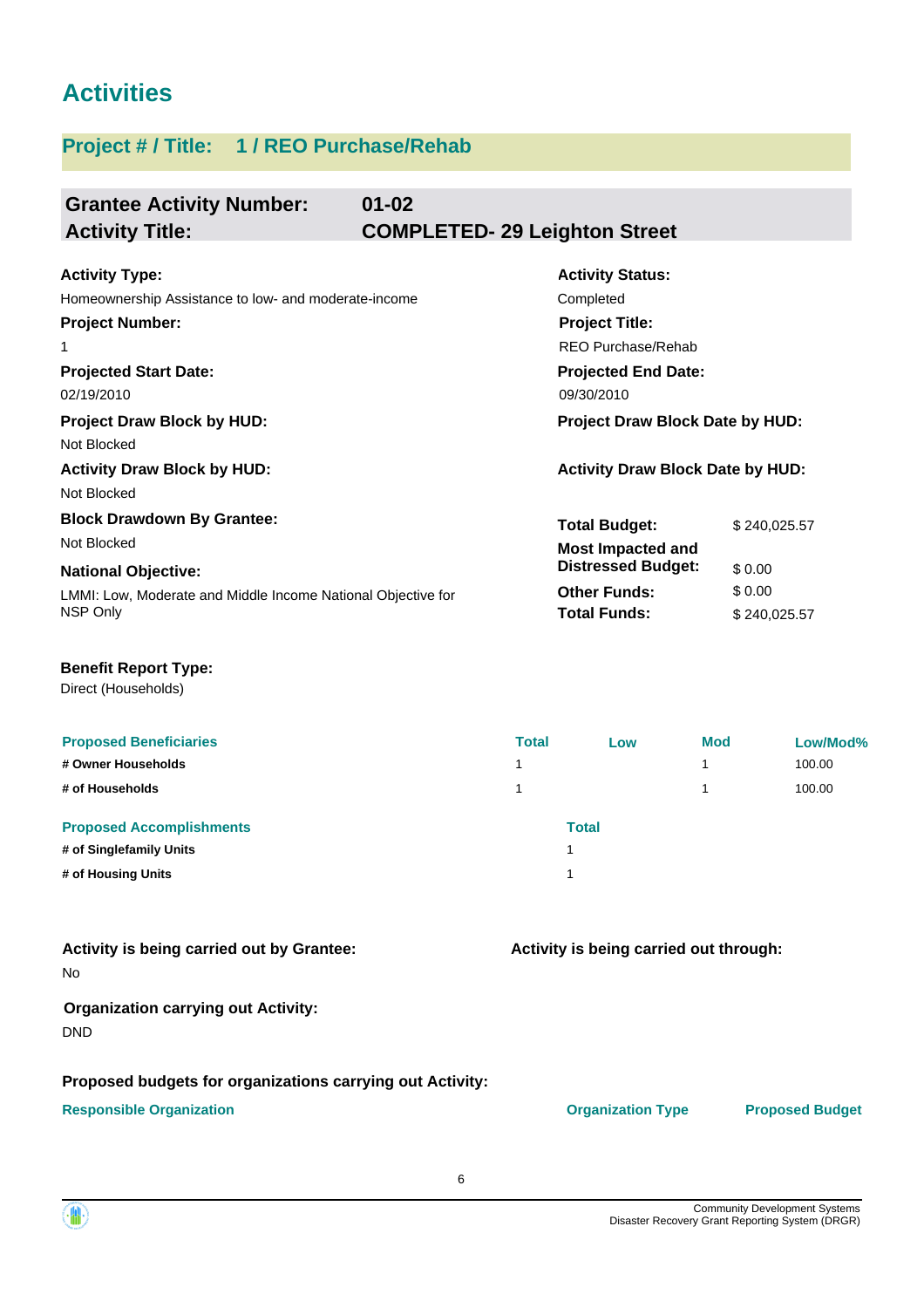29 Leighton Street, Hyde Park 02136

#### **Activity Description:**

Aquisition of an REO property to be RFP'ed to a for profit or non profit developer for rehabilitation. Property is a single family home.

**Environmental Assessment:** COMPLETED



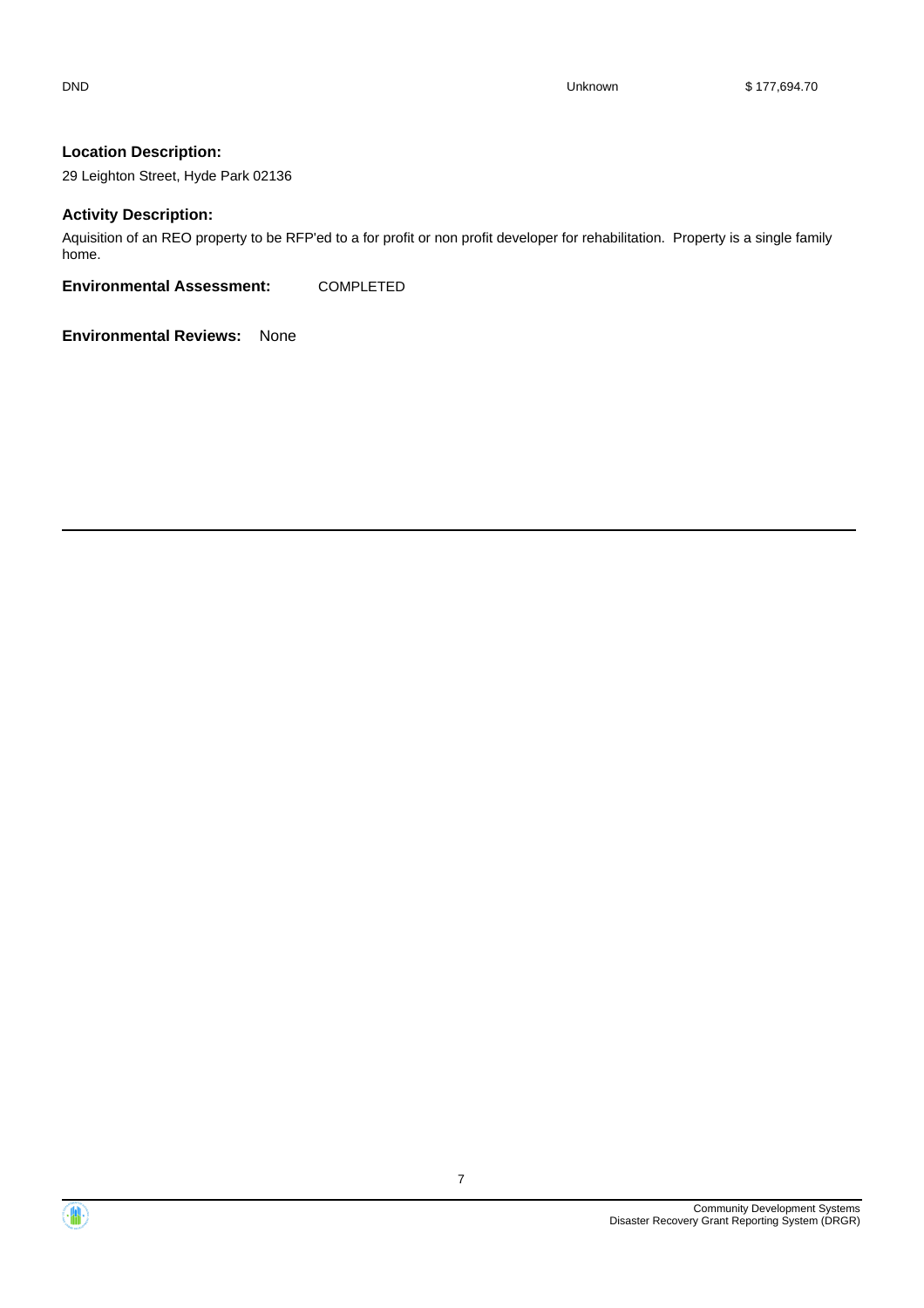| <b>Activity Type:</b>                                        | <b>Activity Status:</b>                 |             |  |
|--------------------------------------------------------------|-----------------------------------------|-------------|--|
| Rehabilitation/reconstruction of residential structures      | Completed                               |             |  |
| <b>Project Number:</b>                                       | <b>Project Title:</b>                   |             |  |
| 1                                                            | REO Purchase/Rehab                      |             |  |
| <b>Projected Start Date:</b>                                 | <b>Projected End Date:</b>              |             |  |
| 02/16/2010                                                   | 09/30/2010                              |             |  |
| <b>Project Draw Block by HUD:</b>                            | <b>Project Draw Block Date by HUD:</b>  |             |  |
| Not Blocked                                                  |                                         |             |  |
| <b>Activity Draw Block by HUD:</b>                           | <b>Activity Draw Block Date by HUD:</b> |             |  |
| Not Blocked                                                  |                                         |             |  |
| <b>Block Drawdown By Grantee:</b>                            | <b>Total Budget:</b>                    | \$74.492.20 |  |
| Not Blocked                                                  | <b>Most Impacted and</b>                |             |  |
| <b>National Objective:</b>                                   | <b>Distressed Budget:</b>               | \$0.00      |  |
| LMMI: Low, Moderate and Middle Income National Objective for | <b>Other Funds:</b>                     | \$0.00      |  |
| NSP Only                                                     | <b>Total Funds:</b>                     | \$74,492.20 |  |
|                                                              |                                         |             |  |

# **Benefit Report Type:**

Direct (Households)

| <b>Proposed Beneficiaries</b><br># Owner Households<br># of Households | <b>Total</b><br>4<br>$\overline{ }$ | Low          | <b>Mod</b><br>4 | Low/Mod%<br>100.00<br>100.00 |
|------------------------------------------------------------------------|-------------------------------------|--------------|-----------------|------------------------------|
| <b>Proposed Accomplishments</b><br># of Singlefamily Units             |                                     | <b>Total</b> |                 |                              |
| # of Housing Units                                                     |                                     |              |                 |                              |
| # of Properties                                                        |                                     |              |                 |                              |

# **Activity is being carried out by Grantee:**

No

# **Organization carrying out Activity:** DND

# **Proposed budgets for organizations carrying out Activity:**

# **Activity is being carried out through:**

**Responsible Organization Organization Type Proposed Budget** DND Unknown \$ 60,385.00

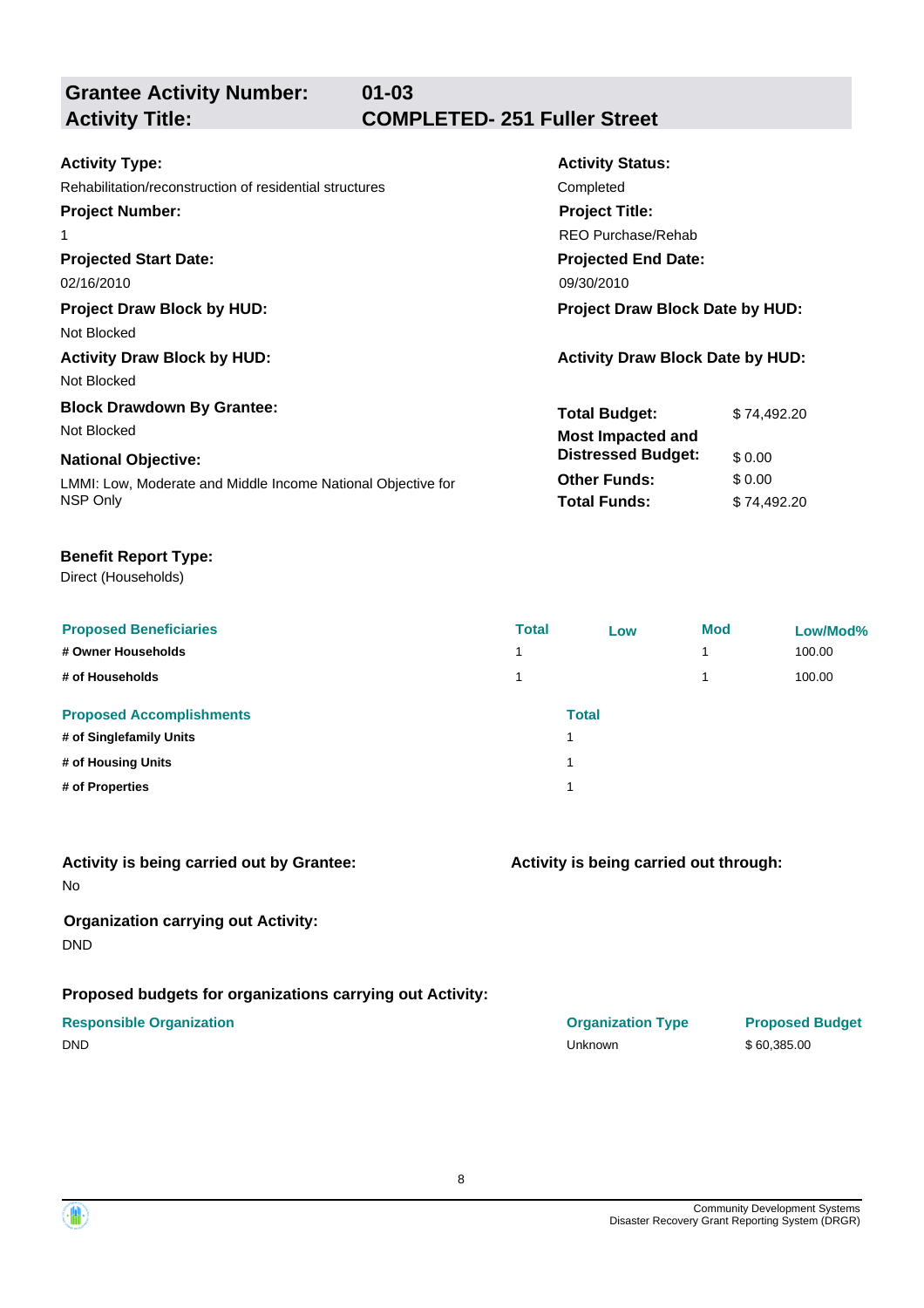251 Fuller Street, Dorchester 02124

# **Activity Description:**

Assistance to buyer of an REO property for rehabilitation of the NSP eligible single family property.

**Environmental Assessment:** COMPLETED



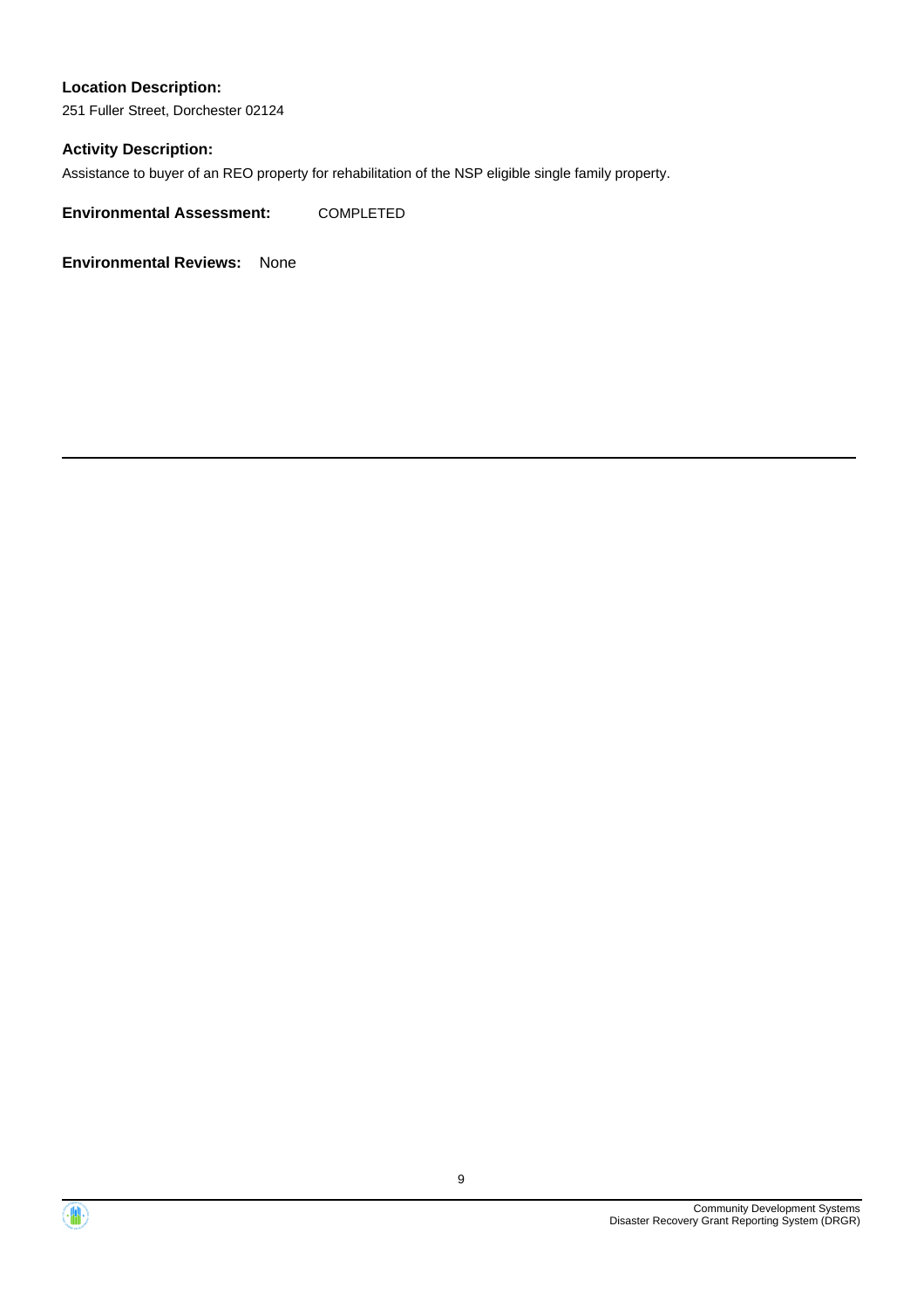**01-04**

# **Activity Title: CANCELLED 34 Wayland Street, #1**

| <b>Activity Type:</b>                                        | <b>Activity Status:</b>                 |  |  |
|--------------------------------------------------------------|-----------------------------------------|--|--|
| Homeownership Assistance to low- and moderate-income         | Under Way                               |  |  |
| <b>Project Number:</b>                                       | <b>Project Title:</b>                   |  |  |
| 1                                                            | REO Purchase/Rehab                      |  |  |
| <b>Projected Start Date:</b>                                 | <b>Projected End Date:</b>              |  |  |
| 03/12/2010                                                   | 09/30/2010                              |  |  |
| <b>Project Draw Block by HUD:</b>                            | <b>Project Draw Block Date by HUD:</b>  |  |  |
| Not Blocked                                                  |                                         |  |  |
| <b>Activity Draw Block by HUD:</b>                           | <b>Activity Draw Block Date by HUD:</b> |  |  |
| Not Blocked                                                  |                                         |  |  |
| <b>Block Drawdown By Grantee:</b>                            | <b>Total Budget:</b><br>\$0.00          |  |  |
| Not Blocked                                                  | <b>Most Impacted and</b>                |  |  |
| <b>National Objective:</b>                                   | <b>Distressed Budget:</b><br>\$0.00     |  |  |
| LMMI: Low, Moderate and Middle Income National Objective for | \$0.00<br><b>Other Funds:</b>           |  |  |
| NSP Only                                                     | <b>Total Funds:</b><br>\$0.00           |  |  |

# **Benefit Report Type:**

Direct (Households)

| <b>Proposed Beneficiaries</b><br># Owner Households<br># of Households | <b>Total</b> | Low          | Mod | Low/Mod%<br>0.0<br>0.0 |
|------------------------------------------------------------------------|--------------|--------------|-----|------------------------|
| <b>Proposed Accomplishments</b><br># of Singlefamily Units             |              | <b>Total</b> |     |                        |
| # of Housing Units                                                     |              |              |     |                        |

| Activity is being carried out by Grantee: |  |
|-------------------------------------------|--|
| No                                        |  |

# **Organization carrying out Activity:**

DND

### **Proposed budgets for organizations carrying out Activity:**

**Location Description:**

**Activity is being carried out through:**

| <b>Responsible Organization</b> | <b>Organization Type</b> | <b>Proposed Budget</b> |
|---------------------------------|--------------------------|------------------------|
| <b>DND</b>                      | Unknown                  | \$60.770.87            |

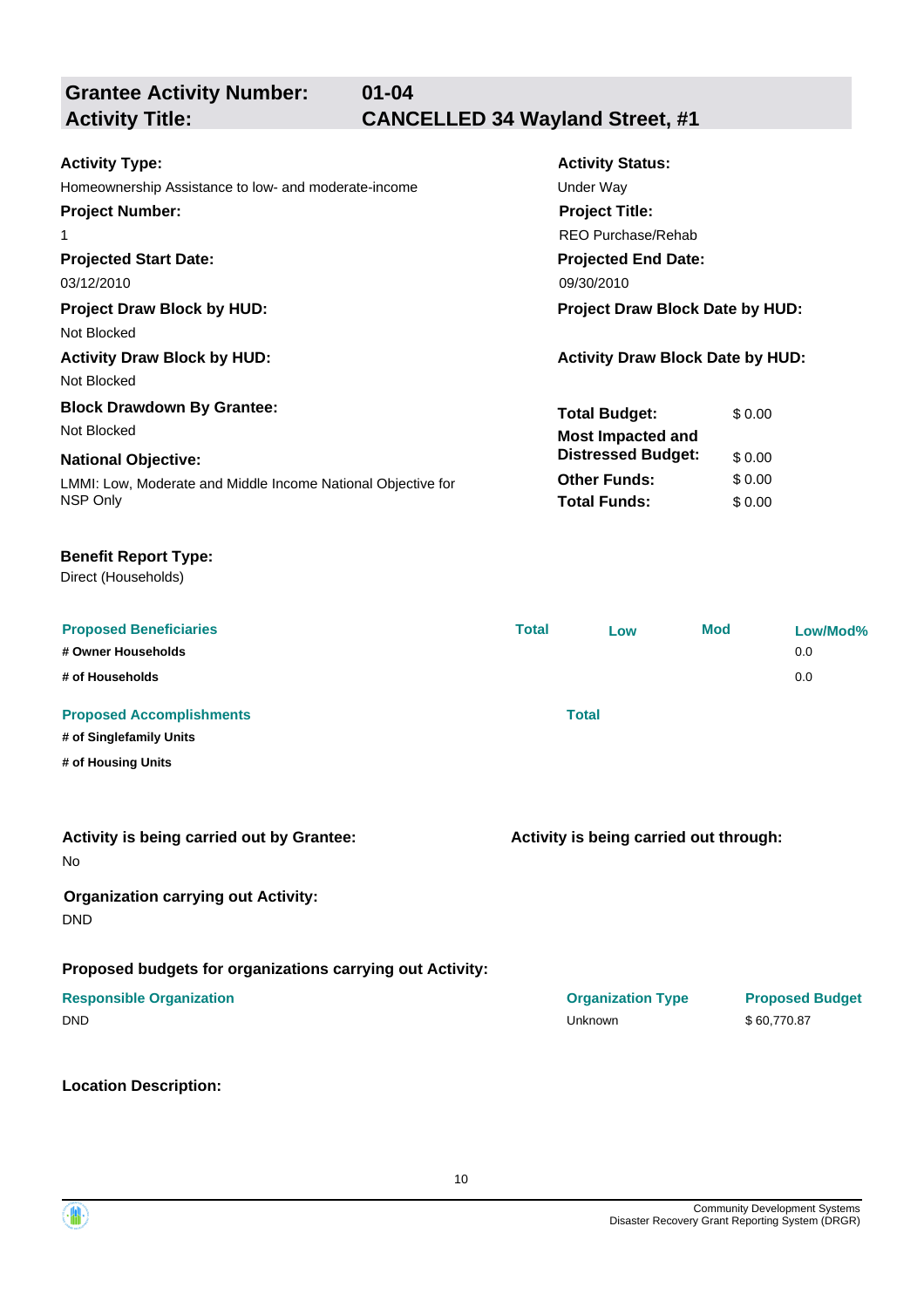34 Wayland Street, #1 Dorchester MA 02125

#### **Activity Description:**

Acquisition of REO property to be RFP'd for redevelopment

The environmental review was completed on 1-20-2010. The appraisal was \$71,667 and the purchase price, \$59,900. This project was cancelled after it was found that the appraisal was improperty done making it ineligible for NSP funding.

**Environmental Assessment:** COMPLETED



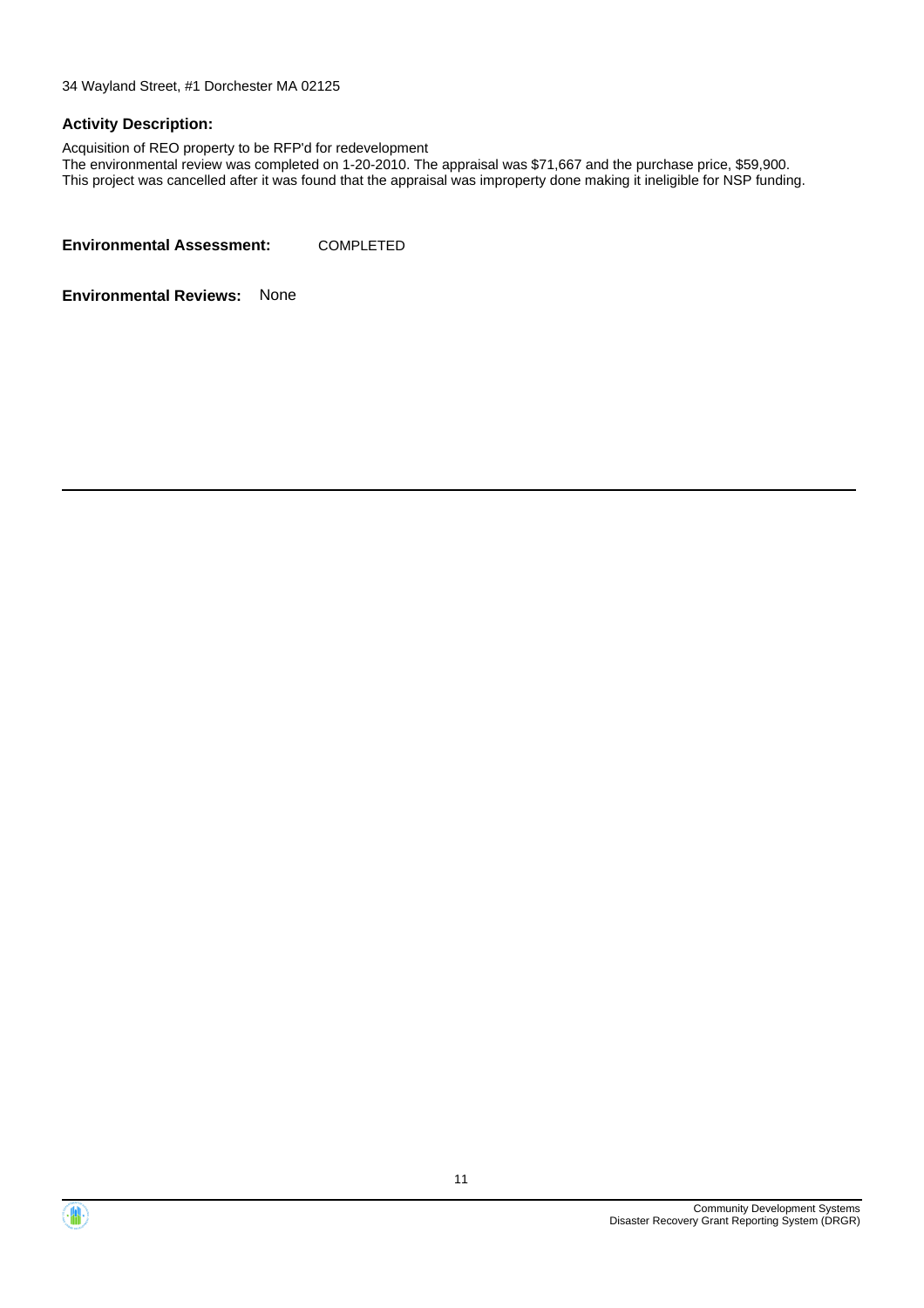**01-05**

# **Grantee Activity Number:**

# **Activity Title: COMPLETED- 15 Winborough Street**

| <b>Activity Type:</b>                                        | <b>Activity Status:</b>                 |             |  |  |
|--------------------------------------------------------------|-----------------------------------------|-------------|--|--|
| Rehabilitation/reconstruction of residential structures      | Completed                               |             |  |  |
| <b>Project Number:</b>                                       | <b>Project Title:</b>                   |             |  |  |
| 1                                                            | REO Purchase/Rehab                      |             |  |  |
| <b>Projected Start Date:</b>                                 | <b>Projected End Date:</b>              |             |  |  |
| 03/06/2010                                                   | 09/30/2010                              |             |  |  |
| <b>Project Draw Block by HUD:</b>                            | <b>Project Draw Block Date by HUD:</b>  |             |  |  |
| Not Blocked                                                  |                                         |             |  |  |
| <b>Activity Draw Block by HUD:</b>                           | <b>Activity Draw Block Date by HUD:</b> |             |  |  |
| Not Blocked                                                  |                                         |             |  |  |
| <b>Block Drawdown By Grantee:</b>                            | <b>Total Budget:</b>                    | \$98,294.10 |  |  |
| Not Blocked                                                  | <b>Most Impacted and</b>                |             |  |  |
| <b>National Objective:</b>                                   | <b>Distressed Budget:</b>               | \$0.00      |  |  |
| LMMI: Low, Moderate and Middle Income National Objective for | <b>Other Funds:</b>                     | \$0.00      |  |  |
| NSP Only                                                     | <b>Total Funds:</b>                     | \$98,294.10 |  |  |
|                                                              |                                         |             |  |  |

# **Benefit Report Type:**

Direct (Households)

| <b>Proposed Beneficiaries</b>    | <b>Total</b> | Low          | <b>Mod</b> | Low/Mod% |
|----------------------------------|--------------|--------------|------------|----------|
| # Owner Households               |              |              |            | 100.00   |
| # of Households                  |              |              |            | 100.00   |
| <b>Proposed Accomplishments</b>  |              | <b>Total</b> |            |          |
| # of Singlefamily Units          | 1            |              |            |          |
| # of Housing Units               | 1            |              |            |          |
| #Units with bus/rail access      | 4            |              |            |          |
| #Replaced hot water heaters      |              |              |            |          |
| #Replaced thermostats            | 1            |              |            |          |
| #High efficiency heating plants  | 4            |              |            |          |
| #Energy Star Replacement Windows | 1            |              |            |          |
| # of Properties                  | 1            |              |            |          |
|                                  |              |              |            |          |

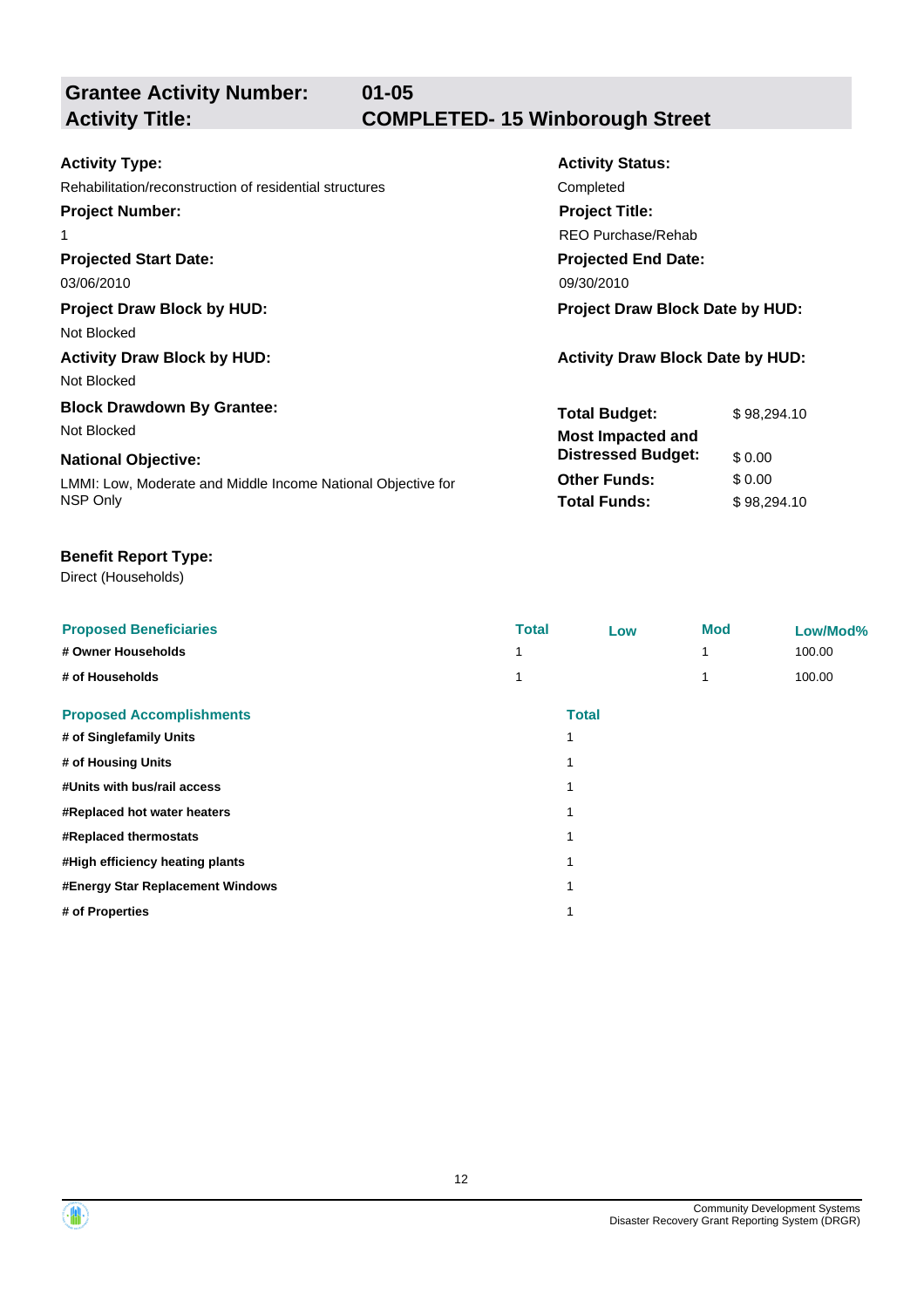#### **Activity is being carried out by Grantee:**

**Activity is being carried out through:**

No

# **Organization carrying out Activity:** DND

### **Proposed budgets for organizations carrying out Activity:**

| <b>Responsible Organization</b> | <b>Organization Type</b> | <b>Proposed Budget</b> |
|---------------------------------|--------------------------|------------------------|
| <b>DND</b>                      | Unknown                  | \$54.491.00            |

### **Location Description:**

15 Winborough Street, Mattapan, MA 02126

#### **Activity Description:**

Rehabilitation of an REO property procahsed by a NSP eligible buyer at foreclosure.

**Environmental Assessment:** COMPLETED



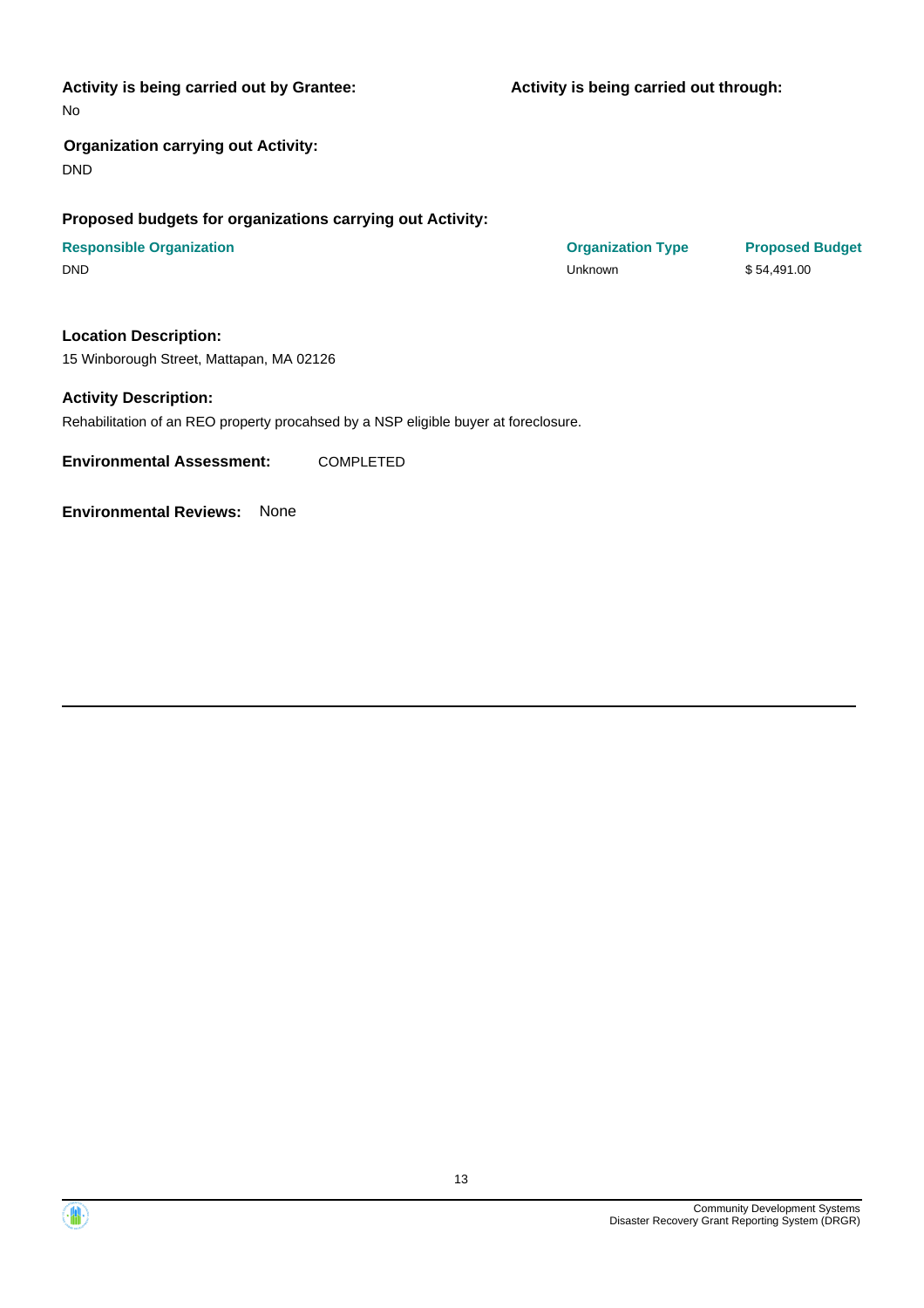**Grantee Activity Number: Activity Status: 1-01 Activity Type:** Public services **National Structure Control Control Control Control Control Control Control Control Control Control Control Control Control Control Control Control Control Control Control Control Control Control Control Co Activity Title: REO Advertising Project Number:** 1 **Project Title:** REO Purchase/Rehab

**Projected Start Date:** LMMI: Low, Moderate and Middle Income National Objective for NSP Only **National Objective: Projected End Date:** 07/09/2009 10/17/2010 **Total Budget:** \$ 2,959.00 **Other Funds:** \$ 0.00 **Total Funds:** \$ 2,959.00 **Project Draw Block by HUD: Project Draw Block Date by HUD:** Not Blocked **Activity Draw Block by HUD: Activity Draw Block Date by HUD:** Not Blocked **Block Drawdown By Grantee:** Not Blocked **Most Impacted and Distressed Budget:** \$ 0.00

#### **Benefit Report Type:**

Area Benefit (Census)

| <b>Proposed Beneficiaries</b> | Total  | Low    | <b>Mod</b> | Low/Mod% |
|-------------------------------|--------|--------|------------|----------|
| # of Persons                  | 554018 | 225484 | 85916      | 56.21    |

**LMI%:** 56.21

**Activity is being carried out by Grantee:**

No

### **Organization carrying out Activity:**

DND

**Proposed budgets for organizations carrying out Activity:**

| <b>Responsible Organization</b> | <b>Organization Type</b> | <b>Proposed Budget</b> |
|---------------------------------|--------------------------|------------------------|
| <b>DND</b>                      | Unknown                  | \$3.619.00             |

### **Location Description:**

City-wide newspaper distribution

### **Activity Description:**

Cash to fix program provides funding for homeowners purchasing foreclosed property under the NSP rules to rehab

**Activity is being carried out through:**



14

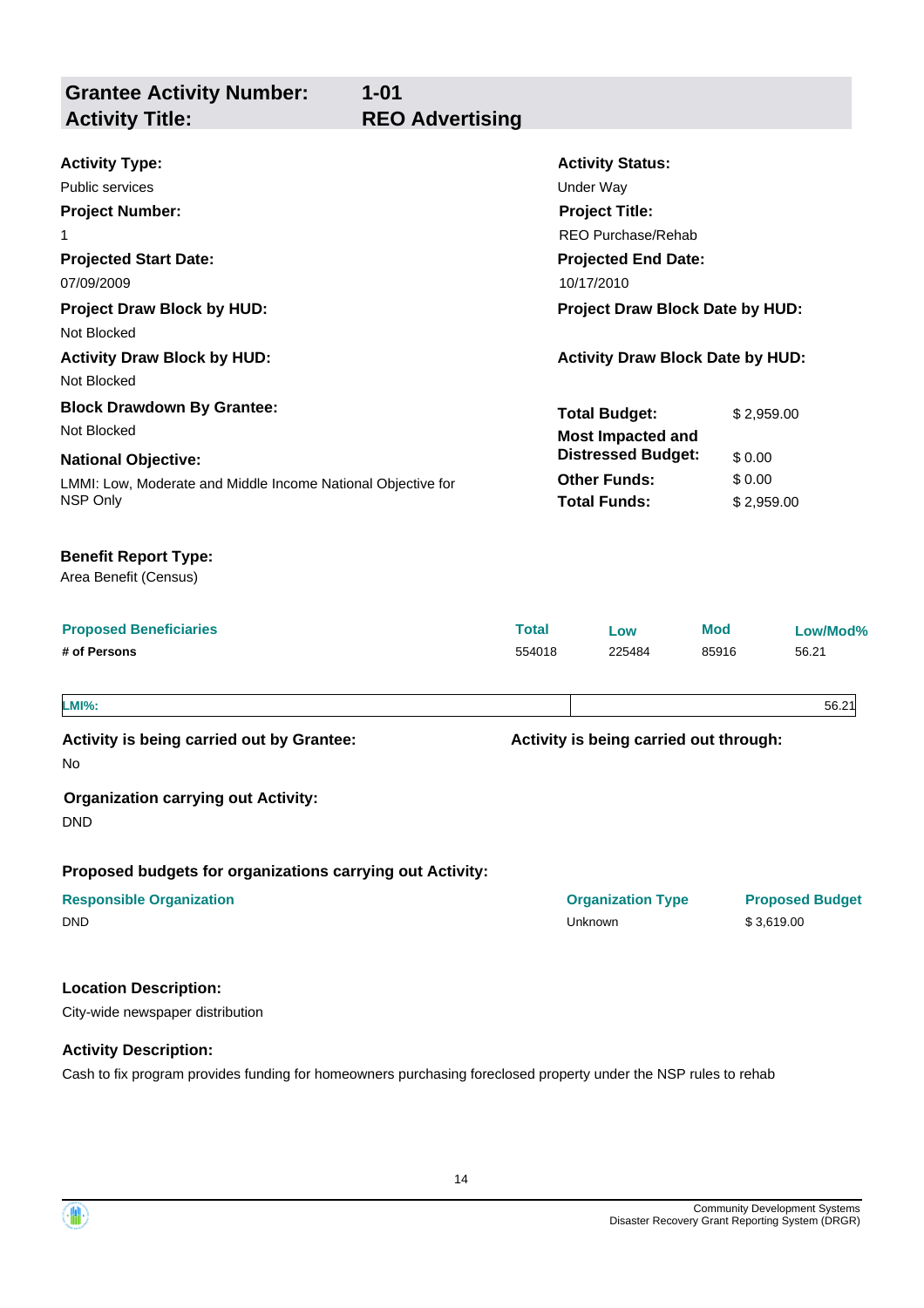the property. This activity is for advertising the program.

**Environmental Assessment:** COMPLETED



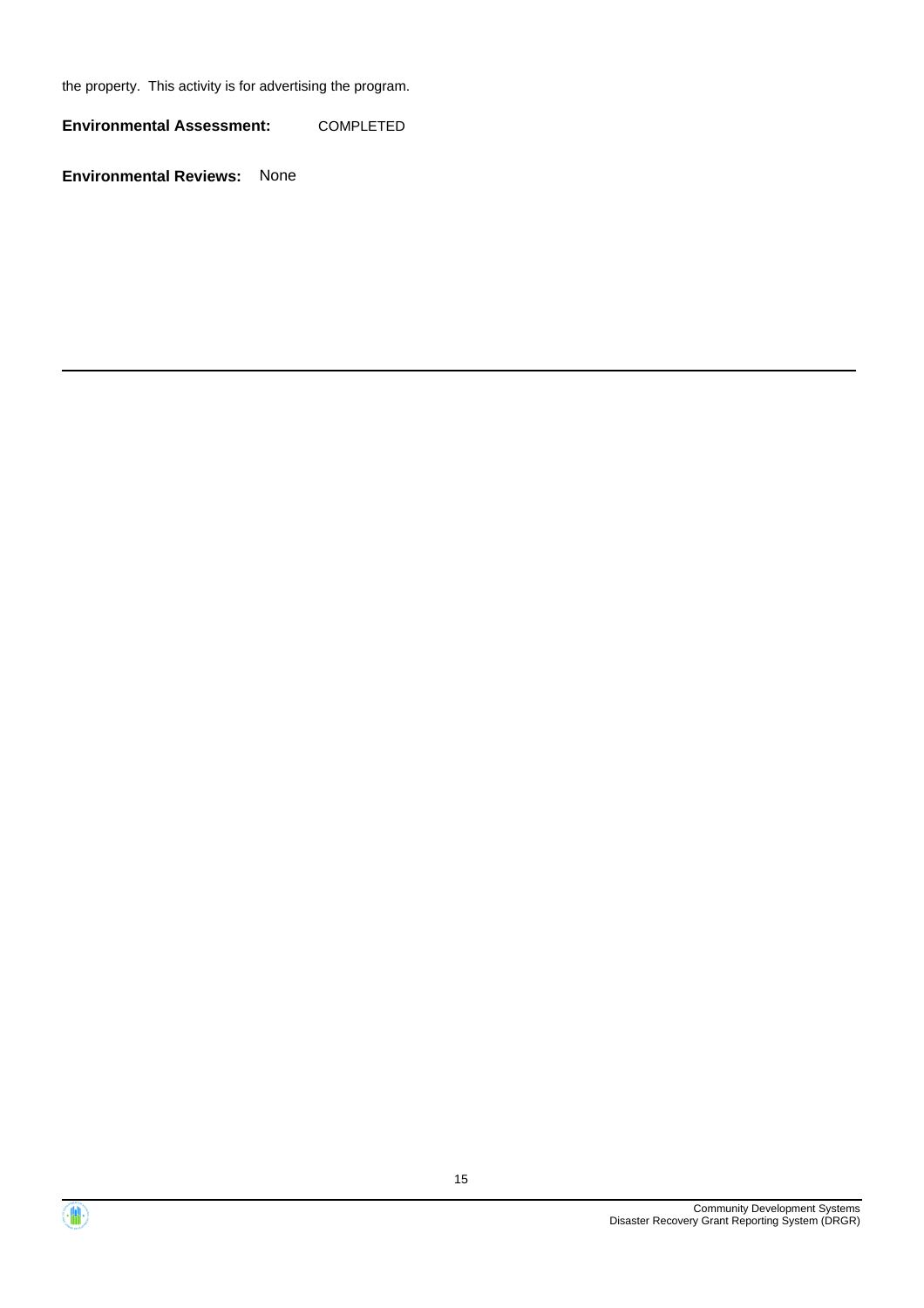# **1-07 Activity Title: COMPLETED- 223 Chelsea Street**

| <b>Activity Type:</b>                                        | <b>Activity Status:</b>                 |              |  |
|--------------------------------------------------------------|-----------------------------------------|--------------|--|
| Acquisition - general                                        | Completed                               |              |  |
| <b>Project Number:</b>                                       | <b>Project Title:</b>                   |              |  |
| 1                                                            | REO Purchase/Rehab                      |              |  |
| <b>Projected Start Date:</b>                                 | <b>Projected End Date:</b>              |              |  |
| 03/12/2010                                                   | 09/30/2010                              |              |  |
| <b>Project Draw Block by HUD:</b>                            | <b>Project Draw Block Date by HUD:</b>  |              |  |
| Not Blocked                                                  |                                         |              |  |
| <b>Activity Draw Block by HUD:</b>                           | <b>Activity Draw Block Date by HUD:</b> |              |  |
| Not Blocked                                                  |                                         |              |  |
| <b>Block Drawdown By Grantee:</b>                            | <b>Total Budget:</b>                    | \$257,997.57 |  |
| Not Blocked                                                  | <b>Most Impacted and</b>                |              |  |
| <b>National Objective:</b>                                   | <b>Distressed Budget:</b>               | \$0.00       |  |
| LMMI: Low, Moderate and Middle Income National Objective for | <b>Other Funds:</b>                     | \$0.00       |  |
| NSP Only                                                     | <b>Total Funds:</b>                     | \$257,997.57 |  |
|                                                              |                                         |              |  |

# **Benefit Report Type:**

Direct (Households)

| <b>Proposed Beneficiaries</b><br># Renter Households<br># Owner Households<br># of Households       | <b>Total</b><br>2<br>3 | Low          | <b>Mod</b><br>2<br>1<br>3 | Low/Mod%<br>100.00<br>100.00<br>100.00 |
|-----------------------------------------------------------------------------------------------------|------------------------|--------------|---------------------------|----------------------------------------|
| <b>Proposed Accomplishments</b><br># of Singlefamily Units<br># of Housing Units<br># of Properties | 3<br>3<br>и            | <b>Total</b> |                           |                                        |

# No **Activity is being carried out by Grantee:**

# **Organization carrying out Activity:** DND

# **Proposed budgets for organizations carrying out Activity:**

|             | <b>Responsible Organization</b> |
|-------------|---------------------------------|
| $- \cdot -$ |                                 |

# **Activity is being carried out through:**

| <b>Responsible Organization</b> | <b>Organization Type</b> | <b>Proposed I</b> |
|---------------------------------|--------------------------|-------------------|
| DND                             | Unknown                  | \$201,905.00      |

**Proposed Budget** 

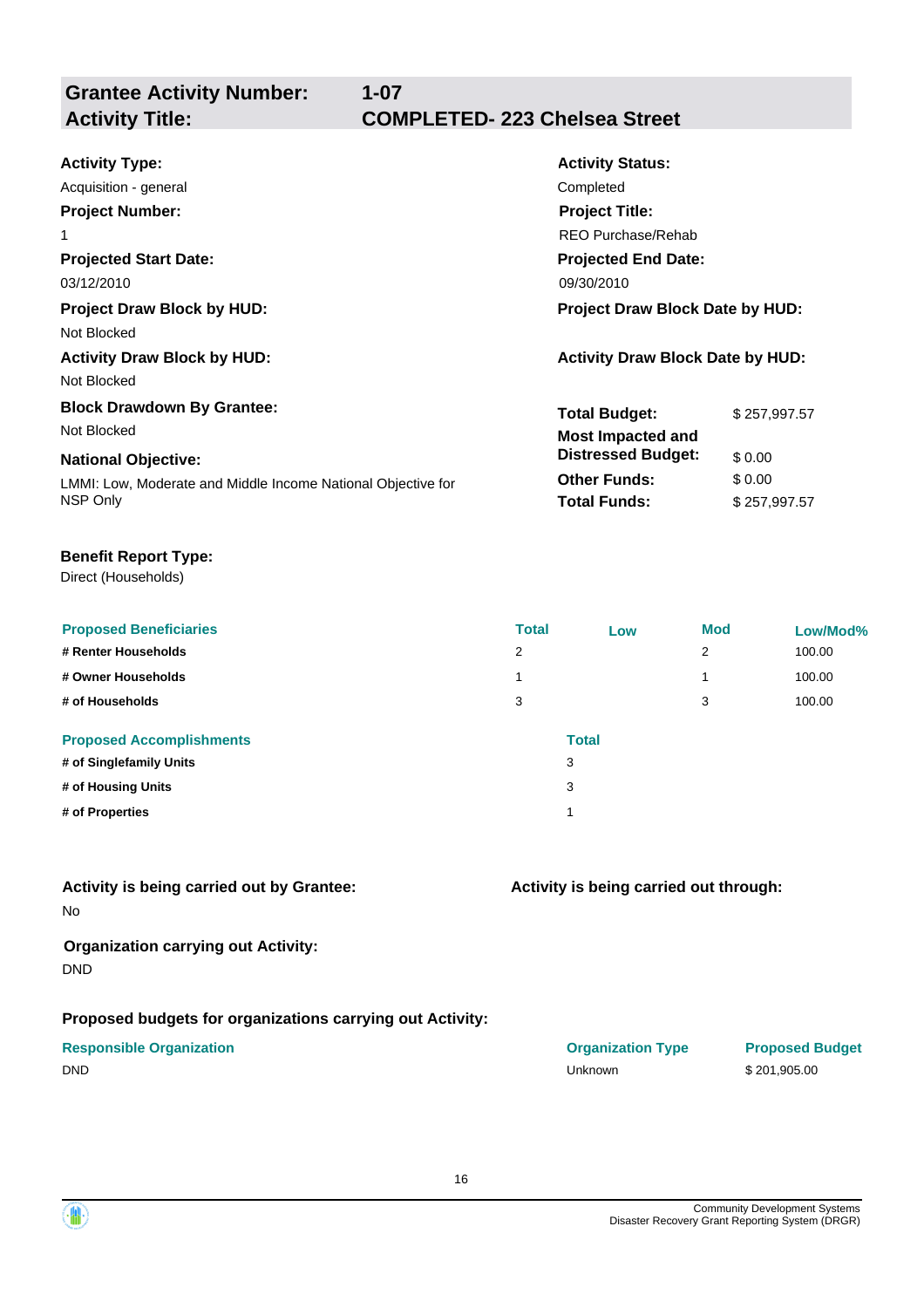223 Chelsea Street, East Boston 02128

### **Activity Description:**

Acquisition of an REO property 3 family property to be RFP'd to private and non profit developers for rehabilitation.

**Environmental Assessment:** COMPLETED



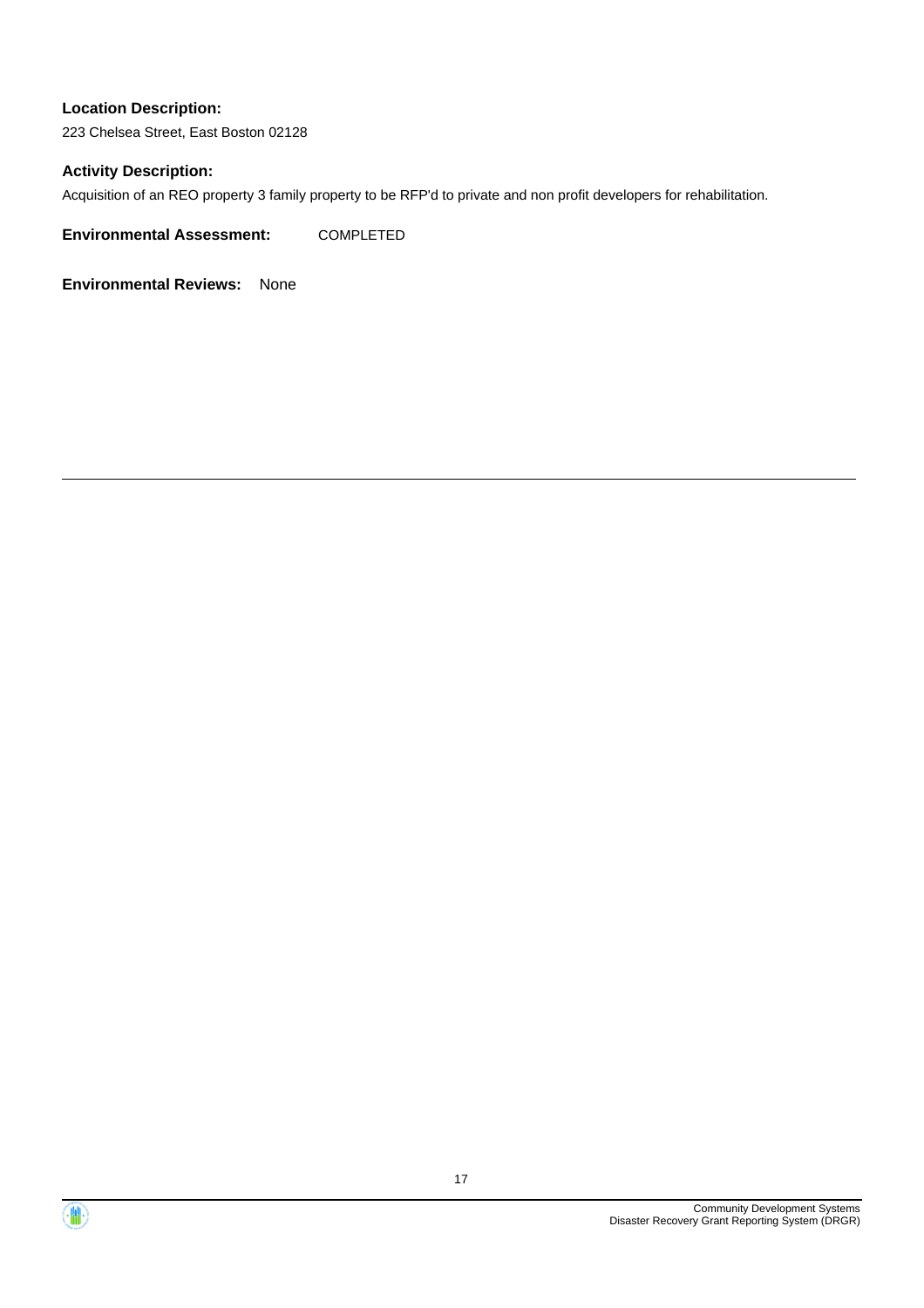**Grantee Activity Number: Projected Start Date:** LMMI: Low, Moderate and Middle Income National Objective for NSP Only **National Objective: Activity Status: Projected End Date: 1-08 Activity Type:** 05/18/2010 06/30/2010 Public services **National Structure Control Control Control Control Control Control Control Control Control Control Control Control Control Control Control Control Control Control Control Control Control Control Control Co Activity Title: Marketing REO's Project Number:** 1 **Project Title:** REO Purchase/Rehab **Total Budget:** \$25,123.98 **Other Funds:** \$ 0.00 **Total Funds:** \$ 25,123.98 **Location Description:** 26 Court Street, Boston MA 02108 **Proposed Beneficiaries Total Low Mod Low/Mod% # of Persons** 554018 225484 85916 56.21 **Proposed budgets for organizations carrying out Activity: Activity is being carried out through: Responsible Organization Organization Type Proposed Budget** No **Activity is being carried out by Grantee: Organization carrying out Activity:** DND DND Unknown \$ 1,222.32 Area Benefit (Census) **Benefit Report Type: Project Draw Block by HUD: Project Draw Block Date by HUD:** Not Blocked **Activity Draw Block by HUD: Activity Draw Block Date by HUD:** Not Blocked **Block Drawdown By Grantee:** Not Blocked **LMI%:** 56.21 **Most Impacted and Distressed Budget:** \$ 0.00

### **Activity Description:**

4700 postcards notifying potential buyers that REO properties purchased by the City with NSP funds are now



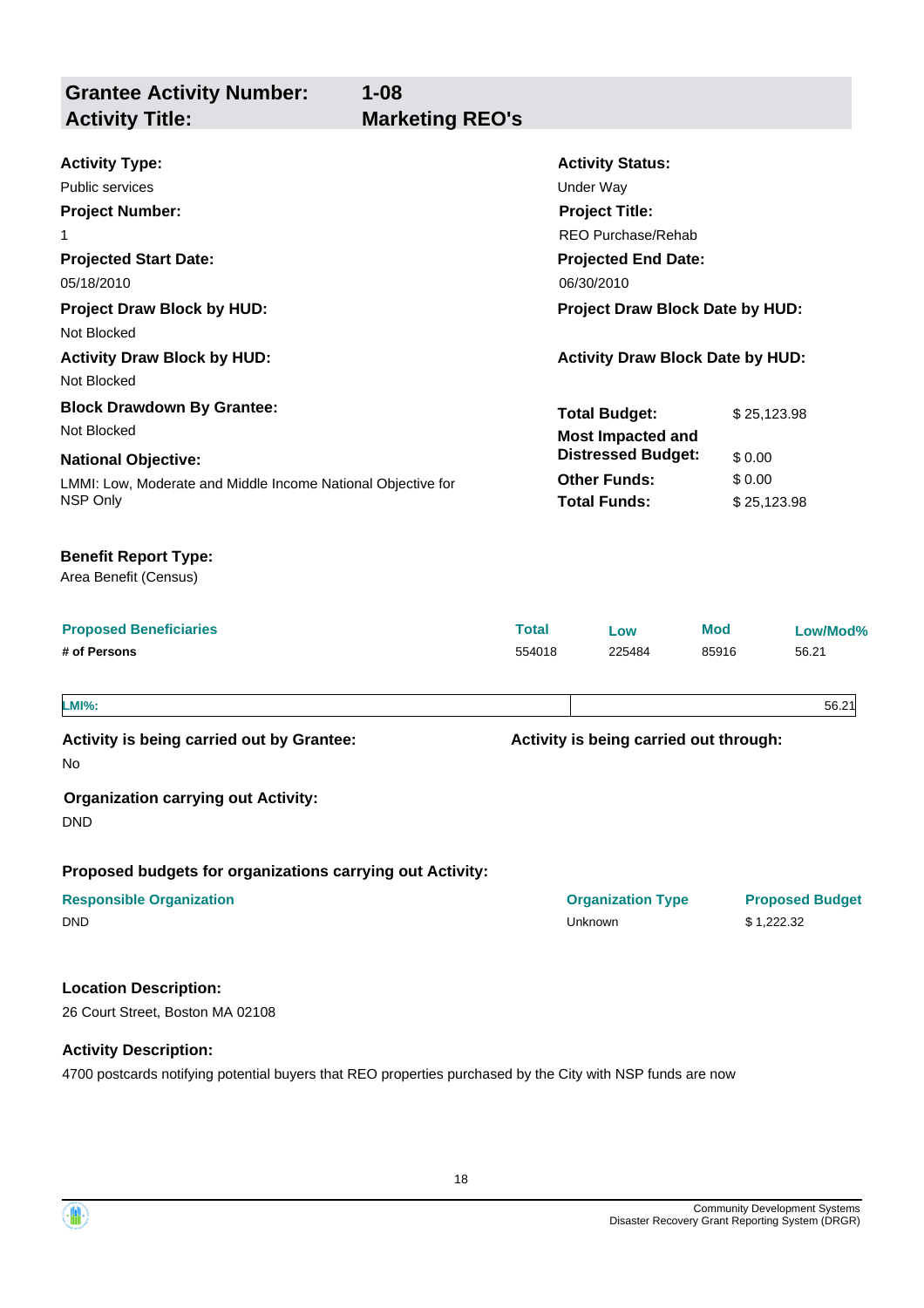available for sale to homeowners will be mailed and advertising was placed in the local Metro newspaper for 13 days. The Metro is distributed to riders of the public transit system as well as in stores throughout the metropolitan Boston area.

**Environmental Assessment:** COMPLETED



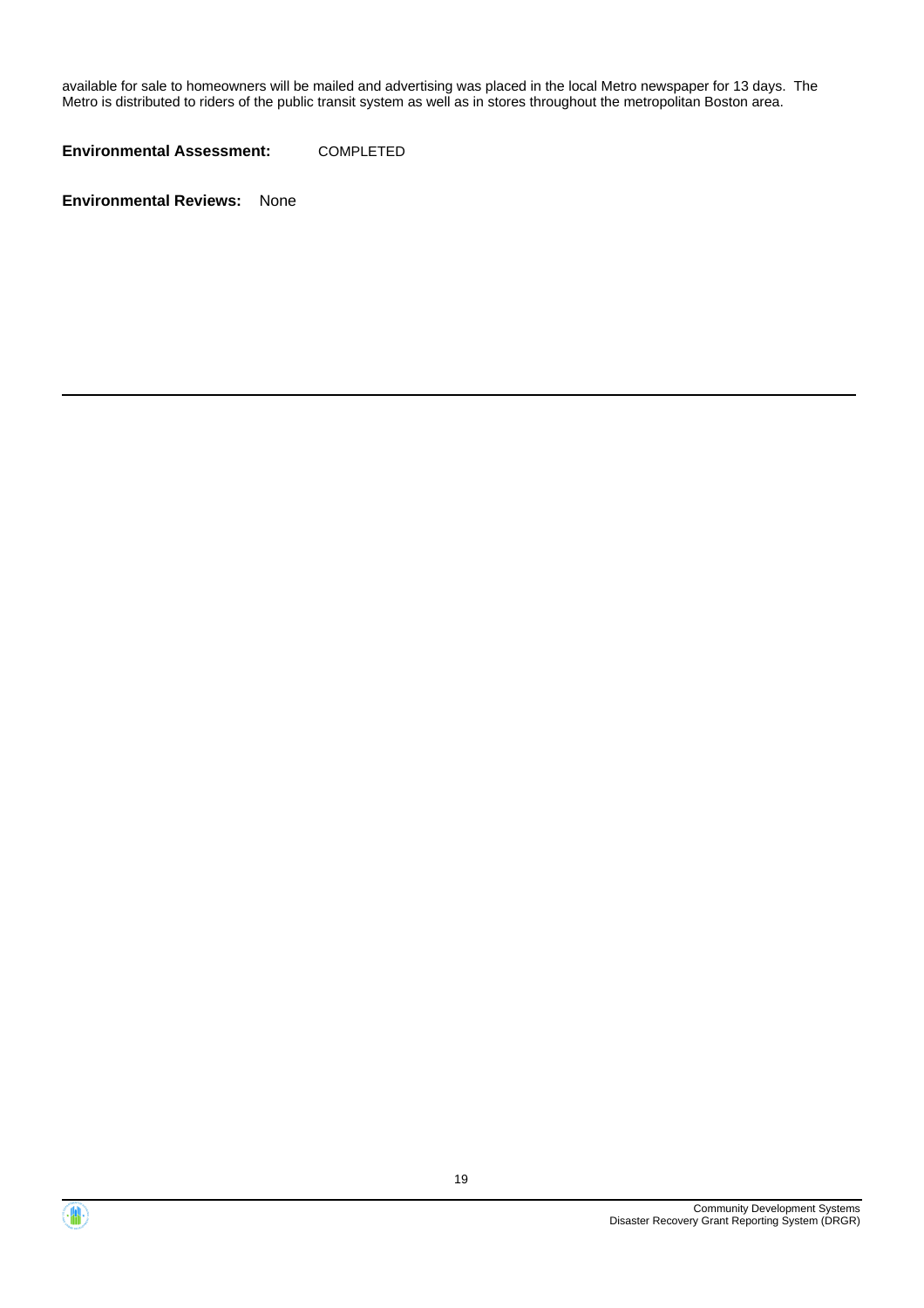# **1-09 Activity Title: 123 Blue Hill Avenue**

| <b>Activity Type:</b>                                        | <b>Activity Status:</b>                 |             |  |  |
|--------------------------------------------------------------|-----------------------------------------|-------------|--|--|
| Rehabilitation/reconstruction of residential structures      | Under Way                               |             |  |  |
| <b>Project Number:</b>                                       | <b>Project Title:</b>                   |             |  |  |
| 1                                                            | REO Purchase/Rehab                      |             |  |  |
| <b>Projected Start Date:</b>                                 | <b>Projected End Date:</b>              |             |  |  |
| 12/05/2012                                                   | 02/01/2013                              |             |  |  |
| <b>Project Draw Block by HUD:</b>                            | <b>Project Draw Block Date by HUD:</b>  |             |  |  |
| Not Blocked                                                  |                                         |             |  |  |
| <b>Activity Draw Block by HUD:</b>                           | <b>Activity Draw Block Date by HUD:</b> |             |  |  |
| Not Blocked                                                  |                                         |             |  |  |
| <b>Block Drawdown By Grantee:</b>                            | <b>Total Budget:</b>                    | \$50,000.00 |  |  |
| Not Blocked                                                  | <b>Most Impacted and</b>                |             |  |  |
| <b>National Objective:</b>                                   | <b>Distressed Budget:</b>               | \$0.00      |  |  |
| LMMI: Low, Moderate and Middle Income National Objective for | <b>Other Funds:</b>                     | \$0.00      |  |  |
| NSP Only                                                     | <b>Total Funds:</b>                     | \$50,000.00 |  |  |

### **Benefit Report Type:**

Direct (Households)

| <b>Proposed Beneficiaries</b><br># Owner Households        | <b>Total</b> | Low          | <b>Mod</b> | Low/Mod%<br>100.00 |
|------------------------------------------------------------|--------------|--------------|------------|--------------------|
| # of Households                                            |              |              |            | 100.00             |
| <b>Proposed Accomplishments</b><br># of Singlefamily Units |              | <b>Total</b> |            |                    |
| # of Housing Units                                         |              |              |            |                    |

| Activity is being carried out by Grantee: |  |  |
|-------------------------------------------|--|--|
|-------------------------------------------|--|--|

# Yes

# **Organization carrying out Activity:**

Department of Neighborhood Development2

# **Proposed budgets for organizations carrying out Activity:**

# **Responsible Organization Organization Type Proposed Budget**

Department of Neighborhood Development2 Local Government \$ 50,000.00

**Location Description:**

# **Activity is being carried out through:**

Grantee Employees and Contractors

20

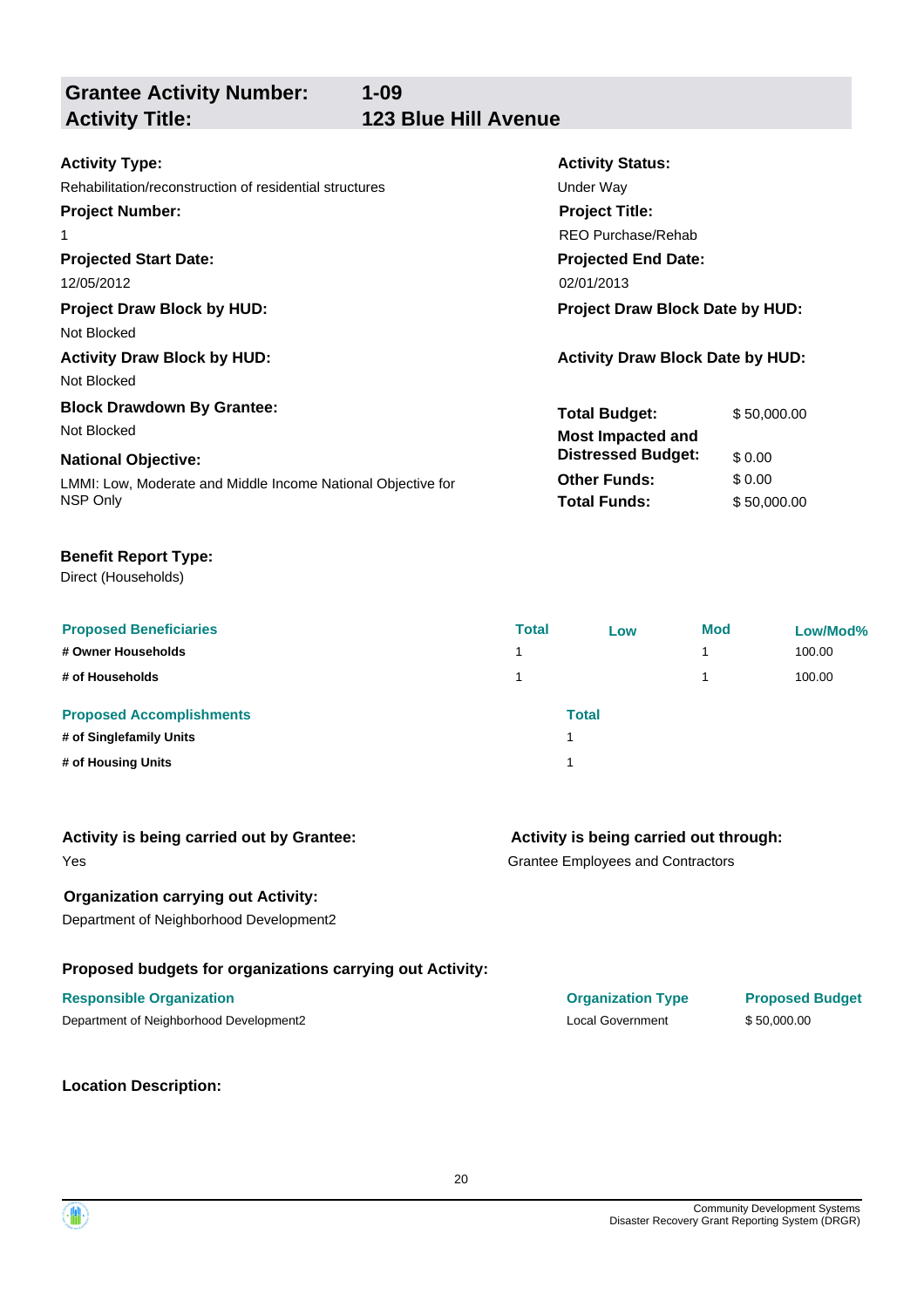123 Blue Hill Avenue

# **Activity Description:**

Rehab of 123 Blue Hill Avenue

**Environmental Assessment:** COMPLETED



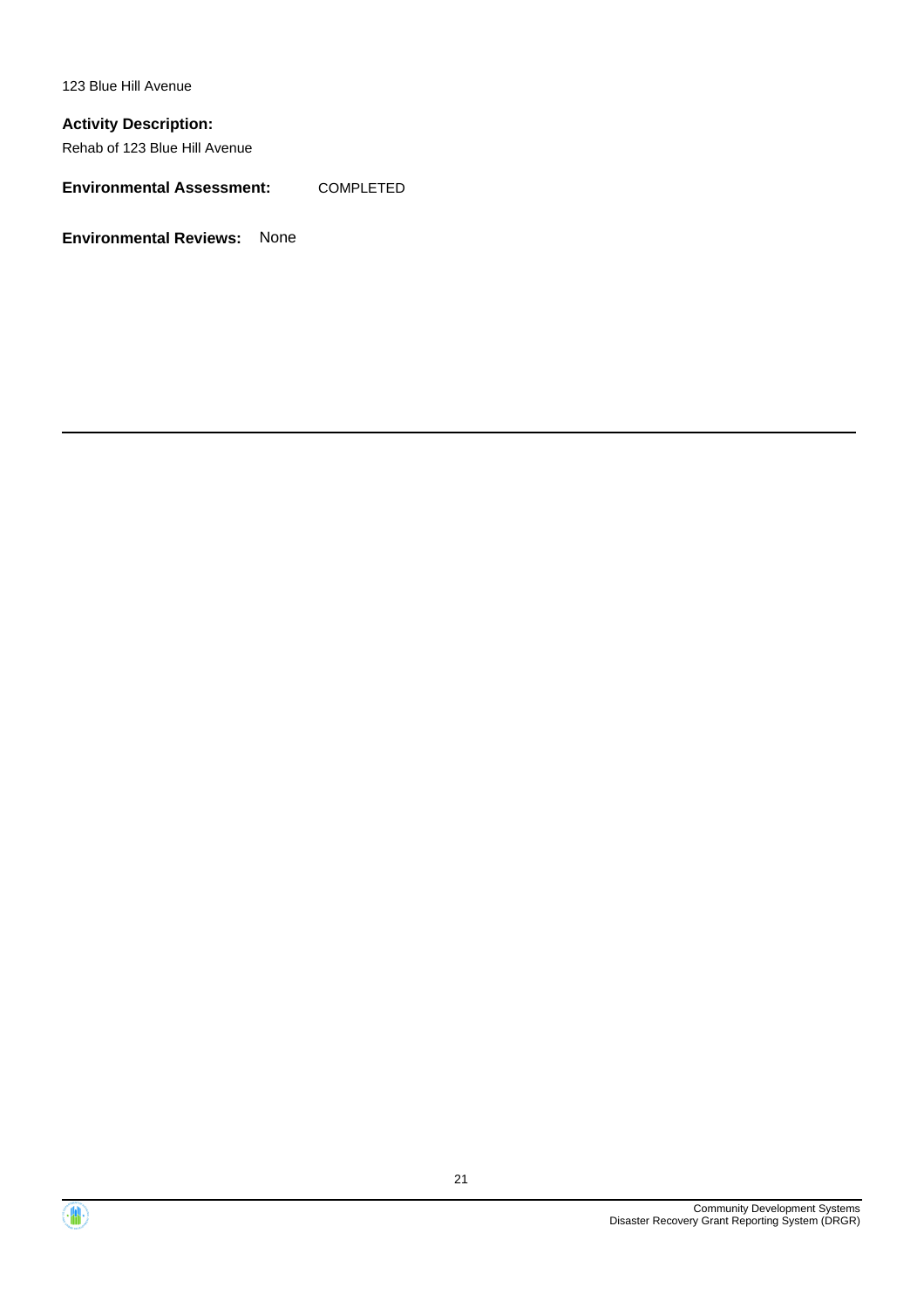**Grantee Activity Number: Projected Start Date: Activity Status: Projected End Date: 1-10 Activity Type:** 01/03/2013 02/01/2013 Rehabilitation/reconstruction of residential structures example and the Under Way **Activity Title: 75 Davison Street Project Number:** 1 **Project Title:** REO Purchase/Rehab **Total Budget:** \$45,880.46 **Project Draw Block by HUD: Project Draw Block Date by HUD:** Not Blocked **Activity Draw Block by HUD: Activity Draw Block Date by HUD:** Not Blocked **Block Drawdown By Grantee:** Not Blocked **Most Impacted and** 

#### **National Objective:**

LMMI: Low, Moderate and Middle Income National Objective for NSP Only

#### **Benefit Report Type:**

Direct (Households)

| <b>Proposed Beneficiaries</b>   | <b>Total</b> | Low   | Mod | Low/Mod% |
|---------------------------------|--------------|-------|-----|----------|
| # Owner Households              |              |       |     | 100.00   |
| # of Households                 |              |       |     | 100.00   |
| <b>Proposed Accomplishments</b> |              | Total |     |          |
| # of Singlefamily Units         |              |       |     |          |
| # of Housing Units              |              |       |     |          |

| Activity is being carried out by Grantee: |  |  |  |
|-------------------------------------------|--|--|--|
|-------------------------------------------|--|--|--|

### Yes

**Organization carrying out Activity:**

Department of Neighborhood Development1

# **Proposed budgets for organizations carrying out Activity:**

### **Responsible Organization Organization Type Proposed Budget**

Department of Neighborhood Development1 and the community of the community of the state of 45,880.46

**Location Description:**

**Other Funds:** \$ 0.00 **Total Funds:** \$ 45,880.46

**Distressed Budget:** \$ 0.00

**Activity is being carried out through:**

Grantee Employees and Contractors

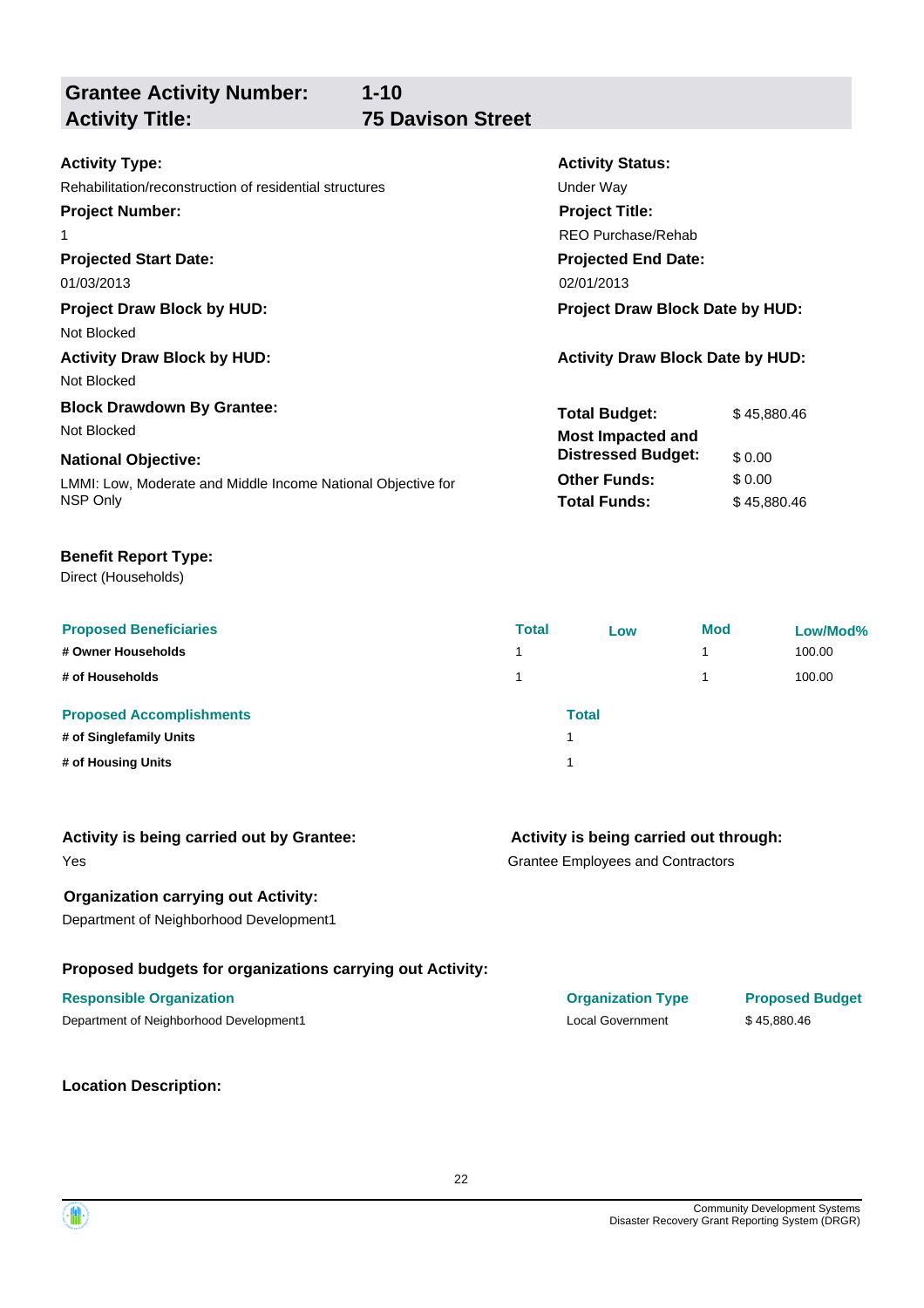75 Davison

**Activity Description:** Rehab of 75 Davison

**Environmental Assessment:** COMPLETED

**Environmental Reviews:** None

# **Project # / Title: 12 / Supportive Housing**

| <b>Grantee Activity Number:</b>                               | $12 - 01$                               |              |
|---------------------------------------------------------------|-----------------------------------------|--------------|
| <b>Activity Title:</b>                                        | <b>257 Humbolt Avenue</b>               |              |
|                                                               |                                         |              |
| <b>Activity Type:</b>                                         | <b>Activity Status:</b>                 |              |
| Acquisition - general                                         | <b>Under Way</b>                        |              |
| <b>Project Number:</b>                                        | <b>Project Title:</b>                   |              |
| 12                                                            | <b>Supportive Housing</b>               |              |
| <b>Projected Start Date:</b>                                  | <b>Projected End Date:</b>              |              |
| 03/05/2010                                                    | 09/30/2010                              |              |
| <b>Project Draw Block by HUD:</b>                             | Project Draw Block Date by HUD:         |              |
| Not Blocked                                                   |                                         |              |
| <b>Activity Draw Block by HUD:</b>                            | <b>Activity Draw Block Date by HUD:</b> |              |
| Not Blocked                                                   |                                         |              |
| <b>Block Drawdown By Grantee:</b>                             | <b>Total Budget:</b>                    | \$177,475.36 |
| Not Blocked                                                   | <b>Most Impacted and</b>                |              |
| <b>National Objective:</b>                                    | <b>Distressed Budget:</b>               | \$0.00       |
| LH25: Funds targeted for housing for households whose incomes | <b>Other Funds:</b>                     | \$0.00       |
| are at or under 50% Area Median Income.                       | <b>Total Funds:</b>                     | \$177,475.36 |
| <b>Benefit Report Type:</b>                                   |                                         |              |
| Direct (Households)                                           |                                         |              |

| <b>Proposed Beneficiaries</b> | Total | Low | <b>Mod</b> | Low/Mod% |
|-------------------------------|-------|-----|------------|----------|
| # Renter Households           |       |     |            | 100.00   |
| # of Households               |       |     |            | 100.00   |

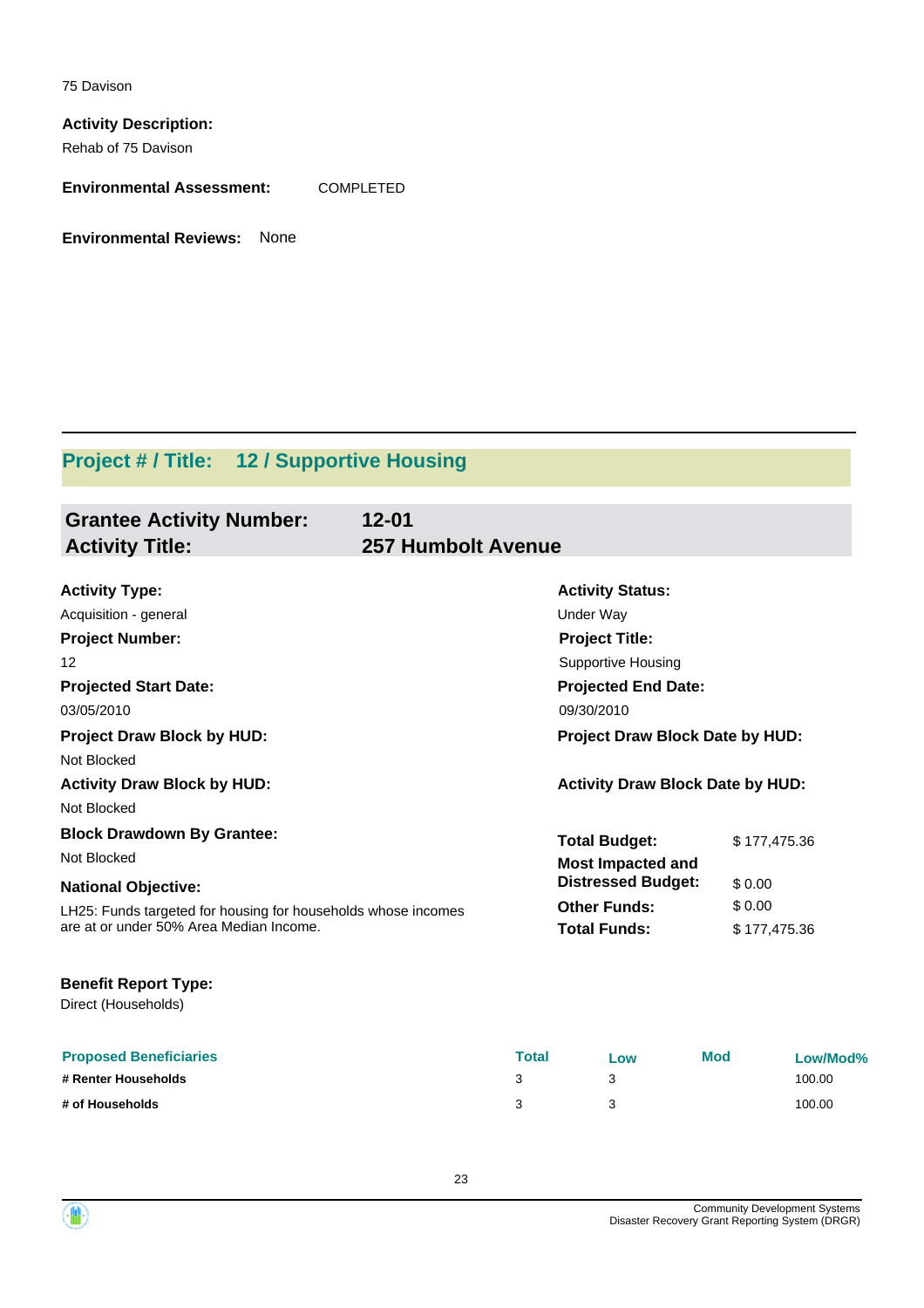| <b>Proposed Accomplishments</b>                                                             |                  | <b>Total</b>                           |                        |
|---------------------------------------------------------------------------------------------|------------------|----------------------------------------|------------------------|
| # of Singlefamily Units                                                                     |                  | 3                                      |                        |
| # of Housing Units                                                                          |                  | 3                                      |                        |
| # of Properties                                                                             |                  | 1                                      |                        |
| Activity is being carried out by Grantee:<br>No                                             |                  | Activity is being carried out through: |                        |
| <b>Organization carrying out Activity:</b><br><b>DND</b>                                    |                  |                                        |                        |
| Proposed budgets for organizations carrying out Activity:                                   |                  |                                        |                        |
| <b>Responsible Organization</b>                                                             |                  | <b>Organization Type</b>               | <b>Proposed Budget</b> |
| <b>DND</b>                                                                                  |                  | Unknown                                | \$158,000.00           |
| <b>Location Description:</b><br>257 Humbolt Avenue, Roxbury, MA 02121                       |                  |                                        |                        |
|                                                                                             |                  |                                        |                        |
| <b>Activity Description:</b>                                                                |                  |                                        |                        |
| Foreclosed 3 family property acquired to part of an RFP for very low income rental housing. |                  |                                        |                        |
| <b>Environmental Assessment:</b>                                                            | <b>COMPLETED</b> |                                        |                        |

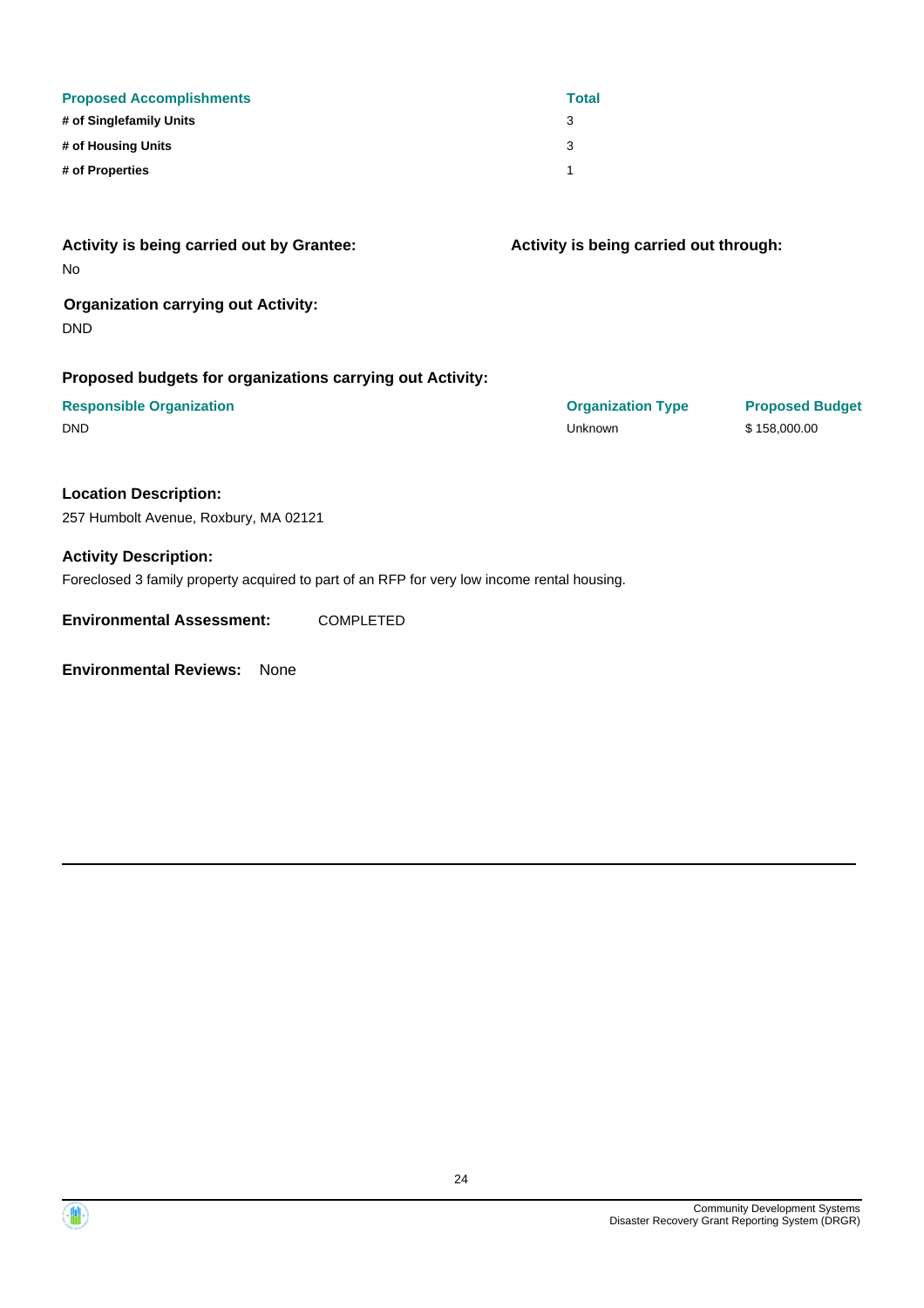**Activity Title: 8 Elwyn Road VLI**

# **12-02**

| <b>Activity Type:</b><br>Rehabilitation/reconstruction of residential structures<br><b>Project Number:</b><br>12<br><b>Projected Start Date:</b>                                           | <b>Activity Status:</b><br>Under Way<br><b>Project Title:</b><br><b>Supportive Housing</b><br><b>Projected End Date:</b>    |                                                |
|--------------------------------------------------------------------------------------------------------------------------------------------------------------------------------------------|-----------------------------------------------------------------------------------------------------------------------------|------------------------------------------------|
| 10/16/2009                                                                                                                                                                                 | 09/30/2010                                                                                                                  |                                                |
| <b>Project Draw Block by HUD:</b><br>Not Blocked<br><b>Activity Draw Block by HUD:</b><br>Not Blocked                                                                                      | <b>Project Draw Block Date by HUD:</b><br><b>Activity Draw Block Date by HUD:</b>                                           |                                                |
| <b>Block Drawdown By Grantee:</b><br>Not Blocked<br><b>National Objective:</b><br>LH25: Funds targeted for housing for households whose incomes<br>are at or under 50% Area Median Income. | <b>Total Budget:</b><br><b>Most Impacted and</b><br><b>Distressed Budget:</b><br><b>Other Funds:</b><br><b>Total Funds:</b> | \$94.236.31<br>\$0.00<br>\$0.00<br>\$94,236.31 |

# **Benefit Report Type:**

Direct (Households)

| <b>Proposed Beneficiaries</b><br># Renter Households<br># of Households | <b>Total</b><br>2<br>2 | Low<br>2<br>2           | <b>Mod</b> | Low/Mod%<br>100.00<br>100.00 |
|-------------------------------------------------------------------------|------------------------|-------------------------|------------|------------------------------|
| <b>Proposed Accomplishments</b><br># of Singlefamily Units              |                        | Total<br>$\overline{2}$ |            |                              |
| # of Housing Units                                                      |                        | 2                       |            |                              |
| # ELI Households (0-30% AMI)                                            |                        |                         |            |                              |
| # of Properties                                                         |                        |                         |            |                              |

# **Activity is being carried out by Grantee:**

No

# **Organization carrying out Activity:** DND

# **Proposed budgets for organizations carrying out Activity:**

|             | <b>Responsible Organization</b> |
|-------------|---------------------------------|
| $- \cdot -$ |                                 |

# **Activity is being carried out through:**

| <b>Responsible Organization</b> | <b>Organization Type</b> | <b>Proposed</b> |
|---------------------------------|--------------------------|-----------------|
| DND                             | Unknown                  | \$89,586.00     |

**Proposed Budget** 

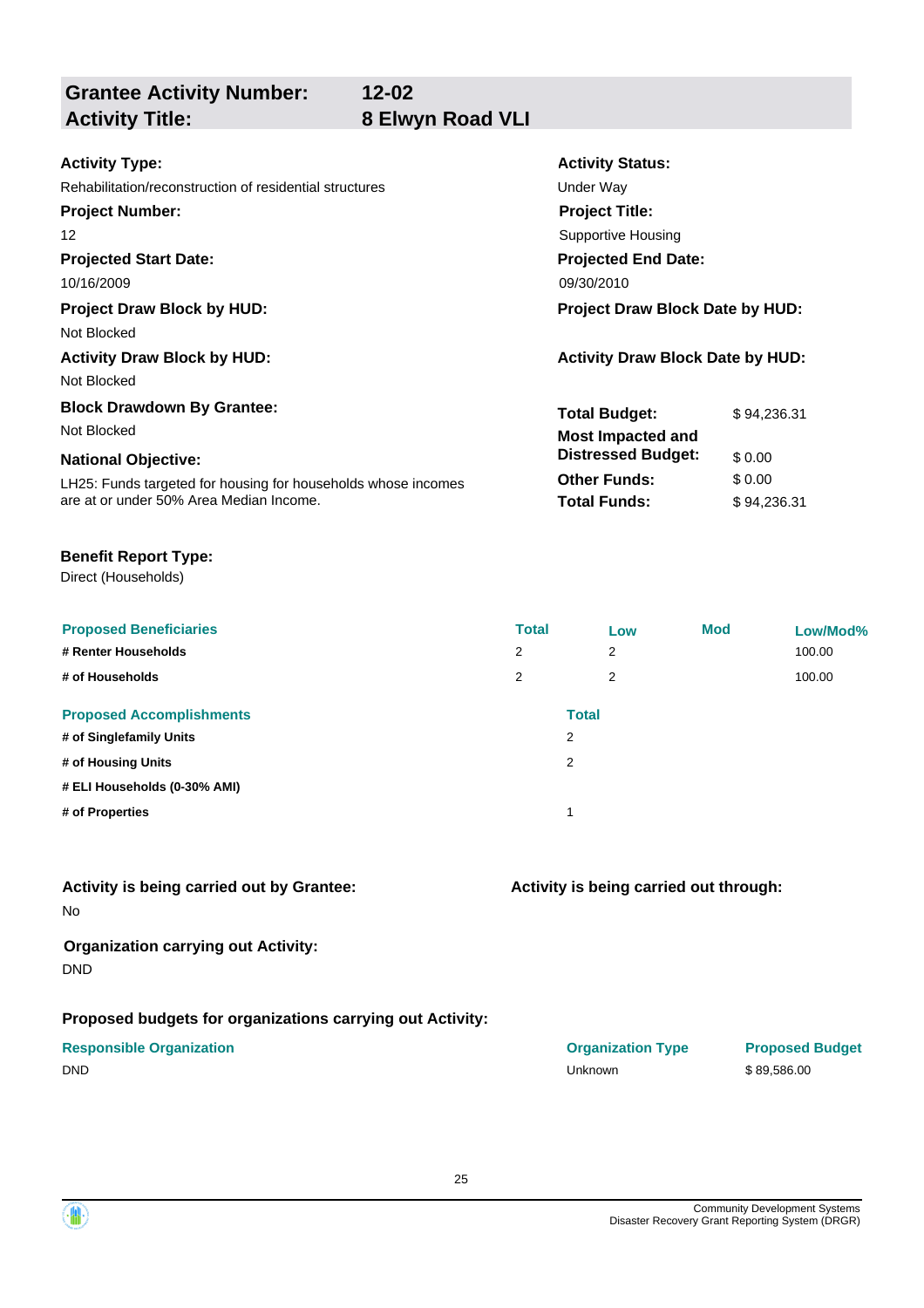8 Elwyn Road, Dorchester 02124

### **Activity Description:**

These two units are part of the 8 Elwyn Road rental property (Activity 6-01) and represent the VLI units.

**Environmental Assessment:** COMPLETED



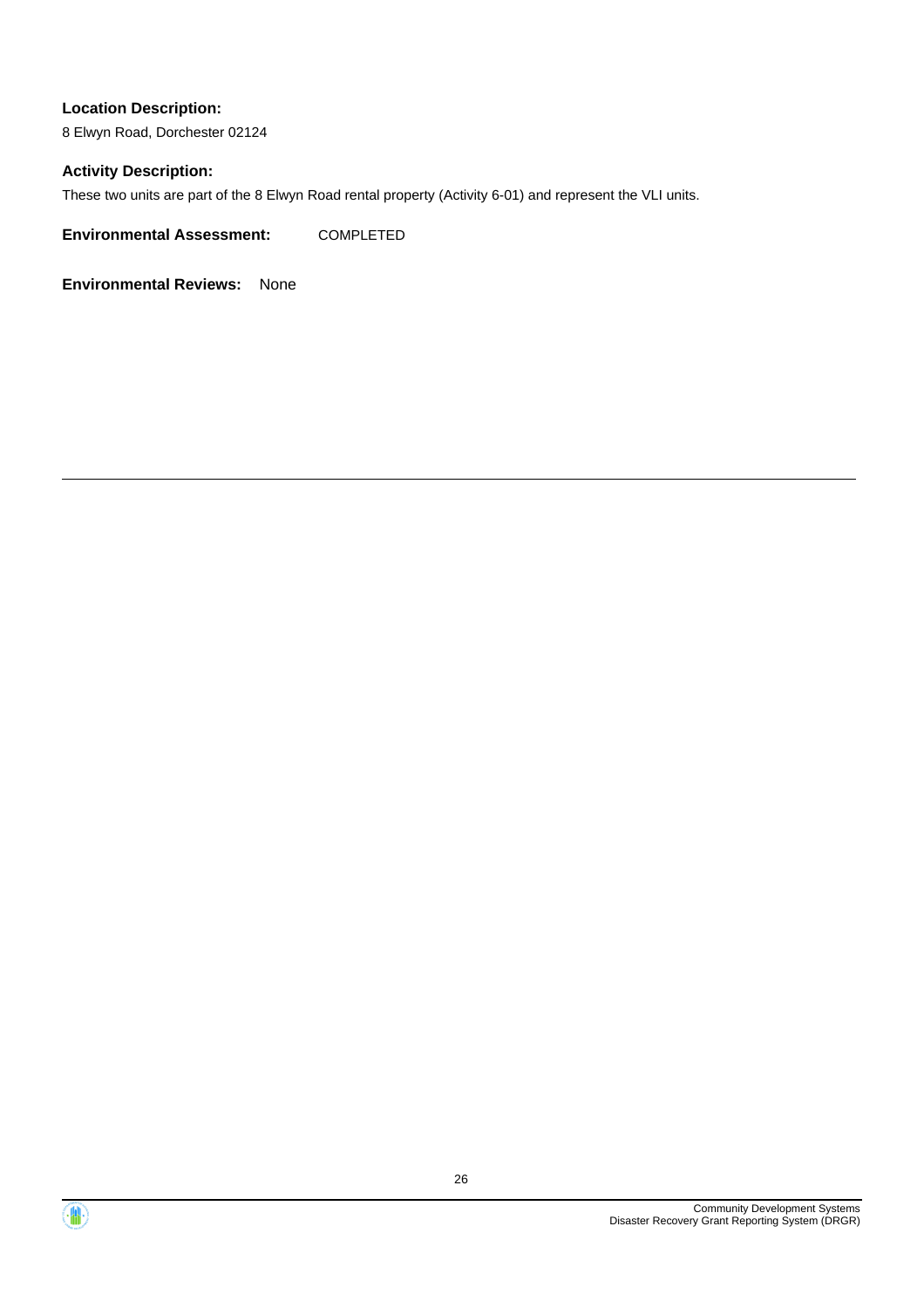| <b>Activity Type:</b>                                         | <b>Activity Status:</b>                 |  |  |
|---------------------------------------------------------------|-----------------------------------------|--|--|
| Rehabilitation/reconstruction of residential structures       | Completed                               |  |  |
| <b>Project Number:</b>                                        | <b>Project Title:</b>                   |  |  |
| $12 \overline{ }$                                             | <b>Supportive Housing</b>               |  |  |
| <b>Projected Start Date:</b>                                  | <b>Projected End Date:</b>              |  |  |
| 05/24/2010                                                    | 05/30/2011                              |  |  |
| <b>Project Draw Block by HUD:</b>                             | <b>Project Draw Block Date by HUD:</b>  |  |  |
| Not Blocked                                                   |                                         |  |  |
| <b>Activity Draw Block by HUD:</b>                            | <b>Activity Draw Block Date by HUD:</b> |  |  |
| Not Blocked                                                   |                                         |  |  |
| <b>Block Drawdown By Grantee:</b>                             | <b>Total Budget:</b><br>\$116,552.75    |  |  |
| Not Blocked                                                   | <b>Most Impacted and</b>                |  |  |
| <b>National Objective:</b>                                    | <b>Distressed Budget:</b><br>\$0.00     |  |  |
| LH25: Funds targeted for housing for households whose incomes | \$0.00<br><b>Other Funds:</b>           |  |  |
| are at or under 50% Area Median Income.                       | <b>Total Funds:</b><br>\$116,552.75     |  |  |

# **Benefit Report Type:**

Direct (Households)

| <b>Proposed Beneficiaries</b><br># Renter Households<br># of Households | <b>Total</b><br>2<br>2 | Low<br>2<br>2                  | <b>Mod</b> | Low/Mod%<br>100.00<br>100.00 |
|-------------------------------------------------------------------------|------------------------|--------------------------------|------------|------------------------------|
| <b>Proposed Accomplishments</b><br># of Singlefamily Units              |                        | <b>Total</b><br>$\overline{2}$ |            |                              |
| # of Housing Units                                                      |                        | 2                              |            |                              |
| # ELI Households (0-30% AMI)                                            |                        |                                |            |                              |
| # of Properties                                                         |                        | 1                              |            |                              |

# **Activity is being carried out by Grantee:**

No

# **Organization carrying out Activity:** DND

# **Proposed budgets for organizations carrying out Activity:**

|        | <b>Responsible Organization</b> |
|--------|---------------------------------|
| $\sim$ |                                 |

# **Activity is being carried out through:**

| <b>Responsible Organization</b> | <b>Organization Type</b> | <b>Proposed</b> |
|---------------------------------|--------------------------|-----------------|
| DND                             | Unknown                  | \$99.930.67     |

**Proposed Budget** 

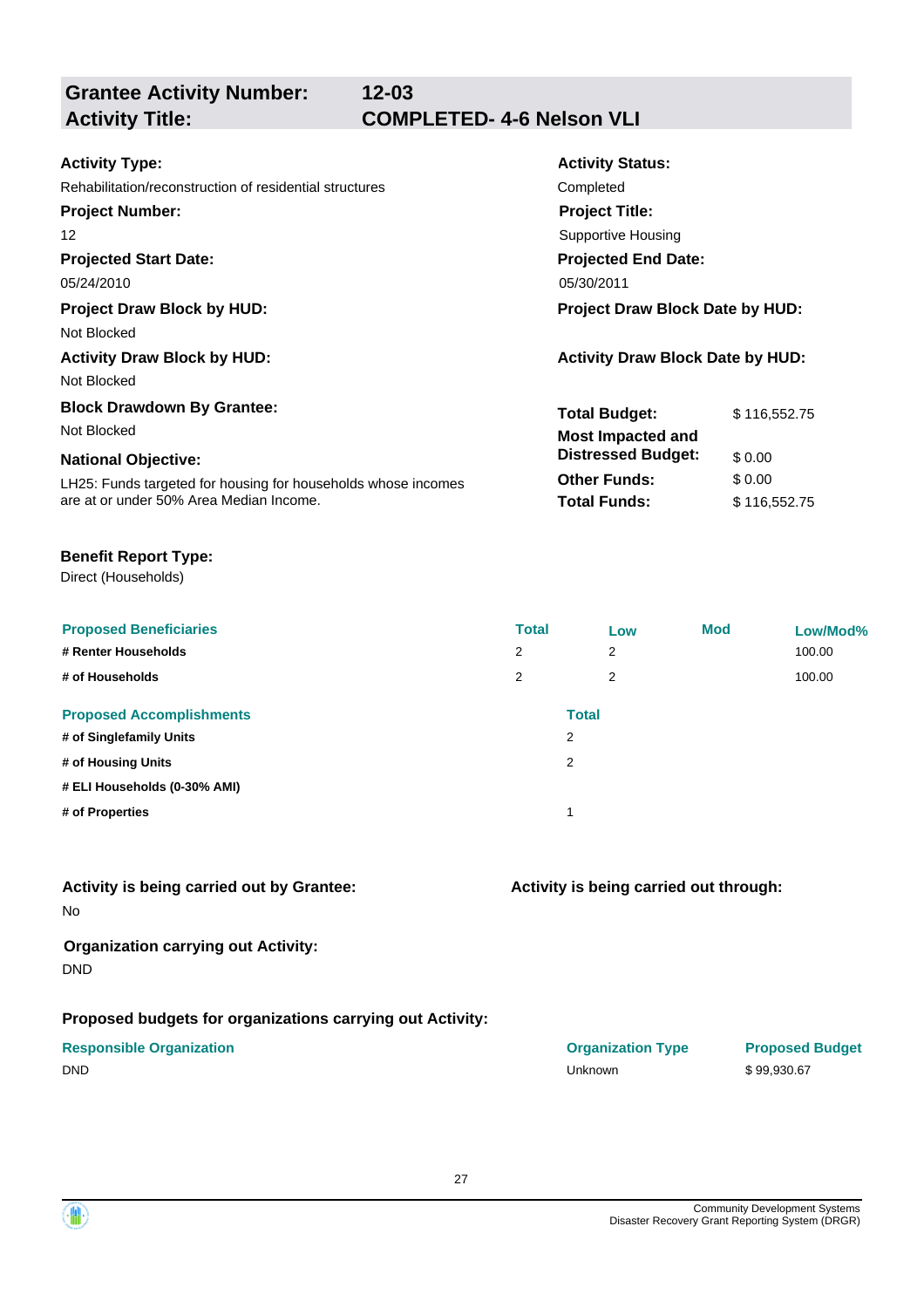4-6 Nelson Street

### **Activity Description:**

Redevelopment of a 3 family REO property with two (2) under 50% units. The third unit in the building is reported at activity 6- 02

**Environmental Assessment:** COMPLETED



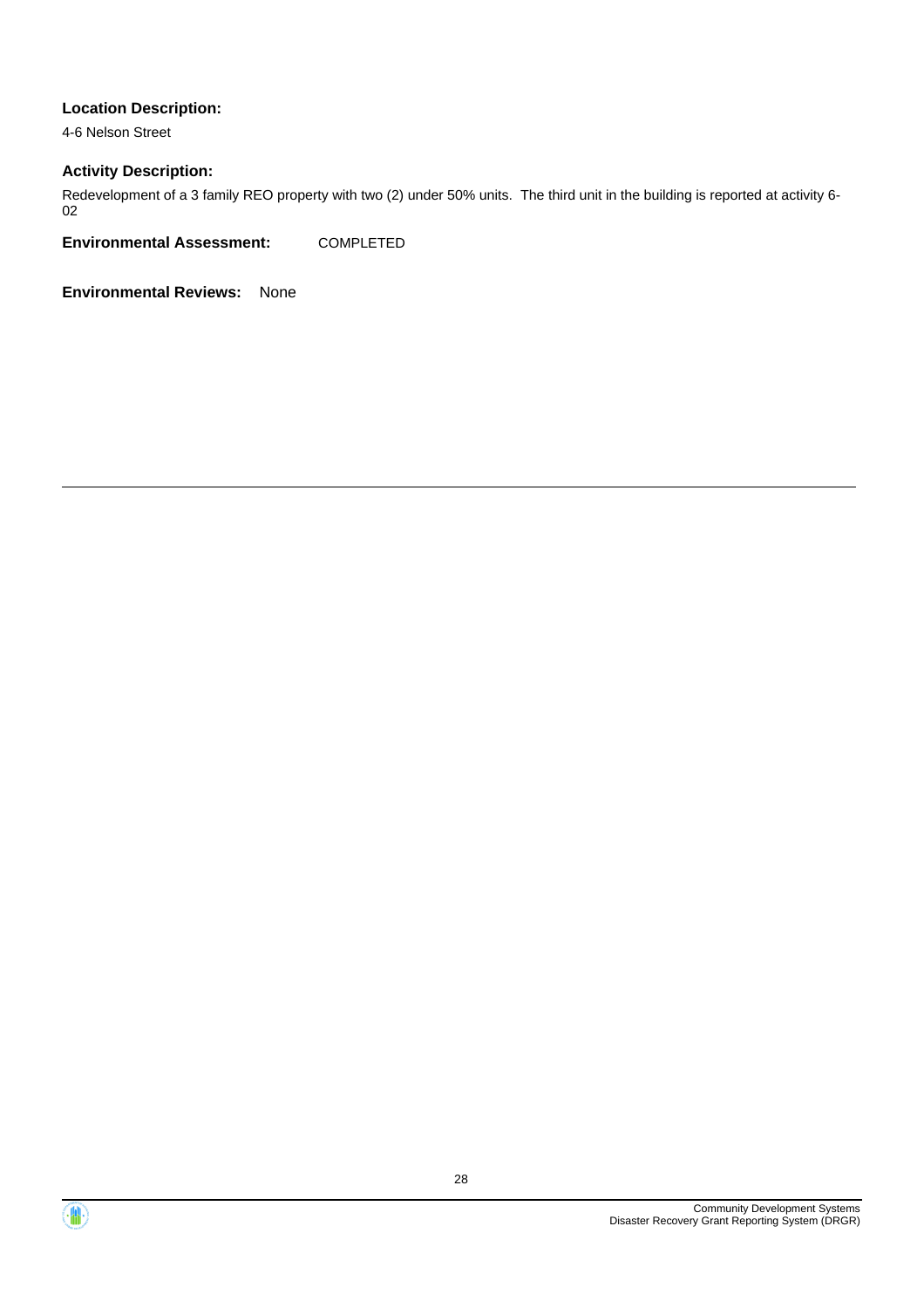**12-04 Activity Title: COMPLETED- 6 Lorne Street/VLI**

| <b>Activity Type:</b>                                         | <b>Activity Status:</b>                 |              |  |
|---------------------------------------------------------------|-----------------------------------------|--------------|--|
| Rehabilitation/reconstruction of residential structures       | Completed                               |              |  |
| <b>Project Number:</b>                                        | <b>Project Title:</b>                   |              |  |
| 12                                                            | <b>Supportive Housing</b>               |              |  |
| <b>Projected Start Date:</b>                                  | <b>Projected End Date:</b>              |              |  |
| 06/04/2010                                                    | 06/30/2011                              |              |  |
| <b>Project Draw Block by HUD:</b>                             | <b>Project Draw Block Date by HUD:</b>  |              |  |
| Not Blocked                                                   |                                         |              |  |
| <b>Activity Draw Block by HUD:</b>                            | <b>Activity Draw Block Date by HUD:</b> |              |  |
| Not Blocked                                                   |                                         |              |  |
| <b>Block Drawdown By Grantee:</b>                             | <b>Total Budget:</b>                    | \$158,666.44 |  |
| Not Blocked                                                   | <b>Most Impacted and</b>                |              |  |
| <b>National Objective:</b>                                    | <b>Distressed Budget:</b>               | \$0.00       |  |
| LH25: Funds targeted for housing for households whose incomes | <b>Other Funds:</b>                     | \$0.00       |  |
| are at or under 50% Area Median Income.                       | <b>Total Funds:</b>                     | \$158,666.44 |  |

# **Benefit Report Type:**

Direct (Households)

| <b>Proposed Beneficiaries</b><br># Renter Households<br># of Households | <b>Total</b><br>2<br>2 | Low<br>2<br>2     | <b>Mod</b> | Low/Mod%<br>100.00<br>100.00 |
|-------------------------------------------------------------------------|------------------------|-------------------|------------|------------------------------|
| <b>Proposed Accomplishments</b><br># of Singlefamily Units              |                        | <b>Total</b><br>2 |            |                              |
| # of Housing Units                                                      |                        | 2                 |            |                              |
| # ELI Households (0-30% AMI)                                            |                        |                   |            |                              |
| # of Properties                                                         |                        | и                 |            |                              |

# **Activity is being carried out by Grantee:**

No

# **Organization carrying out Activity:** DND

# **Proposed budgets for organizations carrying out Activity:**

|             | <b>Responsible Organization</b> |
|-------------|---------------------------------|
| $- \cdot -$ |                                 |

# **Activity is being carried out through:**

| <b>Responsible Organization</b> | <b>Organization Type</b> | <b>Proposed I</b> |
|---------------------------------|--------------------------|-------------------|
| DND                             | Unknown                  | \$200,000.00      |

**Proposed Budget** 

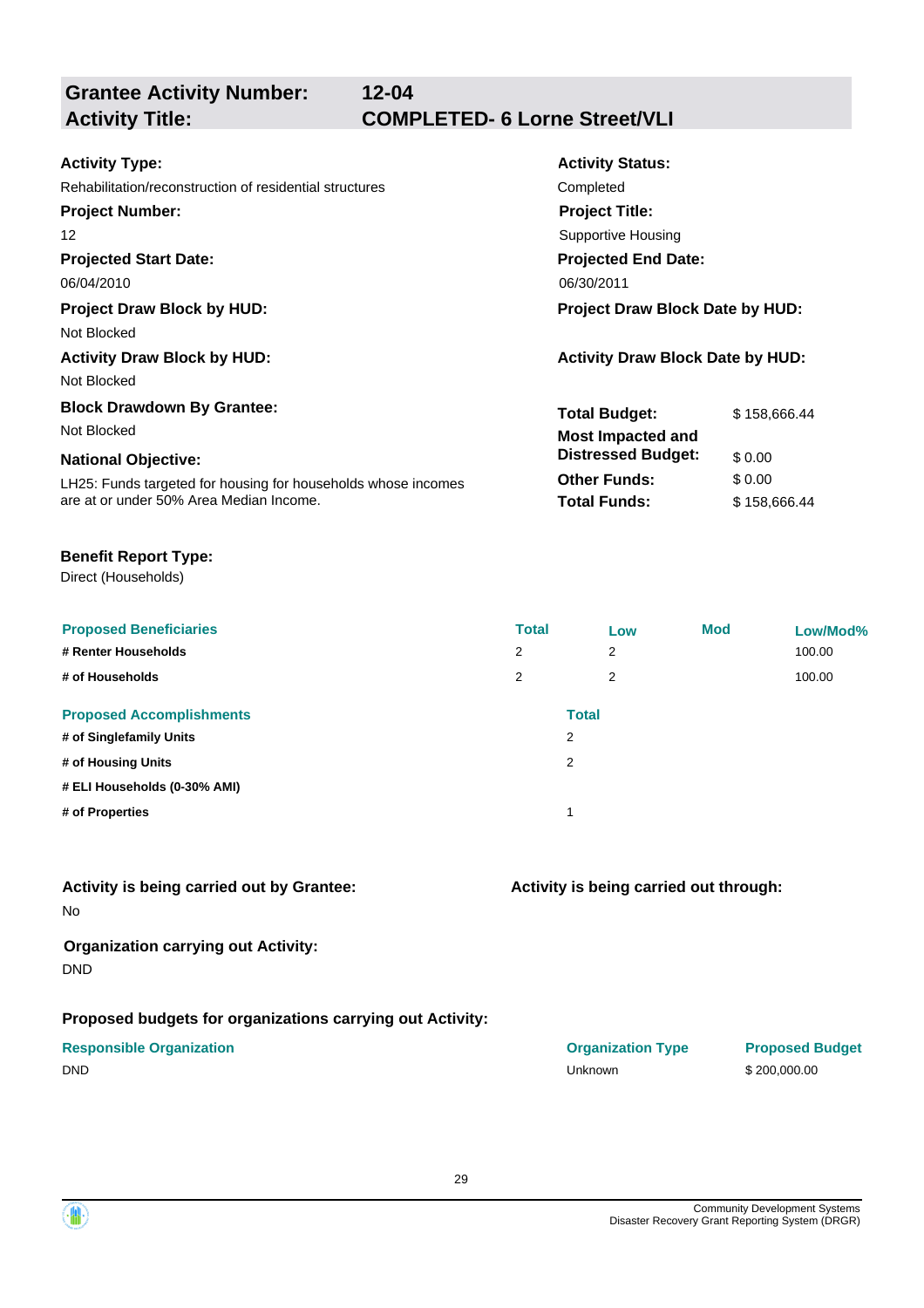6 Lorne Street, Dorchester MA 02124

### **Activity Description:**

rehabilitation of a 3 family REO property. 2 of the units will be VLI.

**Environmental Assessment:** COMPLETED



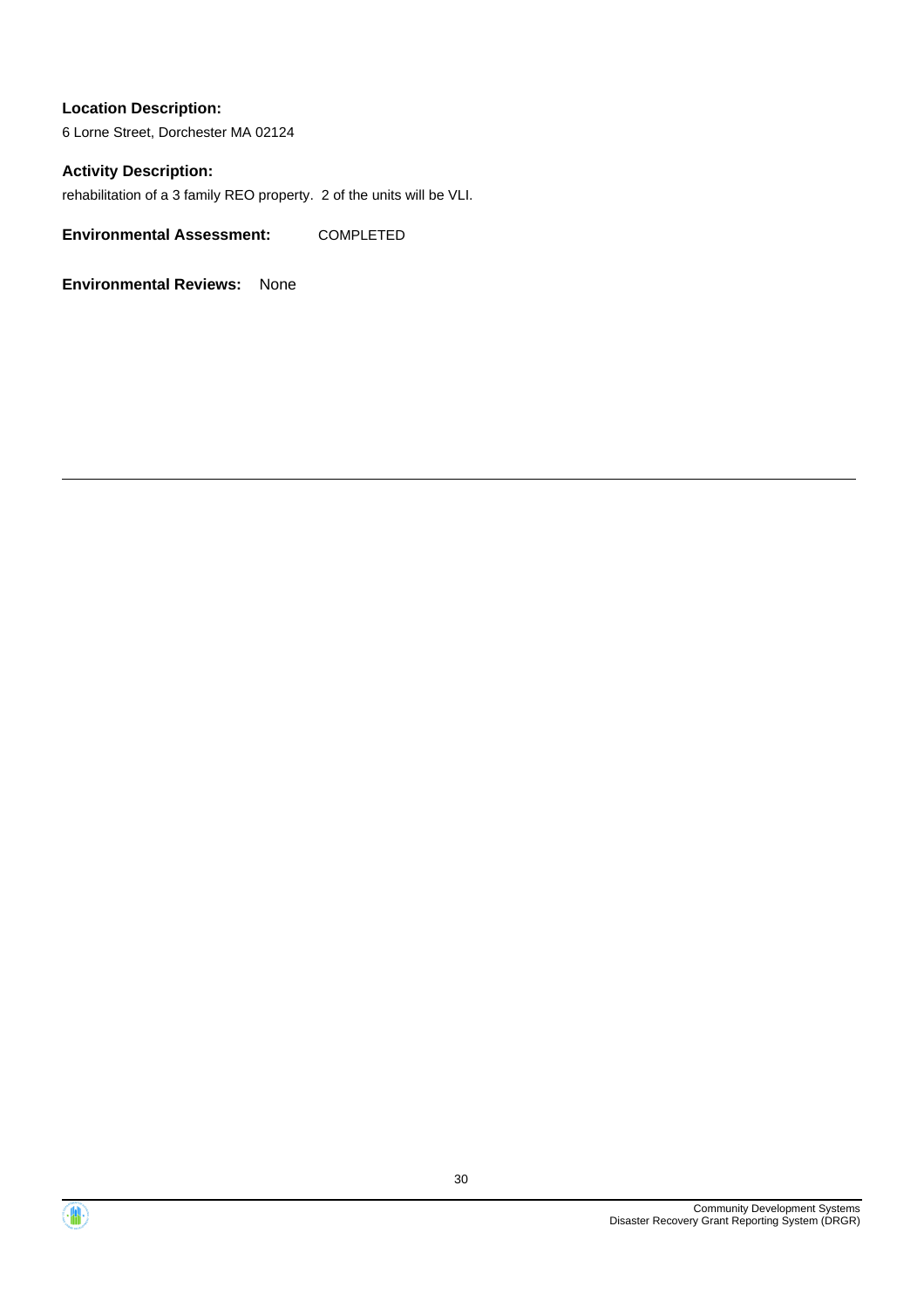# **12-05 Activity Title: COMPLETED- 72 Esmond Street VLI**

| <b>Activity Type:</b>                                         | <b>Activity Status:</b>                 |              |
|---------------------------------------------------------------|-----------------------------------------|--------------|
| Acquisition - general                                         | Completed                               |              |
| <b>Project Number:</b>                                        | <b>Project Title:</b>                   |              |
| 12                                                            | Supportive Housing                      |              |
| <b>Projected Start Date:</b>                                  | <b>Projected End Date:</b>              |              |
| 04/23/2010                                                    | 12/30/2010                              |              |
| <b>Project Draw Block by HUD:</b>                             | <b>Project Draw Block Date by HUD:</b>  |              |
| Not Blocked                                                   |                                         |              |
| <b>Activity Draw Block by HUD:</b>                            | <b>Activity Draw Block Date by HUD:</b> |              |
| Not Blocked                                                   |                                         |              |
| <b>Block Drawdown By Grantee:</b>                             | <b>Total Budget:</b>                    | \$128,085.68 |
| Not Blocked                                                   | <b>Most Impacted and</b>                |              |
| <b>National Objective:</b>                                    | <b>Distressed Budget:</b>               | \$0.00       |
| LH25: Funds targeted for housing for households whose incomes | <b>Other Funds:</b>                     | \$0.00       |
| are at or under 50% Area Median Income.                       | <b>Total Funds:</b>                     | \$128,085.68 |

# **Benefit Report Type:**

Direct (Households)

| <b>Proposed Beneficiaries</b>   | <b>Total</b>   | Low          | <b>Mod</b> | Low/Mod% |
|---------------------------------|----------------|--------------|------------|----------|
| # Renter Households             | $\overline{ }$ | 1            |            | 100.00   |
| # of Households                 |                | 1            |            | 100.00   |
| <b>Proposed Accomplishments</b> |                | <b>Total</b> |            |          |
| # of Singlefamily Units         |                |              |            |          |
| # of Housing Units              |                |              |            |          |
| # of Properties                 |                |              |            |          |

# **Activity is being carried out by Grantee:**

No

# **Organization carrying out Activity:** DND

# **Proposed budgets for organizations carrying out Activity:**

| Í |              | 1 | 100.00 |
|---|--------------|---|--------|
|   | <b>Total</b> |   |        |
|   | 1            |   |        |
|   | 1            |   |        |
|   | 1            |   |        |
|   |              |   |        |

# **Activity is being carried out through:**

**Responsible Organization COVID-10 COVID-10 Organization Type Proposed Budget** DND Unknown \$ 115,000.00

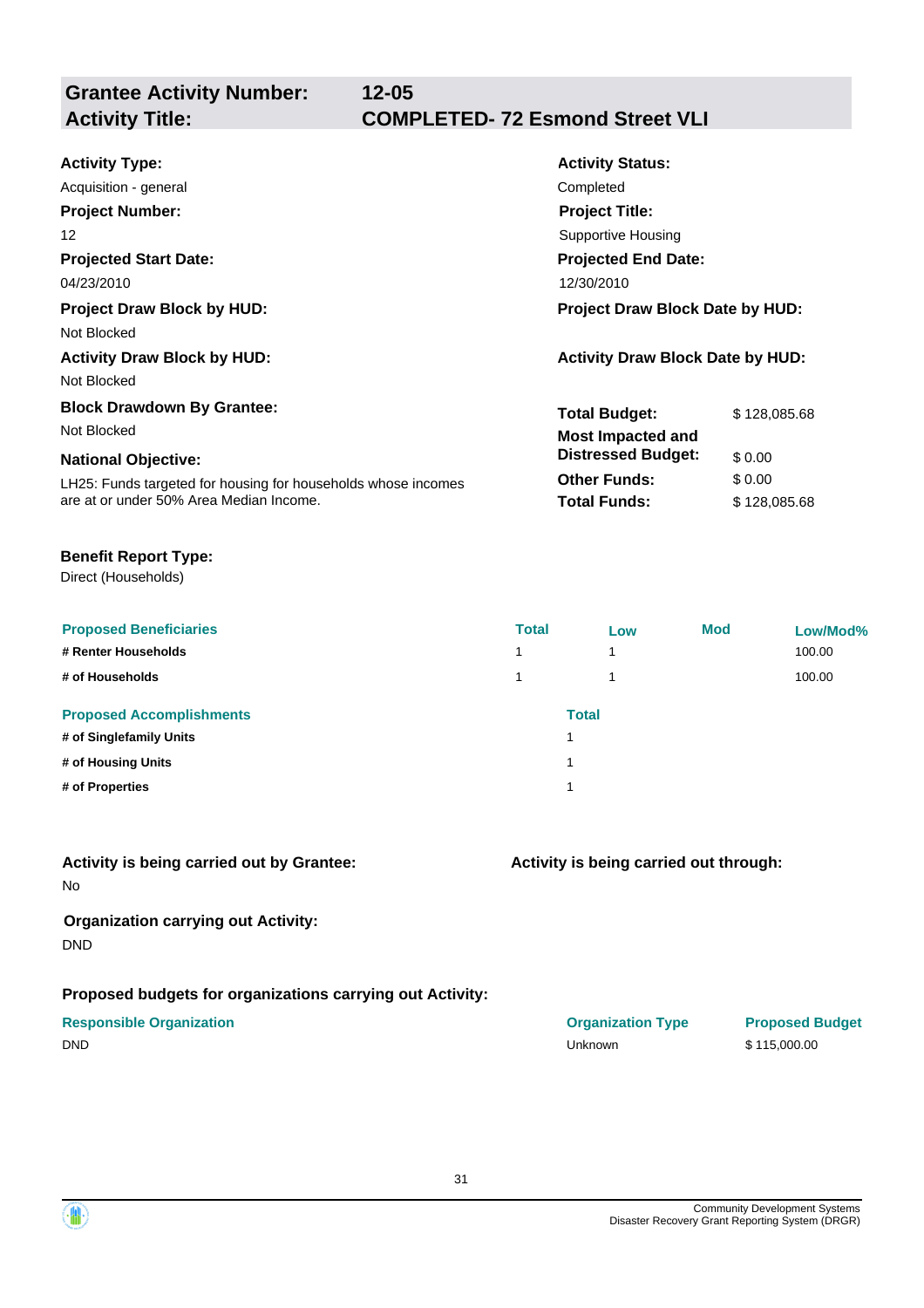72 Esmond Street, Dorchester MA 02121

# **Activity Description:**

Acquisition of a VLI unit in a 2 family property. Note that the second unit is funded with NSP2 and is activity N2 2-04

**Environmental Assessment:** COMPLETED



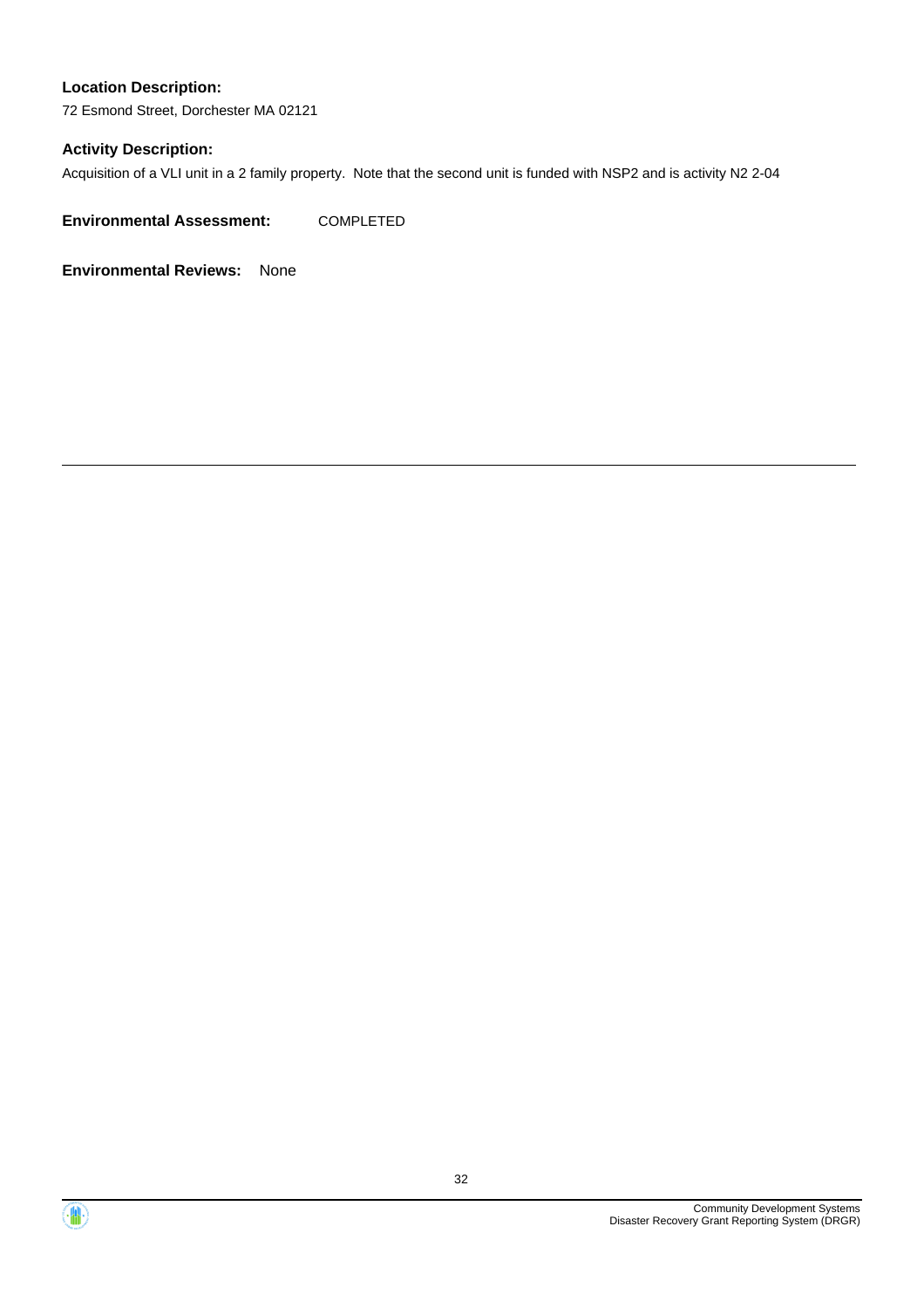**Grantee Activity Number: Activity Title: 990 River Street VLI**

**12-06**

| <b>Activity Type:</b>                                                                  | <b>Activity Status:</b>                                                           |              |
|----------------------------------------------------------------------------------------|-----------------------------------------------------------------------------------|--------------|
| Acquisition - general                                                                  | Under Way                                                                         |              |
| <b>Project Number:</b>                                                                 | <b>Project Title:</b>                                                             |              |
| 12                                                                                     | Supportive Housing                                                                |              |
| <b>Projected Start Date:</b>                                                           | <b>Projected End Date:</b>                                                        |              |
| 03/12/2010                                                                             | 12/30/2010                                                                        |              |
| <b>Project Draw Block by HUD:</b><br>Not Blocked<br><b>Activity Draw Block by HUD:</b> | <b>Project Draw Block Date by HUD:</b><br><b>Activity Draw Block Date by HUD:</b> |              |
| Not Blocked<br><b>Block Drawdown By Grantee:</b><br>Not Blocked                        | <b>Total Budget:</b><br><b>Most Impacted and</b>                                  | \$182,544.53 |
| <b>National Objective:</b>                                                             | <b>Distressed Budget:</b>                                                         | \$ 0.00      |
| LH25: Funds targeted for housing for households whose incomes                          | <b>Other Funds:</b>                                                               | \$0.00       |
| are at or under 50% Area Median Income.                                                | <b>Total Funds:</b>                                                               | \$182,544.53 |

# **Benefit Report Type:**

Direct (Households)

| <b>Proposed Beneficiaries</b>   | <b>Total</b> | Low          | <b>Mod</b> | Low/Mod% |
|---------------------------------|--------------|--------------|------------|----------|
| # Renter Households             | 2            | 2            |            | 100.00   |
| # of Households                 | 2            | 2            |            | 100.00   |
| <b>Proposed Accomplishments</b> |              | <b>Total</b> |            |          |
| # of Singlefamily Units         |              | 2            |            |          |
| # of Housing Units              |              | 2            |            |          |
| # of Properties                 |              |              |            |          |

| Activity is being carried out by Grantee: |  |
|-------------------------------------------|--|
| No                                        |  |

# **Organization carrying out Activity:** DND

# **Proposed budgets for organizations carrying out Activity:**

| 2            | 100.00 |
|--------------|--------|
| <b>Total</b> |        |
| 2            |        |
| 2            |        |
| 1            |        |
|              |        |

# **Activity is being carried out through:**

**Responsible Organization Organization Type Proposed Budget** DND Unknown \$ 165,000.00

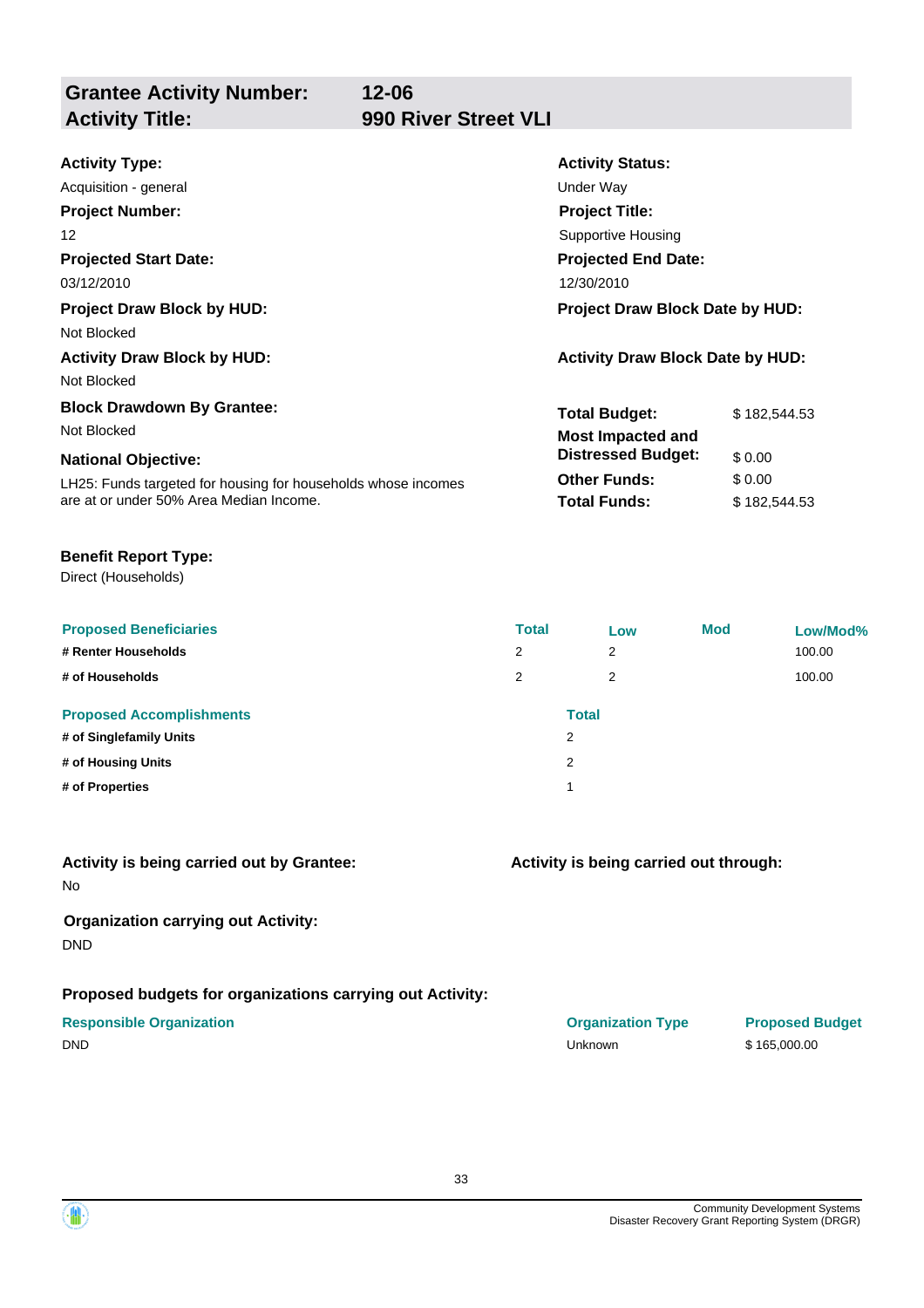990 River Street, Hyde Park MA 02136

# **Activity Description:**

Acquisition of two VLI REO units. The 3rd unit in this three family is reported at NSP2 2-05

**Environmental Assessment:** COMPLETED



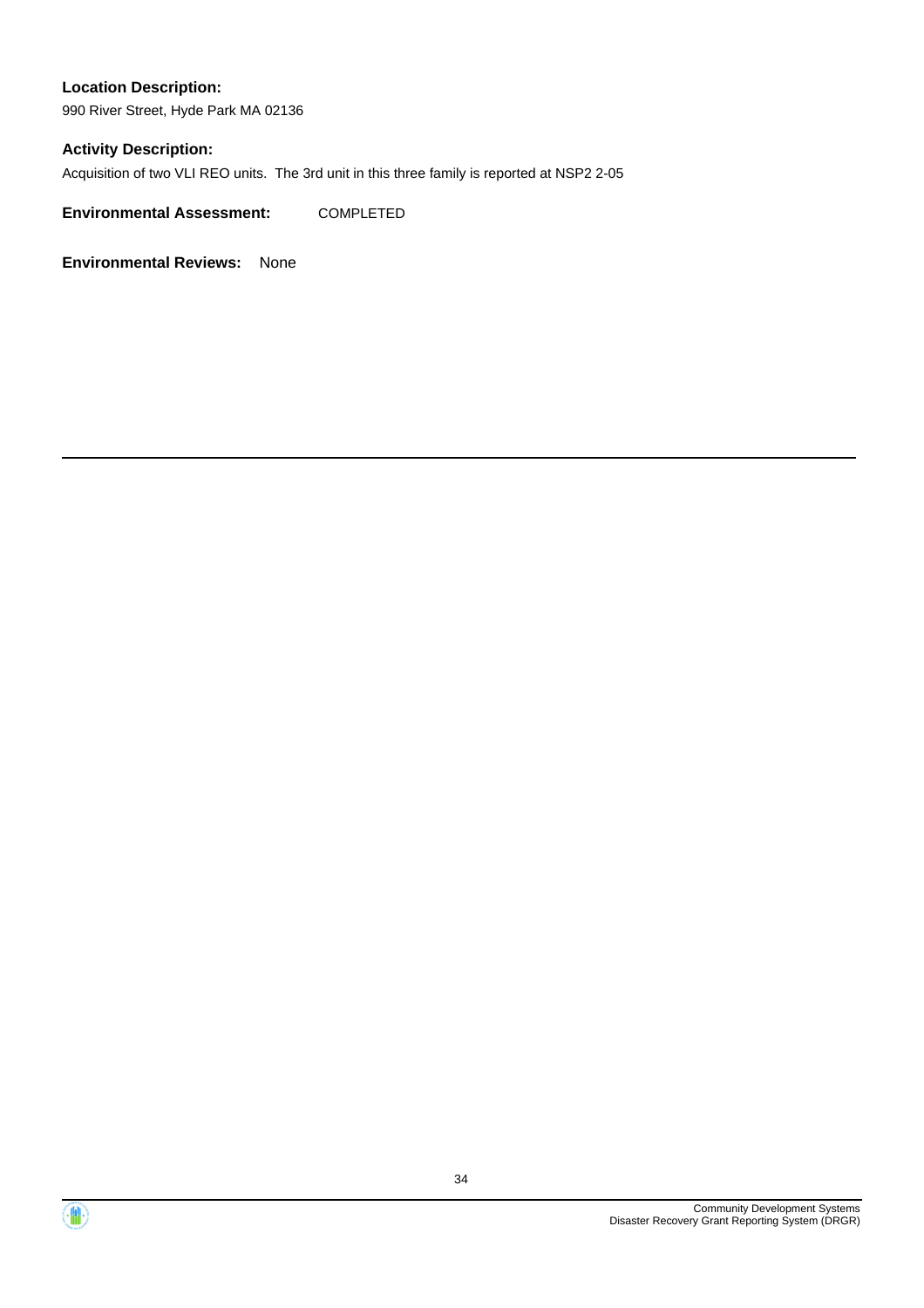**Grantee Activity Number: Activity Title: 137 Intervale Street VLI**

| <b>Activity Type:</b>                                                         | <b>Activity Status:</b>                |              |  |
|-------------------------------------------------------------------------------|----------------------------------------|--------------|--|
| Acquisition - general                                                         | Under Way                              |              |  |
| <b>Project Number:</b>                                                        | <b>Project Title:</b>                  |              |  |
| 12                                                                            | Supportive Housing                     |              |  |
| <b>Projected Start Date:</b>                                                  | <b>Projected End Date:</b>             |              |  |
| 03/01/2010                                                                    | 01/15/2011                             |              |  |
| <b>Project Draw Block by HUD:</b>                                             | <b>Project Draw Block Date by HUD:</b> |              |  |
| Not Blocked                                                                   |                                        |              |  |
| <b>Activity Draw Block Date by HUD:</b><br><b>Activity Draw Block by HUD:</b> |                                        |              |  |
| Not Blocked                                                                   |                                        |              |  |
| <b>Block Drawdown By Grantee:</b>                                             | <b>Total Budget:</b>                   | \$150,650.66 |  |
| Not Blocked                                                                   | Most Impacted and                      |              |  |
| <b>National Objective:</b>                                                    | <b>Distressed Budget:</b>              | \$0.00       |  |
| LH25: Funds targeted for housing for households whose incomes                 | <b>Other Funds:</b>                    | \$0.00       |  |
| are at or under 50% Area Median Income.                                       | <b>Total Funds:</b>                    | \$150,650.66 |  |

# **Benefit Report Type:**

Direct (Households)

| <b>Proposed Beneficiaries</b><br># Renter Households<br># of Households | <b>Total</b><br>2<br>2 | Low<br>$\overline{2}$<br>$\overline{2}$ | <b>Mod</b> | Low/Mod%<br>100.00<br>100.00 |
|-------------------------------------------------------------------------|------------------------|-----------------------------------------|------------|------------------------------|
| <b>Proposed Accomplishments</b><br># of Singlefamily Units              |                        | <b>Total</b><br>2                       |            |                              |
| # of Housing Units                                                      | 2                      |                                         |            |                              |
| # of Properties                                                         |                        |                                         |            |                              |

| Activity is being carried out by Grantee: |  |  |  |
|-------------------------------------------|--|--|--|
|                                           |  |  |  |

No

# **Organization carrying out Activity:** DND

# **Proposed budgets for organizations carrying out Activity:**

| <b>Total</b>   |
|----------------|
| $\overline{2}$ |
| $\overline{2}$ |
| 1              |
|                |

# **Activity is being carried out through:**

**Responsible Organization Organization Type Proposed Budget** DND Unknown \$ 138,022.43

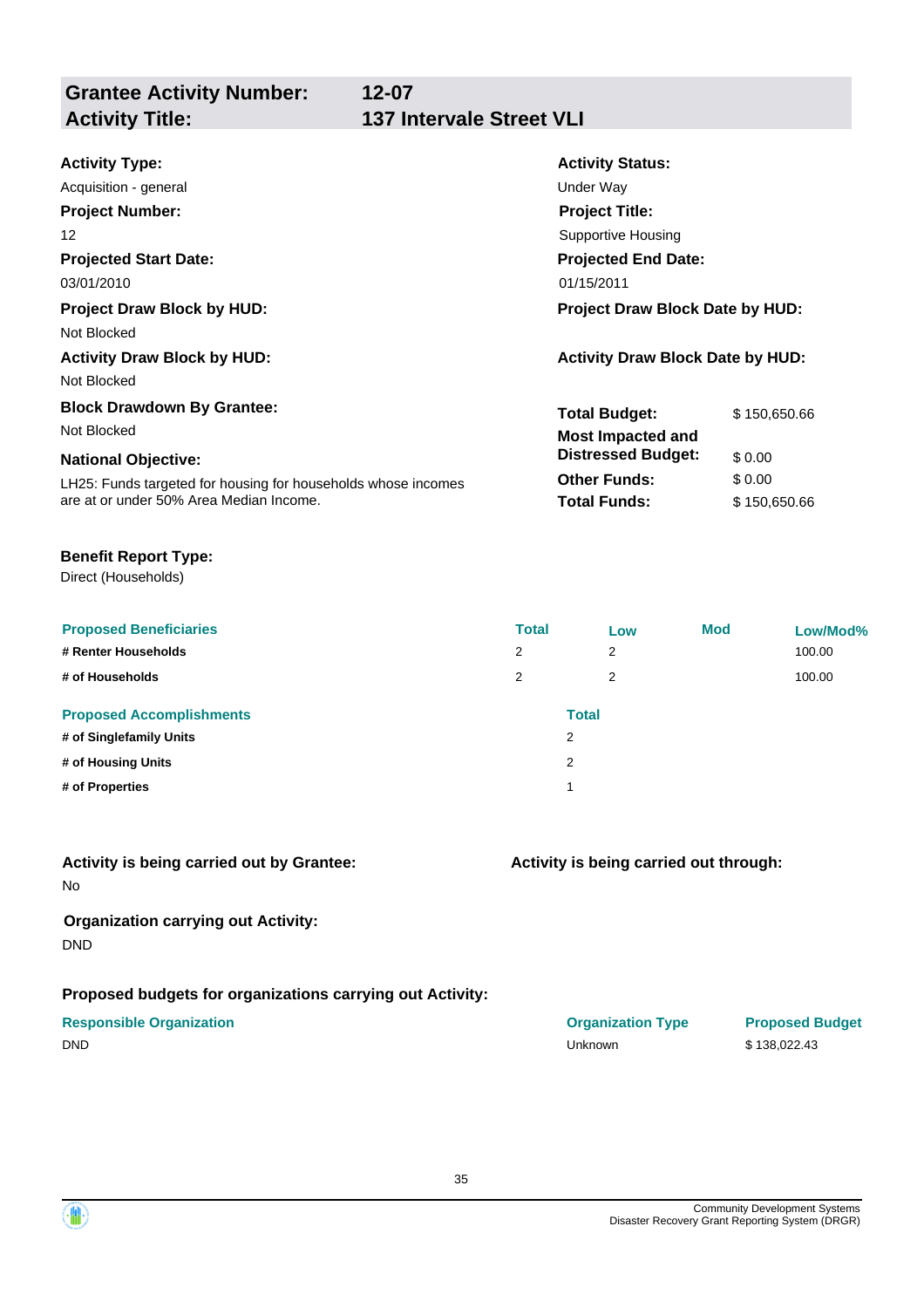137 Intervale Street, Roxbury MA 02119

### **Activity Description:**

Acquisition of two REO units at 137 Intervale Street which are VLI. The other unit of this three unit building is reported at NSP2 activity number 6-05. All units will be RFP'd for a developer to rehab and rent.

**Environmental Assessment:** COMPLETED



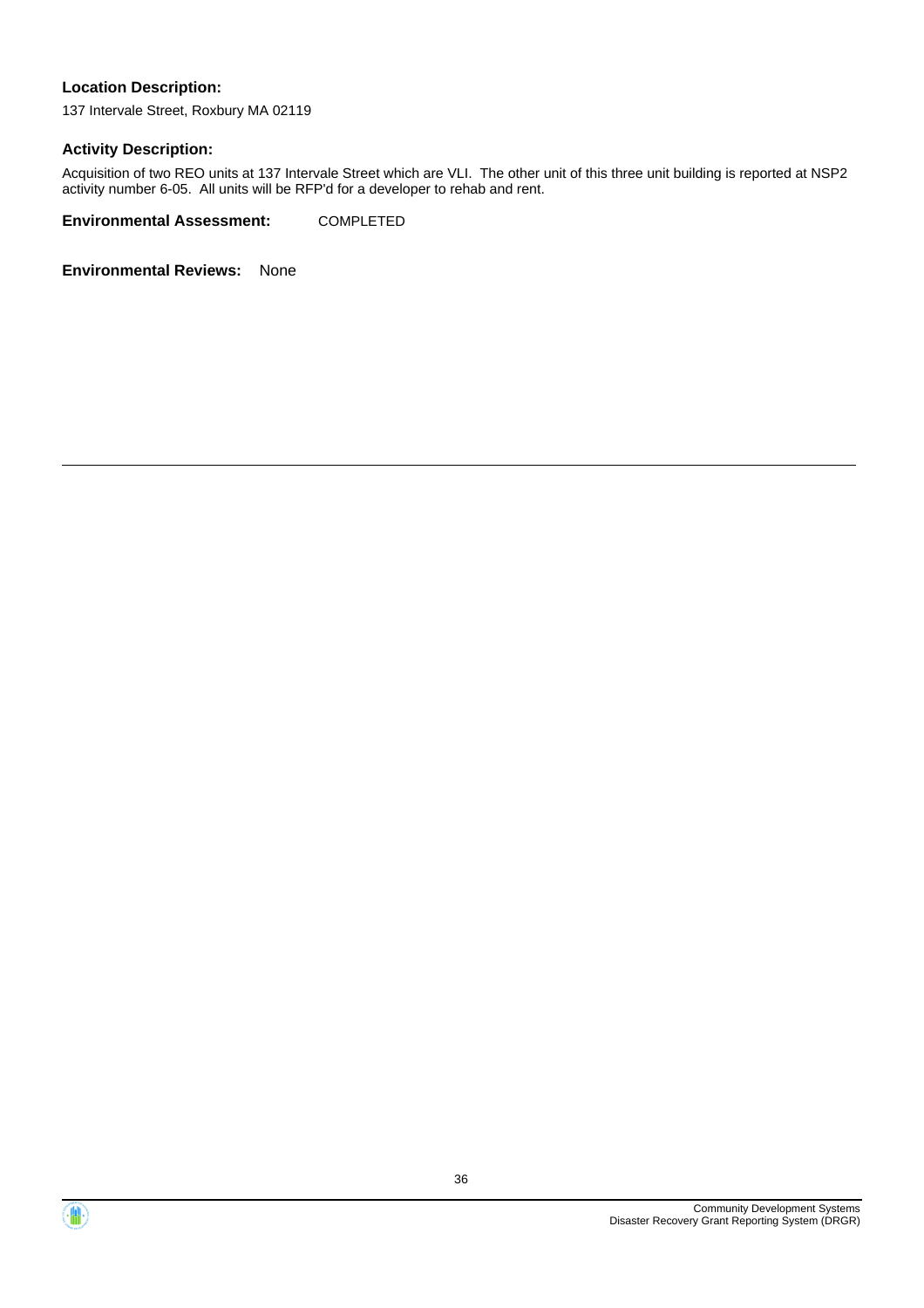**Grantee Activity Number:**

## **12-08 Activity Title: COMPLETED- 46 Woodbine Street - VLI**

| <b>Activity Type:</b>                                         | <b>Activity Status:</b>                 |              |  |
|---------------------------------------------------------------|-----------------------------------------|--------------|--|
| Acquisition - general                                         | Completed                               |              |  |
| <b>Project Number:</b>                                        | <b>Project Title:</b>                   |              |  |
| 12                                                            | <b>Supportive Housing</b>               |              |  |
| <b>Projected Start Date:</b>                                  | <b>Projected End Date:</b>              |              |  |
| 01/01/2010                                                    | 07/12/2013                              |              |  |
| <b>Project Draw Block by HUD:</b>                             | <b>Project Draw Block Date by HUD:</b>  |              |  |
| Not Blocked                                                   |                                         |              |  |
| <b>Activity Draw Block by HUD:</b>                            | <b>Activity Draw Block Date by HUD:</b> |              |  |
| Not Blocked                                                   |                                         |              |  |
| <b>Block Drawdown By Grantee:</b>                             | <b>Total Budget:</b>                    | \$127,458.00 |  |
| Not Blocked                                                   | <b>Most Impacted and</b>                |              |  |
| <b>National Objective:</b>                                    | <b>Distressed Budget:</b>               | \$0.00       |  |
| LH25: Funds targeted for housing for households whose incomes | <b>Other Funds:</b>                     | \$ 0.00      |  |
| are at or under 50% Area Median Income.                       | <b>Total Funds:</b>                     | \$127,458.00 |  |
|                                                               |                                         |              |  |

#### **Benefit Report Type:**

NA

| <b>Proposed Accomplishments</b> | <b>Total</b> |
|---------------------------------|--------------|
| # of Singlefamily Units         |              |
| # of Housing Units              | ာ            |
| # of Properties                 |              |

|    |  |  | Activity is being carried out by Grantee: |
|----|--|--|-------------------------------------------|
| No |  |  |                                           |

### **Organization carrying out Activity:**

DND

#### **Proposed budgets for organizations carrying out Activity:**

## **Location Description:**

Property in NSP Area`

**Activity is being carried out through:**

| <b>Responsible Organization</b> | <b>Organization Type</b> | <b>Proposed Budget</b> |
|---------------------------------|--------------------------|------------------------|
| <b>DND</b>                      | Unknown                  | \$127,458.00           |

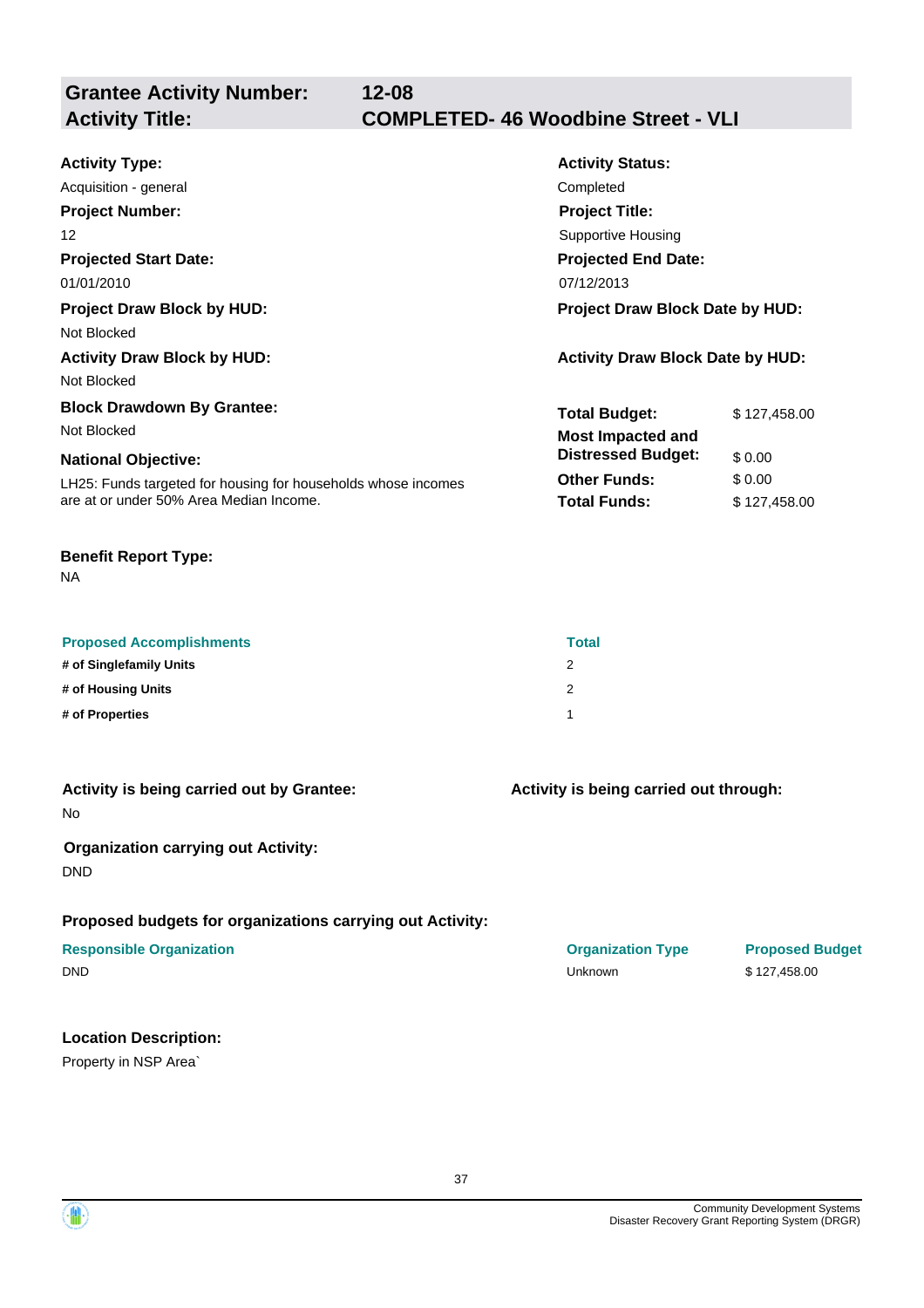### **Activity Description:**

Acquisition of foreclosed property. 1 VLI. The other unit is reported under 2-05

**Environmental Assessment:** COMPLETED



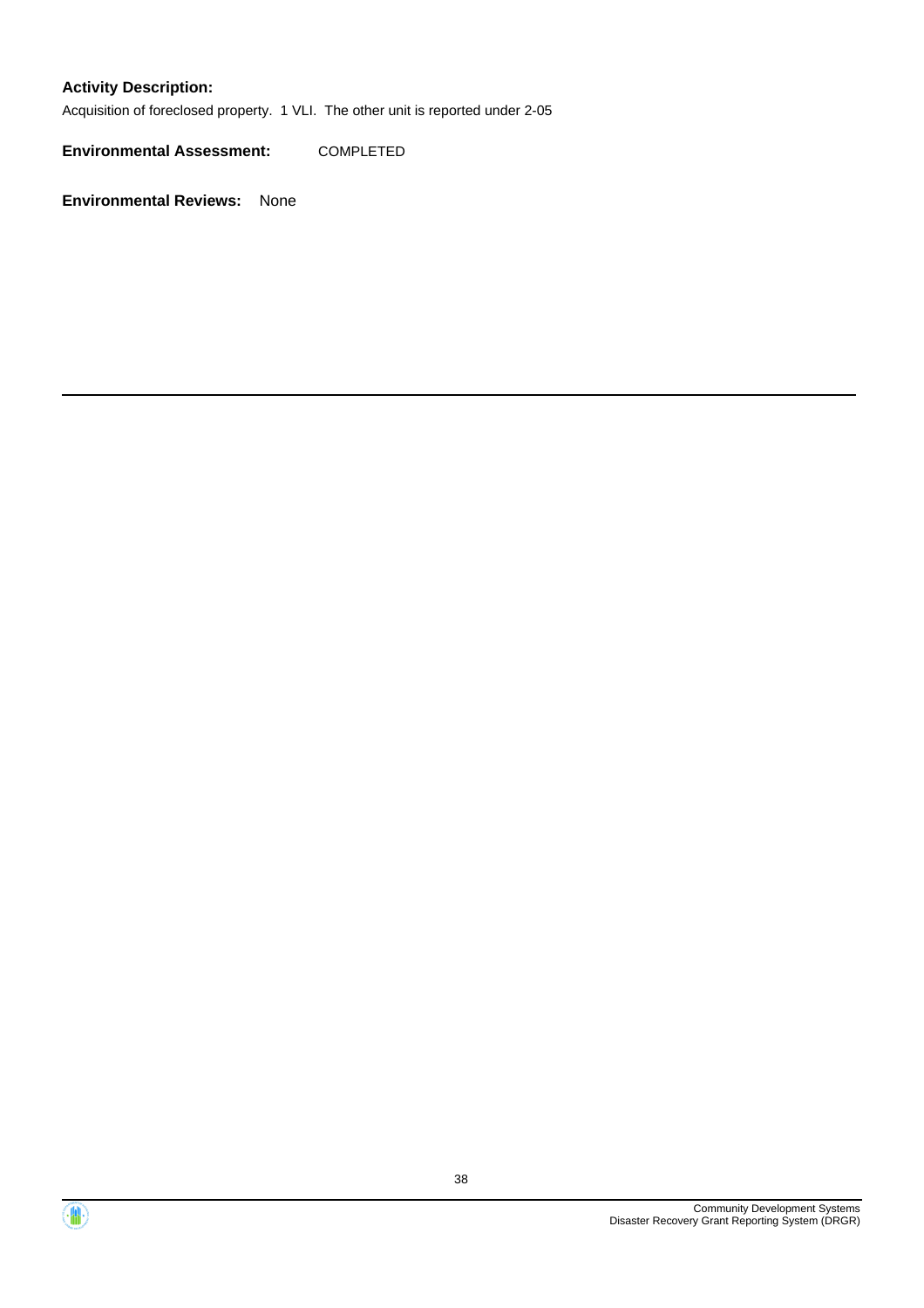**Grantee Activity Number: Activity Title: 498 Blue Hill Avenue VLI**

| <b>Activity Type:</b>                                         | <b>Activity Status:</b>                 |              |  |
|---------------------------------------------------------------|-----------------------------------------|--------------|--|
| Acquisition - general                                         | Under Way                               |              |  |
| <b>Project Number:</b>                                        | <b>Project Title:</b>                   |              |  |
| 12                                                            | Supportive Housing                      |              |  |
| <b>Projected Start Date:</b>                                  | <b>Projected End Date:</b>              |              |  |
| 02/05/2010                                                    | 02/05/2013                              |              |  |
| <b>Project Draw Block by HUD:</b>                             | <b>Project Draw Block Date by HUD:</b>  |              |  |
| Not Blocked                                                   |                                         |              |  |
| <b>Activity Draw Block by HUD:</b>                            | <b>Activity Draw Block Date by HUD:</b> |              |  |
| Not Blocked                                                   |                                         |              |  |
| <b>Block Drawdown By Grantee:</b>                             | <b>Total Budget:</b>                    | \$178,378.99 |  |
| Not Blocked                                                   | <b>Most Impacted and</b>                |              |  |
| <b>National Objective:</b>                                    | <b>Distressed Budget:</b>               | \$0.00       |  |
| LH25: Funds targeted for housing for households whose incomes | <b>Other Funds:</b>                     | \$0.00       |  |
| are at or under 50% Area Median Income.                       | <b>Total Funds:</b>                     | \$178,378.99 |  |

#### **Benefit Report Type:**

Direct (Households)

| <b>Proposed Beneficiaries</b>   | <b>Total</b> | Low          | <b>Mod</b> | Low/Mod% |
|---------------------------------|--------------|--------------|------------|----------|
| # Renter Households             | 2            | 2            |            | 100.00   |
| # of Households                 | 2            | 2            |            | 100.00   |
| <b>Proposed Accomplishments</b> |              | <b>Total</b> |            |          |
| # of Singlefamily Units         |              | 2            |            |          |
| # of Housing Units              |              | 2            |            |          |
| # of Properties                 |              |              |            |          |

#### **Activity is being carried out by Grantee:**

No

### **Organization carrying out Activity:**

Department of Neighborhood Development2

### **Proposed budgets for organizations carrying out Activity:**

### **Activity is being carried out through:**

**Responsible Organization COVID-10 COVID-10 Organization Type Proposed Budget** Department of Neighborhood Development2 Local Government \$ 178,057.51

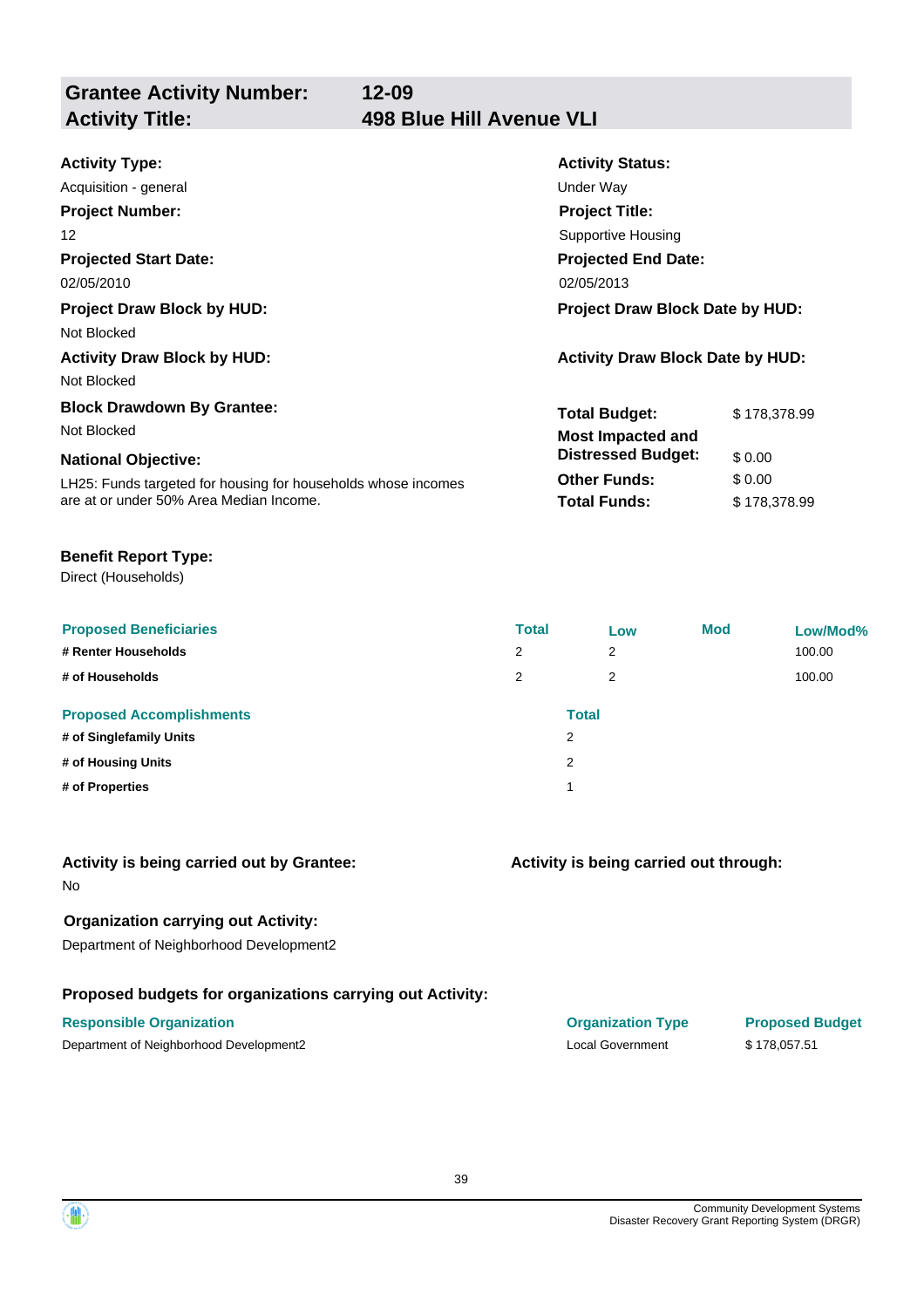498 Blue Hill Avenue

#### **Activity Description:**

Acquisition of 498 Blue Hill Avenue. This isthe VLI piece. The other portion is 2-02.

**Environmental Assessment:** COMPLETED



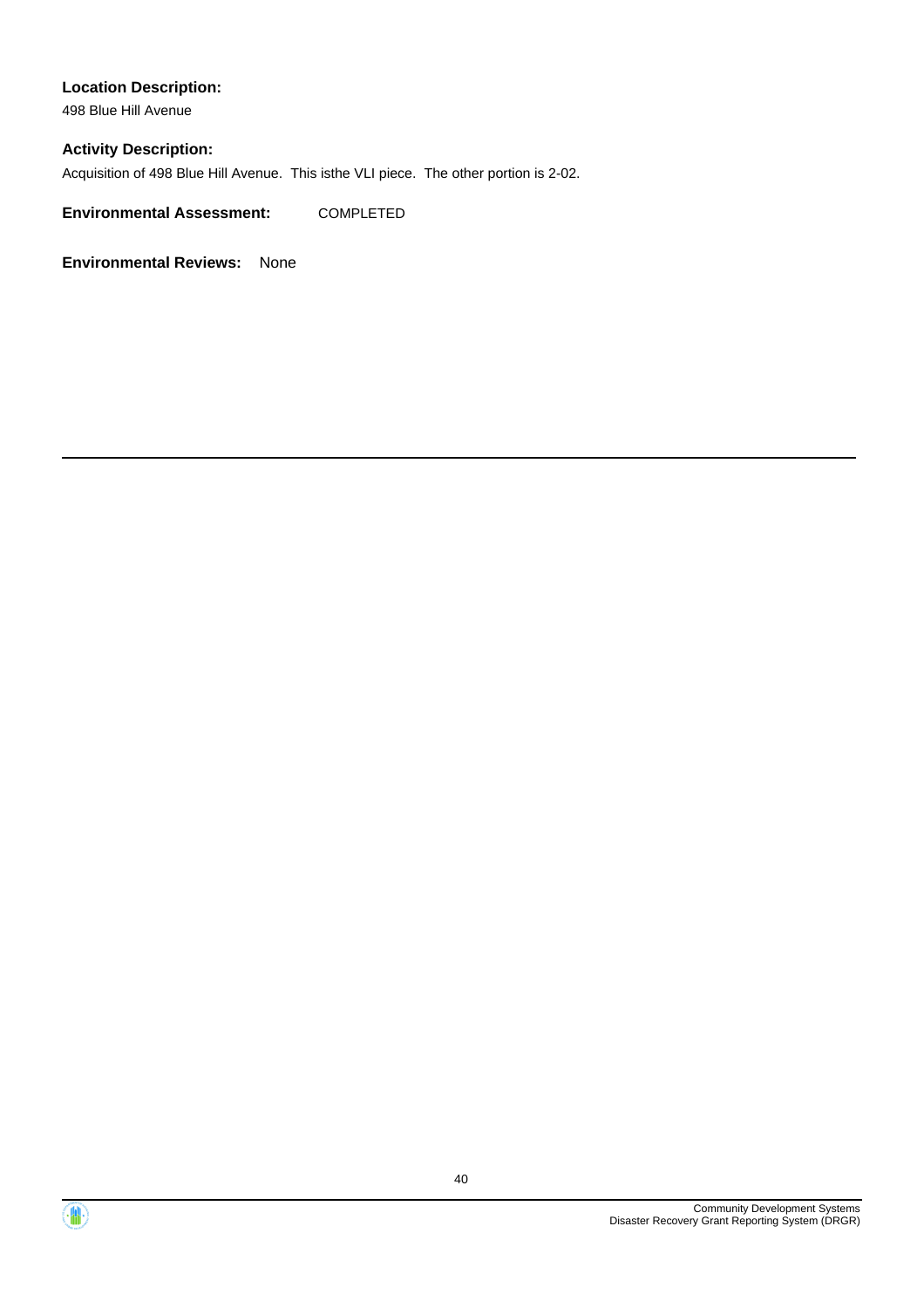**Grantee Activity Number:**

| <b>Activity Type:</b>                                         | <b>Activity Status:</b>                 |             |
|---------------------------------------------------------------|-----------------------------------------|-------------|
| Acquisition - general                                         | Completed                               |             |
| <b>Project Number:</b>                                        | <b>Project Title:</b>                   |             |
| 12                                                            | Supportive Housing                      |             |
| <b>Projected Start Date:</b>                                  | <b>Projected End Date:</b>              |             |
| 02/19/2010                                                    | 02/19/2011                              |             |
| <b>Project Draw Block by HUD:</b>                             | <b>Project Draw Block Date by HUD:</b>  |             |
| Not Blocked                                                   |                                         |             |
| <b>Activity Draw Block by HUD:</b>                            | <b>Activity Draw Block Date by HUD:</b> |             |
| Not Blocked                                                   |                                         |             |
| <b>Block Drawdown By Grantee:</b>                             | <b>Total Budget:</b>                    | \$23,006.00 |
| Not Blocked                                                   | <b>Most Impacted and</b>                |             |
| <b>National Objective:</b>                                    | <b>Distressed Budget:</b>               | \$0.00      |
| LH25: Funds targeted for housing for households whose incomes | <b>Other Funds:</b>                     | \$0.00      |
| are at or under 50% Area Median Income.                       | <b>Total Funds:</b>                     | \$23,006.00 |

#### **Benefit Report Type:**

Direct (Households)

| <b>Proposed Beneficiaries</b>   | <b>Total</b>   | Low          | <b>Mod</b> | Low/Mod% |
|---------------------------------|----------------|--------------|------------|----------|
| # Renter Households             | $\overline{ }$ | 1            |            | 100.00   |
| # of Households                 |                | 1            |            | 100.00   |
| <b>Proposed Accomplishments</b> |                | <b>Total</b> |            |          |
| # of Singlefamily Units         |                |              |            |          |
| # of Housing Units              |                |              |            |          |
| # of Properties                 |                |              |            |          |

#### **Activity is being carried out by Grantee:**

No

### **Organization carrying out Activity:**

Department of Neighborhood Development2

### **Proposed budgets for organizations carrying out Activity:**

### **Activity is being carried out through:**

| <b>Responsible Organization</b>         | <b>Organization Type</b> | <b>Proposed Budget</b> |
|-----------------------------------------|--------------------------|------------------------|
| Department of Neighborhood Development2 | Local Government         | \$ 0.00                |

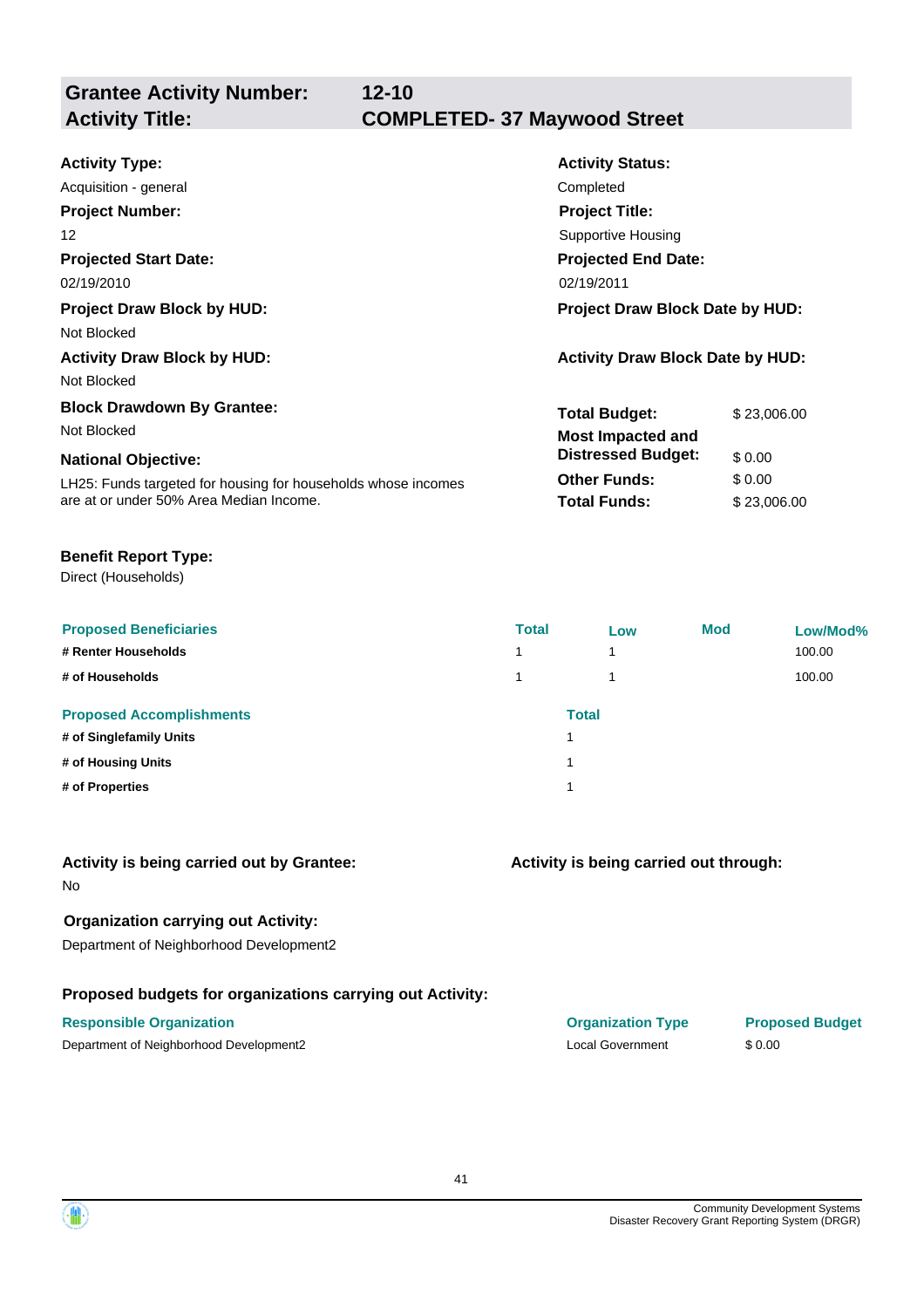37 Maywood Street

#### **Activity Description:**

This is the VLI portion of 37 Maywood Street. After the VLI switching this will be \$23,006.80

**Environmental Assessment:** COMPLETED



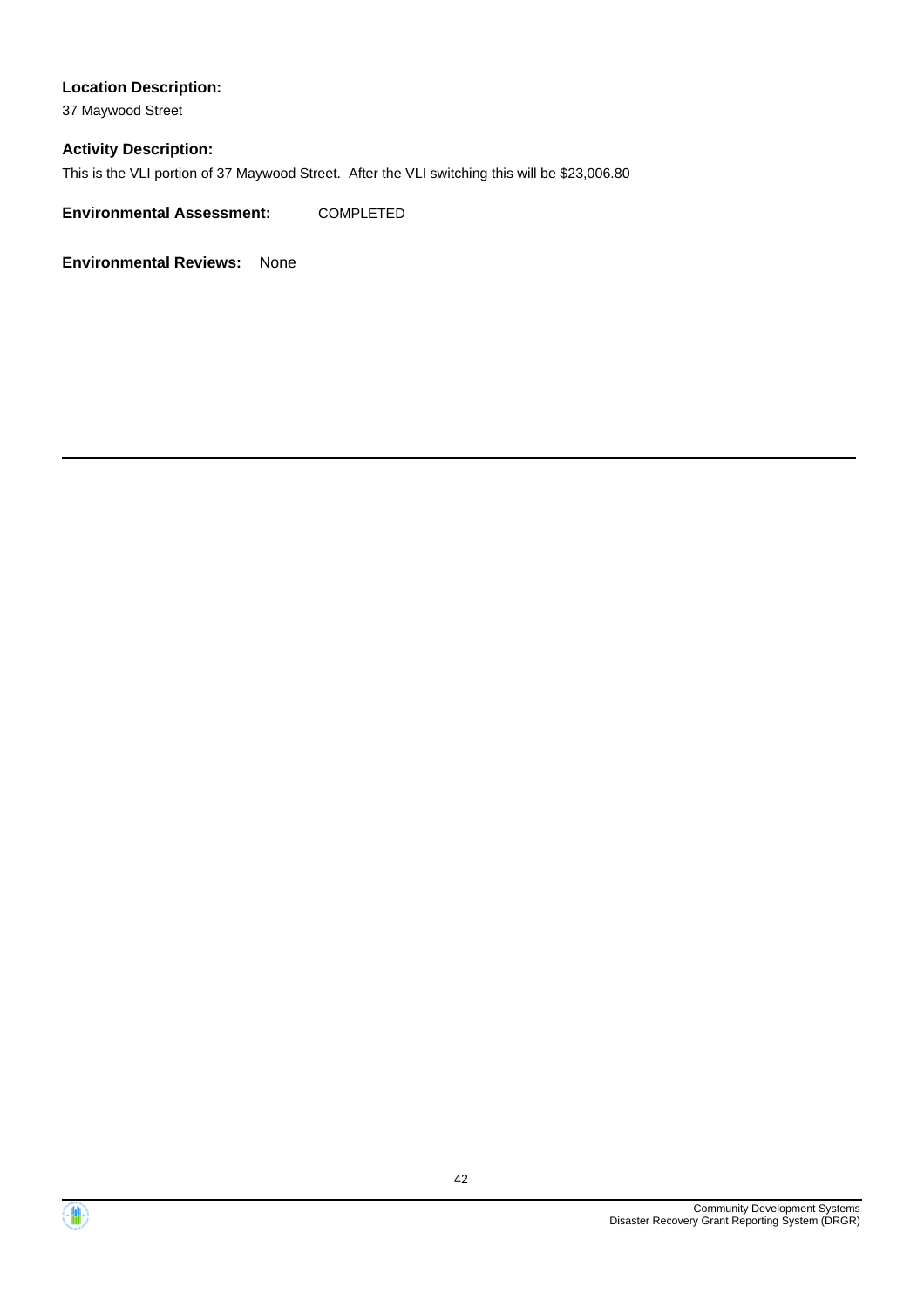**Grantee Activity Number: Activity Title: 17 Ramsey Street**

**12-11**

| <b>Activity Type:</b>                                         | <b>Activity Status:</b>                 |             |  |
|---------------------------------------------------------------|-----------------------------------------|-------------|--|
| Acquisition - general                                         | Under Way                               |             |  |
| <b>Project Number:</b>                                        | <b>Project Title:</b>                   |             |  |
| 12                                                            | Supportive Housing                      |             |  |
| <b>Projected Start Date:</b>                                  | <b>Projected End Date:</b>              |             |  |
| 06/01/2010                                                    | 12/30/2010                              |             |  |
| <b>Project Draw Block by HUD:</b>                             | <b>Project Draw Block Date by HUD:</b>  |             |  |
| Not Blocked                                                   |                                         |             |  |
| <b>Activity Draw Block by HUD:</b>                            | <b>Activity Draw Block Date by HUD:</b> |             |  |
| Not Blocked                                                   |                                         |             |  |
| <b>Block Drawdown By Grantee:</b>                             | <b>Total Budget:</b>                    | \$66,881.00 |  |
| Not Blocked                                                   | <b>Most Impacted and</b>                |             |  |
| <b>National Objective:</b>                                    | <b>Distressed Budget:</b>               | \$0.00      |  |
| LH25: Funds targeted for housing for households whose incomes | <b>Other Funds:</b>                     | \$0.00      |  |
| are at or under 50% Area Median Income.                       | <b>Total Funds:</b>                     | \$66,881.00 |  |

#### **Benefit Report Type:**

Direct (Households)

| <b>Proposed Beneficiaries</b><br># Renter Households<br># of Households | <b>Total</b> | Low<br>4<br>1 | <b>Mod</b> | Low/Mod%<br>100.00<br>100.00 |
|-------------------------------------------------------------------------|--------------|---------------|------------|------------------------------|
| <b>Proposed Accomplishments</b>                                         |              | <b>Total</b>  |            |                              |
| # of Singlefamily Units<br># of Housing Units                           |              |               |            |                              |
| # of Properties                                                         |              |               |            |                              |

#### **Activity is being carried out by Grantee:**

No

#### **Organization carrying out Activity:**

Department of Neighborhood Development2

#### **Proposed budgets for organizations carrying out Activity:**

#### **Activity is being carried out through:**

**Responsible Organization COVID-10 COVID-10 Organization Type Proposed Budget** Department of Neighborhood Development2 Local Government \$ 0.00

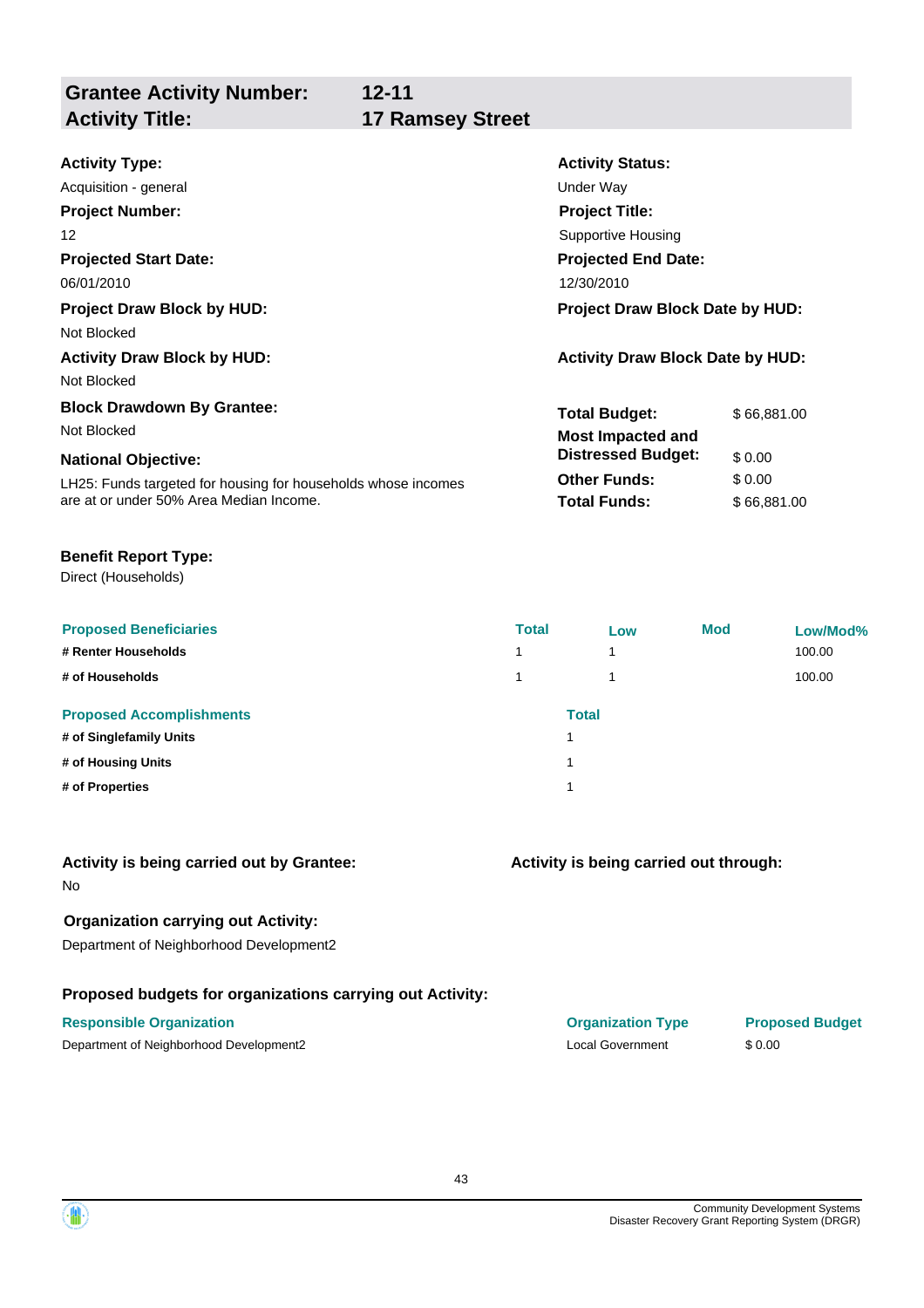17 Ramsey Street

#### **Activity Description:**

Acquisition of 17 Ramsey Street. This represents the VLI unit. When the VLI switch happens this amount will be \$66,881.07

**Environmental Assessment:** COMPLETED

**Environmental Reviews:** None

# **Project # / Title: 2 / Turnkey Ownership**

| <b>Grantee Activity Number:</b><br><b>Activity Title:</b>                | $2 - 01$<br><b>8 Clarkson Street</b> |              |                                                       |                        |          |
|--------------------------------------------------------------------------|--------------------------------------|--------------|-------------------------------------------------------|------------------------|----------|
| <b>Activity Type:</b>                                                    |                                      |              | <b>Activity Status:</b>                               |                        |          |
| Rehabilitation/reconstruction of residential structures                  |                                      |              | <b>Under Way</b>                                      |                        |          |
| <b>Project Number:</b>                                                   |                                      |              | <b>Project Title:</b>                                 |                        |          |
| 2                                                                        |                                      |              | <b>Turnkey Ownership</b>                              |                        |          |
| <b>Projected Start Date:</b>                                             |                                      |              | <b>Projected End Date:</b>                            |                        |          |
| 08/13/2009                                                               |                                      |              | 02/13/2010                                            |                        |          |
| <b>Project Draw Block by HUD:</b>                                        |                                      |              | Project Draw Block Date by HUD:                       |                        |          |
| Not Blocked<br><b>Activity Draw Block by HUD:</b>                        |                                      |              | <b>Activity Draw Block Date by HUD:</b>               |                        |          |
| Not Blocked<br><b>Block Drawdown By Grantee:</b><br>Not Blocked          |                                      |              | <b>Total Budget:</b>                                  | \$371,864.11           |          |
| <b>National Objective:</b>                                               |                                      |              | <b>Most Impacted and</b><br><b>Distressed Budget:</b> | \$0.00                 |          |
| LMMI: Low, Moderate and Middle Income National Objective for<br>NSP Only |                                      |              | <b>Other Funds:</b><br><b>Total Funds:</b>            | \$0.00<br>\$371,864.11 |          |
| <b>Benefit Report Type:</b><br>Direct (Households)                       |                                      |              |                                                       |                        |          |
| <b>Proposed Beneficiaries</b>                                            |                                      | <b>Total</b> | Low                                                   | <b>Mod</b>             | Low/Mod% |
| # Renter Households                                                      | 2                                    |              | 2                                                     |                        | 100.00   |

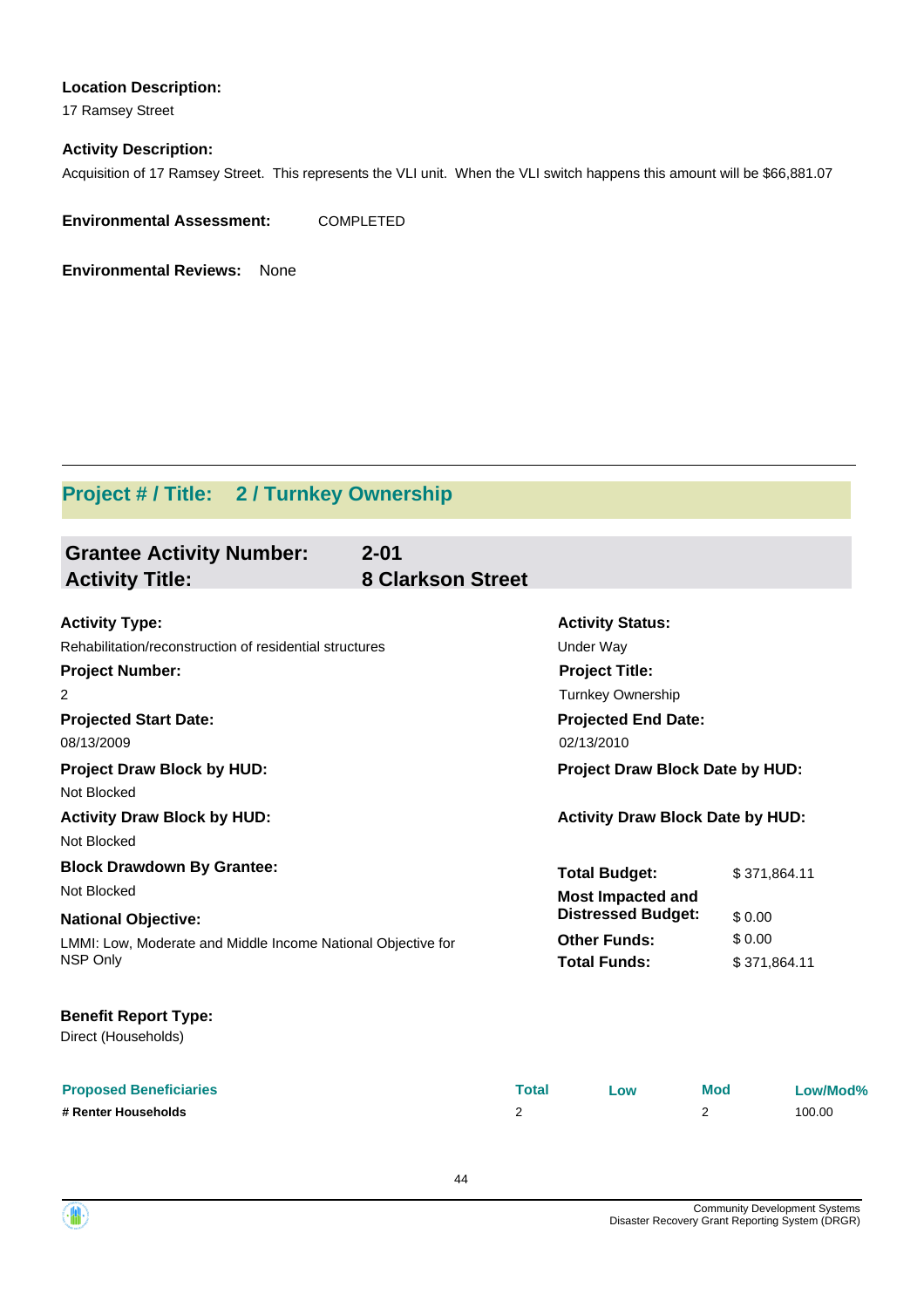| # Owner Households               | 1 | 1            | 100.00 |
|----------------------------------|---|--------------|--------|
| # of Households                  | 3 | 3            | 100.00 |
| <b>Proposed Accomplishments</b>  |   | <b>Total</b> |        |
| # of Singlefamily Units          | 3 |              |        |
| # of Housing Units               | 3 |              |        |
| #Energy Star Replacement Windows | 1 |              |        |
| # of Properties                  |   |              |        |

| Activity is being carried out by Grantee:<br><b>No</b>    | Activity is being carried out through: |                        |
|-----------------------------------------------------------|----------------------------------------|------------------------|
| <b>Organization carrying out Activity:</b><br><b>DND</b>  |                                        |                        |
| Proposed budgets for organizations carrying out Activity: |                                        |                        |
| <b>Responsible Organization</b>                           | <b>Organization Type</b>               | <b>Proposed Budget</b> |

DND Unknown \$ 301,494.00

#### **Location Description:**

8 Clarkson Street, Dorchester

#### **Activity Description:**

Rehabilitation of vacant 3 family property located in FIT area. Moderate interior and exterior rehab and upgrades.

**Environmental Assessment:** COMPLETED

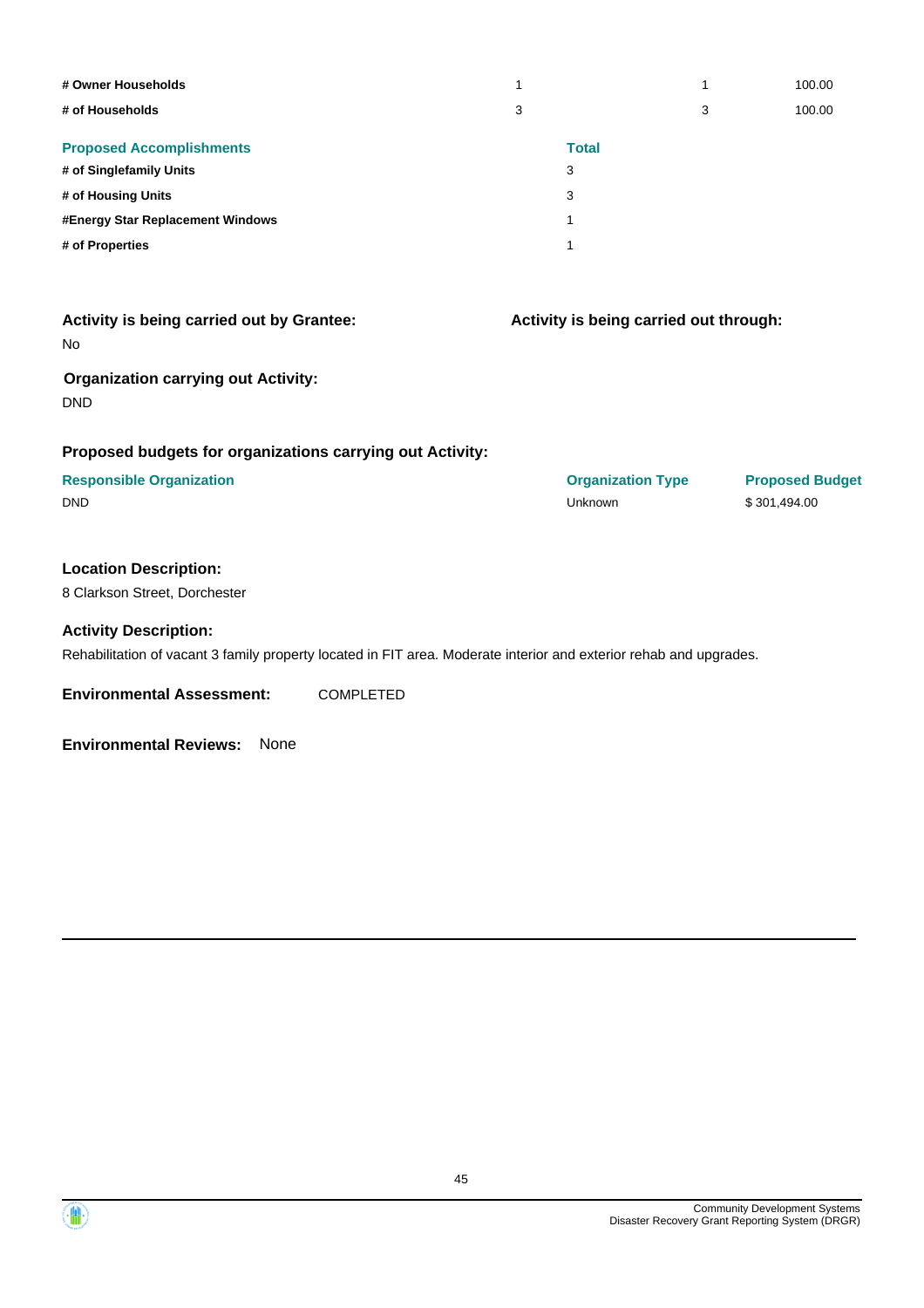**Grantee Activity Number: Activity Title: 498 Blue Hill Avenue**

# **2-02**

| <b>Activity Type:</b>                                        | <b>Activity Status:</b>                 |             |  |
|--------------------------------------------------------------|-----------------------------------------|-------------|--|
| Acquisition - general                                        | <b>Under Way</b>                        |             |  |
| <b>Project Number:</b>                                       | <b>Project Title:</b>                   |             |  |
| $\overline{2}$                                               | Turnkey Ownership                       |             |  |
| <b>Projected Start Date:</b>                                 | <b>Projected End Date:</b>              |             |  |
| 01/01/2010                                                   | 09/30/2010                              |             |  |
| <b>Project Draw Block by HUD:</b>                            | <b>Project Draw Block Date by HUD:</b>  |             |  |
| Not Blocked                                                  |                                         |             |  |
| <b>Activity Draw Block by HUD:</b>                           | <b>Activity Draw Block Date by HUD:</b> |             |  |
| Not Blocked                                                  |                                         |             |  |
| <b>Block Drawdown By Grantee:</b>                            | <b>Total Budget:</b>                    | \$89,190.49 |  |
| Not Blocked                                                  | <b>Most Impacted and</b>                |             |  |
| <b>National Objective:</b>                                   | <b>Distressed Budget:</b><br>\$0.00     |             |  |
| LMMI: Low, Moderate and Middle Income National Objective for | \$0.00<br><b>Other Funds:</b>           |             |  |
| NSP Only                                                     | <b>Total Funds:</b>                     | \$89,190.49 |  |

#### **Benefit Report Type:**

Direct (Households)

| <b>Proposed Beneficiaries</b>   | <b>Total</b> | Low          | <b>Mod</b> | Low/Mod% |
|---------------------------------|--------------|--------------|------------|----------|
| # Renter Households             | 3            | 2            | 4          | 100.00   |
| # of Households                 | 3            | 2            | 4          | 100.00   |
| <b>Proposed Accomplishments</b> |              | <b>Total</b> |            |          |
| # of Singlefamily Units         | 3            |              |            |          |
| # of Housing Units              | 3            |              |            |          |
| # of Properties                 |              |              |            |          |

## **Activity is being carried out by Grantee:**

No

#### **Organization carrying out Activity:** DND

#### **Proposed budgets for organizations carrying out Activity:**

### **Activity is being carried out through:**

**Responsible Organization COVID-10 COVID-10 Organization Type Proposed Budget** DND Unknown \$ 210,202.60

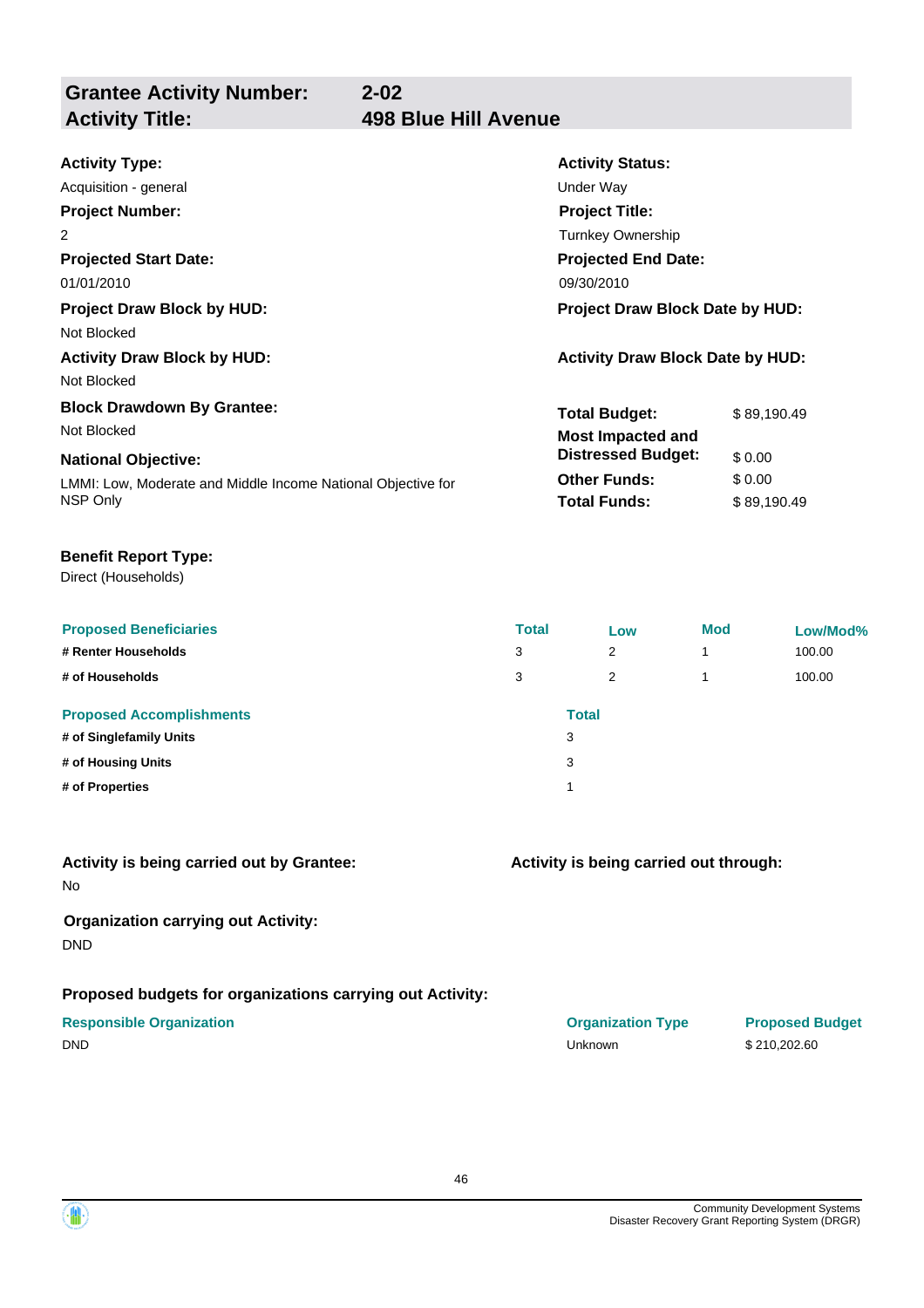498 Blue Hill Avenue, Roxbury

#### **Activity Description:**

Acquisitiion of foreclosed property. The property will be part of a request for proposals for redevelopment by a nonprofit or for profit developer. It is expected that all 3 units in this property will be renter units and 2 are expected to low income. Rehabilitation casts will be reported under the City's NSP2 funding.

**Environmental Assessment:** COMPLETED



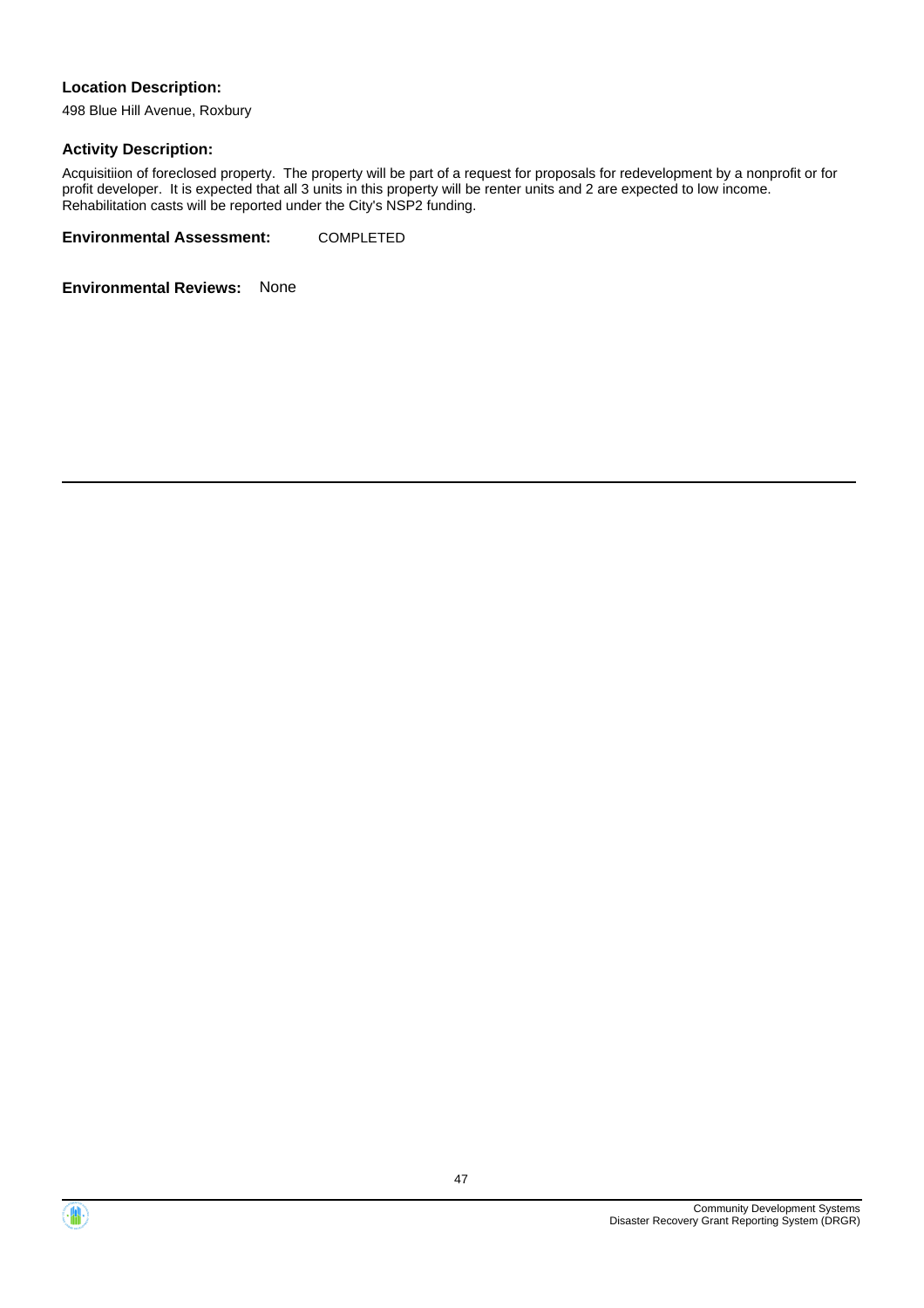**Grantee Activity Number: Activity Title: 16 Folsom Street**

**2-03**

| <b>Activity Type:</b>                                        | <b>Activity Status:</b>                 |              |  |  |
|--------------------------------------------------------------|-----------------------------------------|--------------|--|--|
| Acquisition - general                                        | Under Way                               |              |  |  |
| <b>Project Number:</b>                                       | <b>Project Title:</b>                   |              |  |  |
| 2                                                            | <b>Turnkey Ownership</b>                |              |  |  |
| <b>Projected Start Date:</b>                                 | <b>Projected End Date:</b>              |              |  |  |
| 02/10/2010                                                   | 09/30/2010                              |              |  |  |
| <b>Project Draw Block by HUD:</b>                            | <b>Project Draw Block Date by HUD:</b>  |              |  |  |
| Not Blocked                                                  |                                         |              |  |  |
| <b>Activity Draw Block by HUD:</b>                           | <b>Activity Draw Block Date by HUD:</b> |              |  |  |
| Not Blocked                                                  |                                         |              |  |  |
| <b>Block Drawdown By Grantee:</b>                            | <b>Total Budget:</b>                    | \$170,637.67 |  |  |
| Not Blocked                                                  | <b>Most Impacted and</b>                |              |  |  |
| <b>National Objective:</b>                                   | <b>Distressed Budget:</b>               | \$0.00       |  |  |
| LMMI: Low, Moderate and Middle Income National Objective for | <b>Other Funds:</b>                     | \$0.00       |  |  |
| NSP Only                                                     | <b>Total Funds:</b>                     | \$170,637.67 |  |  |

#### **Benefit Report Type:**

Direct (Households)

| <b>Proposed Beneficiaries</b><br># Owner Households<br># of Households | <b>Total</b><br>1.<br>1 | Low          | <b>Mod</b> | Low/Mod%<br>100.00<br>100.00 |
|------------------------------------------------------------------------|-------------------------|--------------|------------|------------------------------|
| <b>Proposed Accomplishments</b><br># of Singlefamily Units             |                         | <b>Total</b> |            |                              |
| # of Housing Units                                                     |                         | 1            |            |                              |
| # of Properties                                                        |                         |              |            |                              |

| Activity is being carried out by Grantee: | Activity is being carried out through:   |
|-------------------------------------------|------------------------------------------|
| Yes                                       | <b>Grantee Employees and Contractors</b> |

#### **Organization carrying out Activity:** DND

### **Proposed budgets for organizations carrying out Activity:**

#### **Responsible Organization**

| <b>Responsible Organization</b> | <b>Organization Type</b> | <b>Proposed Budget</b> |
|---------------------------------|--------------------------|------------------------|
| DND                             | Unknown                  | \$134.297.28           |

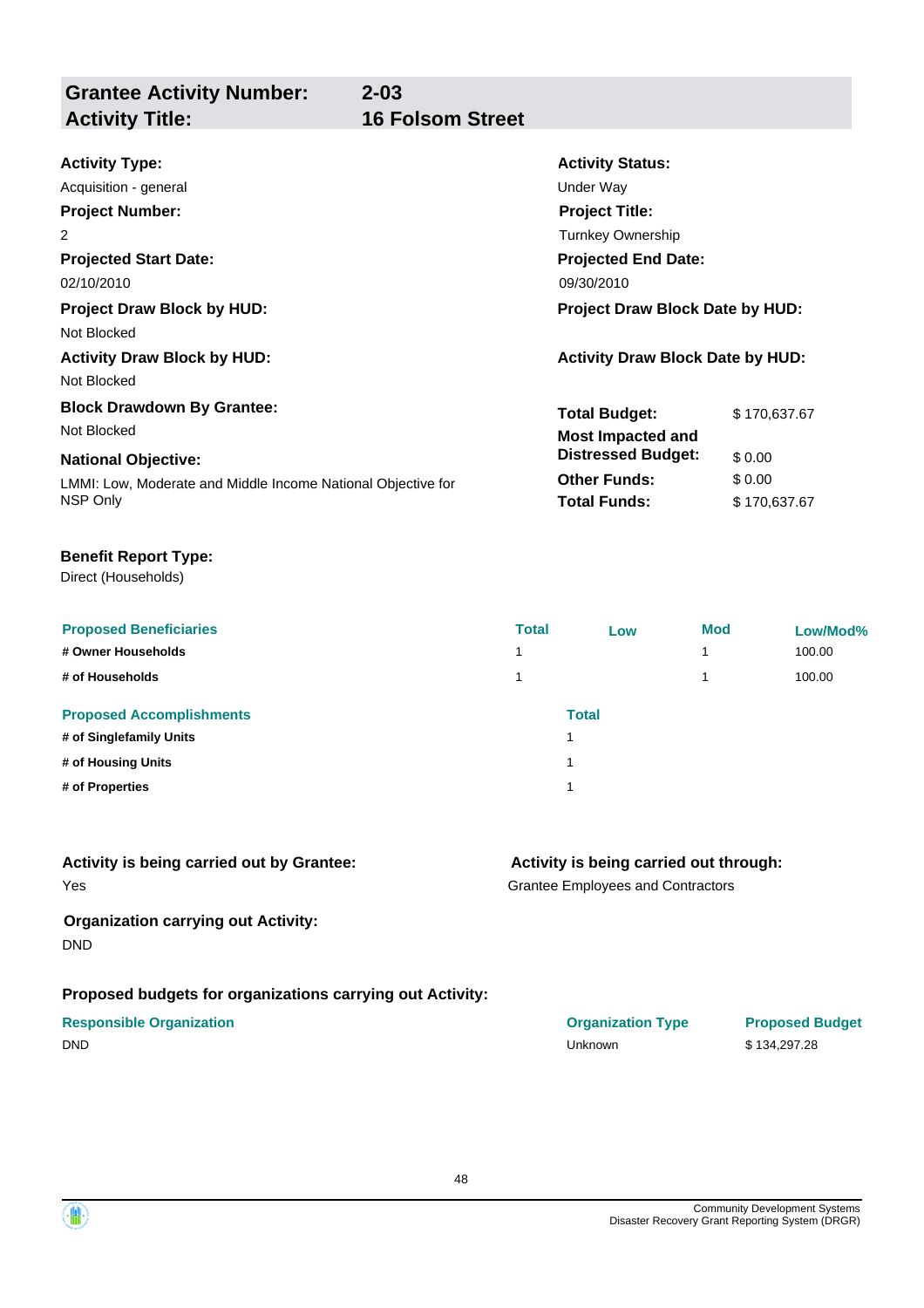16 Folsom Street, Dorchester

#### **Activity Description:**

Acquistion of a single family foreclosed property. Property will be part of an RFP for a for profit or nonprofit to rehab and resell to an owner occupant.

**Environmental Assessment:** COMPLETED



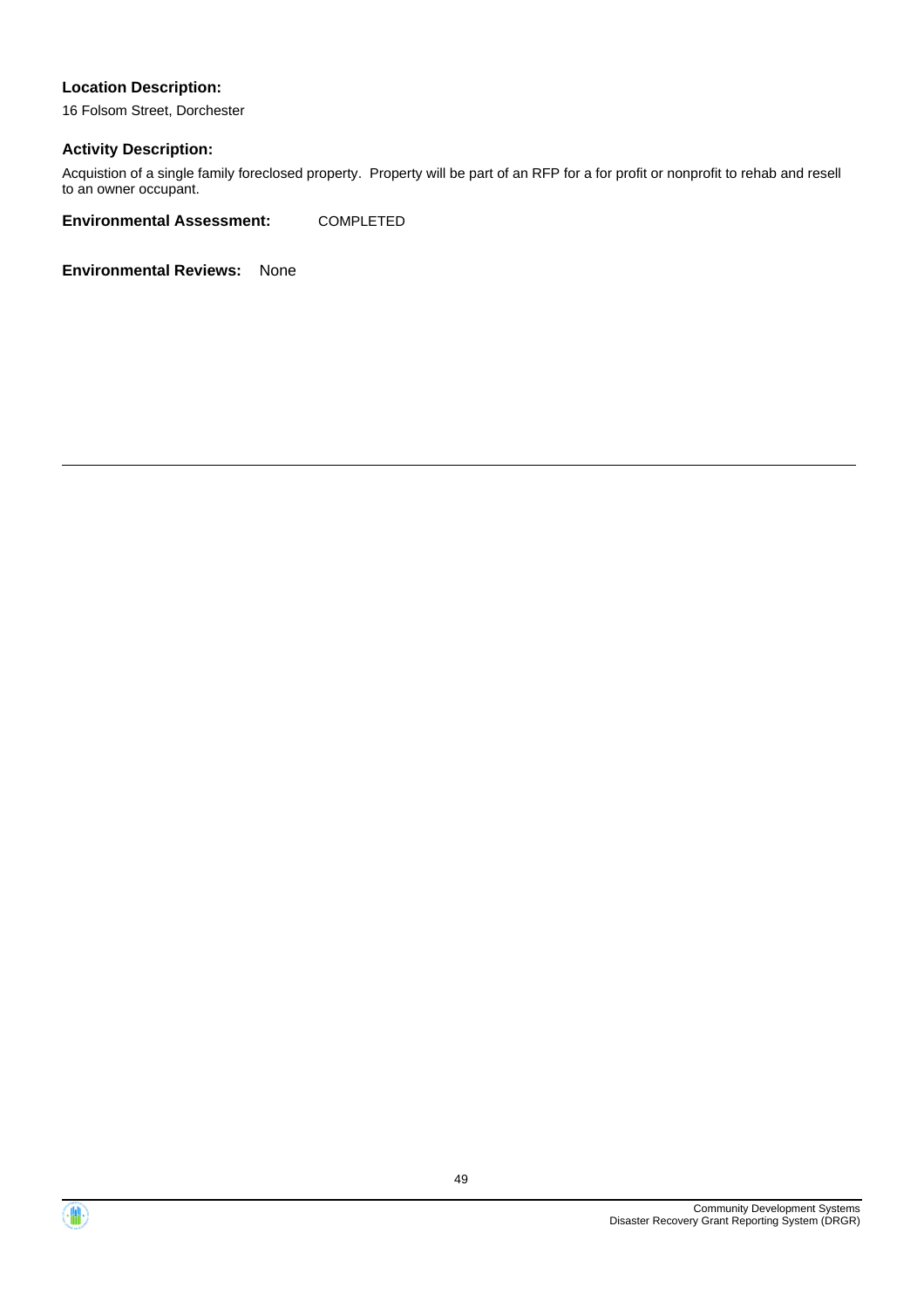**Grantee Activity Number: Activity Title: 40 Mountain Avenue**

# **2-04**

| <b>Activity Type:</b>                                        | <b>Activity Status:</b>                 |              |  |
|--------------------------------------------------------------|-----------------------------------------|--------------|--|
| Acquisition - general                                        | Under Way                               |              |  |
| <b>Project Number:</b>                                       | <b>Project Title:</b>                   |              |  |
| 2                                                            | Turnkey Ownership                       |              |  |
| <b>Projected Start Date:</b>                                 | <b>Projected End Date:</b>              |              |  |
| 02/08/2010                                                   | 09/30/2010                              |              |  |
| <b>Project Draw Block by HUD:</b>                            | <b>Project Draw Block Date by HUD:</b>  |              |  |
| Not Blocked                                                  |                                         |              |  |
| <b>Activity Draw Block by HUD:</b>                           | <b>Activity Draw Block Date by HUD:</b> |              |  |
| Not Blocked                                                  |                                         |              |  |
| <b>Block Drawdown By Grantee:</b>                            | <b>Total Budget:</b>                    | \$127,897.39 |  |
| Not Blocked                                                  | <b>Most Impacted and</b>                |              |  |
| <b>National Objective:</b>                                   | <b>Distressed Budget:</b>               | \$0.00       |  |
| LMMI: Low, Moderate and Middle Income National Objective for | <b>Other Funds:</b>                     | \$0.00       |  |
| NSP Only                                                     | <b>Total Funds:</b>                     | \$127,897.39 |  |

#### **Benefit Report Type:**

Direct (Households)

| <b>Proposed Beneficiaries</b><br># Owner Households<br># of Households | <b>Total</b><br>4<br>1 | Low   | <b>Mod</b> | Low/Mod%<br>100.00<br>100.00 |
|------------------------------------------------------------------------|------------------------|-------|------------|------------------------------|
| <b>Proposed Accomplishments</b><br># of Singlefamily Units             | 1                      | Total |            |                              |
| # of Housing Units<br># of Properties                                  |                        |       |            |                              |
|                                                                        |                        |       |            |                              |

| Activity is being carried out by Grantee: | Activity is be        |
|-------------------------------------------|-----------------------|
| Yes                                       | <b>Grantee Employ</b> |

#### **Organization carrying out Activity:** DND

#### **Proposed budgets for organizations carrying out Activity:**

## **Activity is being carried out through:**

vees and Contractors

| <b>Responsible Organization</b> | <b>Organization Type</b> | <b>Proposed Budget</b> |
|---------------------------------|--------------------------|------------------------|
| <b>DND</b>                      | Unknown                  | \$99,000,00            |

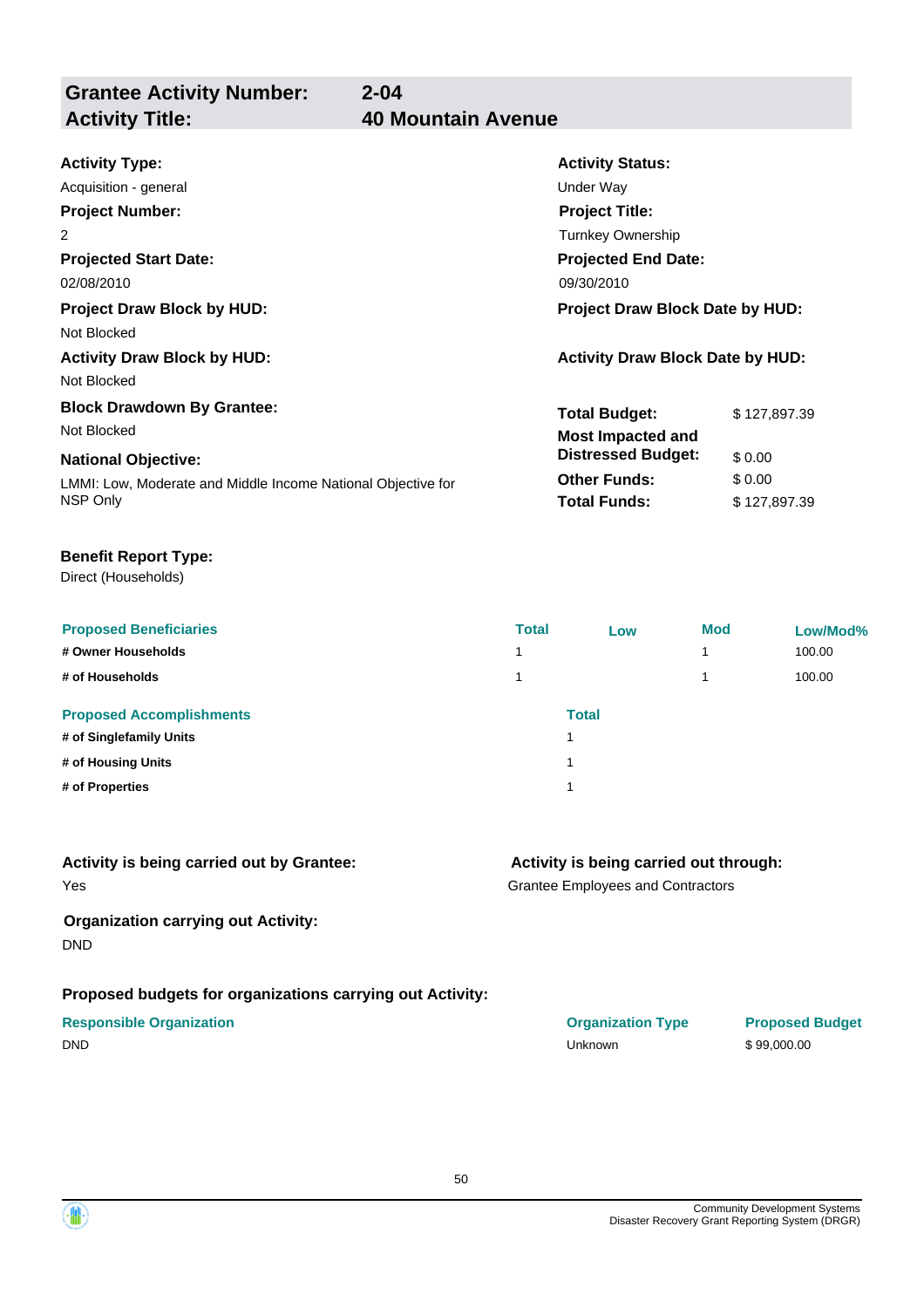40 Mountain Avenue, Dorchester 02124

#### **Activity Description:**

Acquisition of a single family REO property which will be RFP'ed for redevelopment and rehab to a for profit or nonprofit developer.

**Environmental Assessment:** COMPLETED



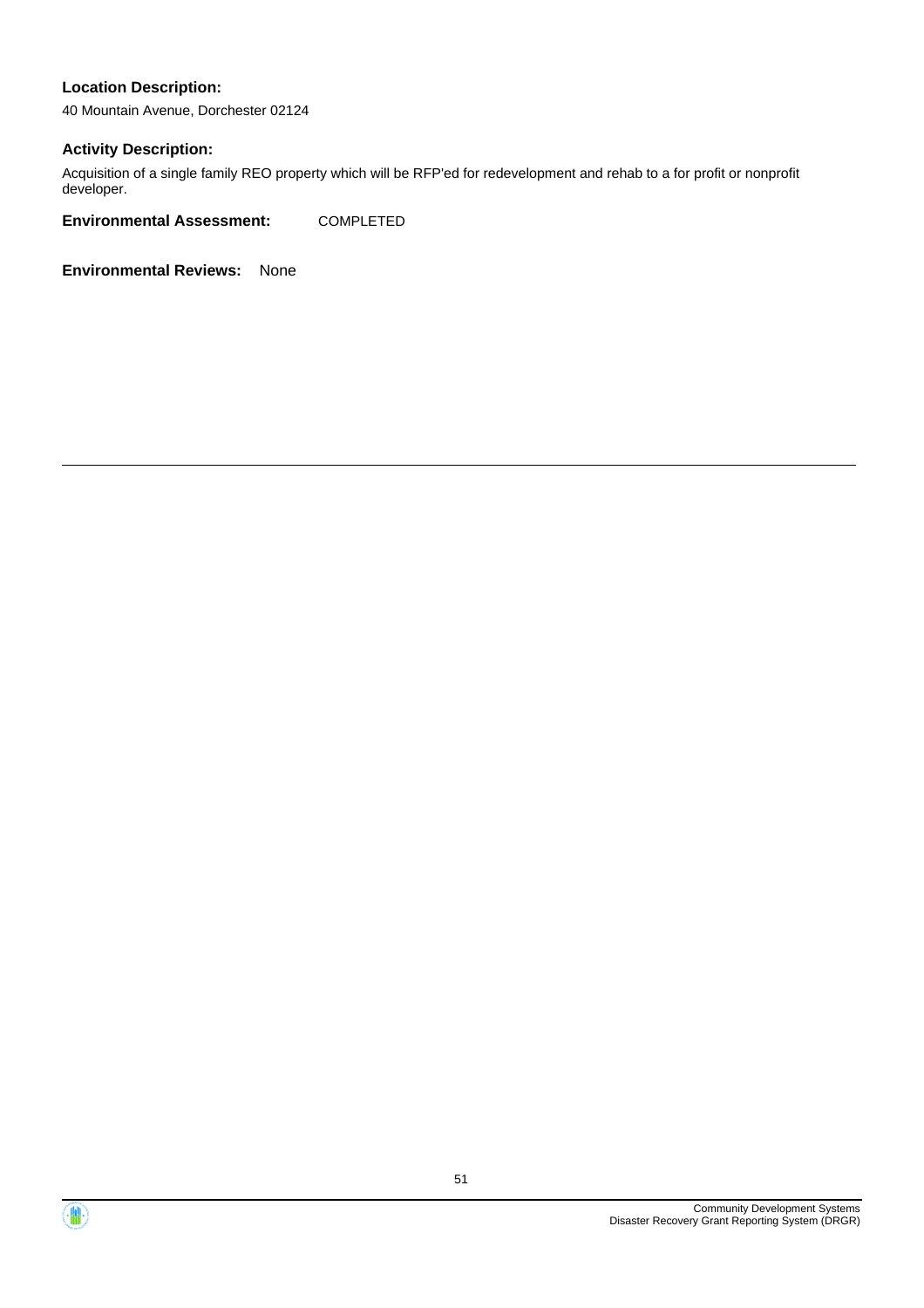**Grantee Activity Number:**

| <b>Activity Type:</b>                                        | <b>Activity Status:</b>                 |              |  |
|--------------------------------------------------------------|-----------------------------------------|--------------|--|
| Acquisition - general                                        | Completed                               |              |  |
| <b>Project Number:</b>                                       | <b>Project Title:</b>                   |              |  |
| 2                                                            | <b>Turnkey Ownership</b>                |              |  |
| <b>Projected Start Date:</b>                                 | <b>Projected End Date:</b>              |              |  |
| 02/12/2010                                                   | 08/30/2010                              |              |  |
| <b>Project Draw Block by HUD:</b>                            | <b>Project Draw Block Date by HUD:</b>  |              |  |
| Not Blocked                                                  |                                         |              |  |
| <b>Activity Draw Block by HUD:</b>                           | <b>Activity Draw Block Date by HUD:</b> |              |  |
| Not Blocked                                                  |                                         |              |  |
| <b>Block Drawdown By Grantee:</b>                            | <b>Total Budget:</b>                    | \$127,459.97 |  |
| Not Blocked                                                  | <b>Most Impacted and</b>                |              |  |
| <b>National Objective:</b>                                   | <b>Distressed Budget:</b>               | \$0.00       |  |
| LMMI: Low, Moderate and Middle Income National Objective for | <b>Other Funds:</b>                     | \$0.00       |  |
| NSP Only                                                     | <b>Total Funds:</b>                     | \$127,459.97 |  |
|                                                              |                                         |              |  |

#### **Benefit Report Type:**

Direct (Households)

| <b>Proposed Beneficiaries</b><br># Renter Households<br># Owner Households<br># of Households | <b>Total</b><br>1<br>2 | Low          | <b>Mod</b><br>1<br>1<br>2 | Low/Mod%<br>100.00<br>100.00<br>100.00 |
|-----------------------------------------------------------------------------------------------|------------------------|--------------|---------------------------|----------------------------------------|
| <b>Proposed Accomplishments</b>                                                               |                        | <b>Total</b> |                           |                                        |
| # of Singlefamily Units                                                                       |                        | 2            |                           |                                        |
| # of Housing Units                                                                            |                        | 2            |                           |                                        |
| # of Properties                                                                               |                        | и            |                           |                                        |

#### No **Activity is being carried out by Grantee:**

#### **Organization carrying out Activity:** DND

#### **Proposed budgets for organizations carrying out Activity:**

|             | <b>Responsible Organization</b> |
|-------------|---------------------------------|
| $- \cdot -$ |                                 |

#### **Activity is being carried out through:**

| <b>Responsible Organization</b> | <b>Organization Type</b> | <b>Proposed I</b> |
|---------------------------------|--------------------------|-------------------|
| DND                             | Unknown                  | \$200,000.00      |

# **Proposed Budget**

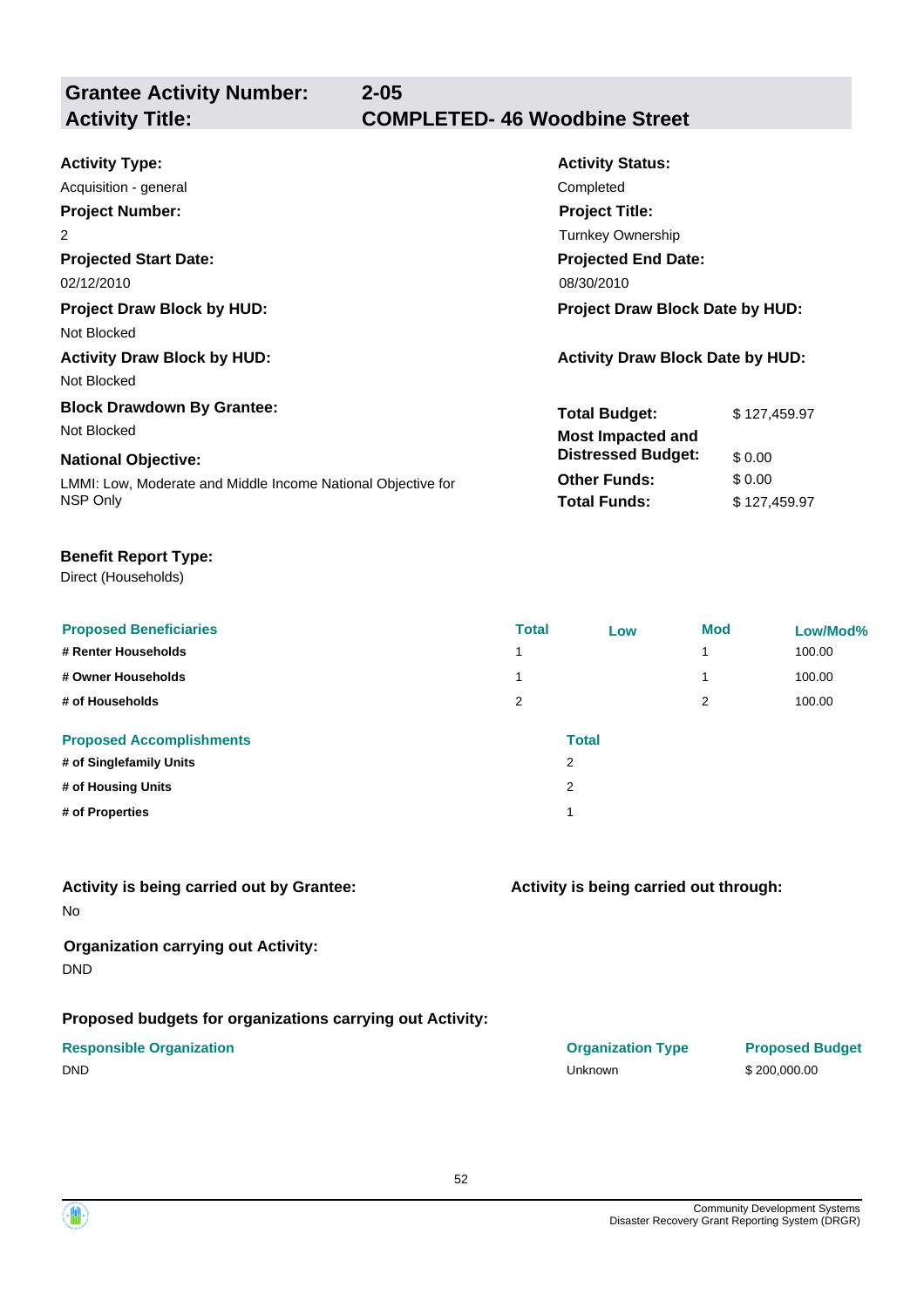46 Woodbine Street, Roxbury

#### **Activity Description:**

Aqusition of a 2 family REO property in an NSP area which will be part of an RFP for a for profit or nonprofit developer for rehabilitation.

**Environmental Assessment:** COMPLETED



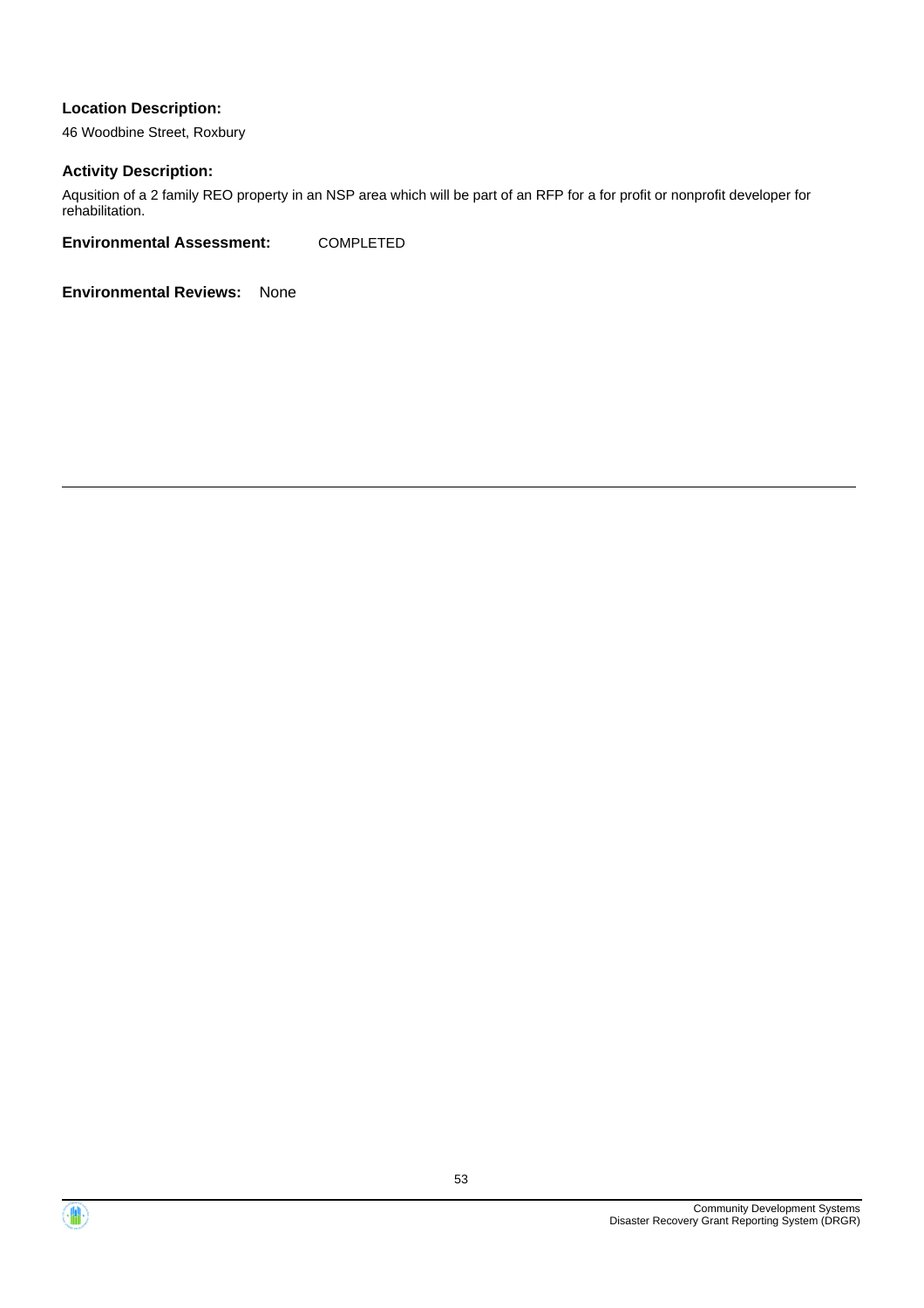**Grantee Activity Number:**

| <b>Activity Type:</b>                                        | <b>Activity Status:</b>                 |             |  |
|--------------------------------------------------------------|-----------------------------------------|-------------|--|
| Acquisition - general                                        | Completed                               |             |  |
| <b>Project Number:</b>                                       | <b>Project Title:</b>                   |             |  |
| 2                                                            | <b>Turnkey Ownership</b>                |             |  |
| <b>Projected Start Date:</b>                                 | <b>Projected End Date:</b>              |             |  |
| 02/19/2010                                                   | 09/30/2010                              |             |  |
| <b>Project Draw Block by HUD:</b>                            | Project Draw Block Date by HUD:         |             |  |
| Not Blocked                                                  |                                         |             |  |
| <b>Activity Draw Block by HUD:</b>                           | <b>Activity Draw Block Date by HUD:</b> |             |  |
| Not Blocked                                                  |                                         |             |  |
| <b>Block Drawdown By Grantee:</b>                            | <b>Total Budget:</b>                    | \$57,133.62 |  |
| Not Blocked                                                  | <b>Most Impacted and</b>                |             |  |
| <b>National Objective:</b>                                   | <b>Distressed Budget:</b>               | \$0.00      |  |
| LMMI: Low, Moderate and Middle Income National Objective for | <b>Other Funds:</b>                     | \$0.00      |  |
| NSP Only                                                     | <b>Total Funds:</b>                     | \$57,133.62 |  |
|                                                              |                                         |             |  |

#### **Benefit Report Type:**

Direct (Households)

| <b>Proposed Beneficiaries</b><br># Renter Households<br># Owner Households<br># of Households | <b>Total</b><br>2<br>$\overline{\phantom{a}}$<br>3 | Low          | <b>Mod</b><br>2<br>3 | Low/Mod%<br>100.00<br>100.00<br>100.00 |
|-----------------------------------------------------------------------------------------------|----------------------------------------------------|--------------|----------------------|----------------------------------------|
| <b>Proposed Accomplishments</b>                                                               |                                                    | <b>Total</b> |                      |                                        |
| # of Singlefamily Units                                                                       |                                                    | 3            |                      |                                        |
| # of Housing Units                                                                            |                                                    | 3            |                      |                                        |
| # of Properties                                                                               |                                                    | и            |                      |                                        |

#### No **Activity is being carried out by Grantee:**

#### **Organization carrying out Activity:** DND

### **Proposed budgets for organizations carrying out Activity:**

|        | <b>Responsible Organization</b> |
|--------|---------------------------------|
| $\sim$ |                                 |

#### **Activity is being carried out through:**

| <b>Responsible Organization</b> | <b>Organization Type</b> | <b>Proposed</b> |
|---------------------------------|--------------------------|-----------------|
| DND                             | Unknown                  | \$55,006.12     |

# **Proposed Budget**

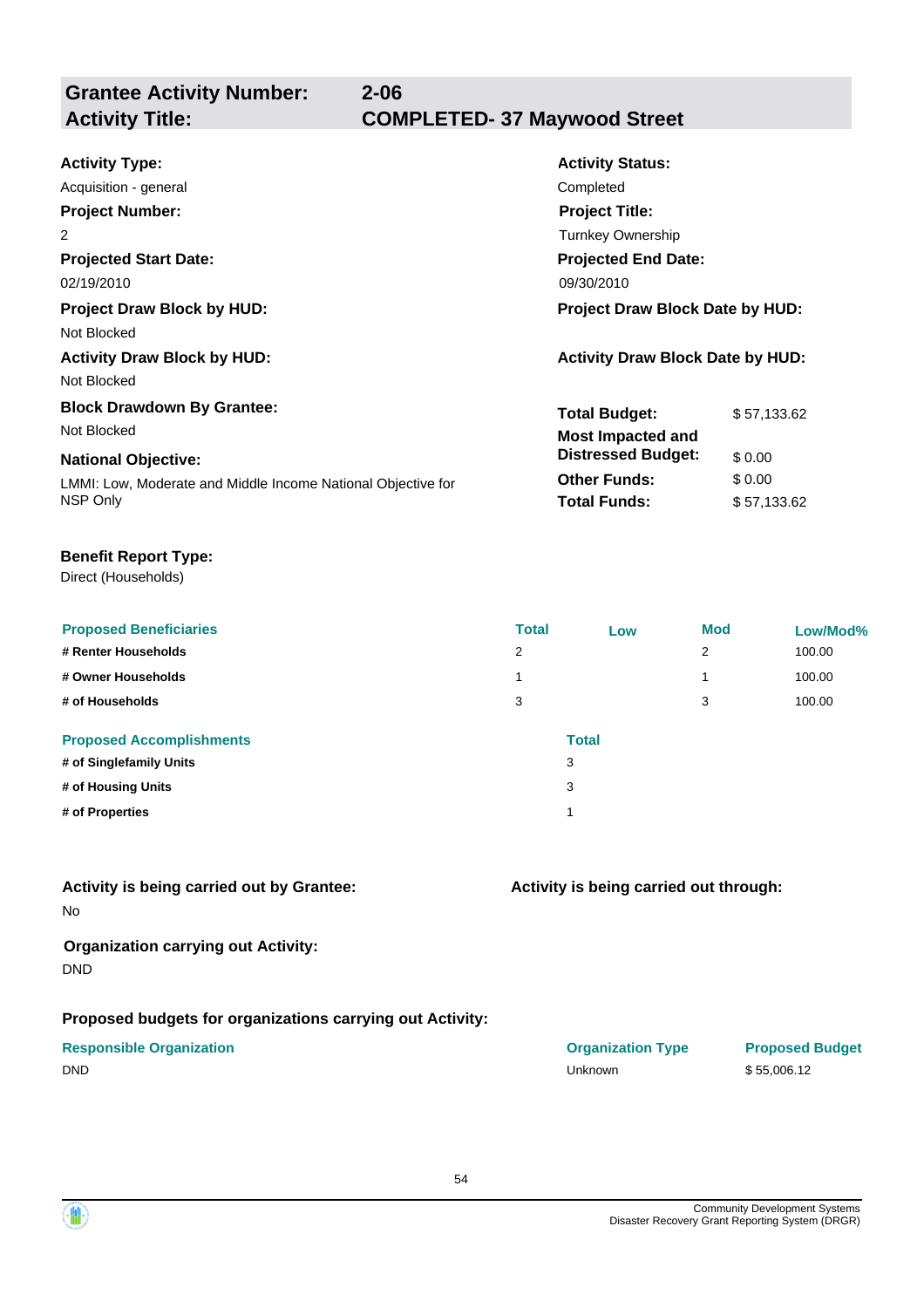37 Maywood Street, Roxbury, 02119

#### **Activity Description:**

Acquisition of a 3 family REO property to be RFPed to a private or nonprofit developer for rehabilitation. It is anticipated it will be sold after rehab to an owner occupant with two renters.

**Environmental Assessment:** COMPLETED

**Environmental Reviews:** None

# **Project # / Title: 24 / Land Bank Acquisition**

| <b>Grantee Activity Number:</b><br><b>Activity Title:</b>    | $24 - 01$<br><b>REO Appraisals</b> |              |                                          |             |          |
|--------------------------------------------------------------|------------------------------------|--------------|------------------------------------------|-------------|----------|
| <b>Activity Type:</b>                                        |                                    |              | <b>Activity Status:</b>                  |             |          |
| <b>Public services</b>                                       |                                    |              | <b>Under Way</b>                         |             |          |
| <b>Project Number:</b>                                       |                                    |              | <b>Project Title:</b>                    |             |          |
| 24                                                           |                                    |              | Land Bank Acquisition                    |             |          |
| <b>Projected Start Date:</b><br>05/13/2009                   |                                    |              | <b>Projected End Date:</b><br>10/30/2010 |             |          |
| <b>Project Draw Block by HUD:</b><br>Not Blocked             |                                    |              | Project Draw Block Date by HUD:          |             |          |
| <b>Activity Draw Block by HUD:</b>                           |                                    |              | <b>Activity Draw Block Date by HUD:</b>  |             |          |
| Not Blocked                                                  |                                    |              |                                          |             |          |
| <b>Block Drawdown By Grantee:</b>                            |                                    |              | <b>Total Budget:</b>                     | \$24,170.57 |          |
| Not Blocked                                                  |                                    |              | <b>Most Impacted and</b>                 |             |          |
| <b>National Objective:</b>                                   |                                    |              | <b>Distressed Budget:</b>                | \$0.00      |          |
| LMMI: Low, Moderate and Middle Income National Objective for |                                    |              | <b>Other Funds:</b>                      | \$0.00      |          |
| <b>NSP Only</b>                                              |                                    |              | <b>Total Funds:</b>                      | \$24,170.57 |          |
| <b>Benefit Report Type:</b><br>Area Benefit (Census)         |                                    |              |                                          |             |          |
| <b>Proposed Beneficiaries</b>                                |                                    | <b>Total</b> | Low                                      | <b>Mod</b>  | Low/Mod% |

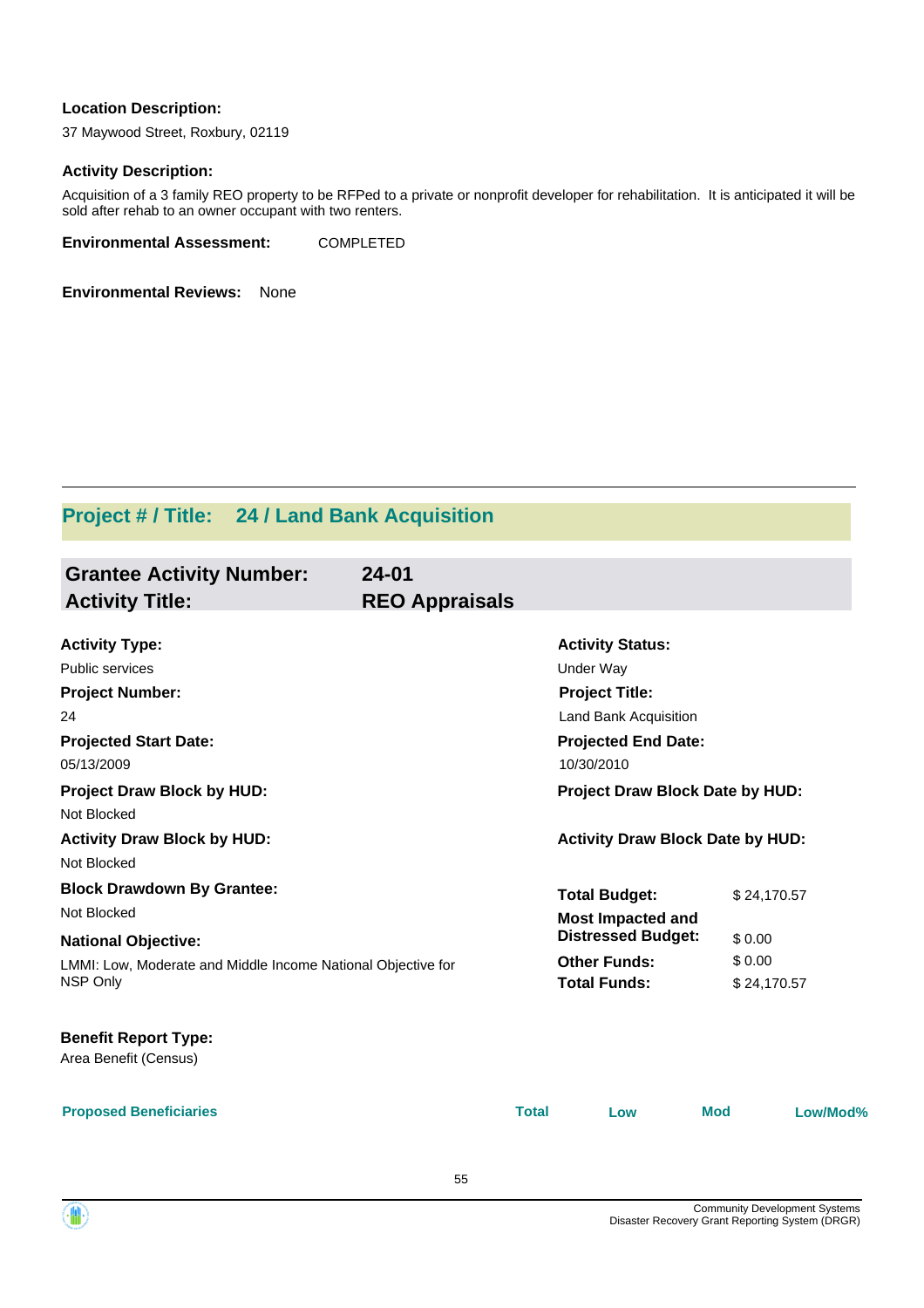| # of Persons                                                           | 20631                                  | 10669                               | 3893 | 70.58                                 |
|------------------------------------------------------------------------|----------------------------------------|-------------------------------------|------|---------------------------------------|
| <b>LMI%:</b>                                                           |                                        |                                     |      | 70.58                                 |
| Activity is being carried out by Grantee:<br>No                        | Activity is being carried out through: |                                     |      |                                       |
| <b>Organization carrying out Activity:</b><br><b>DND</b>               |                                        |                                     |      |                                       |
| Proposed budgets for organizations carrying out Activity:              |                                        |                                     |      |                                       |
| <b>Responsible Organization</b><br><b>DND</b>                          |                                        | <b>Organization Type</b><br>Unknown |      | <b>Proposed Budget</b><br>\$19,998.00 |
| <b>Location Description:</b><br>City of Boston NSP areas               |                                        |                                     |      |                                       |
| <b>Activity Description:</b><br>Appraisal services for REO properties. |                                        |                                     |      |                                       |
| <b>Environmental Assessment:</b><br><b>COMPLETED</b>                   |                                        |                                     |      |                                       |
| <b>Environmental Reviews:</b><br>None                                  |                                        |                                     |      |                                       |

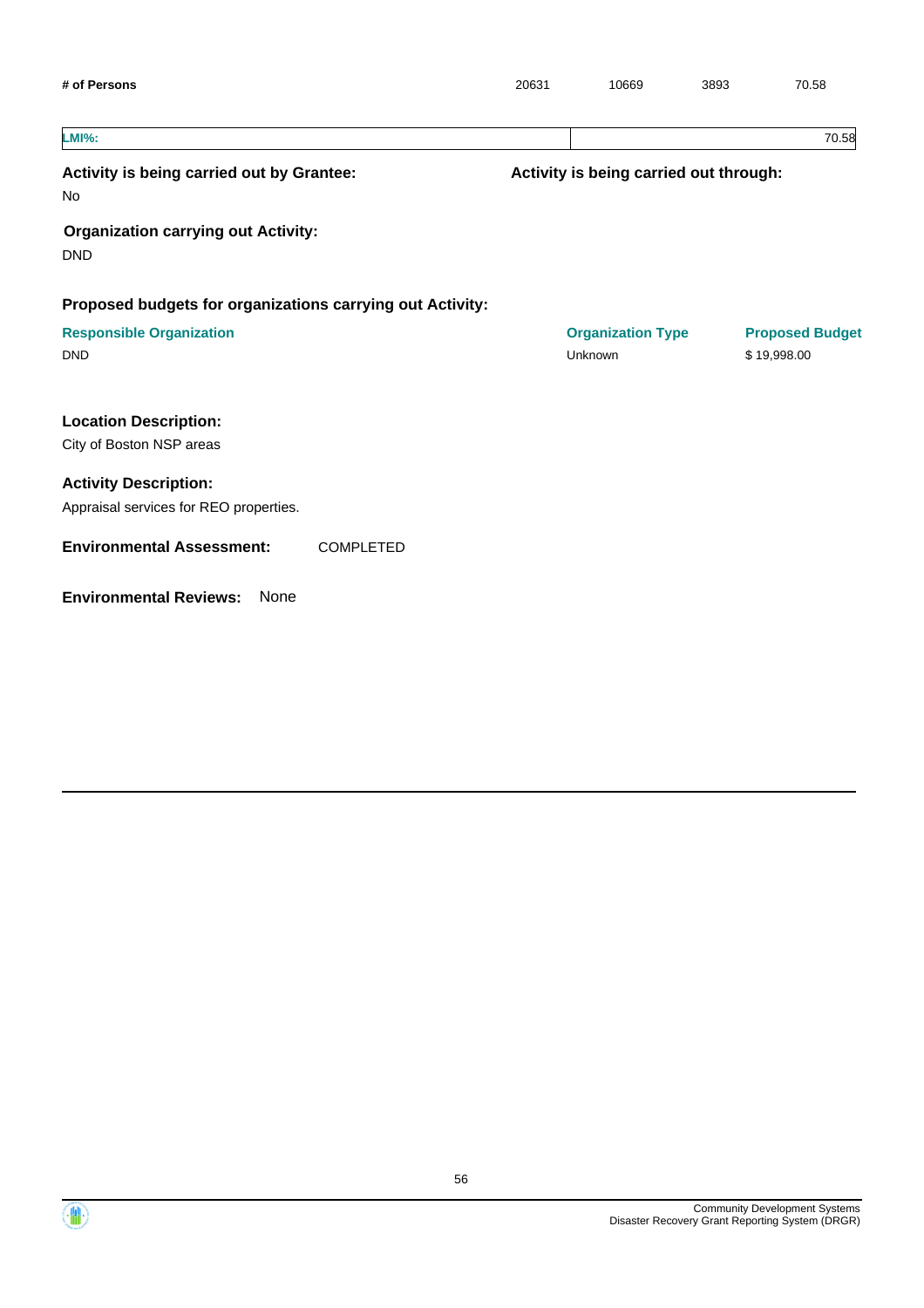| $24 - 02$<br><b>Grantee Activity Number:</b><br><b>Activity Title:</b>                                                                                                                                                                                | Lot Clearance for REO properties |                                                                                                                                                                                                                         |                                          |                        |
|-------------------------------------------------------------------------------------------------------------------------------------------------------------------------------------------------------------------------------------------------------|----------------------------------|-------------------------------------------------------------------------------------------------------------------------------------------------------------------------------------------------------------------------|------------------------------------------|------------------------|
| <b>Activity Type:</b><br>Land Banking - Disposition (NSP Only)<br><b>Project Number:</b><br>24<br><b>Projected Start Date:</b><br>06/30/2009<br><b>Project Draw Block by HUD:</b><br>Not Blocked<br><b>Activity Draw Block by HUD:</b><br>Not Blocked |                                  | <b>Activity Status:</b><br><b>Under Way</b><br><b>Project Title:</b><br>Land Bank Acquisition<br><b>Projected End Date:</b><br>07/15/2009<br>Project Draw Block Date by HUD:<br><b>Activity Draw Block Date by HUD:</b> |                                          |                        |
| <b>Block Drawdown By Grantee:</b><br>Not Blocked<br><b>National Objective:</b><br>LMMI: Low, Moderate and Middle Income National Objective for<br>NSP Only                                                                                            |                                  | <b>Total Budget:</b><br><b>Most Impacted and</b><br><b>Distressed Budget:</b><br><b>Other Funds:</b><br><b>Total Funds:</b>                                                                                             | \$235.66<br>\$0.00<br>\$0.00<br>\$235.66 |                        |
| <b>Benefit Report Type:</b><br>Area Benefit (Census)                                                                                                                                                                                                  |                                  |                                                                                                                                                                                                                         |                                          |                        |
| <b>Proposed Beneficiaries</b><br># of Persons                                                                                                                                                                                                         | <b>Total</b><br>15601            | Low<br>7956                                                                                                                                                                                                             | <b>Mod</b><br>2811                       | Low/Mod%<br>69.01      |
| <b>LMI%:</b><br>Activity is being carried out by Grantee:<br>No                                                                                                                                                                                       |                                  | Activity is being carried out through:                                                                                                                                                                                  |                                          | 69.01                  |
| <b>Organization carrying out Activity:</b><br><b>DND</b>                                                                                                                                                                                              |                                  |                                                                                                                                                                                                                         |                                          |                        |
| Proposed budgets for organizations carrying out Activity:<br><b>Responsible Organization</b><br><b>DND</b>                                                                                                                                            |                                  | <b>Organization Type</b><br>Unknown                                                                                                                                                                                     | \$688.00                                 | <b>Proposed Budget</b> |
| <b>Location Description:</b><br>City acquired REO properties in FIT areas.                                                                                                                                                                            |                                  |                                                                                                                                                                                                                         |                                          |                        |
| <b>Activity Description:</b>                                                                                                                                                                                                                          |                                  |                                                                                                                                                                                                                         |                                          |                        |

Emergency Lot Clearance for health and safety reasons for City acquired properties in FIT areas.

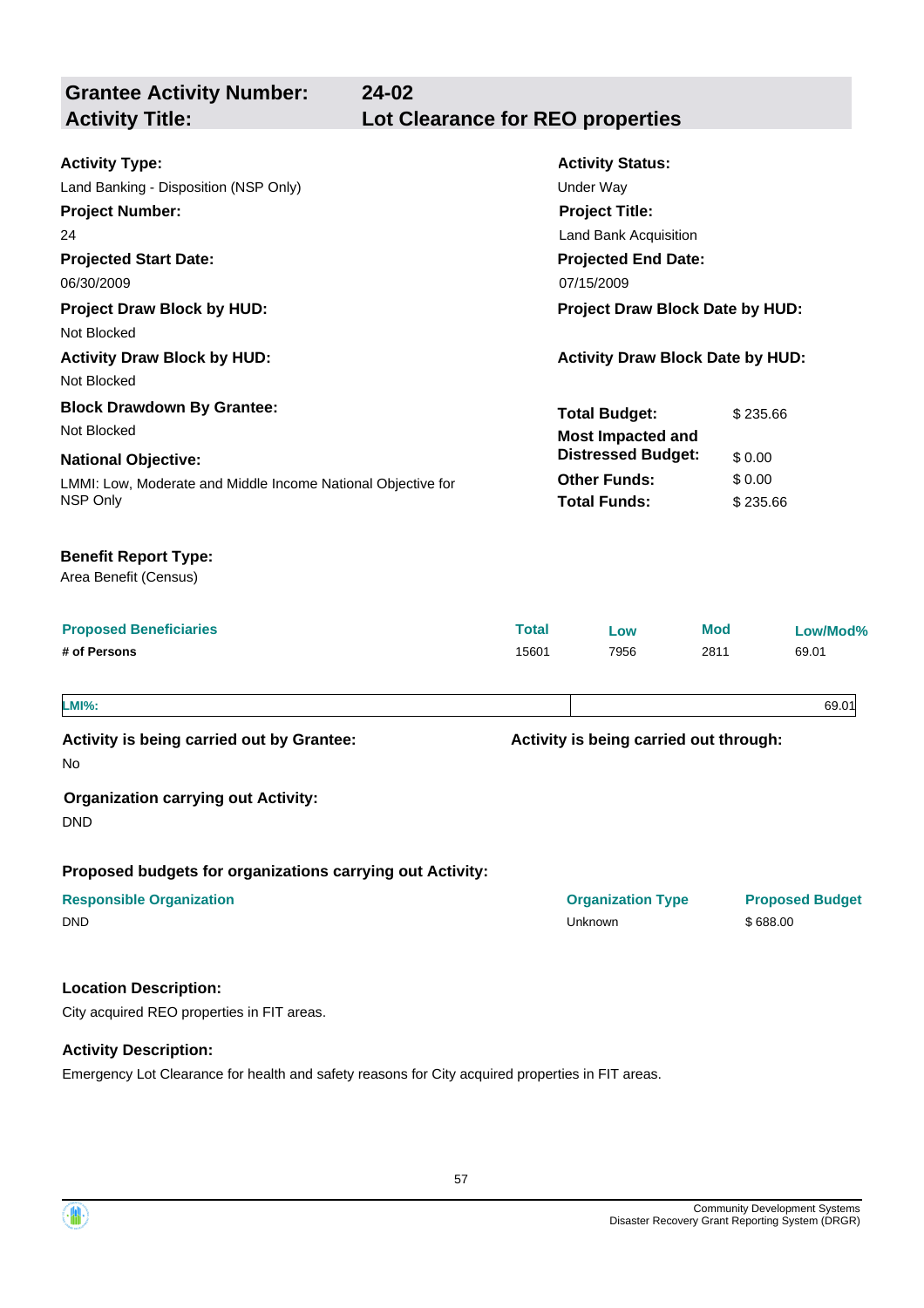**Environmental Assessment:**



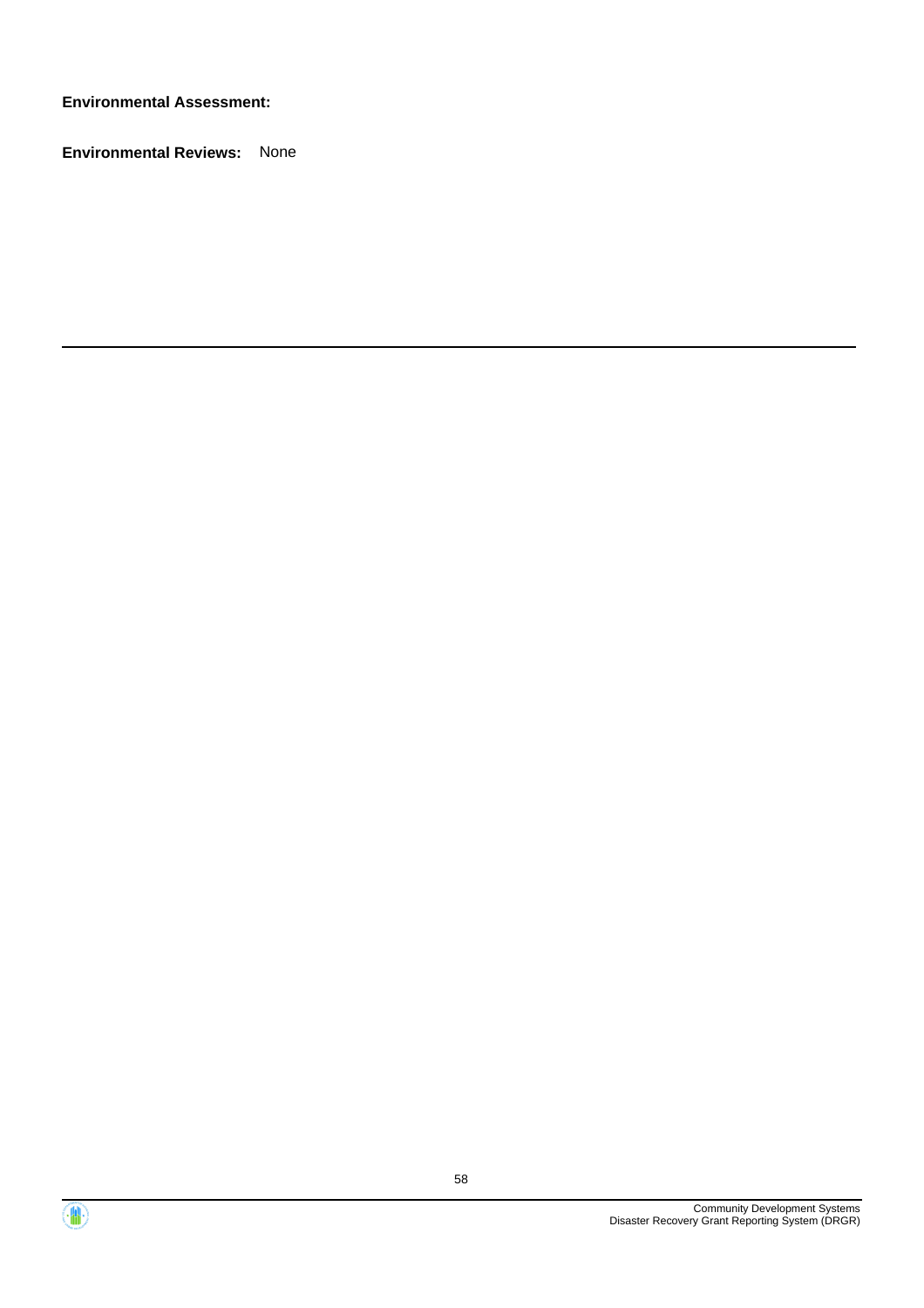| <b>Grantee Activity Number:</b><br><b>Activity Title:</b>                                                                                                                                                                              | $24 - 03$<br><b>Lot Clearance</b> |              |                                                                                                                                                                                                                         |            |                                                |                        |
|----------------------------------------------------------------------------------------------------------------------------------------------------------------------------------------------------------------------------------------|-----------------------------------|--------------|-------------------------------------------------------------------------------------------------------------------------------------------------------------------------------------------------------------------------|------------|------------------------------------------------|------------------------|
| <b>Activity Type:</b><br>Land Banking - Disposition (NSP Only)<br><b>Project Number:</b><br>24<br><b>Projected Start Date:</b><br>07/14/2009<br><b>Project Draw Block by HUD:</b><br>Not Blocked<br><b>Activity Draw Block by HUD:</b> |                                   |              | <b>Activity Status:</b><br><b>Under Way</b><br><b>Project Title:</b><br>Land Bank Acquisition<br><b>Projected End Date:</b><br>12/30/2012<br>Project Draw Block Date by HUD:<br><b>Activity Draw Block Date by HUD:</b> |            |                                                |                        |
| Not Blocked<br><b>Block Drawdown By Grantee:</b><br>Not Blocked<br><b>National Objective:</b><br>LMMI: Low, Moderate and Middle Income National Objective for<br>NSP Only                                                              |                                   |              | <b>Total Budget:</b><br><b>Most Impacted and</b><br><b>Distressed Budget:</b><br><b>Other Funds:</b><br><b>Total Funds:</b>                                                                                             |            | \$32,856.49<br>\$0.00<br>\$0.00<br>\$32,856.49 |                        |
| <b>Benefit Report Type:</b><br>Area Benefit (Census)<br><b>Proposed Beneficiaries</b>                                                                                                                                                  |                                   | <b>Total</b> | Low                                                                                                                                                                                                                     | <b>Mod</b> |                                                | Low/Mod%               |
| # of Persons<br><b>LMI%:</b>                                                                                                                                                                                                           |                                   | 6233         | 2802                                                                                                                                                                                                                    | 1227       |                                                | 64.64<br>64.64         |
| Activity is being carried out by Grantee:<br>No<br><b>Organization carrying out Activity:</b><br><b>DND</b>                                                                                                                            |                                   |              | Activity is being carried out through:                                                                                                                                                                                  |            |                                                |                        |
| Proposed budgets for organizations carrying out Activity:<br><b>Responsible Organization</b><br>DND                                                                                                                                    |                                   |              | <b>Organization Type</b><br>Unknown                                                                                                                                                                                     |            | \$906.00                                       | <b>Proposed Budget</b> |
| <b>Location Description:</b><br>Various addresses.<br><b>Activity Description:</b><br>Lot clean up of REO properties prior to rehabilitation. FIT areas                                                                                |                                   |              |                                                                                                                                                                                                                         |            |                                                |                        |

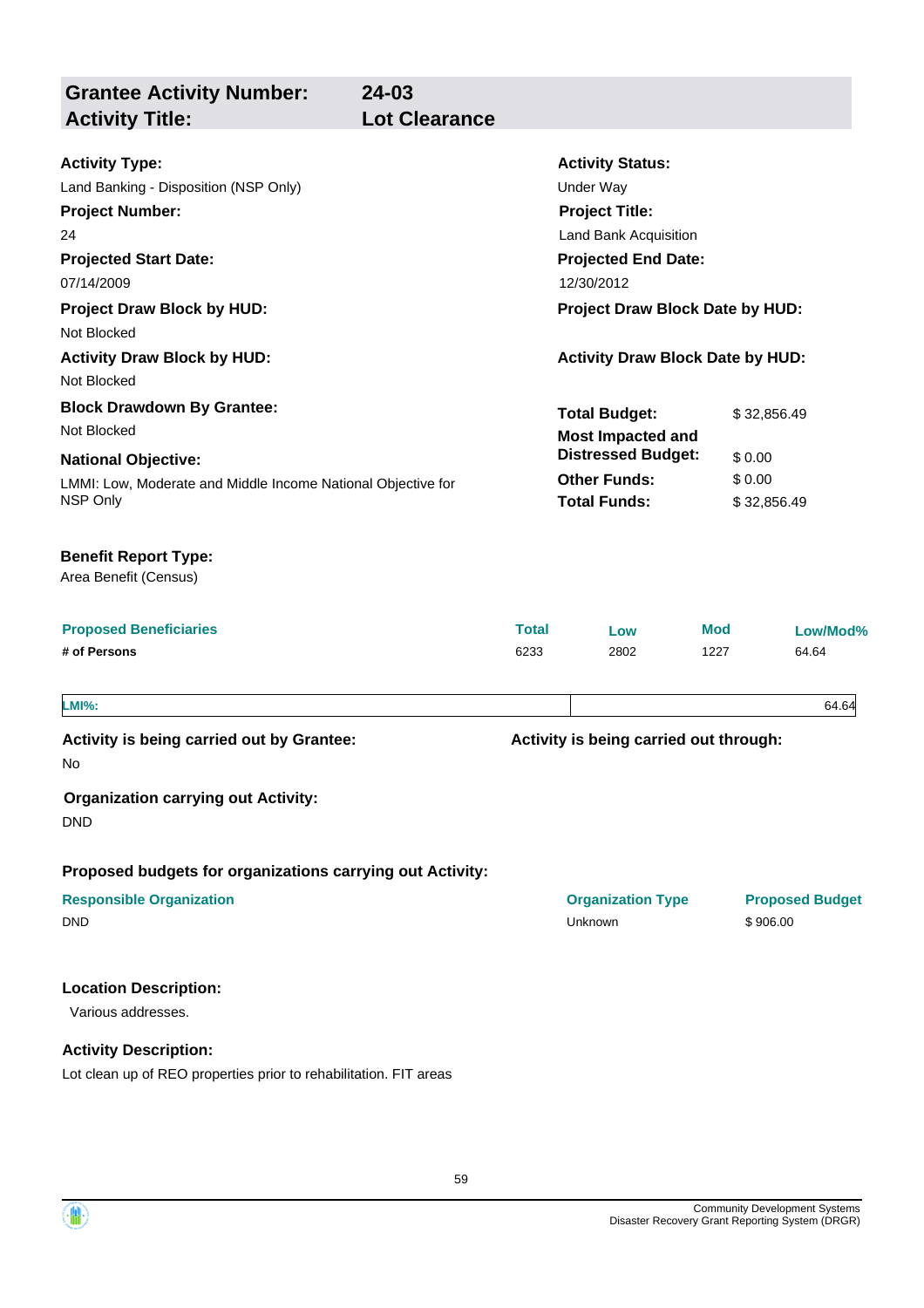**Environmental Assessment:** COMPLETED



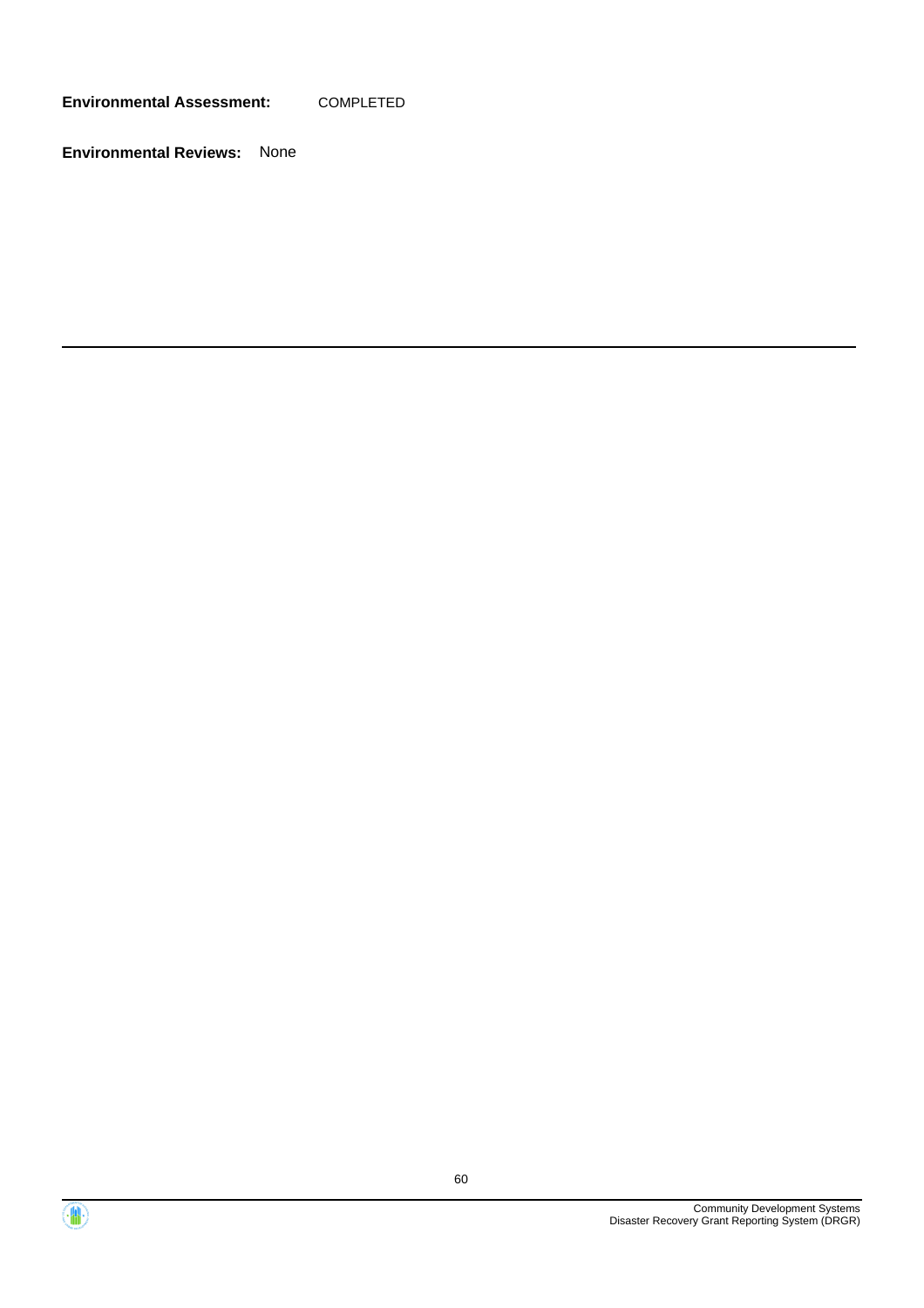**Grantee Activity Number: Projected Start Date:** LMMI: Low, Moderate and Middle Income National Objective for NSP Only **National Objective: Activity Status: Projected End Date: 24-04 Activity Type:** 08/20/2009 12/30/2010 Public services **National Structure Control Control Control Control Control Control Control Control Control Control Control Control Control Control Control Control Control Control Control Control Control Control Control Co Activity Title: REO Appraisals/LAB Realty Project Number:** 24 **Project Title:** Land Bank Acquisition **Total Budget:** \$35,450.91 **Other Funds:** \$ 0.00 **Total Funds:** \$ 35,450.91 **Location Description:** Multiple sites across the City of Boston in FIT areas **Activity Description: Proposed Beneficiaries Total Low Mod Low/Mod% # of Persons** 16855 8508 3177 69.33 **Proposed budgets for organizations carrying out Activity: Activity is being carried out through: Responsible Organization Organization Type Proposed Budget** No **Activity is being carried out by Grantee: Organization carrying out Activity:** DND DND Unknown \$ 29,997.00 Area Benefit (Census) **Benefit Report Type: Project Draw Block by HUD: Project Draw Block Date by HUD:** Not Blocked **Activity Draw Block by HUD: Activity Draw Block Date by HUD:** Not Blocked **Block Drawdown By Grantee:** Not Blocked **LMI%:** 69.33 **Most Impacted and Distressed Budget:** \$ 0.00

Appraisal services for REO property being considered for purchase with NSP funds. Each appraisal is \$370

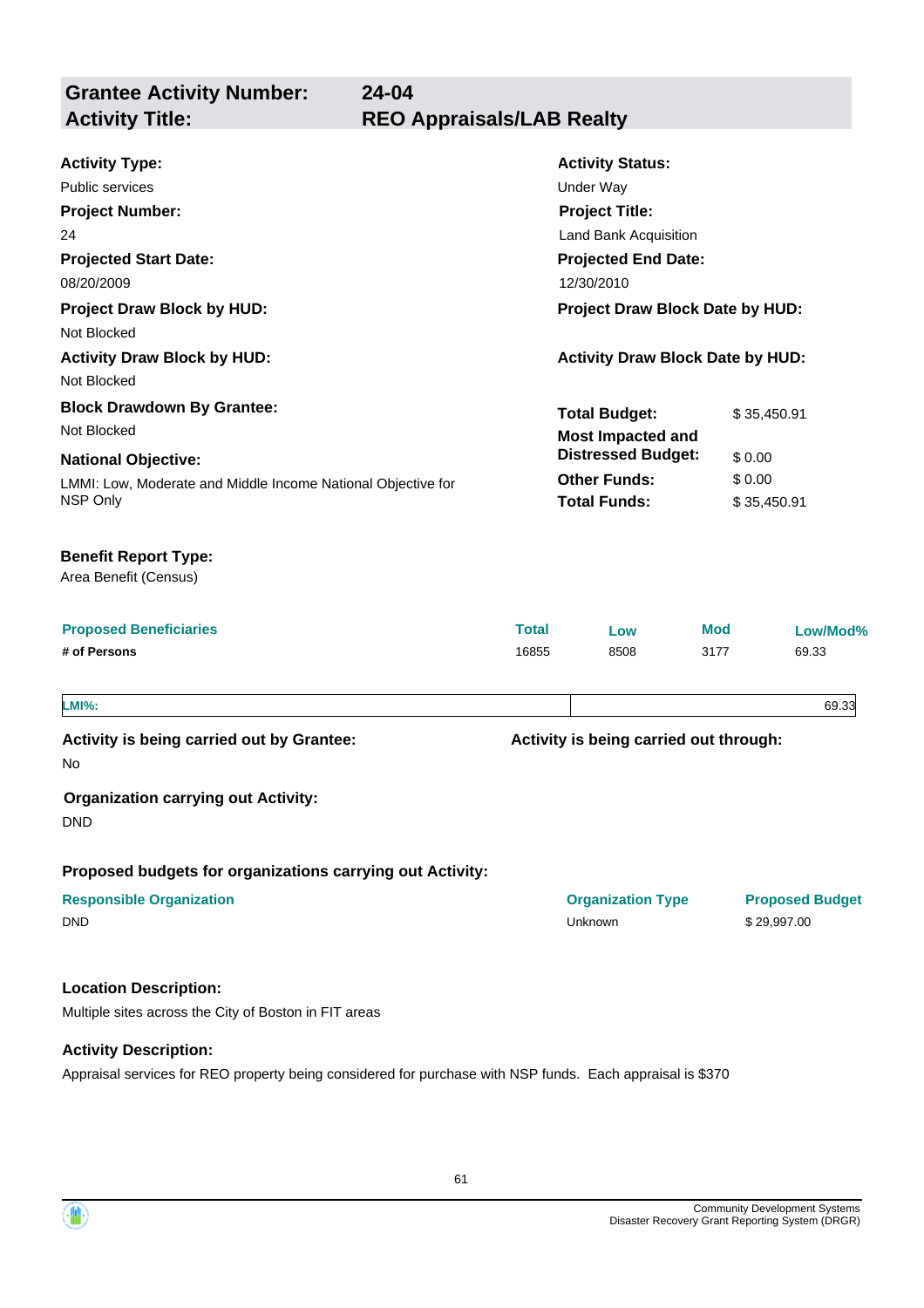**Environmental Assessment:** COMPLETED



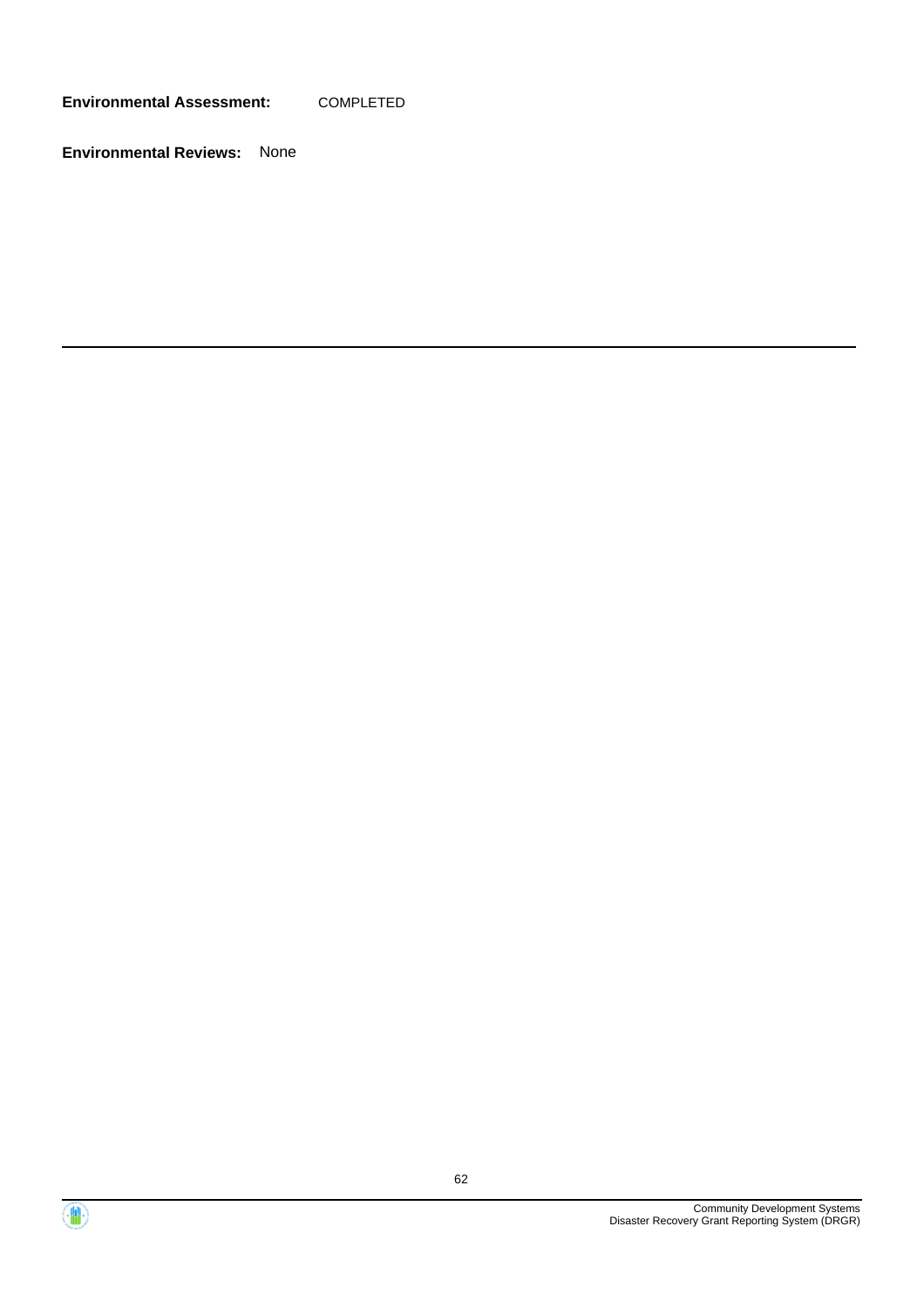**Grantee Activity Number: Projected Start Date:** LMMI: Low, Moderate and Middle Income National Objective for NSP Only **National Objective: Activity Status: Projected End Date: 24-05 Activity Type:** 10/20/2009 06/30/2010 Public services **National Structure Control Control Control Control Control Control Control Control Control Control Control Control Control Control Control Control Control Control Control Control Control Control Control Co Activity Title: Appraisal of Foreclosed Properties Project Number:** 24 **Project Title:** Land Bank Acquisition **Total Budget:** \$10,725.23 **Other Funds:** \$ 0.00 **Total Funds:** \$ 10,725.23 Area Benefit (Census) **Benefit Report Type: Project Draw Block by HUD: Project Draw Block Date by HUD:** Not Blocked **Activity Draw Block by HUD: Activity Draw Block Date by HUD:** Not Blocked **Block Drawdown By Grantee:** Not Blocked **Most Impacted and Distressed Budget:** \$ 0.00

| <b>Proposed Beneficiaries</b> | Total | Low   | <b>Mod</b> | Low/Mod% |
|-------------------------------|-------|-------|------------|----------|
| # of Persons                  | 20631 | 10669 | 3893       | 70.58    |
|                               |       |       |            |          |

**LMI%:** 70.58

**Activity is being carried out by Grantee:**

**Activity is being carried out through:**

No

**Organization carrying out Activity:**

DND

**Proposed budgets for organizations carrying out Activity:**

| <b>Responsible Organization</b> | <b>Organization Type</b> | <b>Propose</b> |  |
|---------------------------------|--------------------------|----------------|--|
| DND                             | Unknown                  | \$9,999.00     |  |

#### **Location Description:**

Multiple sites in FIT areas

**Activity Description:**

Appraisals of REO properties for potential acquisition. FIT areas.

**Responsible Organization Organization Type Proposed Budget**

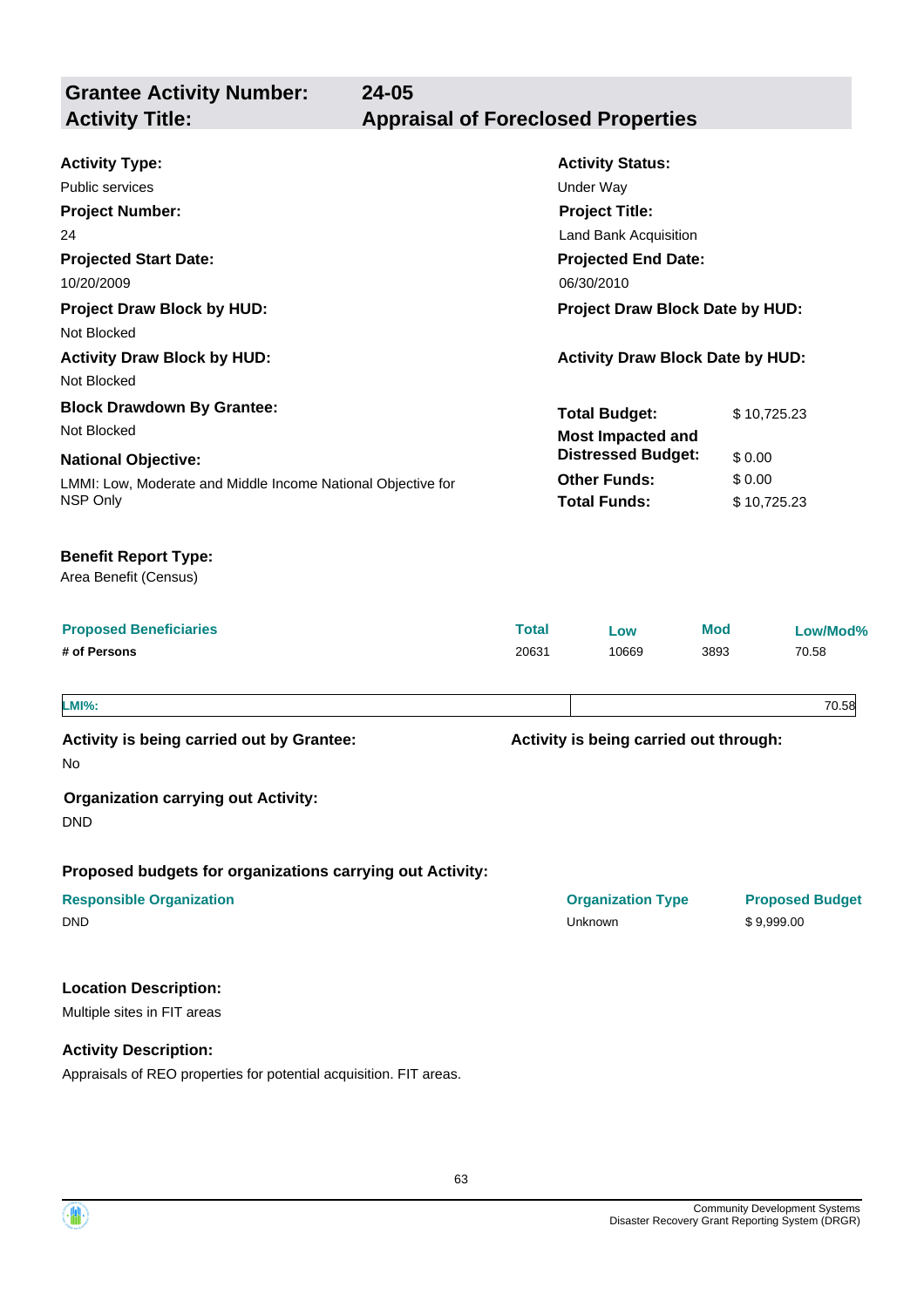**Environmental Assessment:** COMPLETED



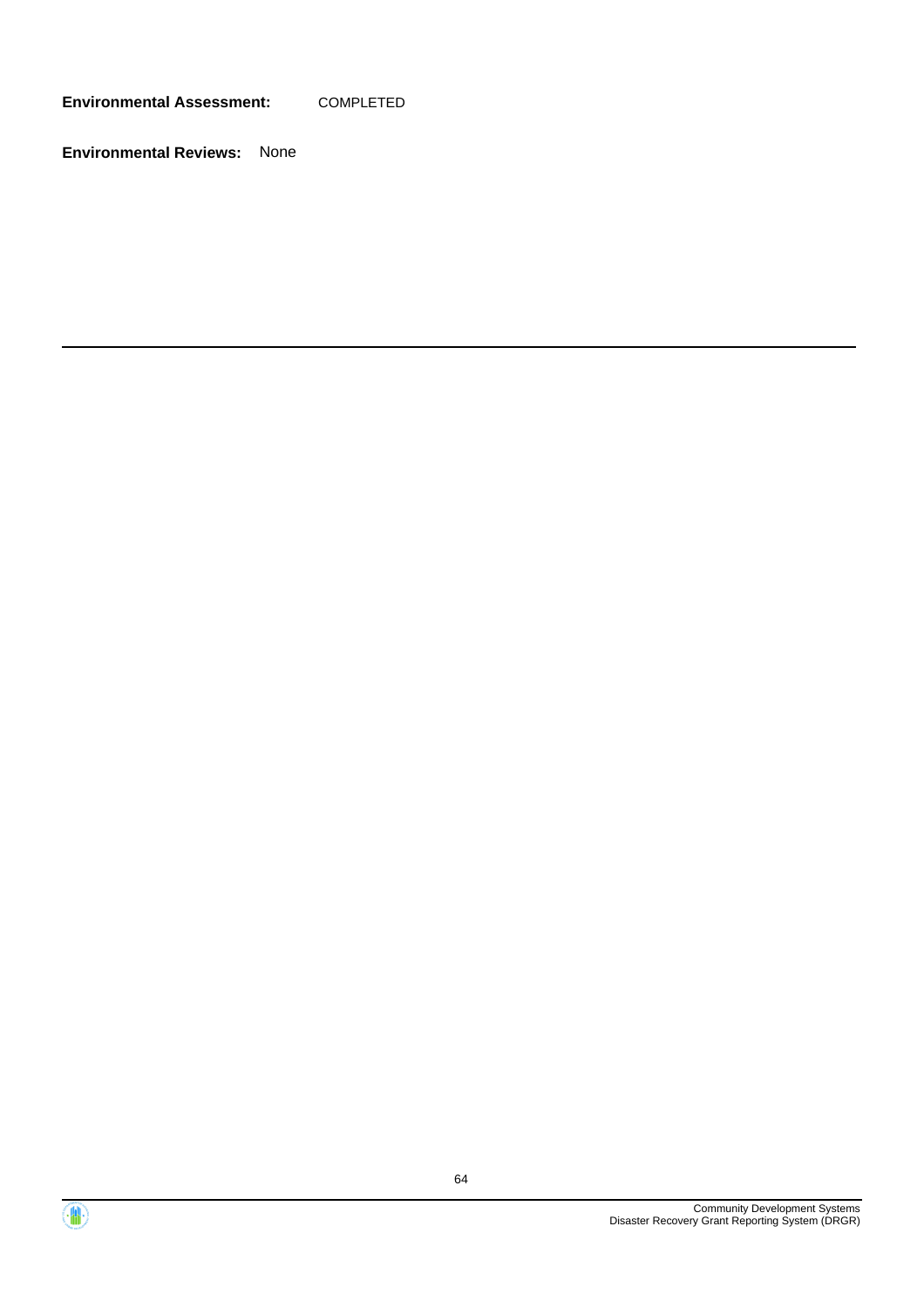**Grantee Activity Number: Projected Start Date:** LMMI: Low, Moderate and Middle Income National Objective for NSP Only **National Objective: Activity Status: Projected End Date: 24-06 Activity Type:** 11/17/2009 06/30/2010 Land Banking - Disposition (NSP Only) Under Way **Activity Title: Locksmith Services Project Number:** 24 **Project Title:** Land Bank Acquisition **Total Budget:** \$ 8,050.11 **Other Funds:** \$ 0.00 **Total Funds:** \$ 8,050.11 **Location Description: Proposed Beneficiaries Total Low Mod Low/Mod% # of Persons** 9166 5710 1422 77.81 **Proposed Accomplishments Total # of Properties Proposed budgets for organizations carrying out Activity: Activity is being carried out through: Responsible Organization COVID-10 COVID-10 Organization Type Proposed Budget** No **Activity is being carried out by Grantee: Organization carrying out Activity:** DND DND Unknown \$ 1,000.00 Area Benefit (Census) **Benefit Report Type: Project Draw Block by HUD: Project Draw Block Date by HUD:** Not Blocked **Activity Draw Block by HUD: Activity Draw Block Date by HUD:** Not Blocked **Block Drawdown By Grantee:** Not Blocked **LMI%:** 77.81 **Most Impacted and Distressed Budget:** \$ 0.00

100 Devon Street and other properties in the FIT area.

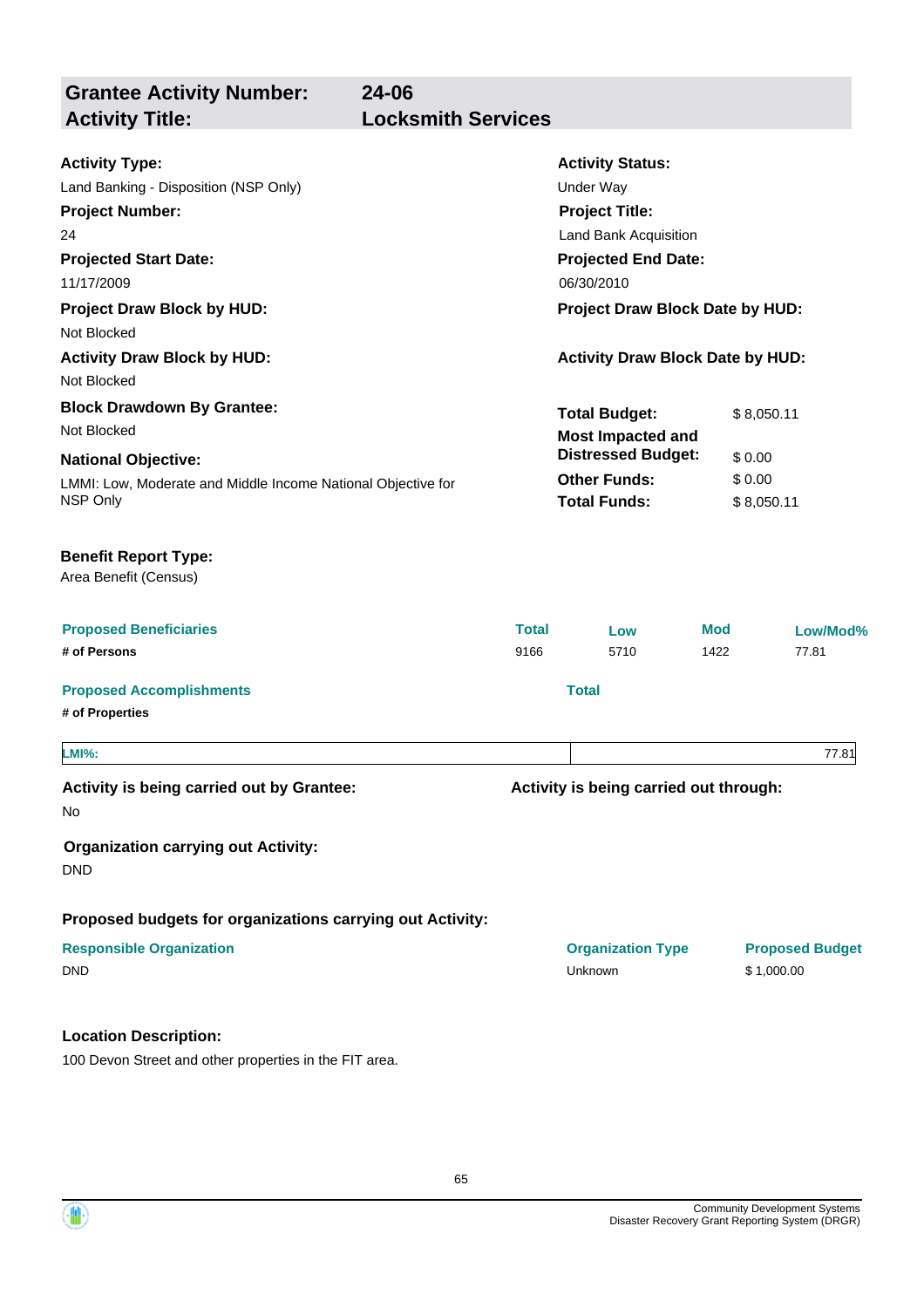### **Activity Description:**

Locksmith services to secure foreclosed buildings until appropriate disposition.

**Environmental Assessment:** COMPLETED



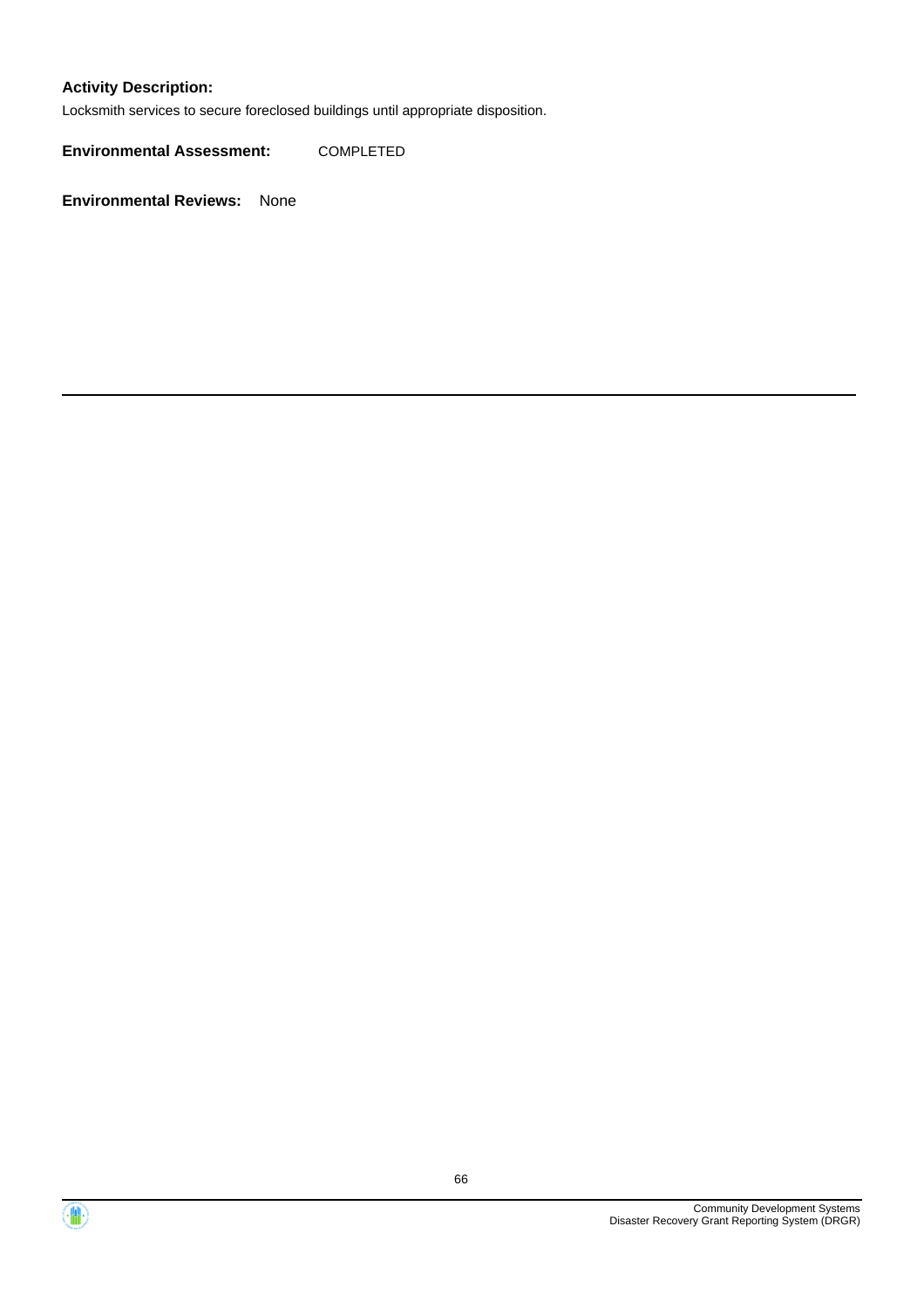| <b>Grantee Activity Number:</b><br><b>Activity Title:</b>                                                                                                                                                                              | 24-07<br><b>Snow Removal at Foreclosed properties</b> |                                                                                                                                                                                                                         |                                |                                      |  |
|----------------------------------------------------------------------------------------------------------------------------------------------------------------------------------------------------------------------------------------|-------------------------------------------------------|-------------------------------------------------------------------------------------------------------------------------------------------------------------------------------------------------------------------------|--------------------------------|--------------------------------------|--|
| <b>Activity Type:</b><br>Land Banking - Disposition (NSP Only)<br><b>Project Number:</b><br>24<br><b>Projected Start Date:</b><br>12/30/2009<br><b>Project Draw Block by HUD:</b><br>Not Blocked<br><b>Activity Draw Block by HUD:</b> |                                                       | <b>Activity Status:</b><br><b>Under Way</b><br><b>Project Title:</b><br>Land Bank Acquisition<br><b>Projected End Date:</b><br>06/30/2010<br>Project Draw Block Date by HUD:<br><b>Activity Draw Block Date by HUD:</b> |                                |                                      |  |
| Not Blocked                                                                                                                                                                                                                            |                                                       |                                                                                                                                                                                                                         |                                |                                      |  |
| <b>Block Drawdown By Grantee:</b><br>Not Blocked<br><b>National Objective:</b><br>LMMI: Low, Moderate and Middle Income National Objective for                                                                                         |                                                       | <b>Total Budget:</b><br><b>Most Impacted and</b><br><b>Distressed Budget:</b><br><b>Other Funds:</b>                                                                                                                    | \$1,676.91<br>\$0.00<br>\$0.00 |                                      |  |
| <b>Benefit Report Type:</b><br>Area Benefit (Census)<br><b>Proposed Beneficiaries</b><br># of Persons                                                                                                                                  | <b>Total</b><br>6458                                  | Low<br>2674                                                                                                                                                                                                             | <b>Mod</b><br>946              | Low/Mod%<br>56.05                    |  |
| <b>LMI%:</b>                                                                                                                                                                                                                           |                                                       |                                                                                                                                                                                                                         |                                | 56.05                                |  |
| Activity is being carried out by Grantee:<br>No.<br><b>Organization carrying out Activity:</b><br><b>DND</b>                                                                                                                           |                                                       | Activity is being carried out through:                                                                                                                                                                                  |                                |                                      |  |
| Proposed budgets for organizations carrying out Activity:                                                                                                                                                                              |                                                       |                                                                                                                                                                                                                         |                                |                                      |  |
| <b>Responsible Organization</b><br><b>DND</b>                                                                                                                                                                                          |                                                       | <b>Organization Type</b><br>Unknown                                                                                                                                                                                     |                                | <b>Proposed Budget</b><br>\$9,999.00 |  |
| <b>Location Description:</b>                                                                                                                                                                                                           |                                                       |                                                                                                                                                                                                                         |                                |                                      |  |

1 Marion Place (East Boston), 100 Devon Street(Roxbury), 302 Fuller Street(Mattapan, 22 Rockwell Street (Dorchester) and others as they are acquired.

**Activity Description:**

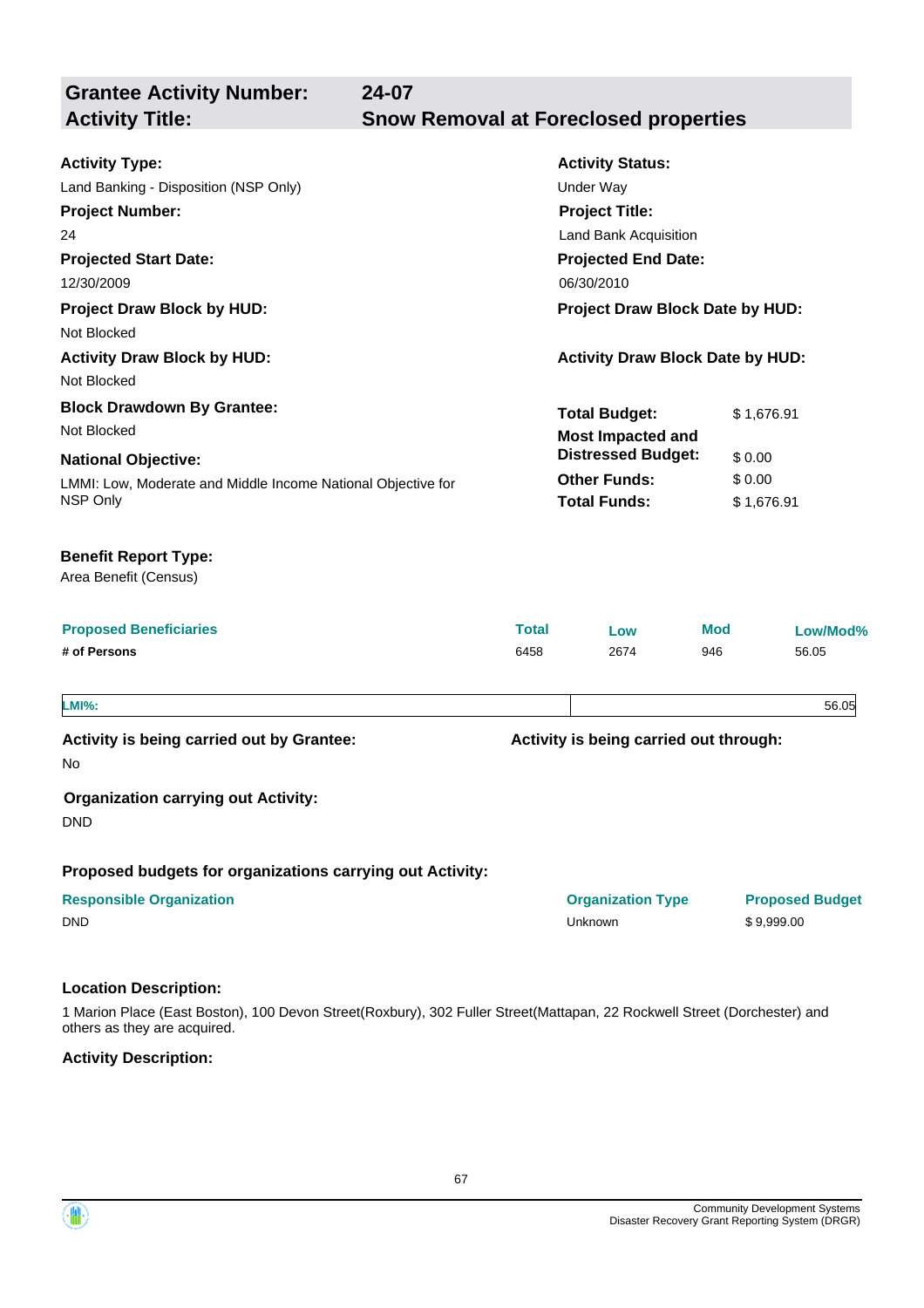Snow removal for properties being rehabilitated with NSP funds.

**Environmental Assessment:** COMPLETED



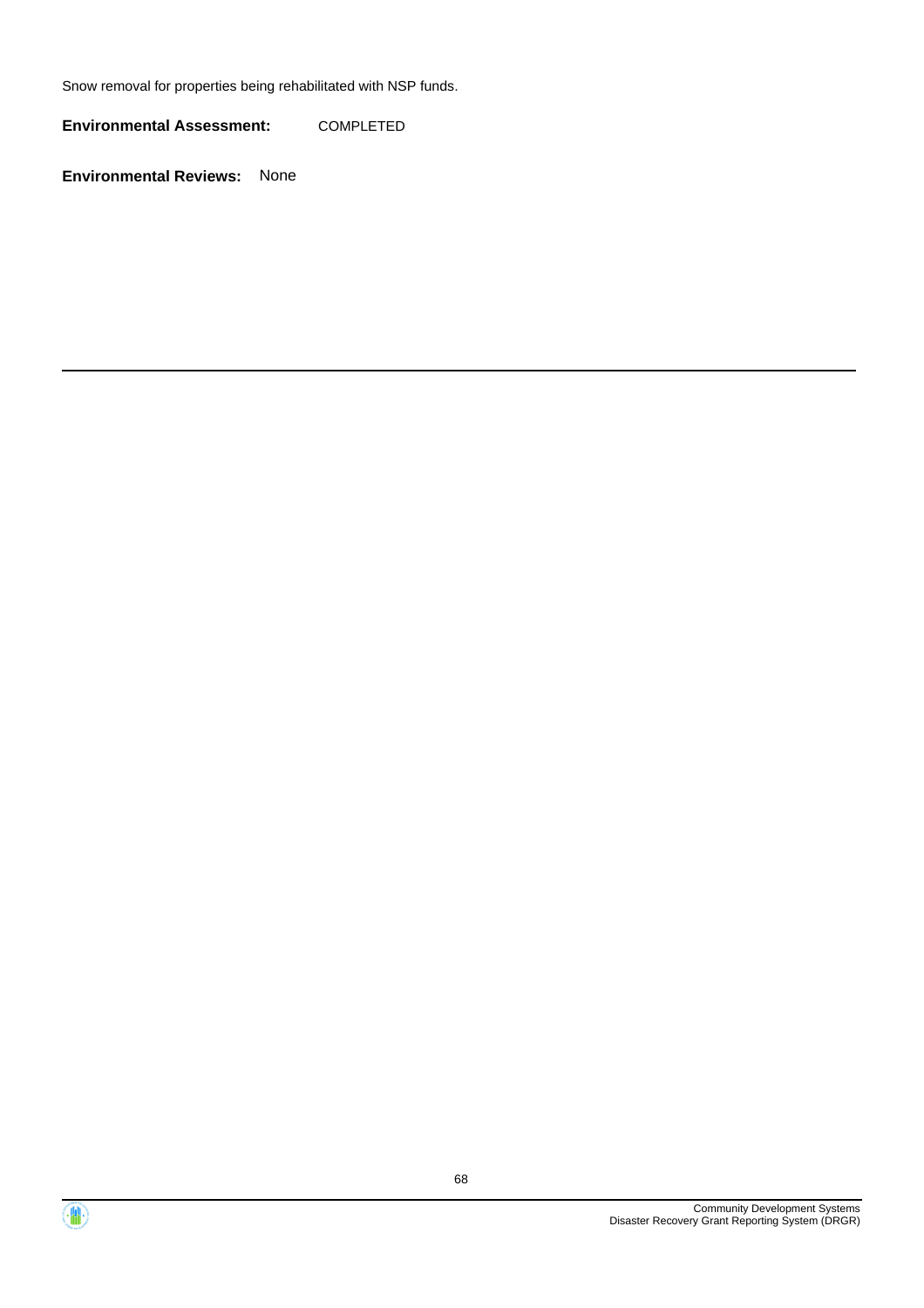**Grantee Activity Number: Projected Start Date:** LMMI: Low, Moderate and Middle Income National Objective for NSP Only **National Objective: Activity Status: Projected End Date: 24-08 Activity Type:** 02/01/2010 12/31/2010 Public services **National Structure Control Control Control Control Control Control Control Control Control Control Control Control Control Control Control Control Control Control Control Control Control Control Control Co Activity Title: REO Appraisals Project Number:** 24 **Project Title:** Land Bank Acquisition **Total Budget:** \$ 1,555.23 **Other Funds:** \$ 0.00 **Total Funds:** \$ 1,555.23 **Location Description:** Various properties in NSP areas **Proposed Beneficiaries Total Low Mod Low/Mod% # of Persons** 29869 15390 5799 70.94 **Proposed budgets for organizations carrying out Activity: Activity is being carried out through: Responsible Organization Organization Type Proposed Budget** No **Activity is being carried out by Grantee: Organization carrying out Activity:** DND DND Unknown \$ 9,999.00 Area Benefit (Census) **Benefit Report Type: Project Draw Block by HUD: Project Draw Block Date by HUD:** Not Blocked **Activity Draw Block by HUD: Activity Draw Block Date by HUD:** Not Blocked **Block Drawdown By Grantee:** Not Blocked **LMI%:** 70.94 **Most Impacted and Distressed Budget:** \$ 0.00

#### **Activity Description:**

REO appraisals of properties in the NSP areas for potential acquisition and/or rehab by C.J. Meade & Co.



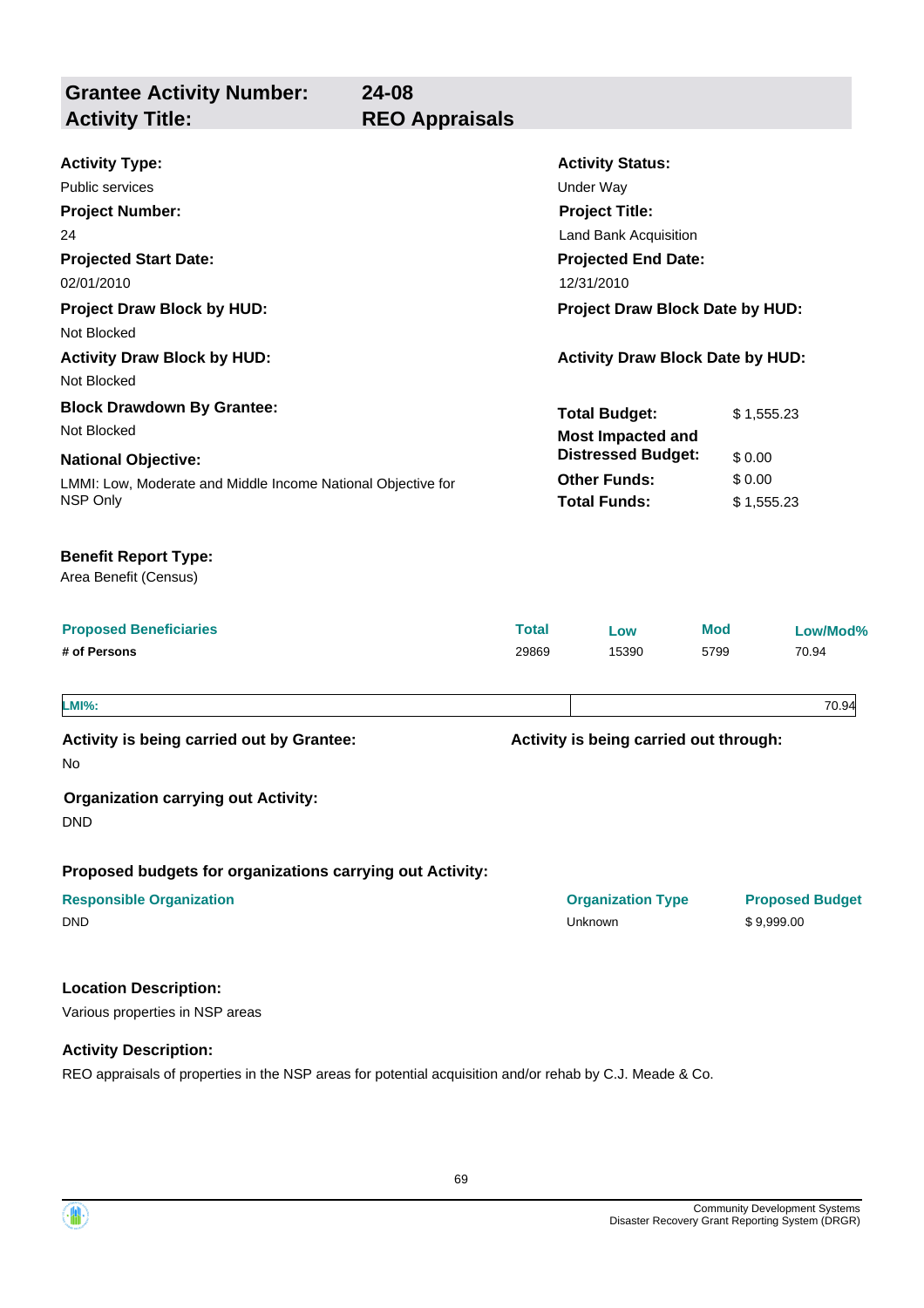**Environmental Assessment:** EXEMPT



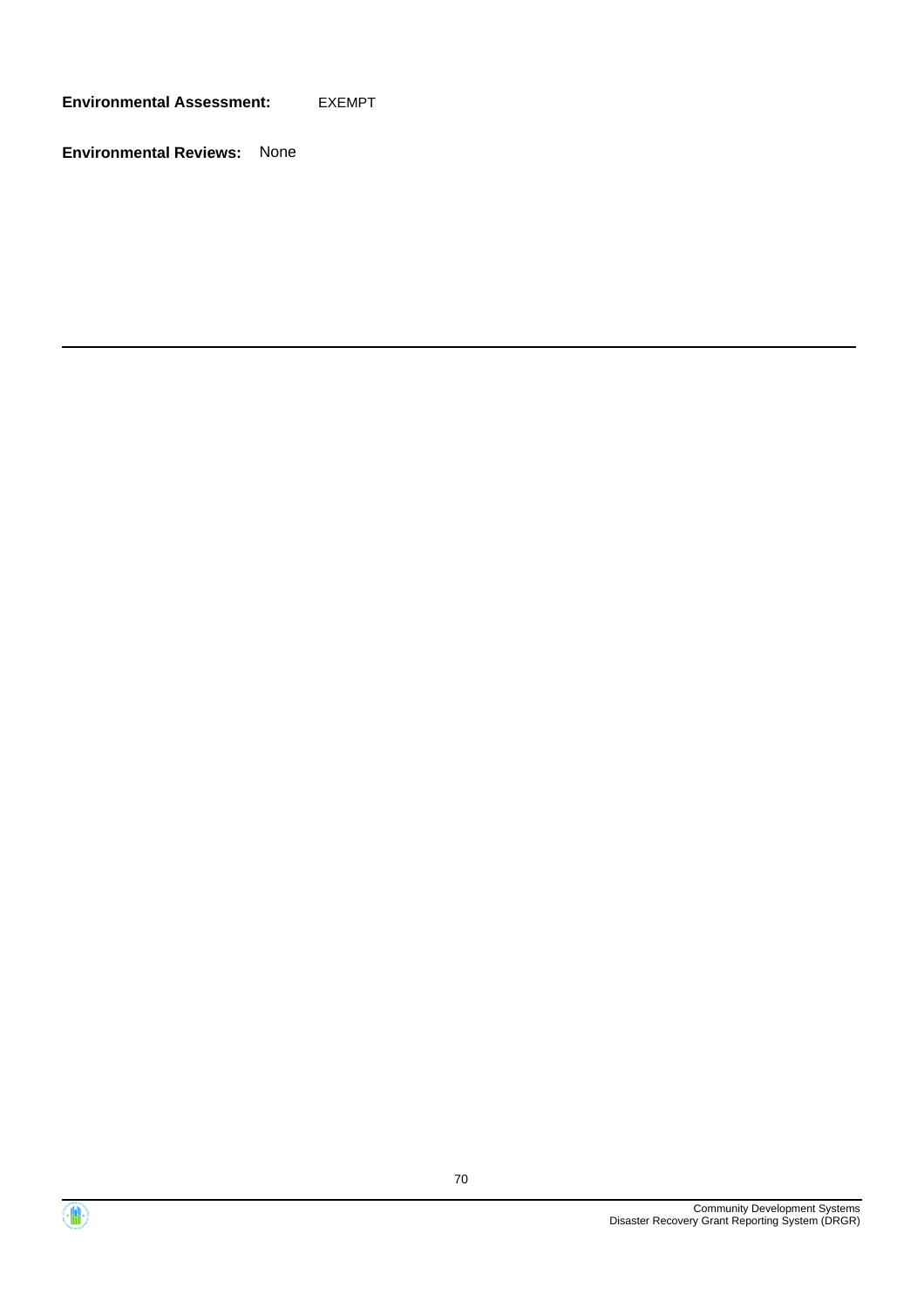**Grantee Activity Number: 24-09 REO Lot Clearance** 

| <b>Activity Type:</b>                                                    | <b>Activity Status:</b>                 |         |  |
|--------------------------------------------------------------------------|-----------------------------------------|---------|--|
| <b>Clearance and Demolition</b>                                          | Under Way                               |         |  |
| <b>Project Number:</b>                                                   | <b>Project Title:</b>                   |         |  |
| 24                                                                       | Land Bank Acquisition                   |         |  |
| <b>Projected Start Date:</b>                                             | <b>Projected End Date:</b>              |         |  |
| 01/01/2010                                                               | 06/30/2010                              |         |  |
| <b>Project Draw Block by HUD:</b>                                        | <b>Project Draw Block Date by HUD:</b>  |         |  |
| Not Blocked                                                              |                                         |         |  |
| <b>Activity Draw Block by HUD:</b>                                       | <b>Activity Draw Block Date by HUD:</b> |         |  |
| Not Blocked                                                              |                                         |         |  |
| <b>Block Drawdown By Grantee:</b>                                        | <b>Total Budget:</b>                    | \$87.40 |  |
| Not Blocked                                                              | <b>Most Impacted and</b>                |         |  |
| <b>National Objective:</b>                                               | <b>Distressed Budget:</b>               | \$0.00  |  |
| LMMI: Low, Moderate and Middle Income National Objective for<br>NSP Only | <b>Other Funds:</b>                     | \$0.00  |  |
|                                                                          | <b>Total Funds:</b>                     | \$87.40 |  |

### **Benefit Report Type:**

Area Benefit (Census)

| <b>Proposed Beneficiaries</b><br># of Persons                                  | <b>Total</b><br>6474 | Low<br>3228                            | <b>Mod</b><br>1052 | Low/Mod%<br>66.11                 |
|--------------------------------------------------------------------------------|----------------------|----------------------------------------|--------------------|-----------------------------------|
| <b>Proposed Accomplishments</b><br># of Non-business Organizations benefitting |                      | <b>Total</b>                           |                    |                                   |
| # of Businesses<br># of public facilities<br># of buildings (non-residential)  |                      |                                        |                    |                                   |
| # of Properties                                                                |                      |                                        |                    |                                   |
| <b>LMI%:</b>                                                                   |                      |                                        |                    | 66.11                             |
| Activity is being carried out by Grantee:<br><b>No</b>                         |                      | Activity is being carried out through: |                    |                                   |
| <b>Organization carrying out Activity:</b><br><b>DND</b>                       |                      |                                        |                    |                                   |
| Proposed budgets for organizations carrying out Activity:                      |                      |                                        |                    |                                   |
| <b>Responsible Organization</b><br><b>DND</b>                                  |                      | <b>Organization Type</b><br>Unknown    |                    | <b>Proposed Budget</b><br>\$80.00 |

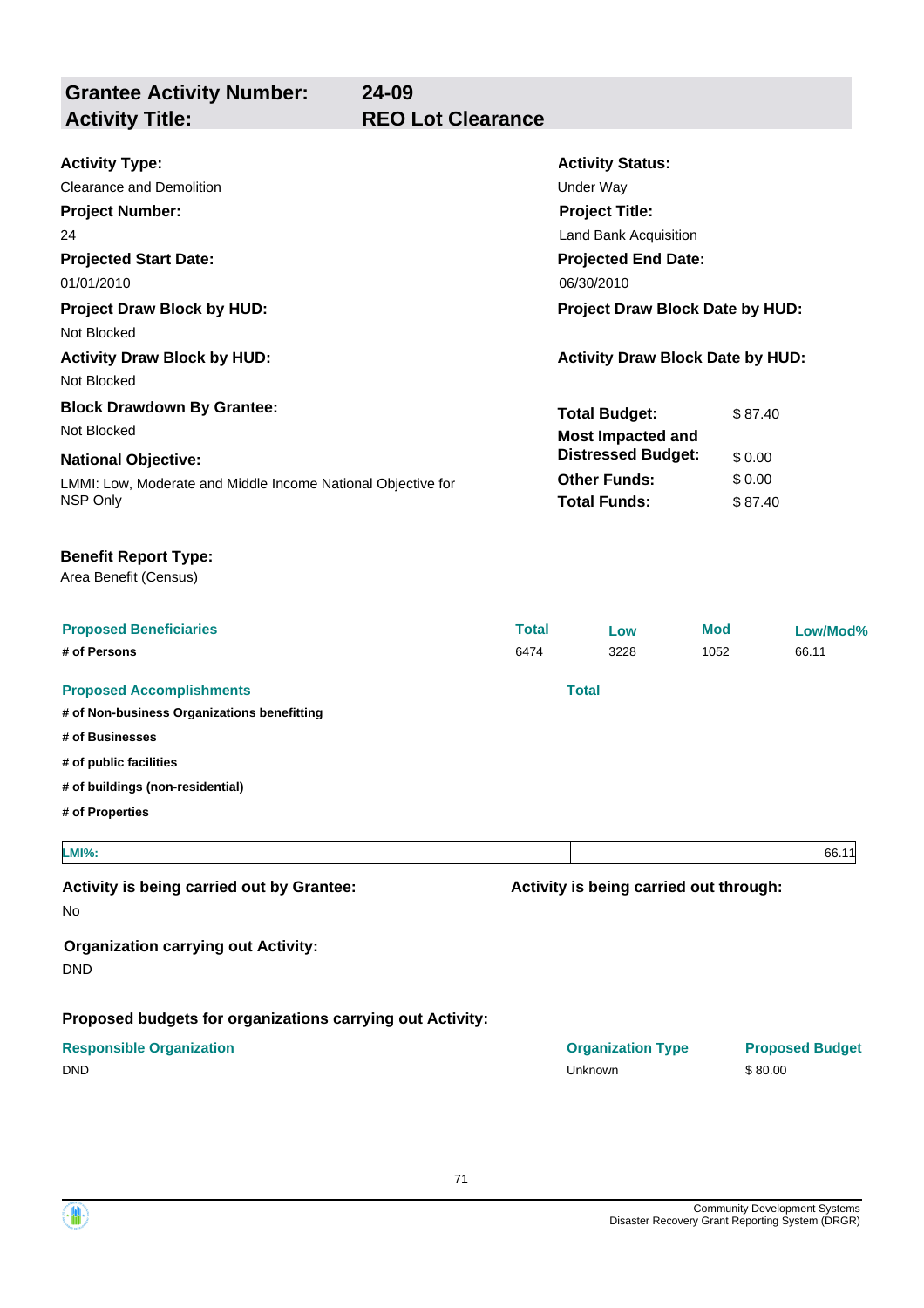Lot clean-up for REO properties.

#### **Activity Description:**

Contract with NESAM Cleaning Co. to clear lots in FIT areas.

**Environmental Assessment:** UNDERWAY



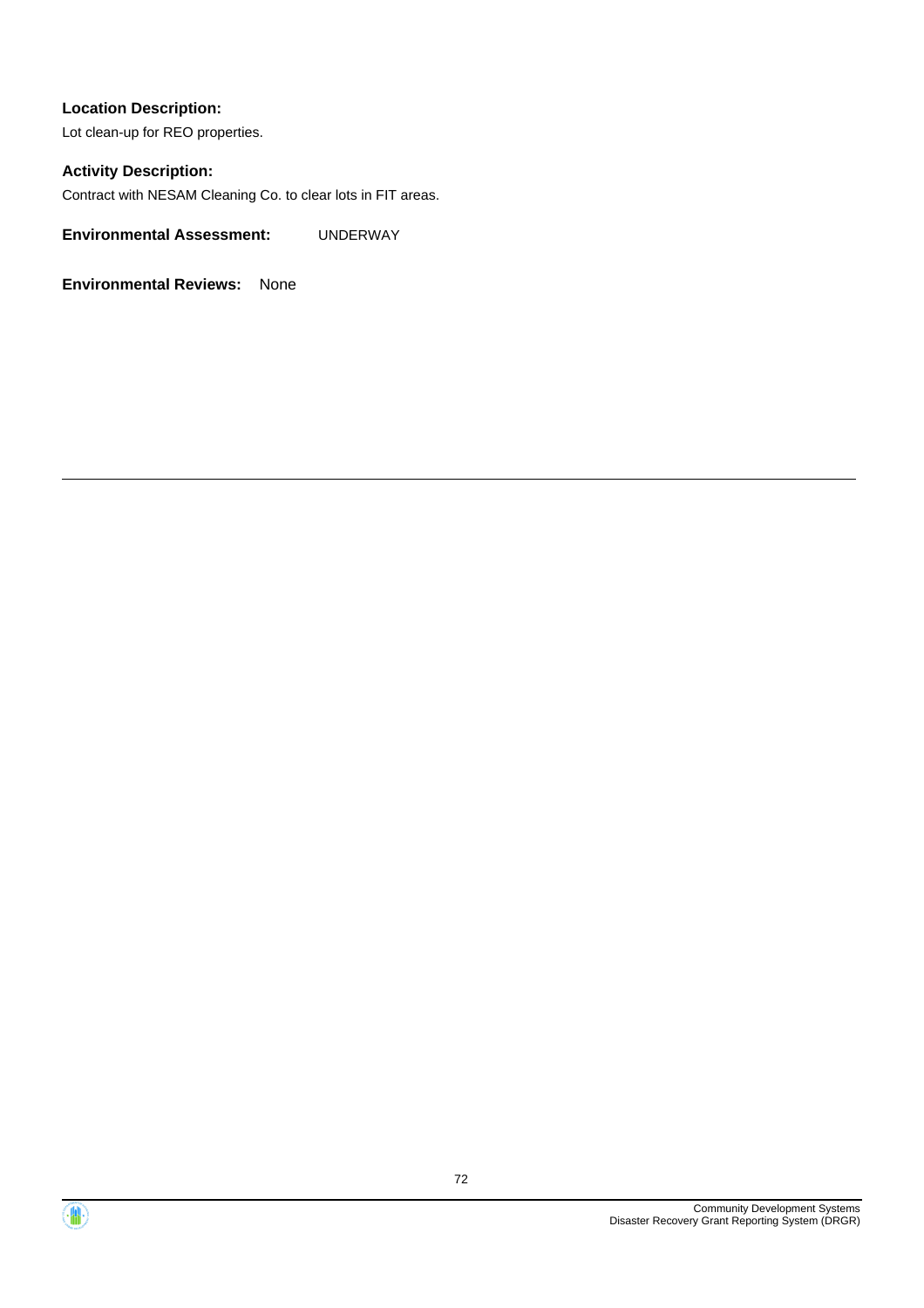**Grantee Activity Number: Projected Start Date: Activity Status: Projected End Date: 24-10 Activity Type:** 02/09/2010 10/01/2010 Homeownership Assistance to low- and moderate-income Theorem Containst Under Way **Activity Title: Plumbing Services Project Number:** 24 **Project Title:** Land Bank Acquisition **Total Budget:** \$9,625.72 **Project Draw Block by HUD: Project Draw Block Date by HUD:** Not Blocked **Activity Draw Block by HUD: Activity Draw Block Date by HUD:** Not Blocked **Block Drawdown By Grantee:** Not Blocked **Most Impacted and** 

### LMMI: Low, Moderate and Middle Income National Objective for NSP Only **National Objective: Other Funds:** \$ 0.00 **Total Funds:** \$ 9,625.72 **Distressed Budget:** \$ 0.00

### **Benefit Report Type:**

Direct (Households)

| <b>Proposed Beneficiaries</b> | <b>Total</b> | LOW | Mod | Low/Mod% |
|-------------------------------|--------------|-----|-----|----------|
| # Owner Households            |              |     |     | 0.0      |
| # of Households               |              |     |     | 0.0      |

### **Activity is being carried out by Grantee:**

No

### **Organization carrying out Activity:**

DND

### **Proposed budgets for organizations carrying out Activity:**

### **Location Description:**

10 Cameron Street and other REO properties



**Activity is being carried out through:**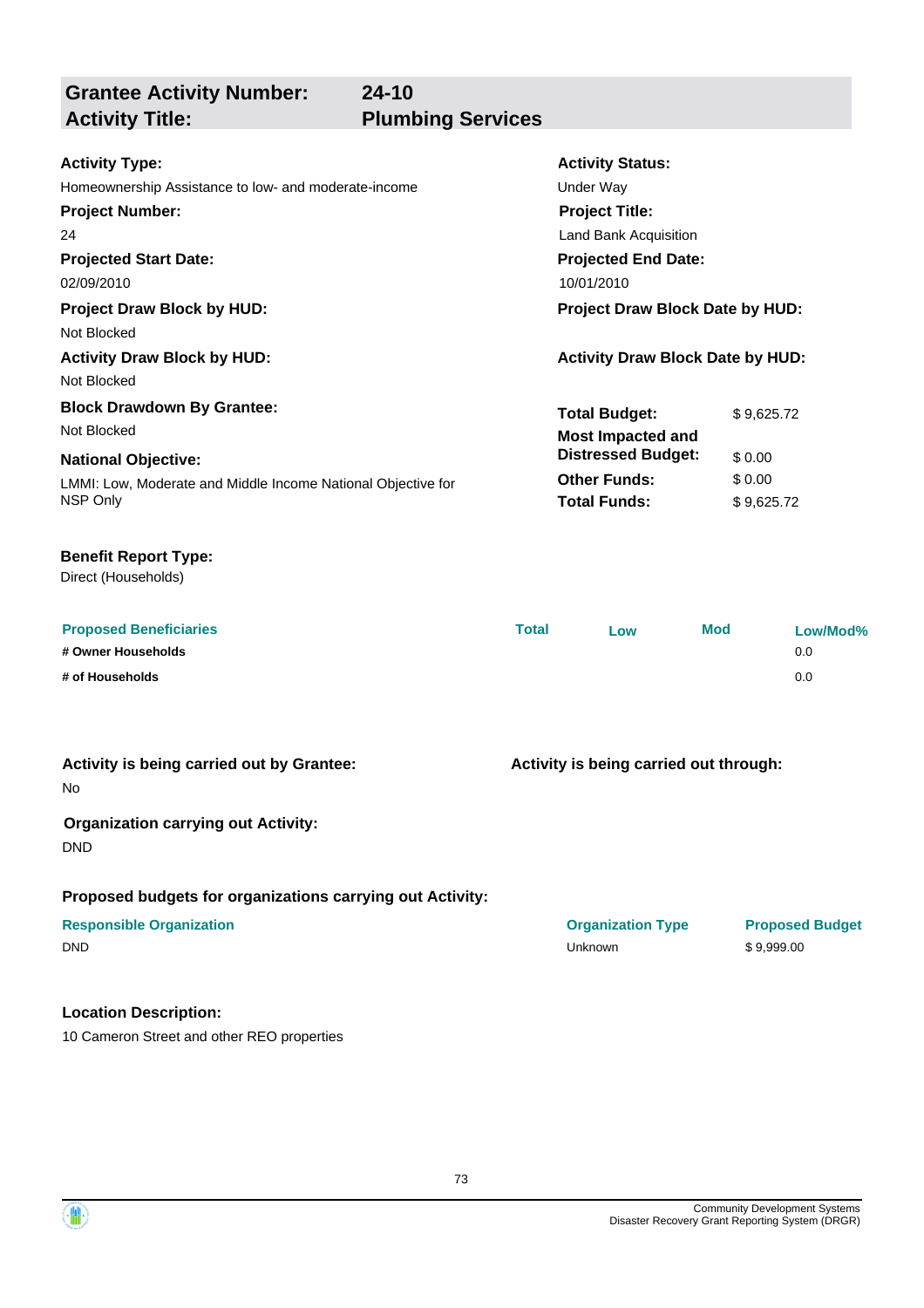### **Activity Description:**

Emergency Plumbing services for REO acquisition before properties are sold to a developer after an RFP process. This activity could not be changed to Area Benefit, Land Banking (Disposition) because there is an error referring to changes that need to be made in the QPR. However, attempts to fix whatever the issue is have been unsuccessful. The QPR shows no data from previous quarters when selecting view cumulative totals. There is no way to get to the second page of the QPR to note this problem there as well.

**Environmental Assessment:** COMPLETED



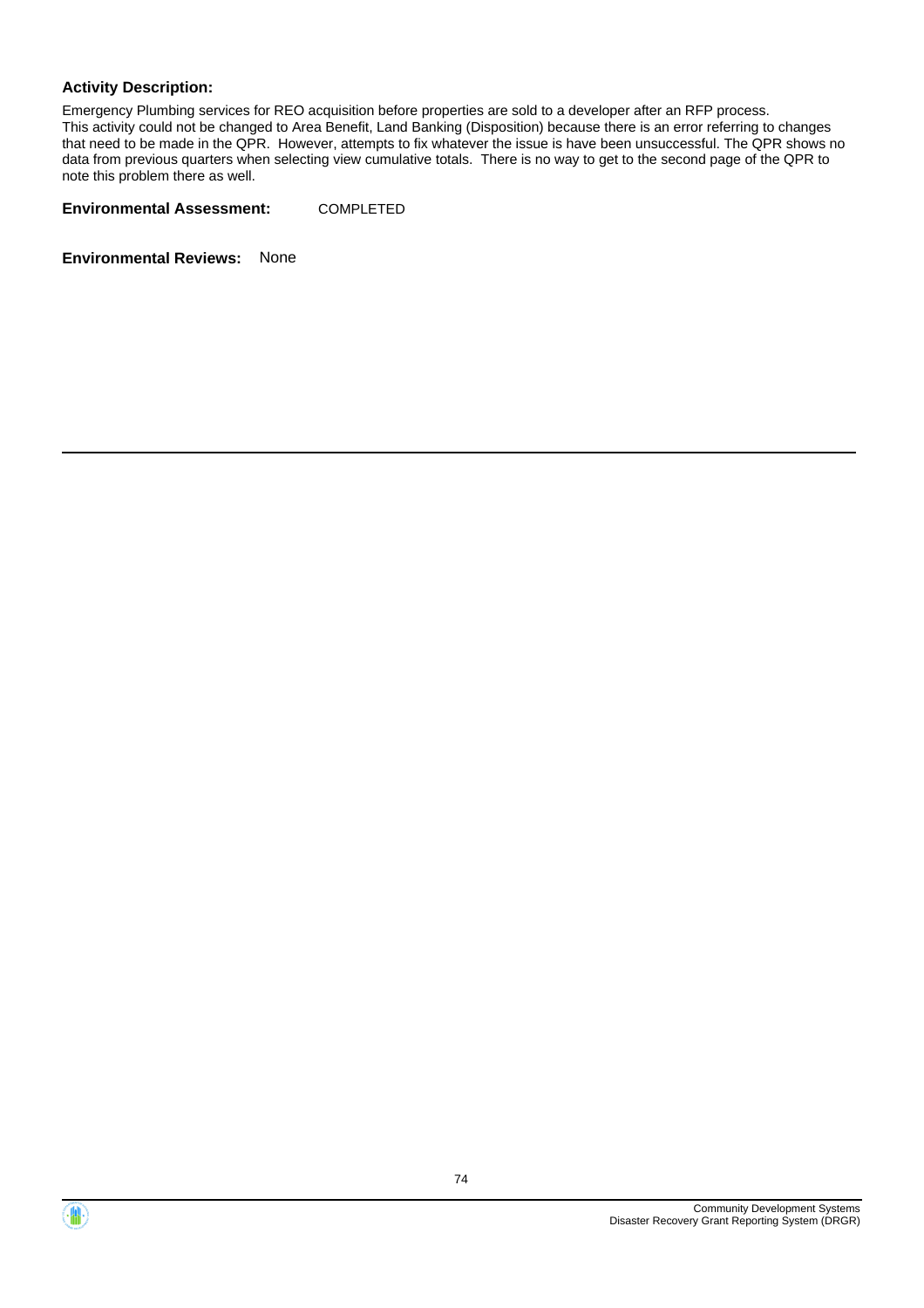**Grantee Activity Number:**

# **24-11 Activity Title: Constable Services**

| <b>Activity Type:</b>                                                                                 |                       | <b>Activity Status:</b>                 |                    |                        |
|-------------------------------------------------------------------------------------------------------|-----------------------|-----------------------------------------|--------------------|------------------------|
| Land Banking - Acquisition (NSP Only)                                                                 |                       | <b>Under Way</b>                        |                    |                        |
| <b>Project Number:</b>                                                                                | <b>Project Title:</b> |                                         |                    |                        |
| 24                                                                                                    | Land Bank Acquisition |                                         |                    |                        |
| <b>Projected Start Date:</b>                                                                          |                       | <b>Projected End Date:</b>              |                    |                        |
| 06/07/2010                                                                                            |                       | 12/30/2010                              |                    |                        |
| <b>Project Draw Block by HUD:</b>                                                                     |                       | Project Draw Block Date by HUD:         |                    |                        |
| Not Blocked                                                                                           |                       |                                         |                    |                        |
| <b>Activity Draw Block by HUD:</b>                                                                    |                       | <b>Activity Draw Block Date by HUD:</b> |                    |                        |
| Not Blocked                                                                                           |                       |                                         |                    |                        |
| <b>Block Drawdown By Grantee:</b>                                                                     |                       | <b>Total Budget:</b>                    | \$410.00           |                        |
| Not Blocked                                                                                           |                       | <b>Most Impacted and</b>                |                    |                        |
| <b>National Objective:</b>                                                                            |                       | <b>Distressed Budget:</b>               | \$0.00             |                        |
| LMMI: Low, Moderate and Middle Income National Objective for                                          |                       | <b>Other Funds:</b>                     | \$0.00             |                        |
| NSP Only                                                                                              |                       | <b>Total Funds:</b>                     | \$410.00           |                        |
| <b>Benefit Report Type:</b><br>Area Benefit (Census)<br><b>Proposed Beneficiaries</b><br># of Persons | <b>Total</b><br>19273 | Low<br>8225                             | <b>Mod</b><br>3185 | Low/Mod%<br>59.20      |
| <b>LMI%:</b>                                                                                          |                       |                                         |                    | 59.2                   |
| Activity is being carried out by Grantee:<br>No                                                       |                       | Activity is being carried out through:  |                    |                        |
| <b>Organization carrying out Activity:</b><br><b>DND</b>                                              |                       |                                         |                    |                        |
| Proposed budgets for organizations carrying out Activity:                                             |                       |                                         |                    |                        |
| <b>Responsible Organization</b><br><b>DND</b>                                                         |                       | <b>Organization Type</b><br>Unknown     | \$2,000.00         | <b>Proposed Budget</b> |
| <b>Location Description:</b>                                                                          |                       |                                         |                    |                        |
| as needed at foreclosed properties acquired by DND                                                    |                       |                                         |                    |                        |
| <b>Activity Description:</b>                                                                          |                       |                                         |                    |                        |

Constable services to serve papers and notices as needed to occupied REO's



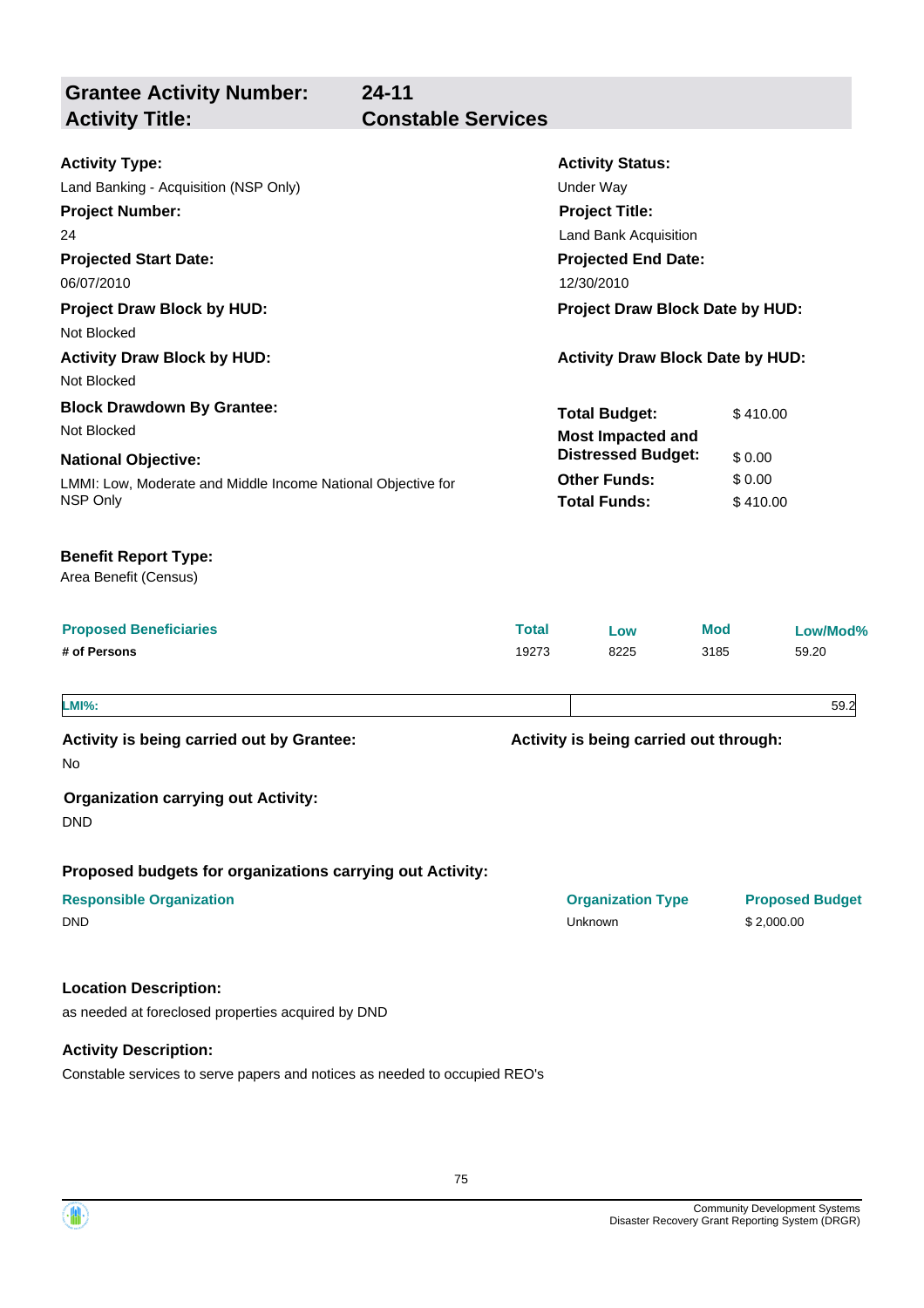**Environmental Assessment:** COMPLETED



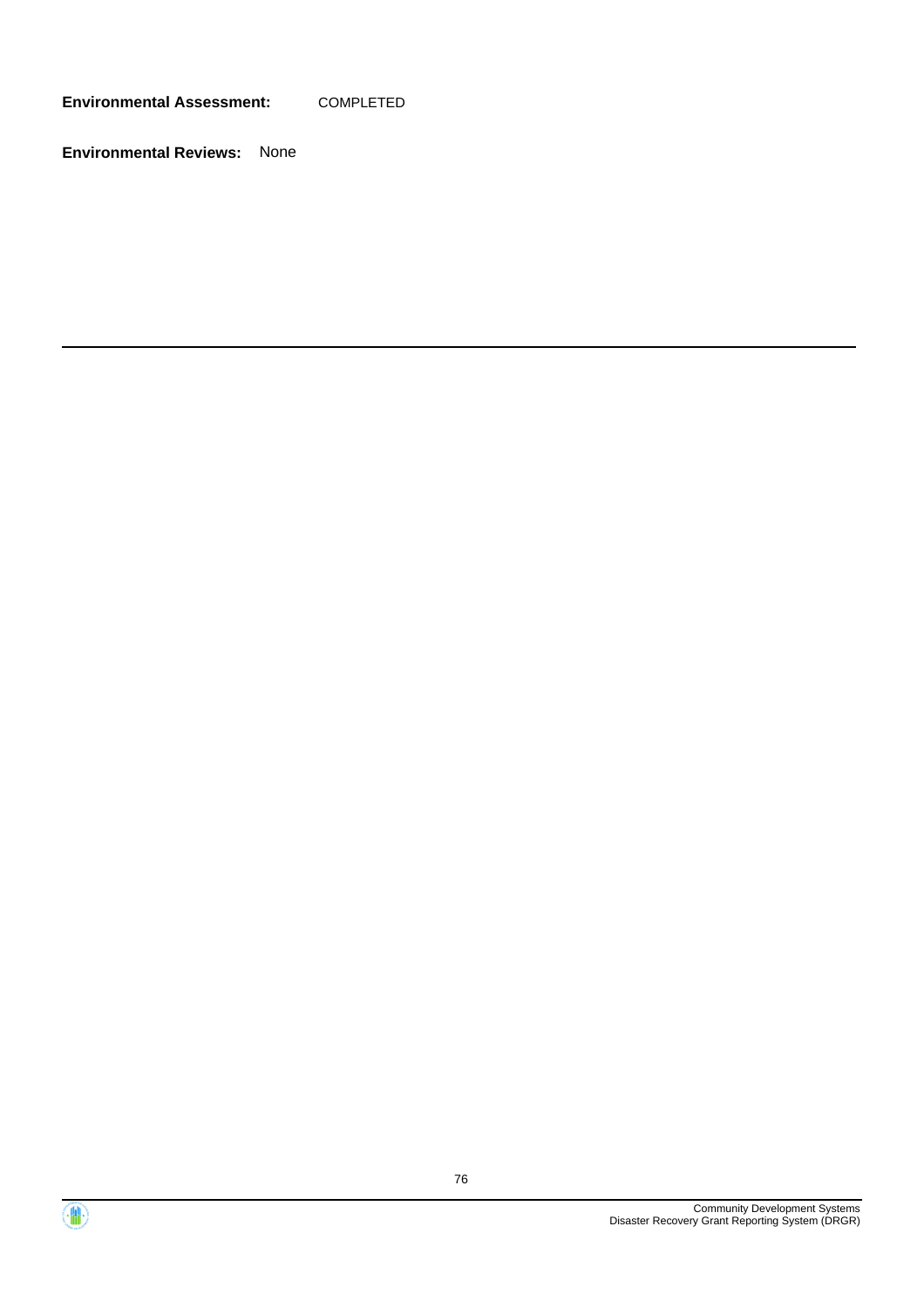**Grantee Activity Number:**

## **Activity Title: Moving Services**

**24-12**

| <b>Activity Type:</b>                                        | <b>Activity Status:</b>                 |            |
|--------------------------------------------------------------|-----------------------------------------|------------|
| Relocation payments and assistance                           | Under Way                               |            |
| <b>Project Number:</b>                                       | <b>Project Title:</b>                   |            |
| 24                                                           | Land Bank Acquisition                   |            |
| <b>Projected Start Date:</b>                                 | <b>Projected End Date:</b>              |            |
| 04/22/2011                                                   | 06/22/2012                              |            |
| <b>Project Draw Block by HUD:</b>                            | <b>Project Draw Block Date by HUD:</b>  |            |
| Not Blocked                                                  |                                         |            |
| <b>Activity Draw Block by HUD:</b>                           | <b>Activity Draw Block Date by HUD:</b> |            |
| Not Blocked                                                  |                                         |            |
| <b>Block Drawdown By Grantee:</b>                            | <b>Total Budget:</b>                    | \$5,935.00 |
| Not Blocked                                                  | <b>Most Impacted and</b>                |            |
| <b>National Objective:</b>                                   | <b>Distressed Budget:</b>               | \$0.00     |
| LMMI: Low, Moderate and Middle Income National Objective for | <b>Other Funds:</b>                     | \$0.00     |
| NSP Only                                                     | <b>Total Funds:</b>                     | \$5,935.00 |

### **Benefit Report Type:**

Direct (Households)

| <b>Proposed Beneficiaries</b> | Total | <b>LOW</b> | <b>Mod</b> | Low/Mod% |
|-------------------------------|-------|------------|------------|----------|
| # Renter Households           |       |            |            | 100.00   |
| # of Households               |       |            |            | 100.00   |

### **Activity is being carried out by Grantee:**

No

### **Organization carrying out Activity:**

Department of Neighborhood Development1

### **Proposed budgets for organizations carrying out Activity:**

### **Responsible Organization COVID-10 COVID-10 Organization Type Proposed Budget**

Department of Neighborhood Development1 **Network** 1 Local Government \$ 0.00

## **Location Description:**

Various City Acquired properties

## **Activity is being carried out through:**

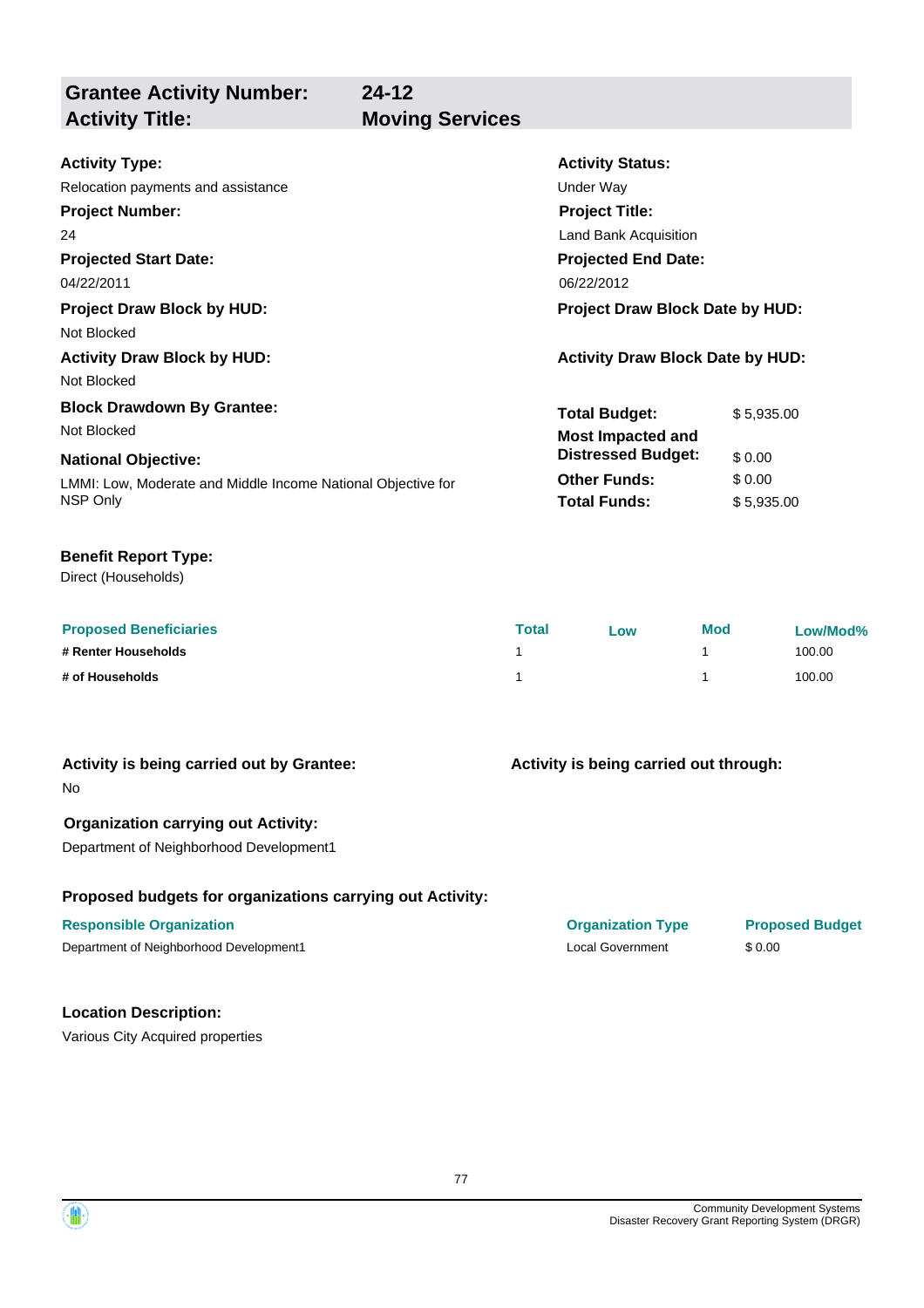### **Activity Description:**

Moving services to relocate existing tenants in City acquired properties.

**Environmental Assessment:** COMPLETED



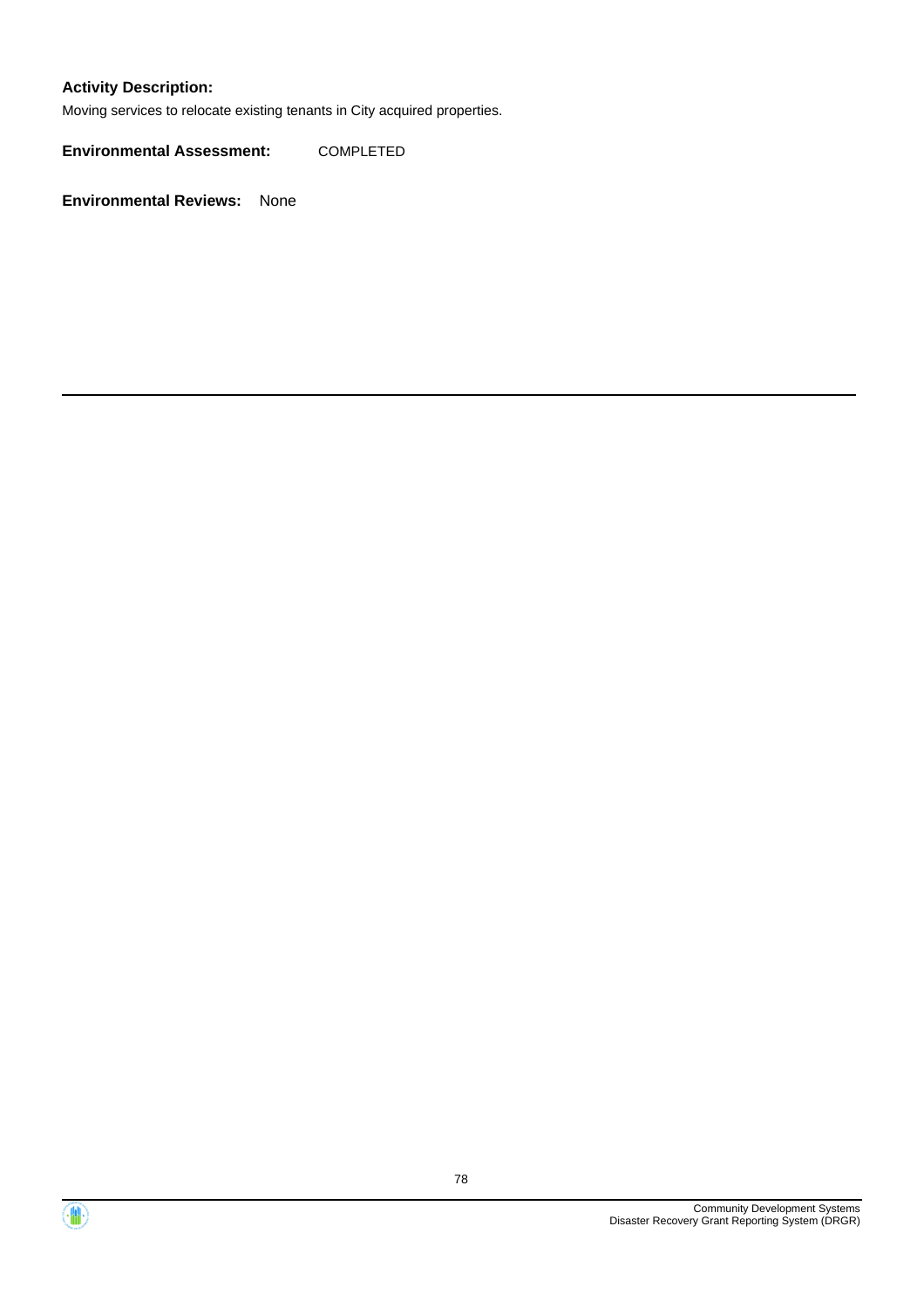**Grantee Activity Number: Activity Status: 24-13 Activity Type:** Land Banking - Acquisition (NSP Only) Under Way **Activity Title: REO Utilities**

| Land Banking - Acquisition (NSP Unit)                        | Under way                               |             |  |
|--------------------------------------------------------------|-----------------------------------------|-------------|--|
| <b>Project Number:</b>                                       | <b>Project Title:</b>                   |             |  |
| 24                                                           | Land Bank Acquisition                   |             |  |
| <b>Projected Start Date:</b>                                 | <b>Projected End Date:</b>              |             |  |
| 07/22/2011                                                   | 02/01/2012                              |             |  |
| <b>Project Draw Block by HUD:</b>                            | <b>Project Draw Block Date by HUD:</b>  |             |  |
| Not Blocked                                                  |                                         |             |  |
| <b>Activity Draw Block by HUD:</b>                           | <b>Activity Draw Block Date by HUD:</b> |             |  |
| Not Blocked                                                  |                                         |             |  |
| <b>Block Drawdown By Grantee:</b>                            | <b>Total Budget:</b>                    | \$16,755.86 |  |
| Not Blocked                                                  | <b>Most Impacted and</b>                |             |  |
| <b>National Objective:</b>                                   | <b>Distressed Budget:</b>               | \$0.00      |  |
| LMMI: Low, Moderate and Middle Income National Objective for | <b>Other Funds:</b>                     | \$0.00      |  |
| NSP Only                                                     | <b>Total Funds:</b>                     | \$16,755.86 |  |
|                                                              |                                         |             |  |

### **Benefit Report Type:**

### Area Benefit (Census)

| <b>Proposed Beneficiaries</b><br># of Persons | <b>Total</b><br>554018 | Low          | <b>Mod</b> | Low/Mod%<br>0.00 |
|-----------------------------------------------|------------------------|--------------|------------|------------------|
| <b>Proposed Accomplishments</b>               |                        | <b>Total</b> |            |                  |
| # of Singlefamily Units                       | 1                      |              |            |                  |
| # of Housing Units                            | -1                     |              |            |                  |
| # of Properties                               | 1                      |              |            |                  |
|                                               |                        |              |            |                  |

### **LMI%:** 56.21

### **Activity is being carried out by Grantee:**

No

### **Organization carrying out Activity:**

Department of Neighborhood Development1

### **Proposed budgets for organizations carrying out Activity:**

### **Responsible Organization COVID-10 COVID-10 Organization Type Proposed Budget**

Department of Neighborhood Development1 Local Government \$ 0.00

### **Location Description:**

**Activity is being carried out through:**

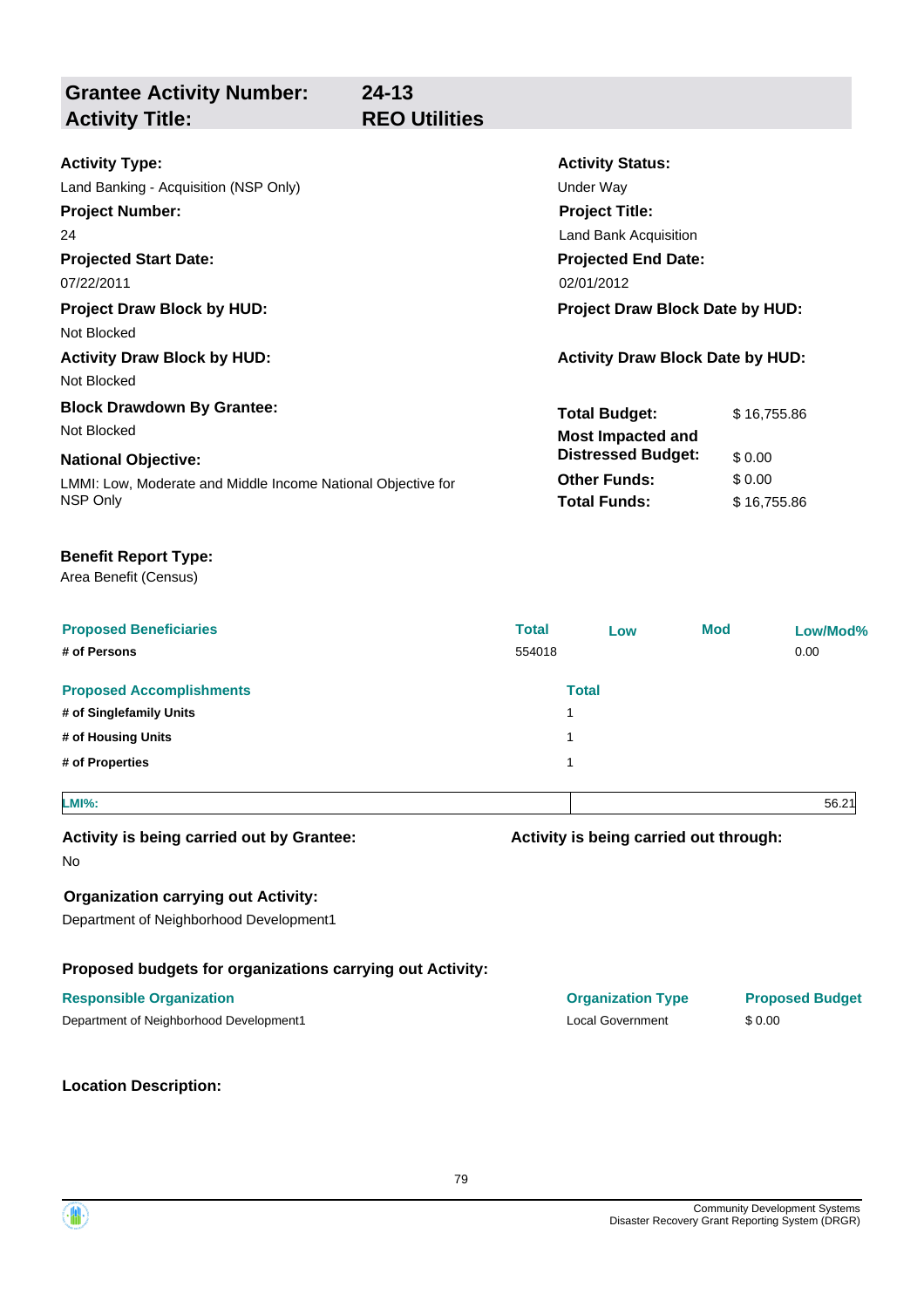NSP1 REOs including 12 Wildwood Street, Matapan.

### **Activity Description:**

NSP1 REO Utility bills to be paid with NSP1 Program Income

**Environmental Assessment:** COMPLETED



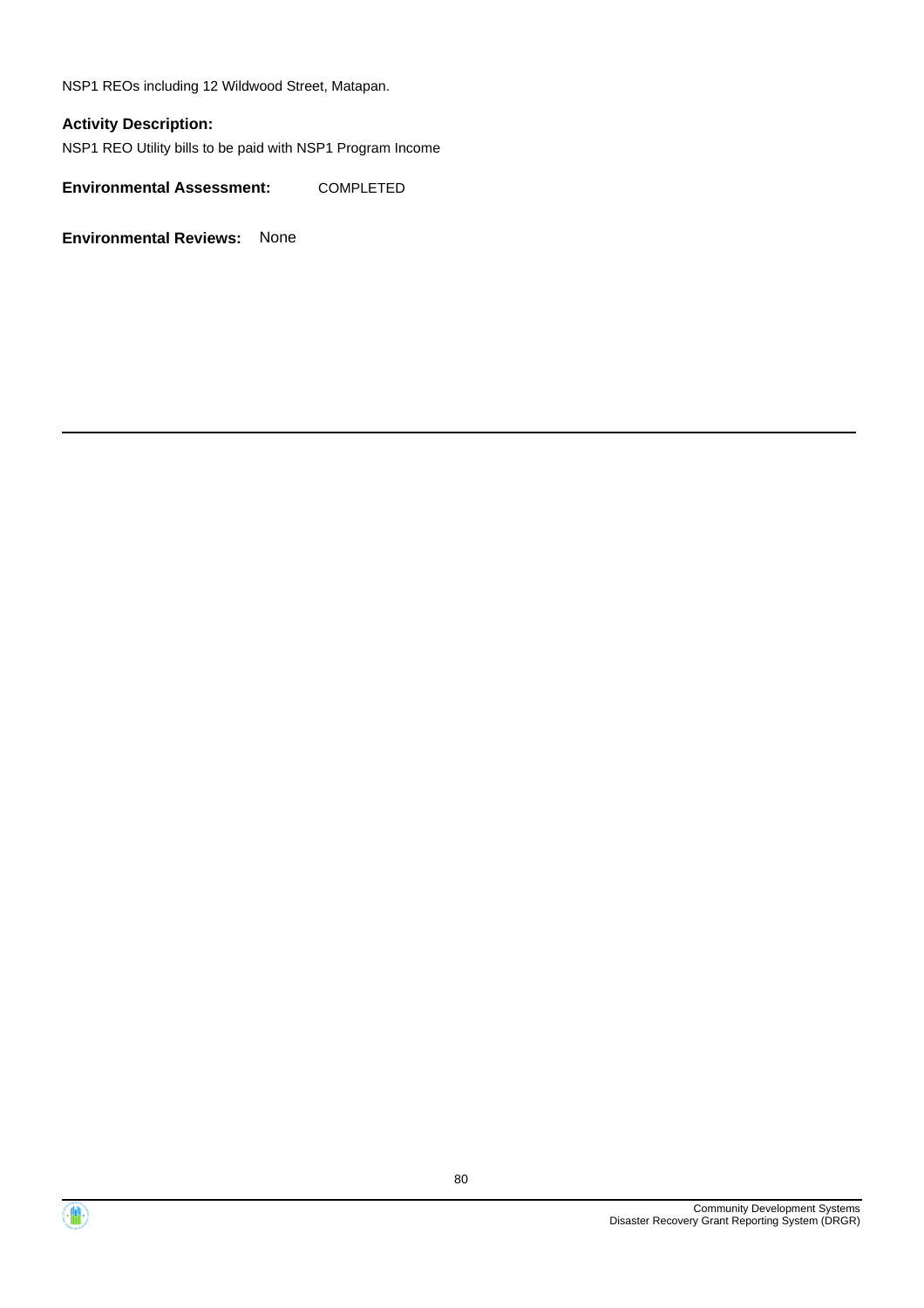**Grantee Activity Number: 24-14**

# **Activity Title: Translation Services**

| <b>Activity Type:</b>                                        | <b>Activity Status:</b>                 |          |  |
|--------------------------------------------------------------|-----------------------------------------|----------|--|
| Public services                                              | Under Way                               |          |  |
| <b>Project Number:</b>                                       | <b>Project Title:</b>                   |          |  |
| 24                                                           | Land Bank Acquisition                   |          |  |
| <b>Projected Start Date:</b>                                 | <b>Projected End Date:</b>              |          |  |
| 04/10/2012                                                   | 02/01/2013                              |          |  |
| <b>Project Draw Block by HUD:</b>                            | <b>Project Draw Block Date by HUD:</b>  |          |  |
| Not Blocked                                                  |                                         |          |  |
| <b>Activity Draw Block by HUD:</b>                           | <b>Activity Draw Block Date by HUD:</b> |          |  |
| Not Blocked                                                  |                                         |          |  |
| <b>Block Drawdown By Grantee:</b>                            | <b>Total Budget:</b>                    | \$150.00 |  |
| Not Blocked                                                  | <b>Most Impacted and</b>                |          |  |
| <b>National Objective:</b>                                   | <b>Distressed Budget:</b>               | \$0.00   |  |
| LMMI: Low, Moderate and Middle Income National Objective for | <b>Other Funds:</b>                     | \$0.00   |  |
| NSP Only                                                     | <b>Total Funds:</b>                     | \$150.00 |  |
|                                                              |                                         |          |  |

### **Benefit Report Type:**

Direct (Households)

| <b>Proposed Beneficiaries</b> | Total | LOW | <b>Mod</b> | Low/Mod% |
|-------------------------------|-------|-----|------------|----------|
| # of Households               |       |     |            | 100.00   |

# **Activity is being carried out by Grantee:**

Yes

### **Organization carrying out Activity:**

Department of Neighborhood Development2

### **Proposed budgets for organizations carrying out Activity:**

### **Responsible Organization Organization Type Proposed Budget**

Department of Neighborhood Development2 Local Government \$ 150.00

### **Location Description:**

NSP Area

### **Activity Description:**

Translation services for Notice of Sale letters to Spanish and Vietnamese

Grantee Employees and Contractors **Activity is being carried out through:**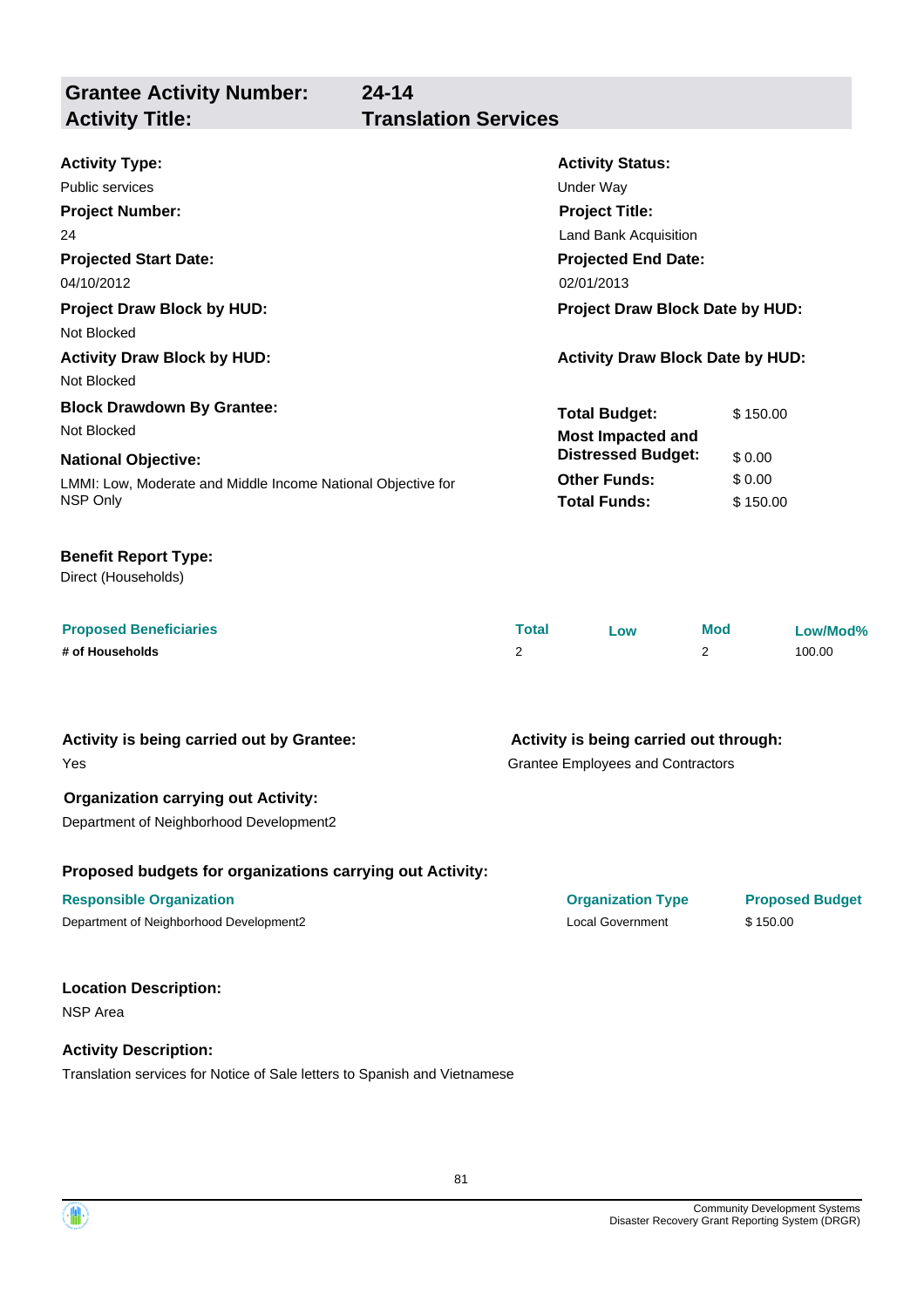**Environmental Assessment:** COMPLETED



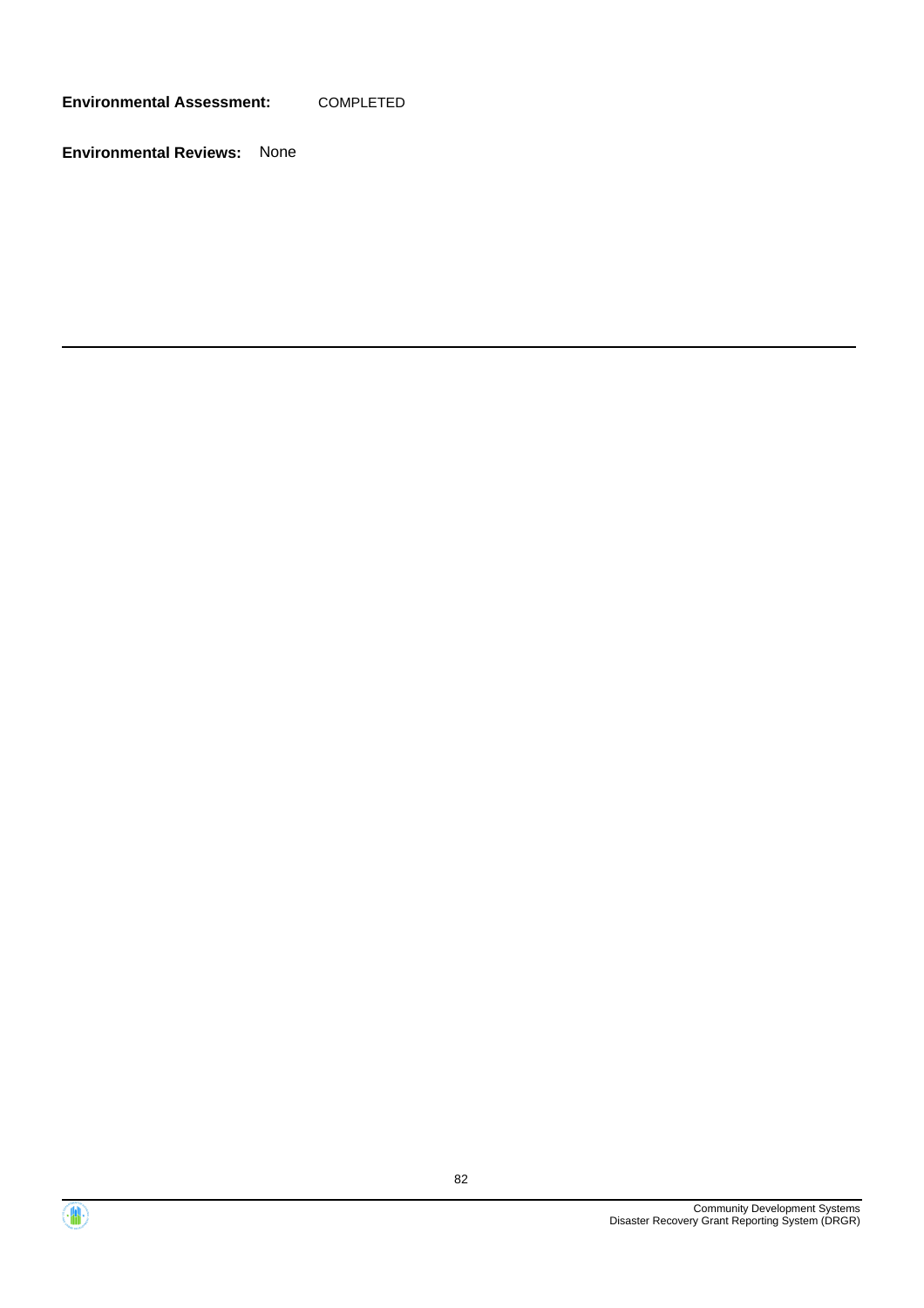**Grantee Activity Number: Projected Start Date:** LMMI: Low, Moderate and Middle Income National Objective for NSP Only **National Objective: Activity Status: Projected End Date: 24-15 Activity Type:** 04/17/2012 12/31/2012 Land Banking - Acquisition (NSP Only) and the Under Way Under Way **Activity Title: Mold Removal Project Number:** 24 **Project Title:** Land Bank Acquisition **Total Budget:** \$ 9,999.00 **Other Funds:** \$ 0.00 **Total Funds:** \$9,999.00 **Proposed Accomplishments Total # of Singlefamily Units** 1 **# of Housing Units** 1 **# of Properties** 1 **Proposed budgets for organizations carrying out Activity:** Grantee Employees and Contractors **Activity is being carried out through: Responsible Organization Organization Type Proposed Budget** Yes **Activity is being carried out by Grantee: Organization carrying out Activity:** Department of Neighborhood Development2 Department of Neighborhood Development2 Local Government \$ 9,999.00 Area Benefit (Census) **Benefit Report Type: Project Draw Block by HUD: Project Draw Block Date by HUD:** Not Blocked **Activity Draw Block by HUD: Activity Draw Block Date by HUD:** Not Blocked **Block Drawdown By Grantee:** Not Blocked **LMI%: Most Impacted and Distressed Budget:** \$ 0.00

### **Location Description:**

81 Wheatland

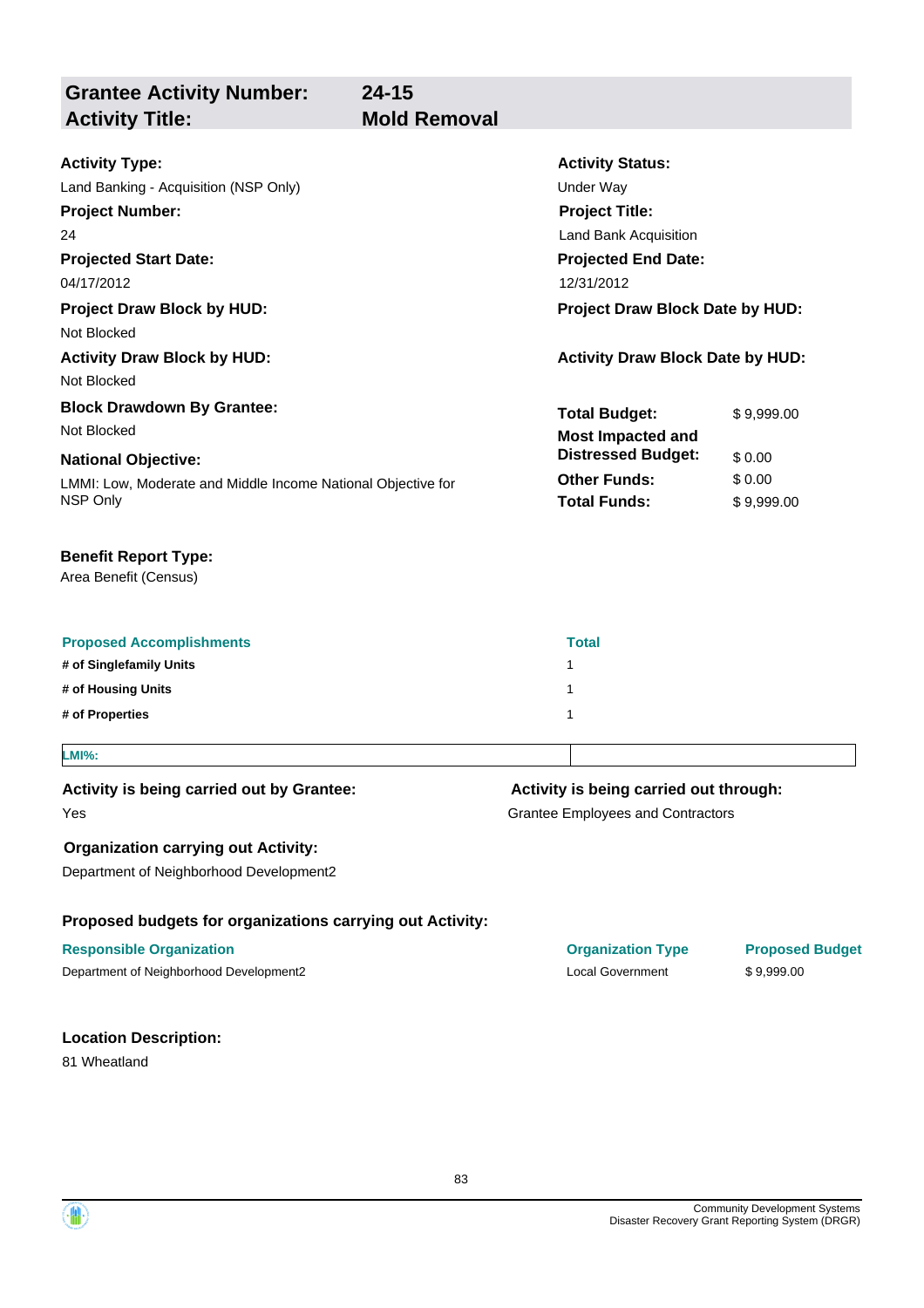**Activity Description:**

Mold Removal

**Environmental Assessment:** COMPLETED



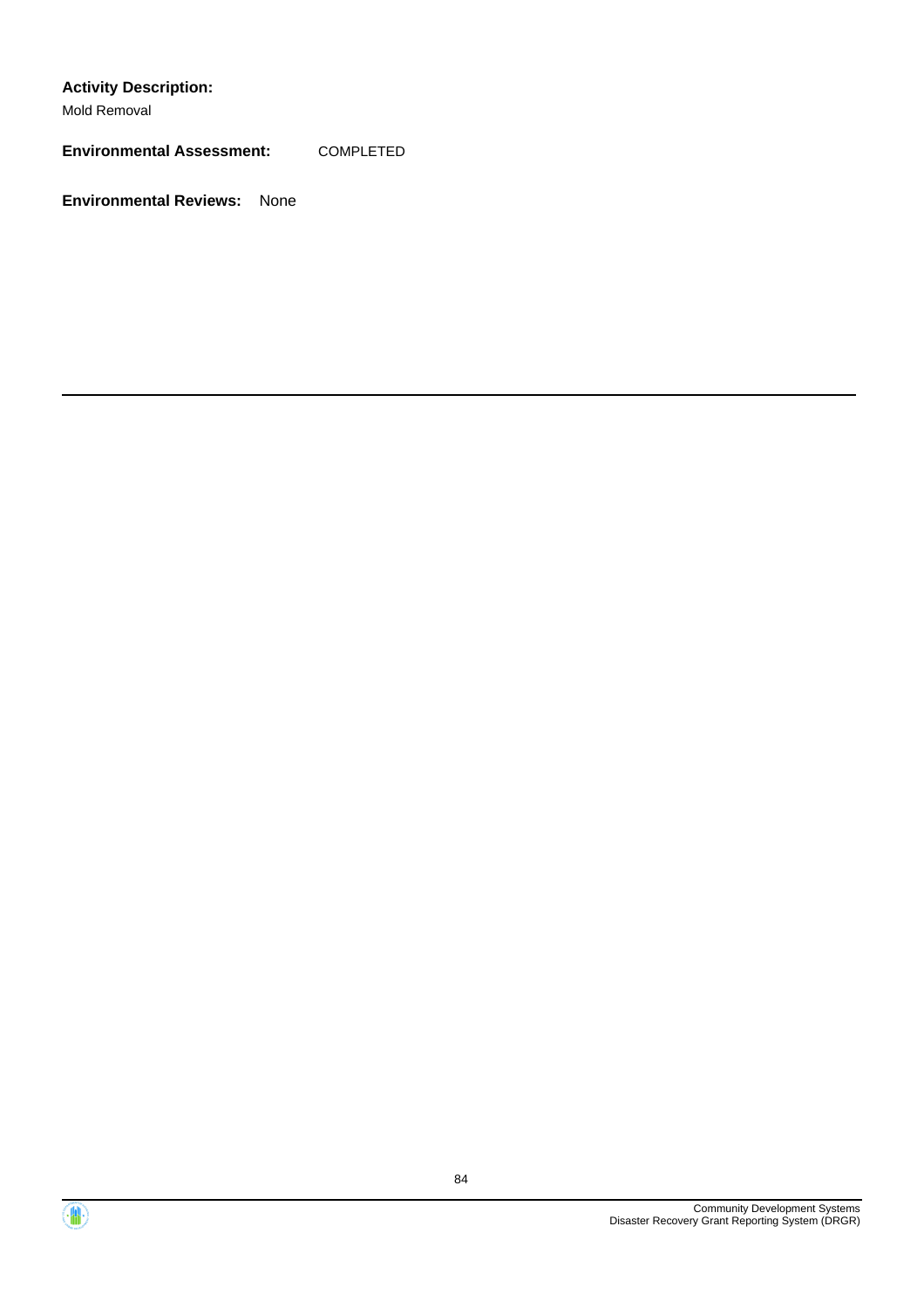**Grantee Activity Number: Projected Start Date:** LMMI: Low, Moderate and Middle Income National Objective for NSP Only **National Objective: Activity Status: Projected End Date: 24-16 Activity Type:** 08/17/2012 02/01/2013 Land Banking - Acquisition (NSP Only) and the Under Way **Activity Title: REO Repairs Project Number:** 24 **Project Title:** Land Bank Acquisition **Total Budget:** \$6,056.48 **Other Funds:** \$ 0.00 **Total Funds:** \$ 6,056.48 **Project Draw Block by HUD: Project Draw Block Date by HUD:** Not Blocked **Activity Draw Block by HUD: Activity Draw Block Date by HUD:** Not Blocked **Block Drawdown By Grantee:** Not Blocked **Most Impacted and Distressed Budget:** \$ 0.00

### **Benefit Report Type:**

Area Benefit (Survey)

| <b>Proposed Accomplishments</b> | <b>Total</b> |
|---------------------------------|--------------|
| # of Singlefamily Units         | 4            |
| # of Housing Units              | 4            |
| # of Properties                 |              |

| Activity is being carried out by Grantee: |  |
|-------------------------------------------|--|
| No                                        |  |

### **Organization carrying out Activity:**

Department of Neighborhood Development1

### **Proposed budgets for organizations carrying out Activity:**

### **Responsible Organization Organization Type Proposed Budget**

Department of Neighborhood Development1 Local Government \$ 6,336.00

## **Location Description:**

REO properties

**Activity is being carried out through:**



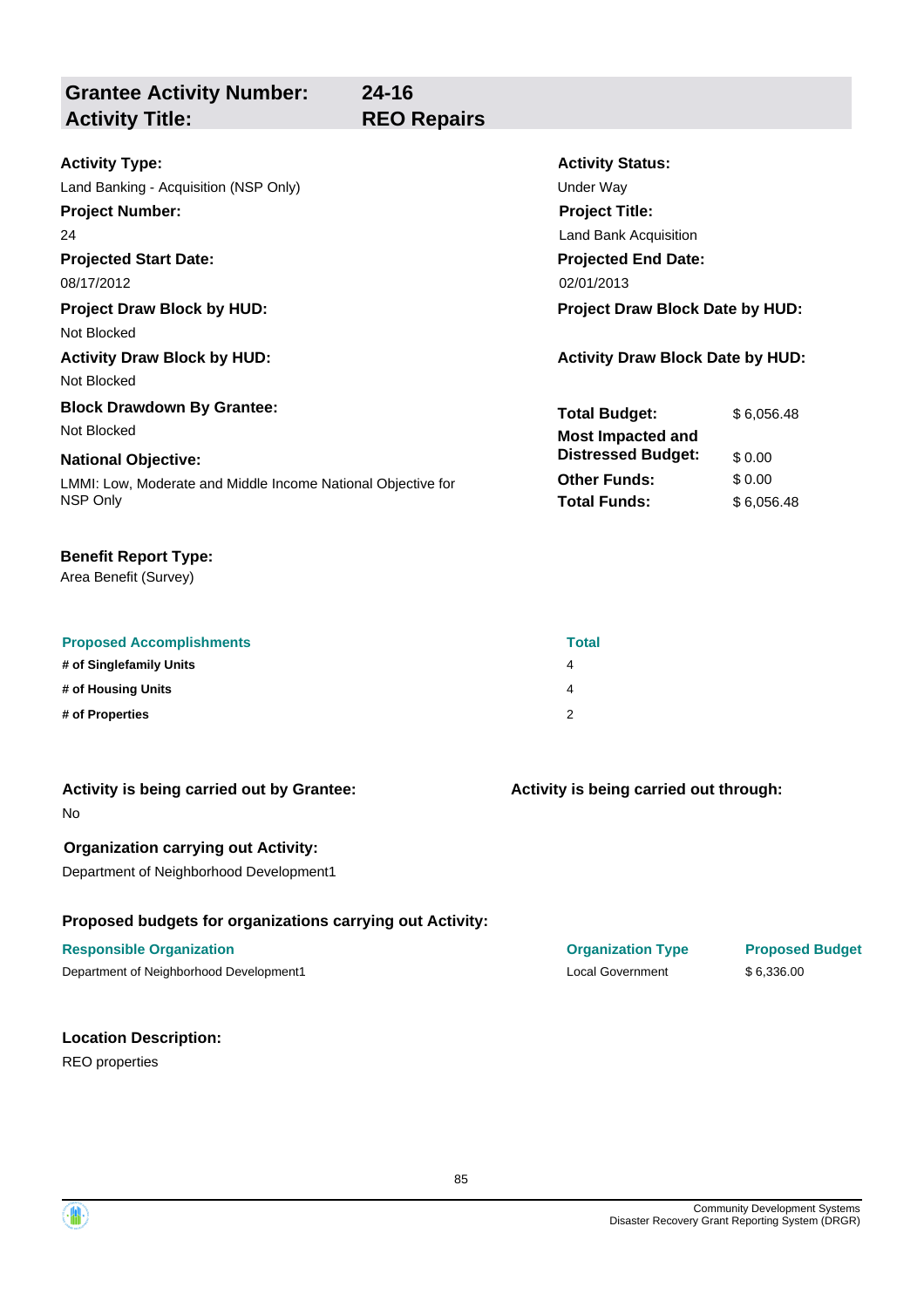### **Activity Description:**

repairs and related activities at NSP properties.

**Environmental Assessment:** COMPLETED

**Environmental Reviews:** None

# **Project # / Title: 29 / Administration**

| <b>Grantee Activity Number:</b><br><b>Activity Title:</b>     | $29 - 1$<br><b>Administration</b> |                                         |  |
|---------------------------------------------------------------|-----------------------------------|-----------------------------------------|--|
| <b>Activity Type:</b>                                         | <b>Activity Status:</b>           |                                         |  |
| Administration                                                | Under Way                         |                                         |  |
| <b>Project Number:</b>                                        | <b>Project Title:</b>             |                                         |  |
| 29                                                            | Administration                    |                                         |  |
| <b>Projected Start Date:</b>                                  | <b>Projected End Date:</b>        |                                         |  |
| 03/18/2009                                                    | 06/30/2010                        |                                         |  |
| <b>Project Draw Block by HUD:</b>                             |                                   | <b>Project Draw Block Date by HUD:</b>  |  |
| Not Blocked                                                   |                                   |                                         |  |
| <b>Activity Draw Block by HUD:</b>                            |                                   | <b>Activity Draw Block Date by HUD:</b> |  |
| Not Blocked                                                   |                                   |                                         |  |
| <b>Block Drawdown By Grantee:</b>                             | <b>Total Budget:</b>              | \$414.916.50                            |  |
| Not Blocked                                                   | <b>Most Impacted and</b>          |                                         |  |
| <b>National Objective:</b>                                    | <b>Distressed Budget:</b>         | \$0.00                                  |  |
| Not Applicable - (for Planning/Administration or Unprogrammed | <b>Other Funds:</b>               | \$0.00                                  |  |
| Funds only)                                                   | <b>Total Funds:</b>               | \$414,916.50                            |  |

### **Benefit Report Type:**

NA



86

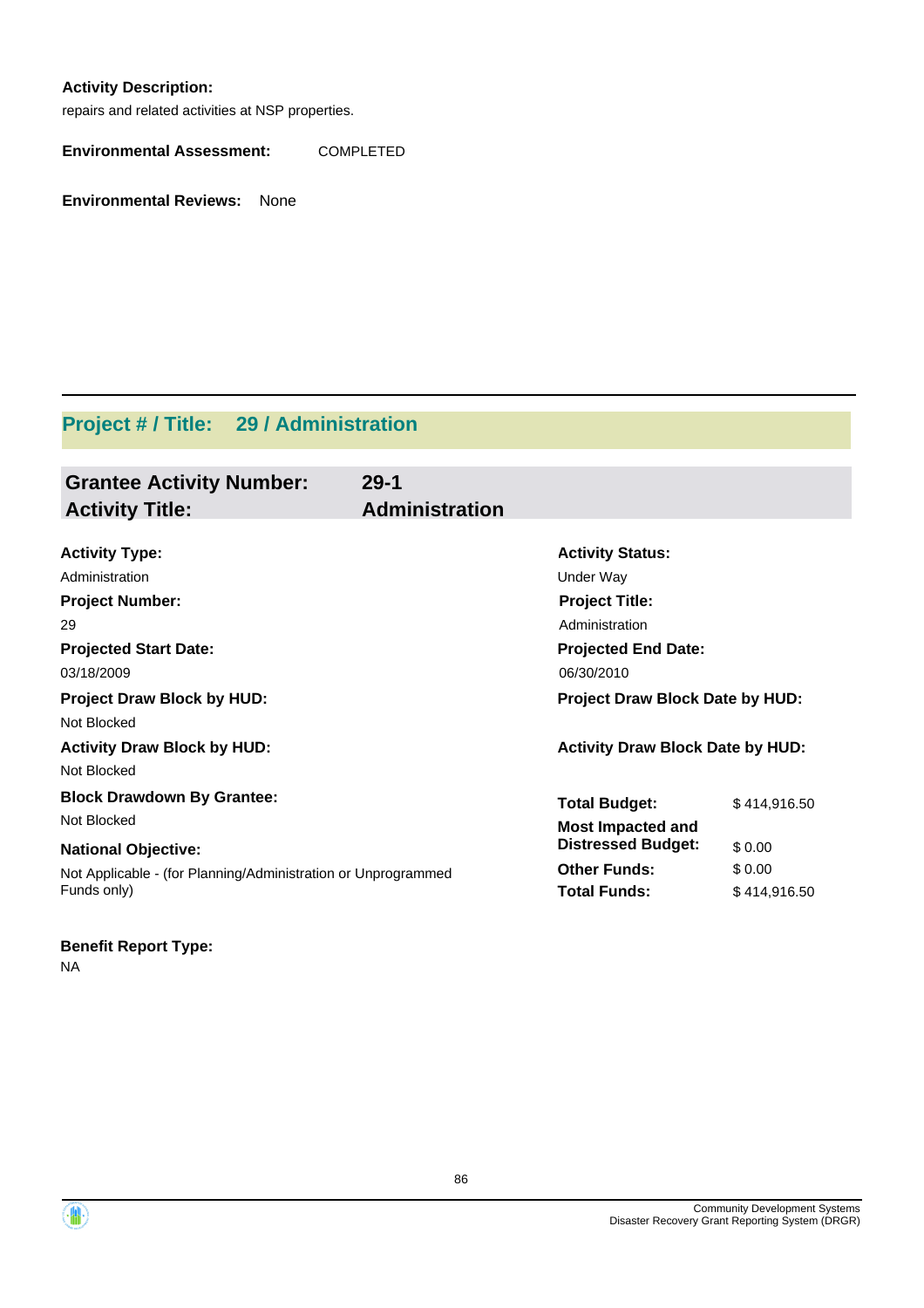| <b>Activity is being carried out by Grantee:</b><br>No    | Activity is being carried out through: |                        |  |
|-----------------------------------------------------------|----------------------------------------|------------------------|--|
| <b>Organization carrying out Activity:</b><br><b>DND</b>  |                                        |                        |  |
| Proposed budgets for organizations carrying out Activity: |                                        |                        |  |
| <b>Responsible Organization</b>                           | <b>Organization Type</b>               | <b>Proposed Budget</b> |  |
| <b>DND</b>                                                | Unknown                                | \$401,143.00           |  |
| <b>Location Description:</b>                              |                                        |                        |  |
| City of Boston, Department of Neighborhood Development    |                                        |                        |  |
| <b>Activity Description:</b>                              |                                        |                        |  |

Funding for administration (salaries) and planning activities.

**Environmental Assessment:**

**Environmental Reviews:** None

# **Project # / Title: 3 / REO Buyer Incentive**

| <b>Grantee Activity Number:</b>                      | $3 - 01$ |                                                |
|------------------------------------------------------|----------|------------------------------------------------|
| <b>Activity Title:</b>                               |          | Downpayment Assistance - 154 Washington Street |
|                                                      |          |                                                |
| <b>Activity Type:</b>                                |          | <b>Activity Status:</b>                        |
| Homeownership Assistance to low- and moderate-income |          | Under Way                                      |
| <b>Project Number:</b>                               |          | <b>Project Title:</b>                          |
| 3                                                    |          | <b>REO Buyer Incentive</b>                     |
| <b>Projected Start Date:</b>                         |          | <b>Projected End Date:</b>                     |
| 08/01/2009                                           |          | 10/30/2009                                     |
| <b>Project Draw Block by HUD:</b>                    |          | Project Draw Block Date by HUD:                |
| Not Blocked                                          |          |                                                |
| <b>Activity Draw Block by HUD:</b>                   |          | <b>Activity Draw Block Date by HUD:</b>        |

Not Blocked

**Block Drawdown By Grantee:**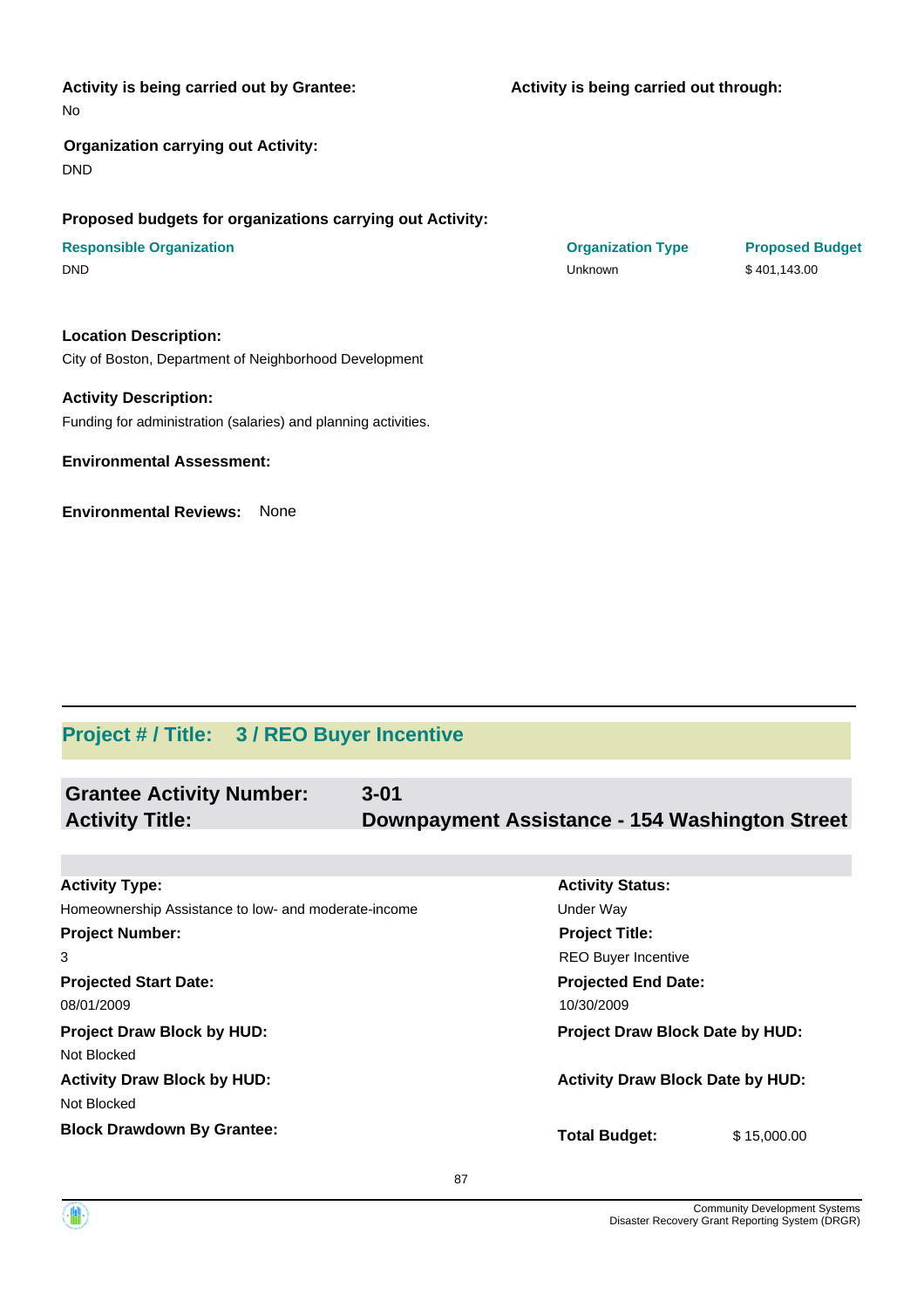| Not Blocked                                                  | <b>Most Impacted and</b>  |             |
|--------------------------------------------------------------|---------------------------|-------------|
| <b>National Objective:</b>                                   | <b>Distressed Budget:</b> | \$0.00      |
| LMMI: Low, Moderate and Middle Income National Objective for | <b>Other Funds:</b>       | \$0.00      |
| NSP Only                                                     | <b>Total Funds:</b>       | \$15,000.00 |
|                                                              |                           |             |

### **Benefit Report Type:**

Direct (Households)

| <b>Proposed Beneficiaries</b>   | <b>Total</b> | Low          | <b>Mod</b> | Low/Mod% |
|---------------------------------|--------------|--------------|------------|----------|
| # Owner Households              |              |              |            | 100.00   |
| # of Households                 |              |              |            | 100.00   |
| <b>Proposed Accomplishments</b> |              | <b>Total</b> |            |          |
| # of Singlefamily Units         |              |              |            |          |
| # of Housing Units              |              |              |            |          |

| Activity is being carried out by Grantee:  | Activity is being carried out through: |
|--------------------------------------------|----------------------------------------|
| Yes                                        | <b>Grantee Employees</b>               |
| <b>Organization carrying out Activity:</b> |                                        |
| <b>DND</b>                                 |                                        |

### **Proposed budgets for organizations carrying out Activity:**

# **Responsible Organization CONSERVIRGHT CONSERVIRGHT CONSERVIRGHT CONSERVIRGHT CONSERVIRGHT CONSERVIRGHT CONSERVIRGHT CONSERVIRGHT CONSERVIRGHT CONSERVIRGHT CONSERVIRGHT CONSERVIRGHT CONSERVIRGHT CONSERVIRGHT CONSERVIRGHT**

### **Location Description:**

154 Washington Street, Dorchester MA 02121

### **Activity Description:**

Downpayment assistance for a first time homebuyer to purchase a foreclosed property

**Environmental Assessment:** COMPLETED

| <b>Responsible Organization</b> | <b>Organization Type</b> | <b>Proposed</b> |
|---------------------------------|--------------------------|-----------------|
| DND                             | Unknown                  | \$15,000.00     |

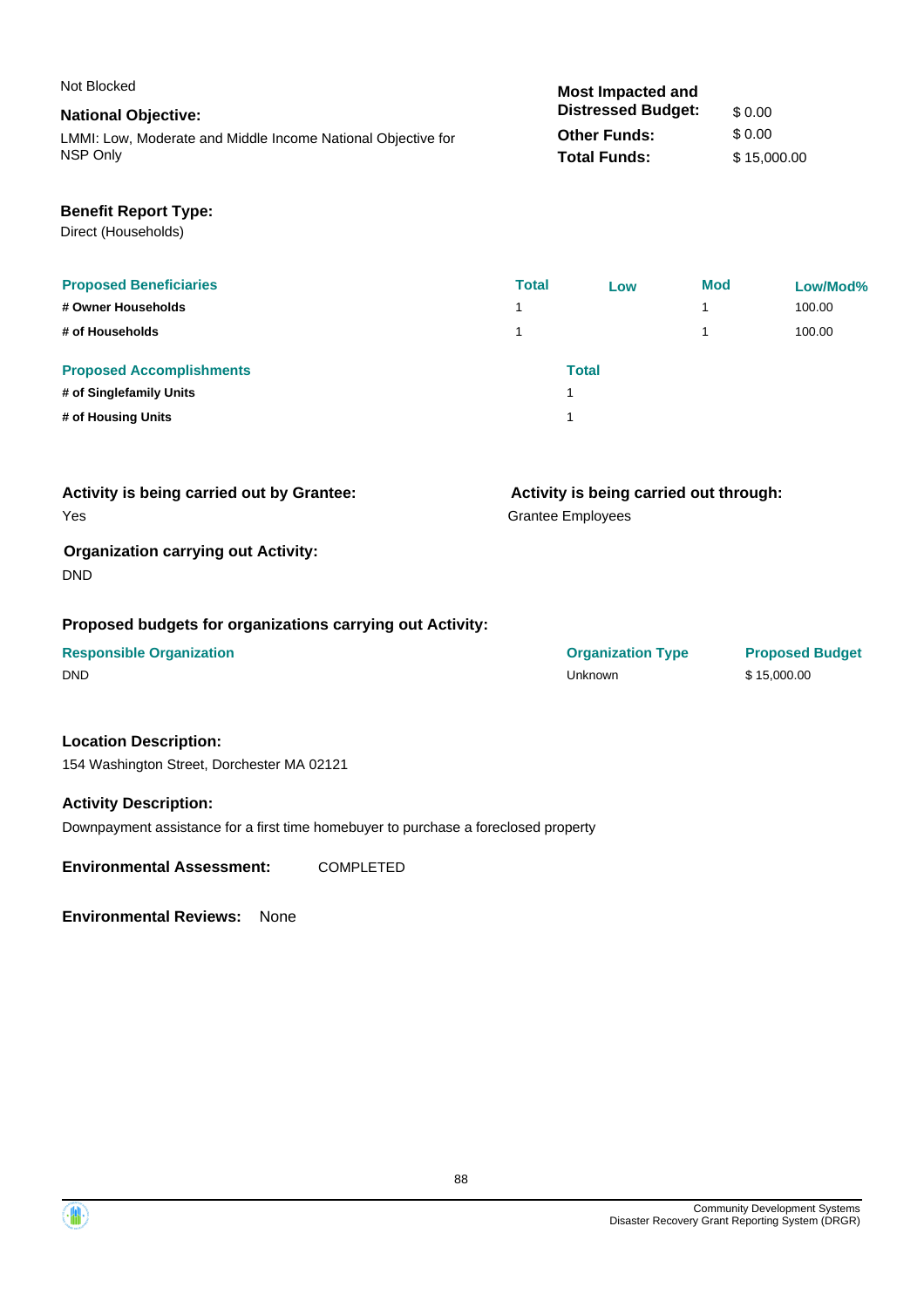| <b>Grantee Activity Number:</b><br><b>Activity Title:</b>                                              | $3 - 02$<br><b>Appraisals</b> |              |                                                                 |            |                        |  |                                                  |
|--------------------------------------------------------------------------------------------------------|-------------------------------|--------------|-----------------------------------------------------------------|------------|------------------------|--|--------------------------------------------------|
| <b>Activity Type:</b>                                                                                  |                               |              | <b>Activity Status:</b>                                         |            |                        |  |                                                  |
| Public services                                                                                        |                               |              | Under Way                                                       |            |                        |  |                                                  |
| <b>Project Number:</b>                                                                                 |                               |              | <b>Project Title:</b>                                           |            |                        |  |                                                  |
| 3<br><b>Projected Start Date:</b><br>07/10/2009                                                        |                               |              | REO Buyer Incentive<br><b>Projected End Date:</b><br>06/30/2010 |            |                        |  |                                                  |
|                                                                                                        |                               |              |                                                                 |            |                        |  | <b>Project Draw Block by HUD:</b><br>Not Blocked |
| <b>Activity Draw Block by HUD:</b><br>Not Blocked                                                      |                               |              | <b>Activity Draw Block Date by HUD:</b>                         |            |                        |  |                                                  |
| <b>Block Drawdown By Grantee:</b>                                                                      |                               |              | <b>Total Budget:</b>                                            |            | \$2,850.00             |  |                                                  |
| Not Blocked                                                                                            |                               |              | <b>Most Impacted and</b>                                        |            |                        |  |                                                  |
| <b>National Objective:</b><br>LMMI: Low, Moderate and Middle Income National Objective for<br>NSP Only |                               |              | <b>Distressed Budget:</b>                                       |            | \$0.00                 |  |                                                  |
|                                                                                                        |                               |              | <b>Other Funds:</b><br><b>Total Funds:</b>                      |            | \$0.00<br>\$2,850.00   |  |                                                  |
| <b>Benefit Report Type:</b><br>Area Benefit (Census)                                                   |                               |              |                                                                 |            |                        |  |                                                  |
| <b>Proposed Beneficiaries</b>                                                                          |                               | <b>Total</b> | Low                                                             | <b>Mod</b> | Low/Mod%               |  |                                                  |
| # of Persons                                                                                           |                               | 15662        | 8321                                                            | 2990       | 72.22                  |  |                                                  |
| <b>LMI%:</b>                                                                                           |                               |              |                                                                 |            | 72.22                  |  |                                                  |
| Activity is being carried out by Grantee:                                                              |                               |              | Activity is being carried out through:                          |            |                        |  |                                                  |
| No                                                                                                     |                               |              |                                                                 |            |                        |  |                                                  |
| <b>Organization carrying out Activity:</b><br><b>DND</b>                                               |                               |              |                                                                 |            |                        |  |                                                  |
| Proposed budgets for organizations carrying out Activity:                                              |                               |              |                                                                 |            |                        |  |                                                  |
| <b>Responsible Organization</b>                                                                        |                               |              | <b>Organization Type</b>                                        |            | <b>Proposed Budget</b> |  |                                                  |
| <b>DND</b>                                                                                             |                               |              | Unknown                                                         |            | \$9,999.00             |  |                                                  |
| <b>Location Description:</b>                                                                           |                               |              |                                                                 |            |                        |  |                                                  |
| Multiple locations in FIT areas                                                                        |                               |              |                                                                 |            |                        |  |                                                  |

**Activity Description:**

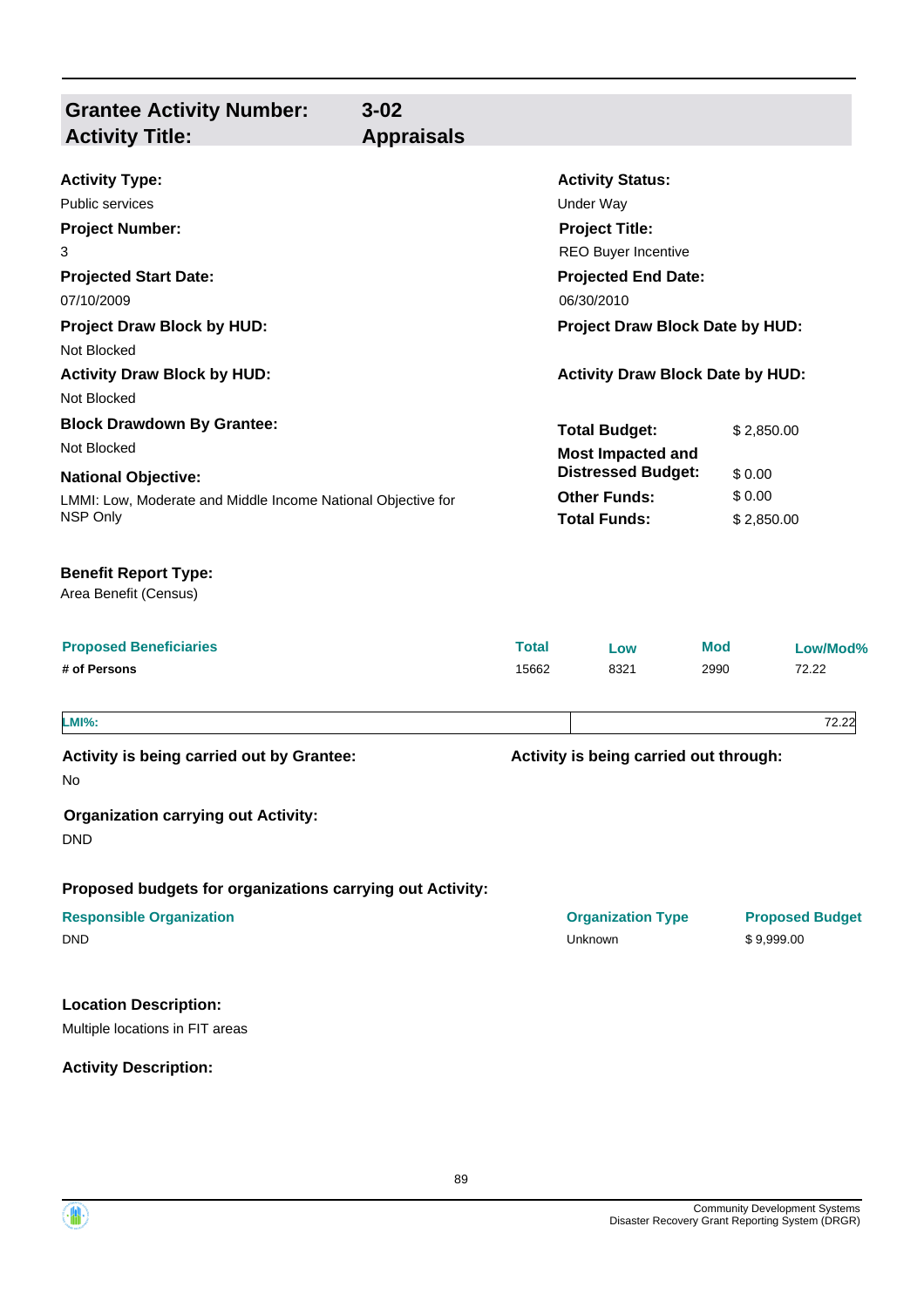Funding for appraisals for forclosed properties purchased by homeowners. FIT areas.

**Environmental Assessment:** COMPLETED



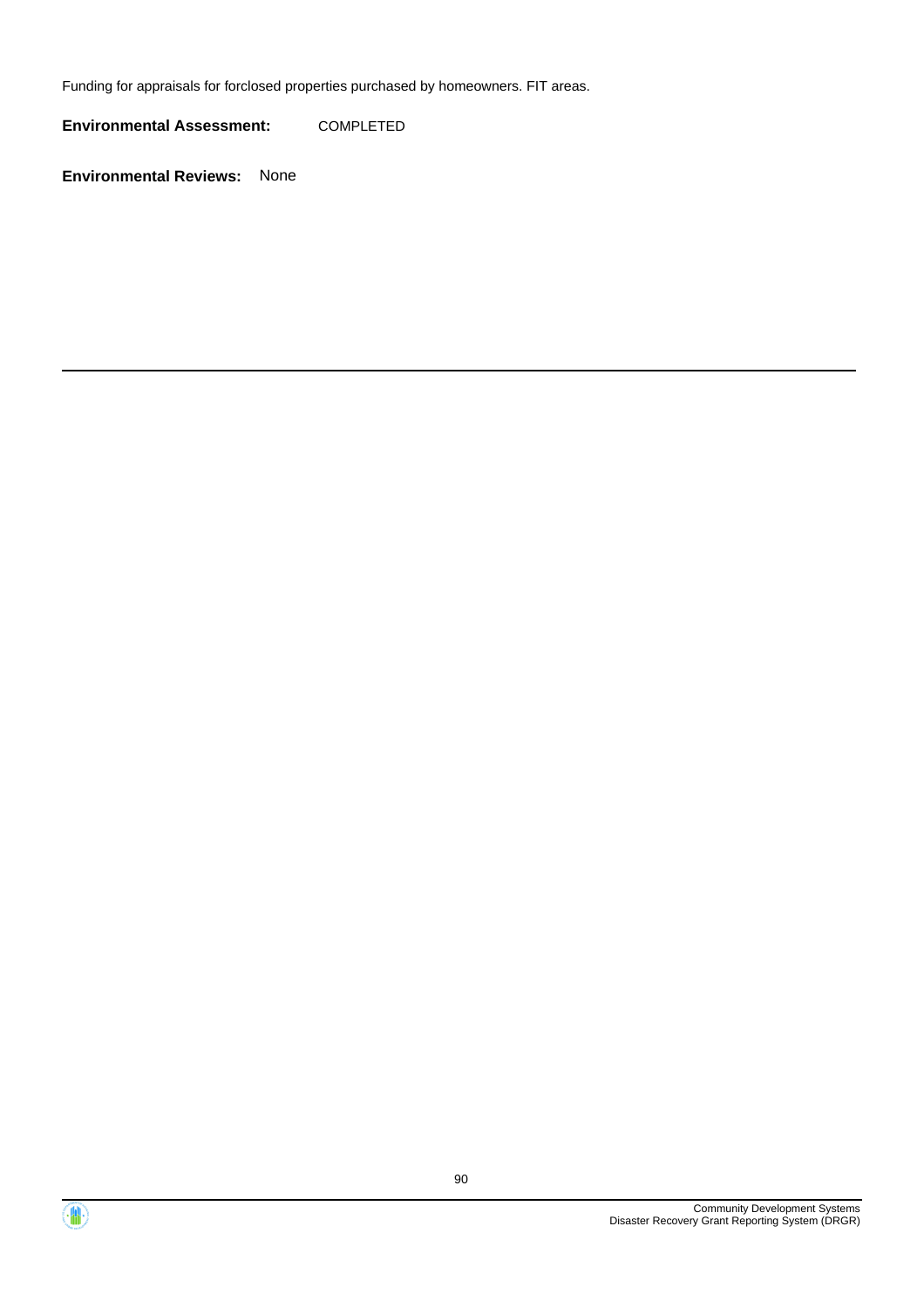**Grantee Activity Number: Activity Title: Appraisals/Middlesex**

**3-03**

| <b>Activity Type:</b><br><b>Public services</b><br><b>Project Number:</b><br>3<br><b>Projected Start Date:</b><br>07/01/2009<br><b>Project Draw Block by HUD:</b><br>Not Blocked | <b>Activity Status:</b><br><b>Under Way</b><br><b>Project Title:</b><br>REO Buyer Incentive<br><b>Projected End Date:</b><br>06/30/2010<br><b>Project Draw Block Date by HUD:</b> |                                                  |            |                                      |  |
|----------------------------------------------------------------------------------------------------------------------------------------------------------------------------------|-----------------------------------------------------------------------------------------------------------------------------------------------------------------------------------|--------------------------------------------------|------------|--------------------------------------|--|
| <b>Activity Draw Block by HUD:</b>                                                                                                                                               |                                                                                                                                                                                   | <b>Activity Draw Block Date by HUD:</b>          |            |                                      |  |
| Not Blocked                                                                                                                                                                      |                                                                                                                                                                                   |                                                  |            |                                      |  |
| <b>Block Drawdown By Grantee:</b><br>Not Blocked                                                                                                                                 |                                                                                                                                                                                   | <b>Total Budget:</b><br><b>Most Impacted and</b> | \$3,800.00 |                                      |  |
| <b>National Objective:</b>                                                                                                                                                       | <b>Distressed Budget:</b>                                                                                                                                                         |                                                  |            | \$0.00                               |  |
| LMMI: Low, Moderate and Middle Income National Objective for<br>NSP Only                                                                                                         | <b>Other Funds:</b><br>\$0.00<br><b>Total Funds:</b><br>\$3,800.00                                                                                                                |                                                  |            |                                      |  |
| <b>Benefit Report Type:</b><br>Area Benefit (Census)                                                                                                                             |                                                                                                                                                                                   |                                                  |            |                                      |  |
| <b>Proposed Beneficiaries</b>                                                                                                                                                    | <b>Total</b>                                                                                                                                                                      | Low                                              | Mod        | Low/Mod%                             |  |
| # of Persons                                                                                                                                                                     | 14614                                                                                                                                                                             | 7839                                             | 2714       | 72.21                                |  |
| <b>LMI%:</b>                                                                                                                                                                     |                                                                                                                                                                                   |                                                  |            | 72.21                                |  |
| Activity is being carried out by Grantee:<br>No                                                                                                                                  |                                                                                                                                                                                   | Activity is being carried out through:           |            |                                      |  |
| <b>Organization carrying out Activity:</b><br><b>DND</b>                                                                                                                         |                                                                                                                                                                                   |                                                  |            |                                      |  |
| Proposed budgets for organizations carrying out Activity:                                                                                                                        |                                                                                                                                                                                   |                                                  |            |                                      |  |
| <b>Responsible Organization</b><br><b>DND</b>                                                                                                                                    |                                                                                                                                                                                   | <b>Organization Type</b><br>Unknown              |            | <b>Proposed Budget</b><br>\$9,999.00 |  |
| <b>Location Description:</b><br>Multiple locations in FIT areas                                                                                                                  |                                                                                                                                                                                   |                                                  |            |                                      |  |
|                                                                                                                                                                                  |                                                                                                                                                                                   |                                                  |            |                                      |  |
| <b>Activity Description:</b>                                                                                                                                                     |                                                                                                                                                                                   |                                                  |            |                                      |  |

Appraisals of foreclosed properties to be purchased by homeowners.

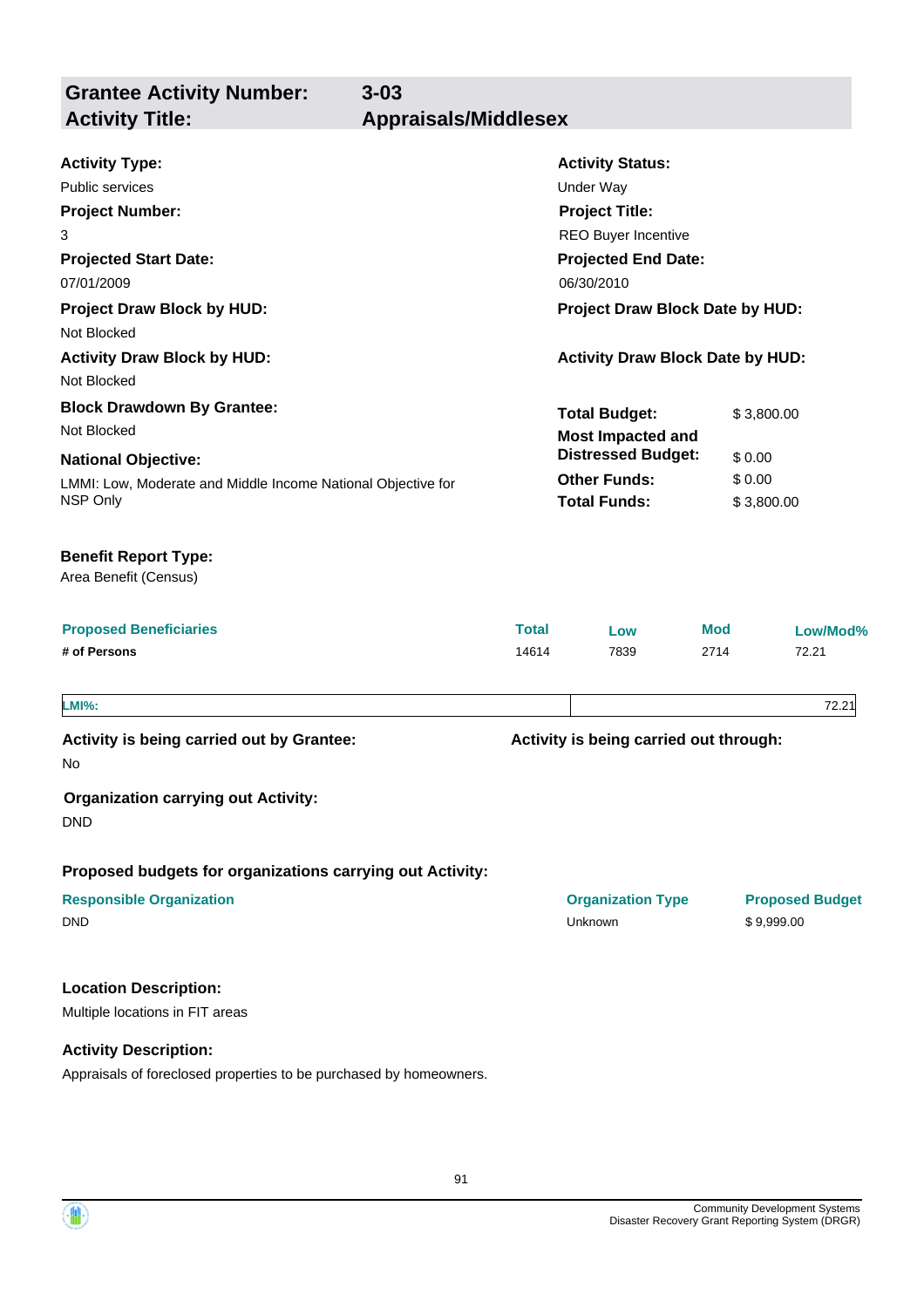**Environmental Assessment:** COMPLETED



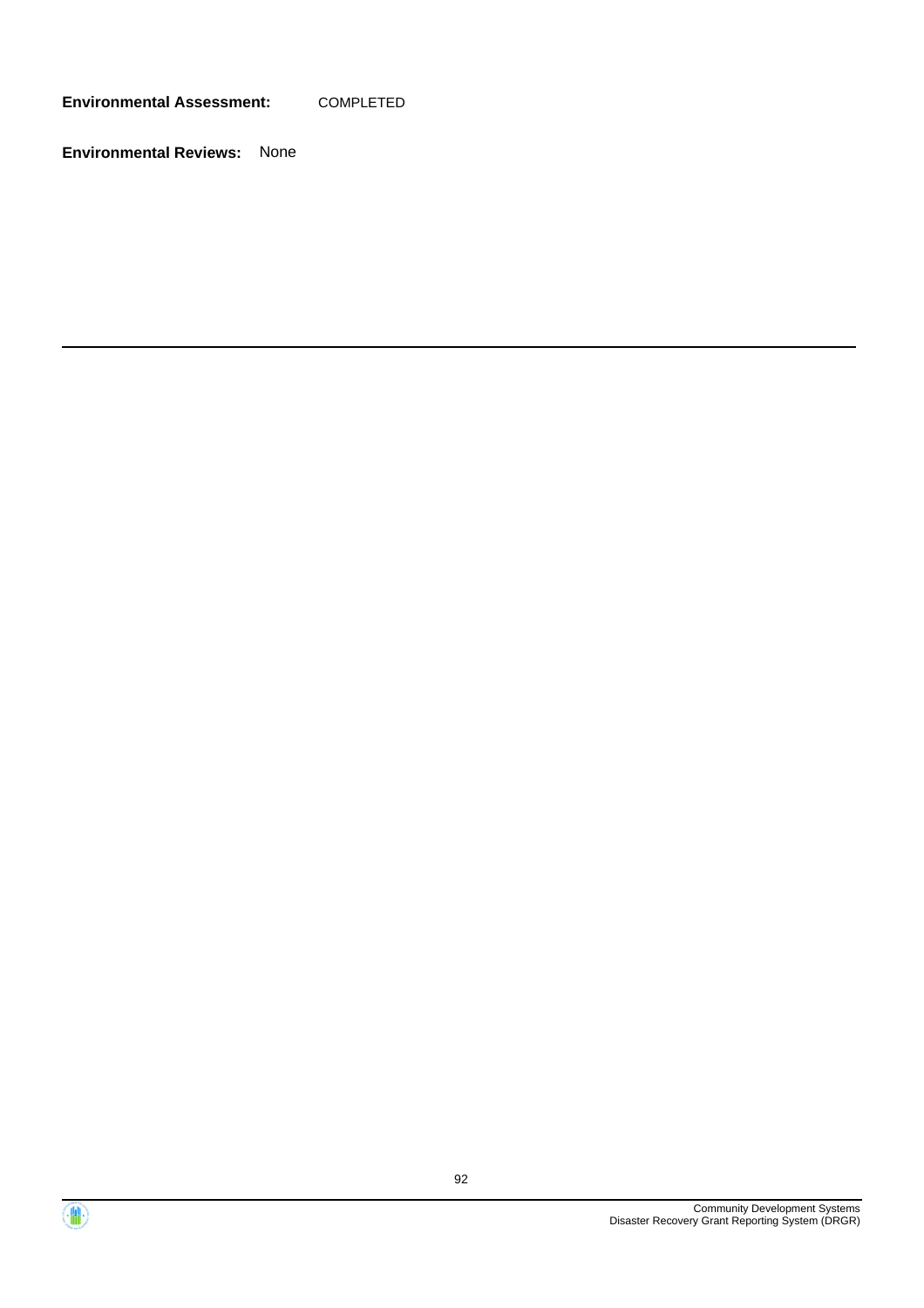| <b>Grantee Activity Number:</b>                              | $3 - 04$                               |                                         |             |
|--------------------------------------------------------------|----------------------------------------|-----------------------------------------|-------------|
| <b>Activity Title:</b>                                       | 113 Londale Street, #3                 |                                         |             |
|                                                              |                                        |                                         |             |
| <b>Activity Type:</b>                                        |                                        | <b>Activity Status:</b>                 |             |
| Homeownership Assistance to low- and moderate-income         |                                        | Under Way                               |             |
| <b>Project Number:</b>                                       |                                        | <b>Project Title:</b>                   |             |
| 3                                                            |                                        | <b>REO Buyer Incentive</b>              |             |
| <b>Projected Start Date:</b>                                 | <b>Projected End Date:</b>             |                                         |             |
| 10/01/2009                                                   |                                        | 12/30/2009                              |             |
| <b>Project Draw Block by HUD:</b>                            | <b>Project Draw Block Date by HUD:</b> |                                         |             |
| Not Blocked                                                  |                                        |                                         |             |
| <b>Activity Draw Block by HUD:</b>                           |                                        | <b>Activity Draw Block Date by HUD:</b> |             |
| Not Blocked                                                  |                                        |                                         |             |
| <b>Block Drawdown By Grantee:</b>                            |                                        | <b>Total Budget:</b>                    | \$15,000.00 |
| Not Blocked                                                  |                                        | <b>Most Impacted and</b>                |             |
| <b>National Objective:</b>                                   |                                        | <b>Distressed Budget:</b>               | \$0.00      |
| I MML Low, Moderate and Middle Income National Objective for |                                        | <b>Other Funds:</b>                     | \$0.00      |

LMMI: Low, Moderate and Middle Income National Objective for NSP Only

### **Benefit Report Type:**

Direct (Households)

| <b>Proposed Beneficiaries</b> | <b>Total</b> | Low | <b>Mod</b> | Low/Mod% |
|-------------------------------|--------------|-----|------------|----------|
| # Owner Households            |              |     |            | 100.00   |
| # of Households               |              |     |            | 100.00   |

### **Activity is being carried out by Grantee:**

No

### **Organization carrying out Activity:**

DND

### **Proposed budgets for organizations carrying out Activity:**

# **Responsible Organization COVID-10 COVID-10 Organization Type Proposed Budget**

### **Location Description:**

113 Lonsdale Street #3, Dorchester MA 02124

# **Activity is being carried out through:**

**Total Funds:** \$ 15,000.00

DND Unknown \$ 15,000.00

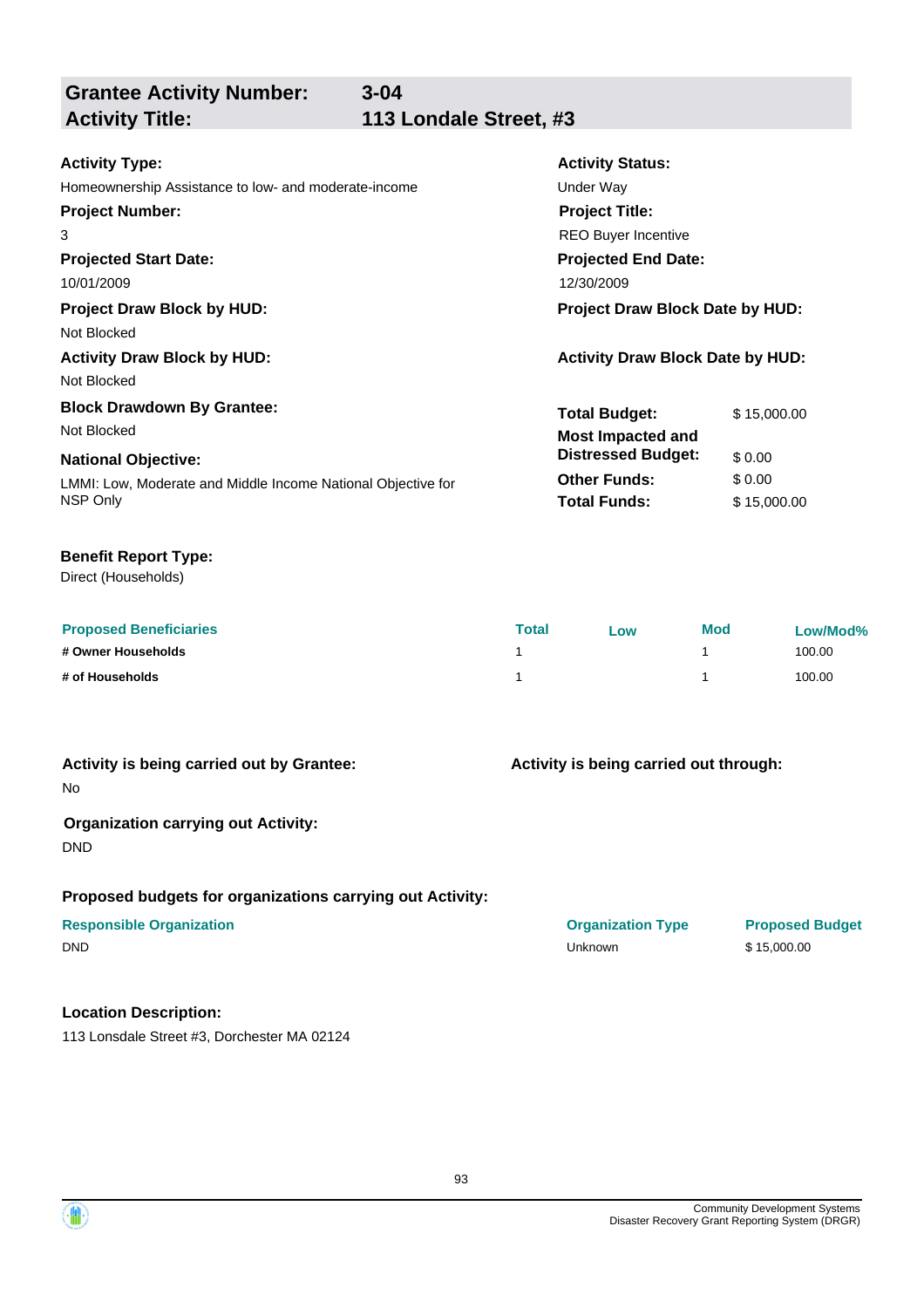### **Activity Description:**

mortgage writedown assistance to first time homebuyer purchasing an REO property.

**Environmental Assessment:** COMPLETED



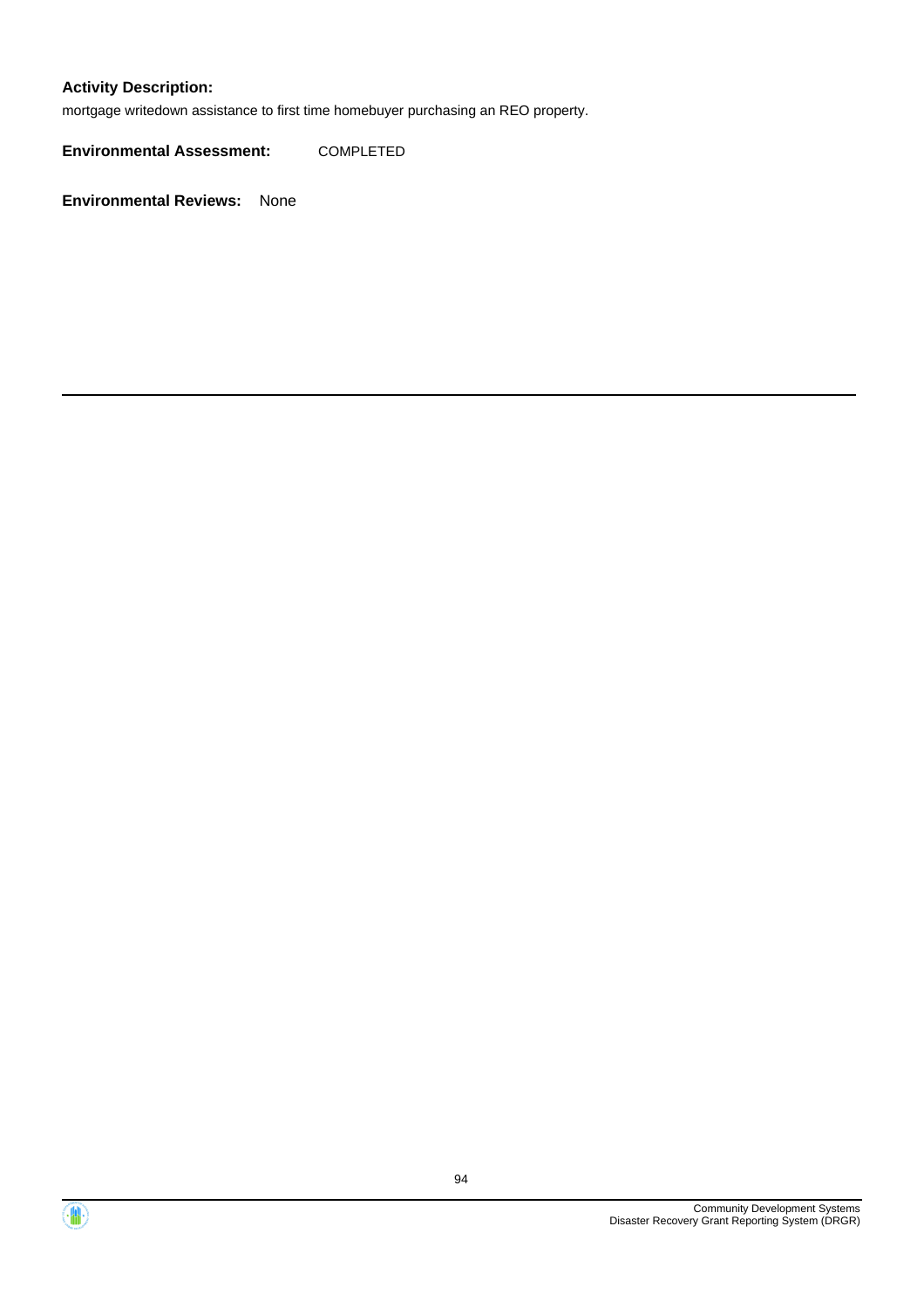**Grantee Activity Number:**

# **Activity Title: 98-100 Morris Street**

**3-05**

| <b>Activity Type:</b>                                        | <b>Activity Status:</b>                 |             |  |
|--------------------------------------------------------------|-----------------------------------------|-------------|--|
| Homeownership Assistance to low- and moderate-income         | Under Way                               |             |  |
| <b>Project Number:</b>                                       | <b>Project Title:</b>                   |             |  |
| 3                                                            | REO Buyer Incentive                     |             |  |
| <b>Projected Start Date:</b>                                 | <b>Projected End Date:</b>              |             |  |
| 10/01/2009                                                   | 12/30/2009                              |             |  |
| <b>Project Draw Block by HUD:</b>                            | <b>Project Draw Block Date by HUD:</b>  |             |  |
| Not Blocked                                                  |                                         |             |  |
| <b>Activity Draw Block by HUD:</b>                           | <b>Activity Draw Block Date by HUD:</b> |             |  |
| Not Blocked                                                  |                                         |             |  |
| <b>Block Drawdown By Grantee:</b>                            | <b>Total Budget:</b>                    | \$15,000.00 |  |
| Not Blocked                                                  | <b>Most Impacted and</b>                |             |  |
| <b>National Objective:</b>                                   | <b>Distressed Budget:</b>               | \$0.00      |  |
| LMMI: Low, Moderate and Middle Income National Objective for | <b>Other Funds:</b>                     | \$0.00      |  |
| NSP Only                                                     | <b>Total Funds:</b>                     | \$15,000.00 |  |
|                                                              |                                         |             |  |

### **Benefit Report Type:**

Direct (Households)

| <b>Proposed Beneficiaries</b> | <b>Total</b> | Low | <b>Mod</b> | Low/Mod% |
|-------------------------------|--------------|-----|------------|----------|
| # Owner Households            |              |     |            | 100.00   |
| # of Households               |              |     |            | 100.00   |

### **Activity is being carried out by Grantee:**

No

### **Organization carrying out Activity:**

DND

### **Proposed budgets for organizations carrying out Activity:**

# **Responsible Organization COVID-10 COVID-10 Organization Type Proposed Budget**

### **Location Description:**

98-100 Morris Street, East Boston, MA 02128

### **Activity is being carried out through:**

DND Unknown \$ 15,000.00

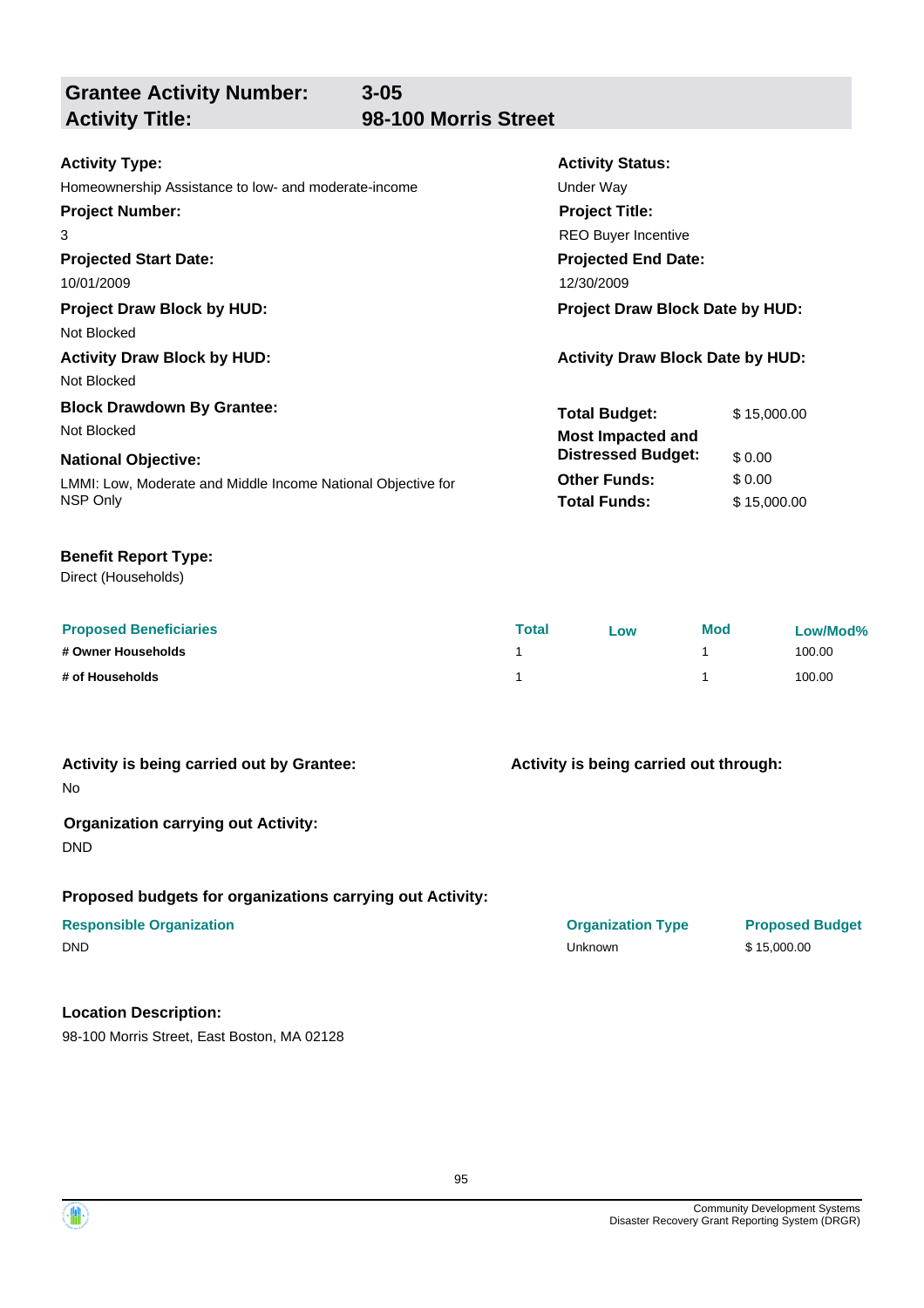### **Activity Description:**

Mortgage writedown for first time homebuyer of REO property.

**Environmental Assessment:** COMPLETED



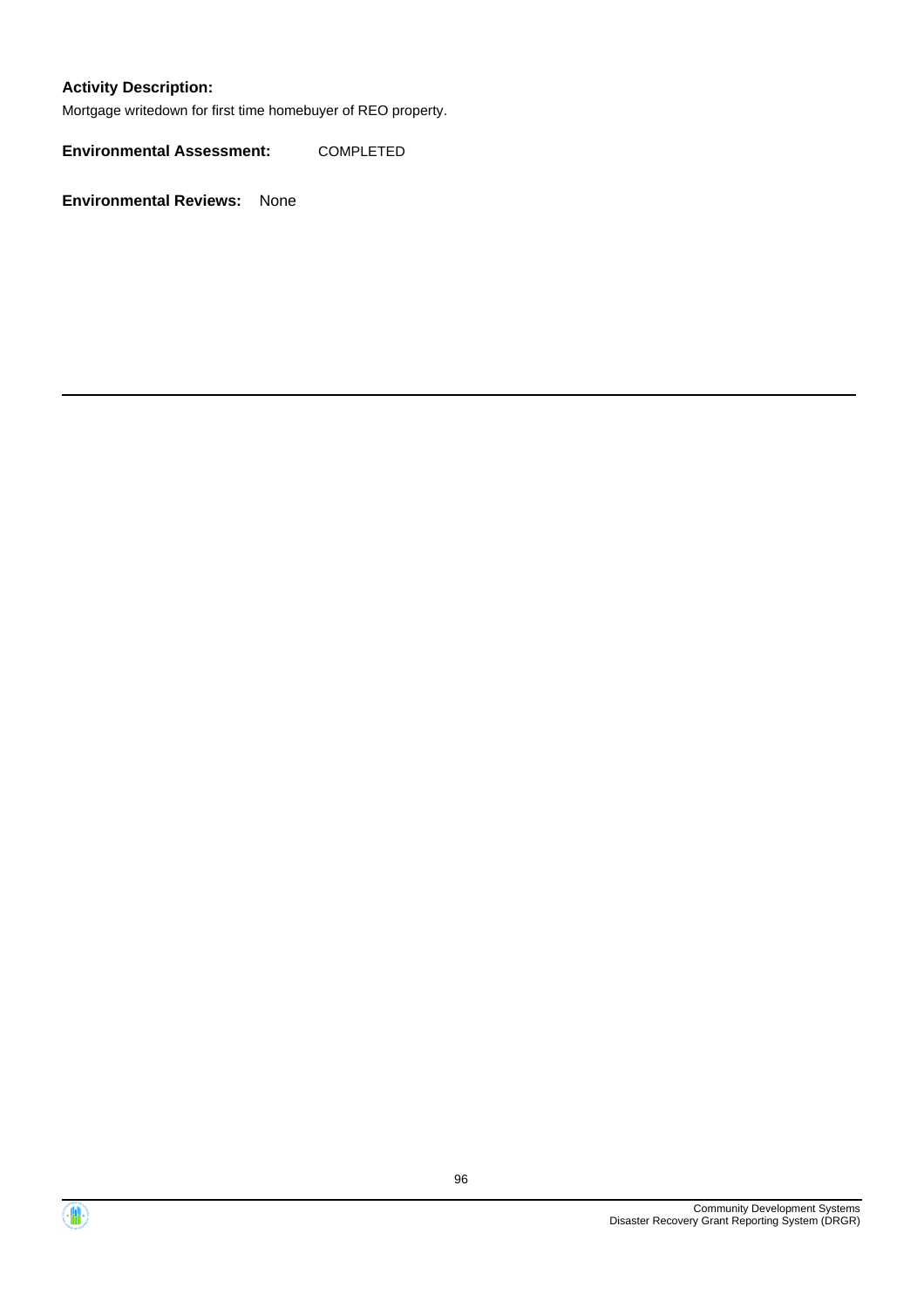**Grantee Activity Number: 3-06 Activity Title:** 

| <b>Appaisal Services</b> |  |
|--------------------------|--|

| <b>Activity Type:</b>                                        |                       | <b>Activity Status:</b>                    |            |                                      |  |
|--------------------------------------------------------------|-----------------------|--------------------------------------------|------------|--------------------------------------|--|
| Public services                                              |                       | Under Way                                  |            |                                      |  |
| <b>Project Number:</b>                                       | <b>Project Title:</b> |                                            |            |                                      |  |
| 3                                                            |                       | <b>REO Buyer Incentive</b>                 |            |                                      |  |
| <b>Projected Start Date:</b>                                 |                       | <b>Projected End Date:</b>                 |            |                                      |  |
| 07/01/2009                                                   | 06/30/2010            |                                            |            |                                      |  |
| <b>Project Draw Block by HUD:</b>                            |                       | Project Draw Block Date by HUD:            |            |                                      |  |
| Not Blocked                                                  |                       |                                            |            |                                      |  |
| <b>Activity Draw Block by HUD:</b>                           |                       | <b>Activity Draw Block Date by HUD:</b>    |            |                                      |  |
| Not Blocked                                                  |                       |                                            |            |                                      |  |
| <b>Block Drawdown By Grantee:</b>                            |                       | <b>Total Budget:</b>                       | \$6,300.00 |                                      |  |
| Not Blocked                                                  |                       | <b>Most Impacted and</b>                   |            |                                      |  |
| <b>National Objective:</b>                                   |                       | <b>Distressed Budget:</b>                  | \$0.00     |                                      |  |
| LMMI: Low, Moderate and Middle Income National Objective for |                       | <b>Other Funds:</b>                        |            | \$0.00                               |  |
| NSP Only                                                     |                       | <b>Total Funds:</b>                        | \$6,300.00 |                                      |  |
| <b>Benefit Report Type:</b><br>Area Benefit (Census)         |                       |                                            |            |                                      |  |
| <b>Proposed Beneficiaries</b>                                | Total                 | Low                                        | Mod        | Low/Mod%                             |  |
| # of Persons                                                 | 15662                 | 8321                                       | 2990       | 72.22                                |  |
| <b>LMI%:</b>                                                 |                       |                                            |            | 72.22                                |  |
| Activity is being carried out by Grantee:                    |                       | Activity is being carried out through:     |            |                                      |  |
| No.                                                          |                       |                                            |            |                                      |  |
| <b>Organization carrying out Activity:</b><br><b>DND</b>     |                       |                                            |            |                                      |  |
| Proposed budgets for organizations carrying out Activity:    |                       |                                            |            |                                      |  |
| <b>Responsible Organization</b><br><b>DND</b>                |                       | <b>Organization Type</b><br><b>Unknown</b> |            | <b>Proposed Budget</b><br>\$9,999.00 |  |
| <b>Location Description:</b>                                 |                       |                                            |            |                                      |  |
| Multiple locations in the City of Boston FIT Areas           |                       |                                            |            |                                      |  |
| <b>Activity Description:</b>                                 |                       |                                            |            |                                      |  |

Apprisals for properties that will be purchased by homebuyers under the NSP program.

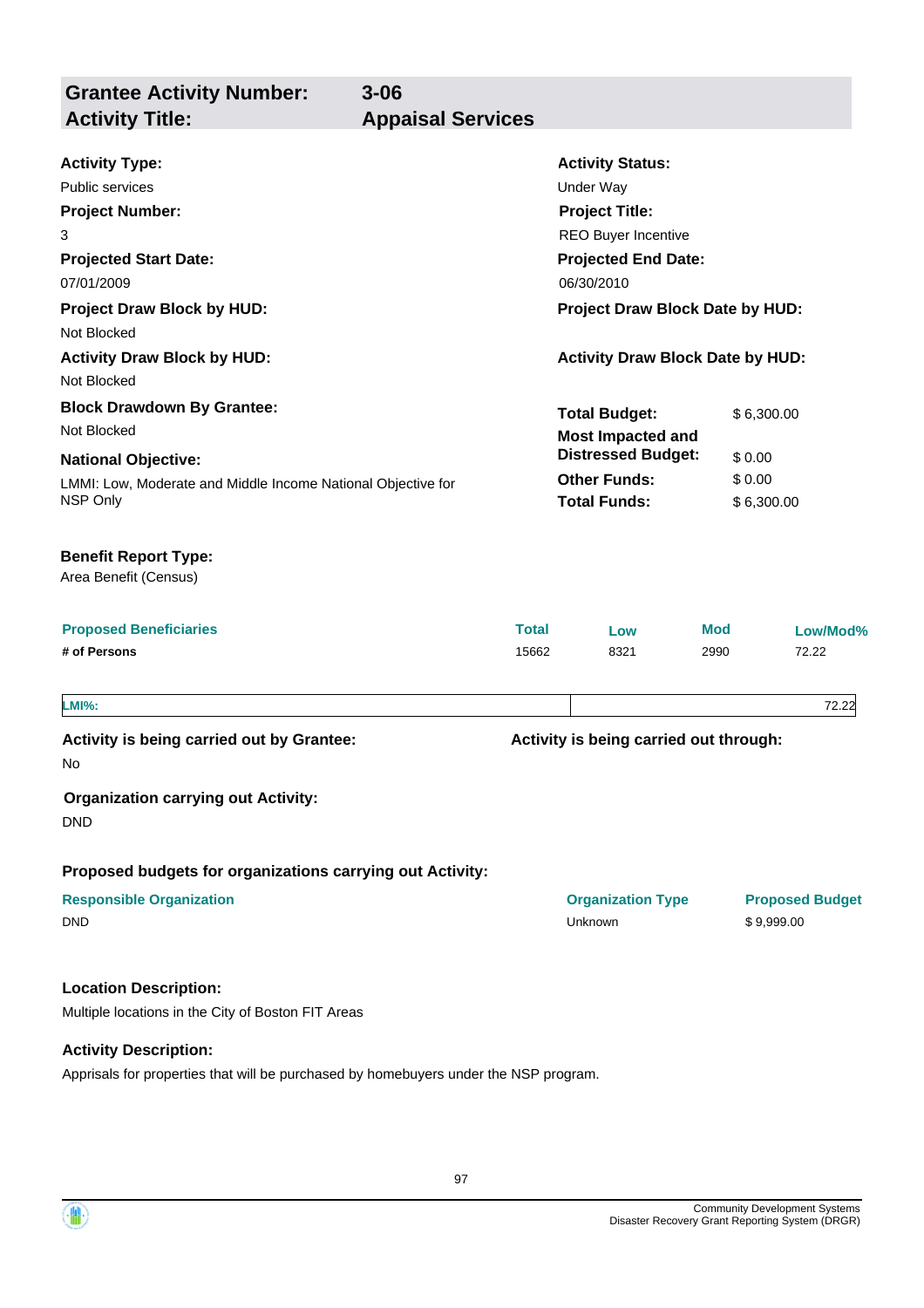**Environmental Assessment:** COMPLETED



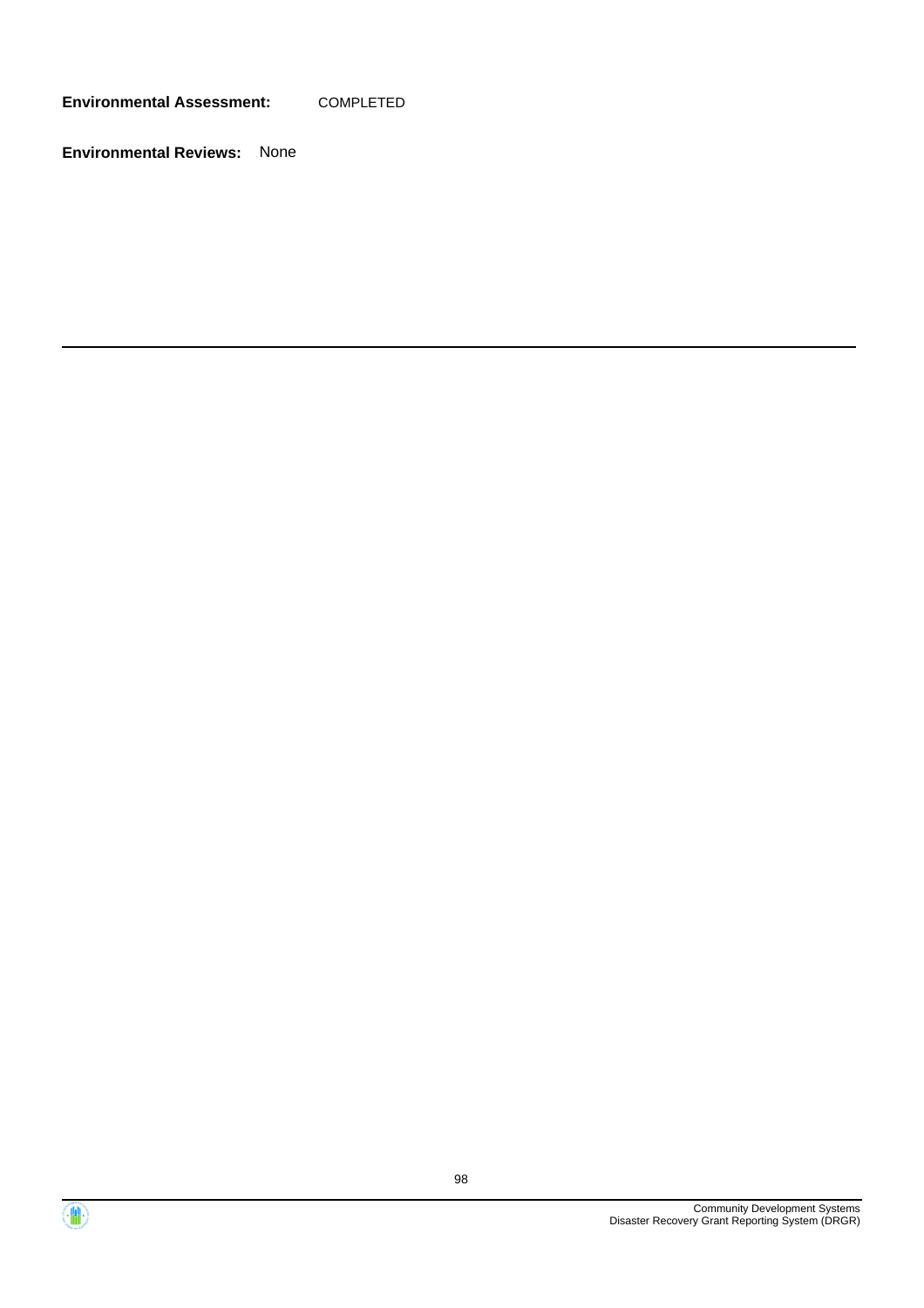**Grantee Activity Number:**

# **Activity Title: COMPLETED 9 Rock Terrace**

| Completed                               |  |  |  |
|-----------------------------------------|--|--|--|
|                                         |  |  |  |
| <b>REO Buyer Incentive</b>              |  |  |  |
|                                         |  |  |  |
|                                         |  |  |  |
| <b>Project Draw Block Date by HUD:</b>  |  |  |  |
|                                         |  |  |  |
| <b>Activity Draw Block Date by HUD:</b> |  |  |  |
|                                         |  |  |  |
| \$15,000.00                             |  |  |  |
|                                         |  |  |  |
| \$0.00                                  |  |  |  |
| \$0.00                                  |  |  |  |
| \$15,000.00                             |  |  |  |
| <b>Projected End Date:</b>              |  |  |  |

**3-07**

### **Benefit Report Type:**

Direct (Households)

| <b>Proposed Beneficiaries</b><br># Owner Households<br># of Households           | <b>Total</b> | Low          | <b>Mod</b><br>4<br>4 | Low/Mod%<br>100.00<br>100.00 |
|----------------------------------------------------------------------------------|--------------|--------------|----------------------|------------------------------|
| <b>Proposed Accomplishments</b><br># of Singlefamily Units<br># of Housing Units |              | <b>Total</b> |                      |                              |

|    |  |  | Activity is being carried out by Grantee: |
|----|--|--|-------------------------------------------|
| No |  |  |                                           |

### **Organization carrying out Activity:**

DND

### **Proposed budgets for organizations carrying out Activity:**

### **Location Description:**

**Activity is being carried out through:**

**Responsible Organization Organization Type Proposed Budget** DND Unknown \$ 15,000.00

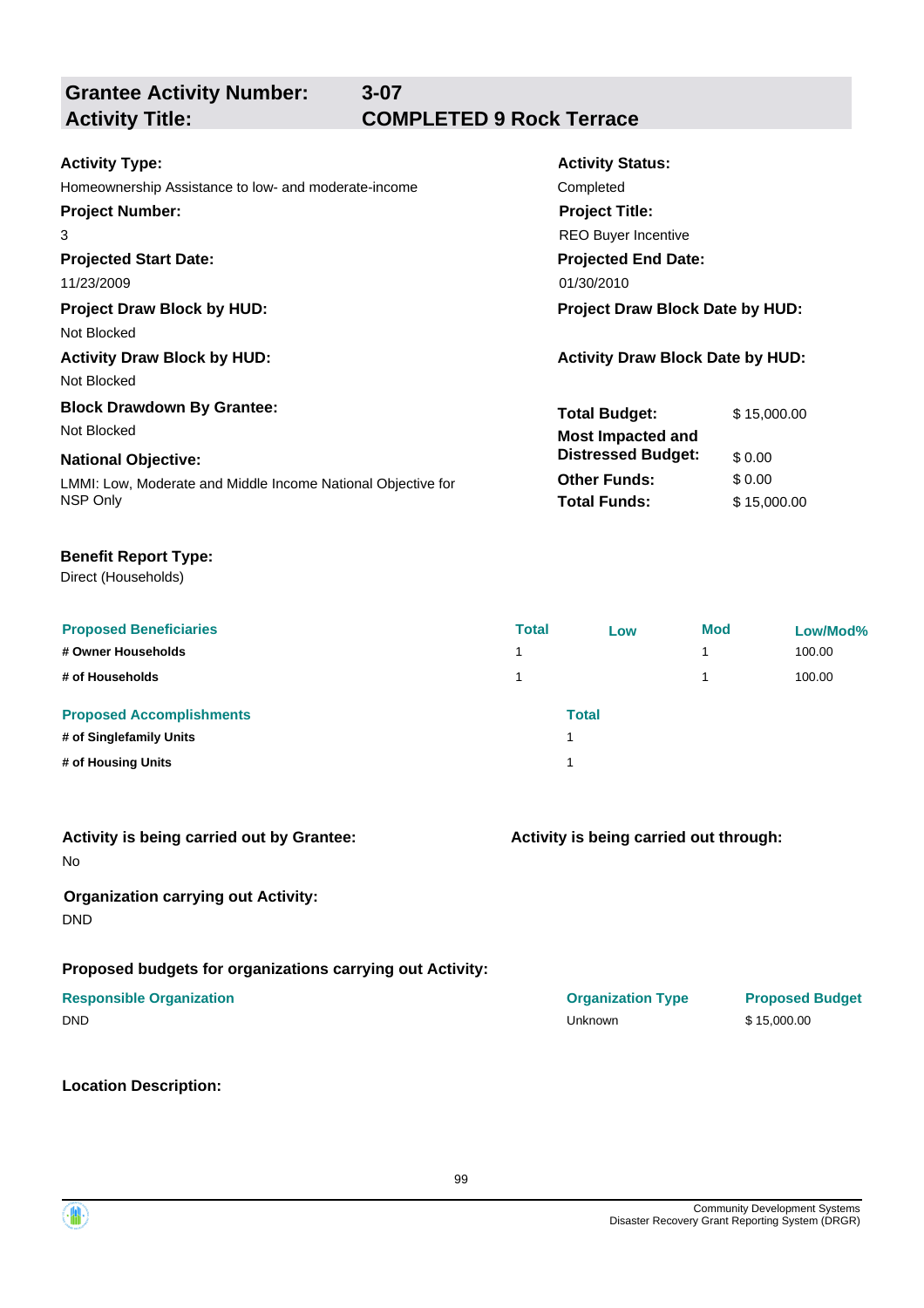9 Rock Terrace. Foreclosed property

### **Activity Description:**

Mortgage write-down assistance to first time homeowner purchasing a REO property.

**Environmental Assessment:** COMPLETED



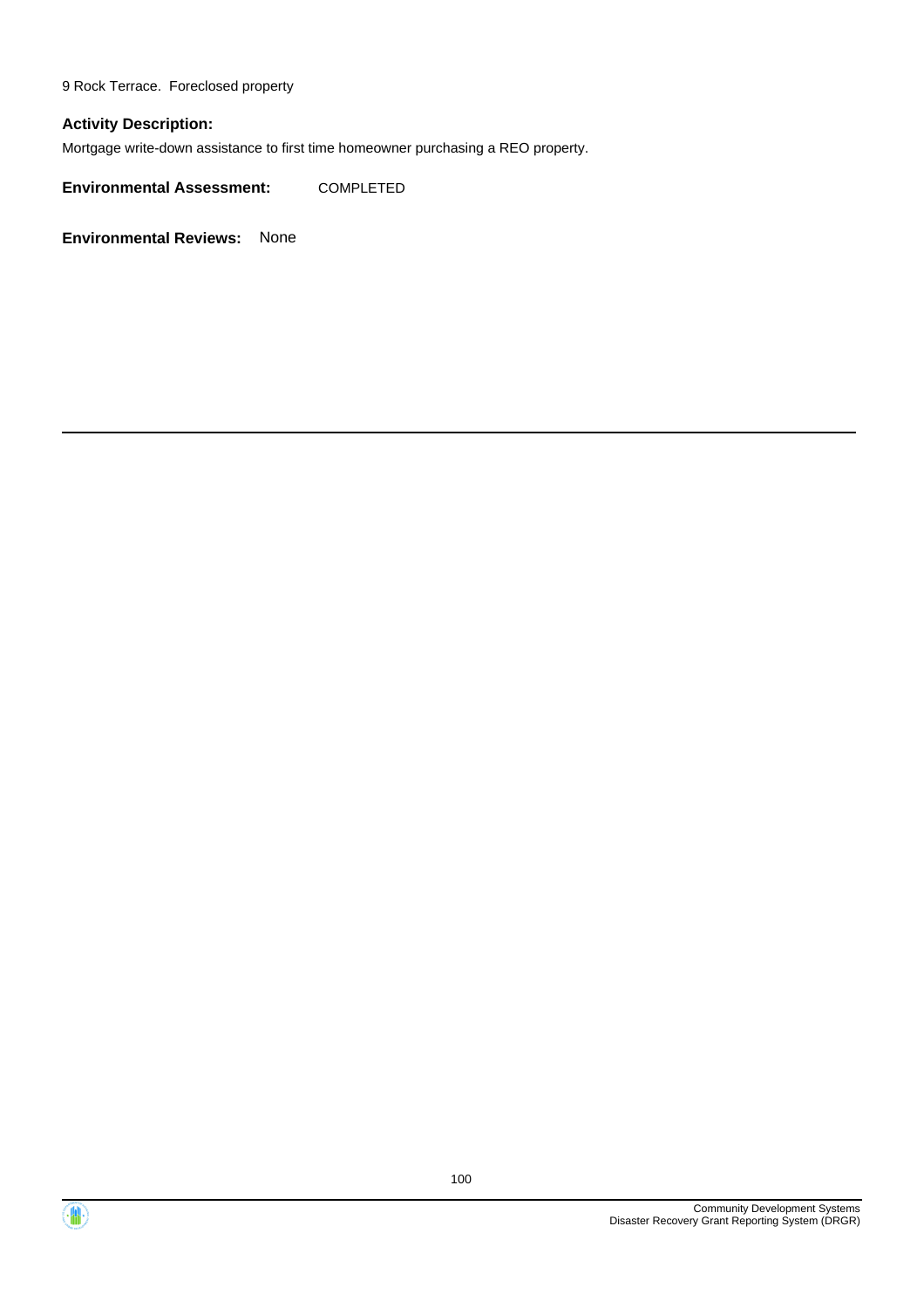**Grantee Activity Number:**

**3-08**

# **Activity Title: COMPLETED 16 Radcliffe Road**

| <b>Activity Type:</b>                                        | <b>Activity Status:</b>                 |             |  |  |
|--------------------------------------------------------------|-----------------------------------------|-------------|--|--|
| Homeownership Assistance to low- and moderate-income         | Completed                               |             |  |  |
| <b>Project Number:</b>                                       | <b>Project Title:</b>                   |             |  |  |
| 3                                                            | <b>REO Buyer Incentive</b>              |             |  |  |
| <b>Projected Start Date:</b>                                 | <b>Projected End Date:</b>              |             |  |  |
| 10/28/2009                                                   | 01/30/2010                              |             |  |  |
| <b>Project Draw Block by HUD:</b>                            | <b>Project Draw Block Date by HUD:</b>  |             |  |  |
| Not Blocked                                                  |                                         |             |  |  |
| <b>Activity Draw Block by HUD:</b>                           | <b>Activity Draw Block Date by HUD:</b> |             |  |  |
| Not Blocked                                                  |                                         |             |  |  |
| <b>Block Drawdown By Grantee:</b>                            | <b>Total Budget:</b>                    | \$15,000.00 |  |  |
| Not Blocked                                                  | <b>Most Impacted and</b>                |             |  |  |
| <b>National Objective:</b>                                   | <b>Distressed Budget:</b>               | \$0.00      |  |  |
| LMMI: Low, Moderate and Middle Income National Objective for | <b>Other Funds:</b>                     | \$0.00      |  |  |
| NSP Only                                                     | <b>Total Funds:</b>                     | \$15,000.00 |  |  |

### **Benefit Report Type:**

Direct (Households)

| <b>Proposed Beneficiaries</b><br># Owner Households<br># of Households           | <b>Total</b> | Low          | <b>Mod</b><br>4<br>4 | Low/Mod%<br>100.00<br>100.00 |
|----------------------------------------------------------------------------------|--------------|--------------|----------------------|------------------------------|
| <b>Proposed Accomplishments</b><br># of Singlefamily Units<br># of Housing Units |              | <b>Total</b> |                      |                              |

|    |  |  | Activity is being carried out by Grantee: |
|----|--|--|-------------------------------------------|
| No |  |  |                                           |

### **Organization carrying out Activity:**

DND

### **Proposed budgets for organizations carrying out Activity:**

### **Responsible Organization Organization Type Proposed Budget**

### **Location Description:**

**Activity is being carried out through:**

| <b>Responsible Organization</b> | <b>UI GUILLAUVII I JPV</b> | <b>TIPLOSO</b> |
|---------------------------------|----------------------------|----------------|
| DND                             | Unknown                    | \$15,000.00    |
|                                 |                            |                |

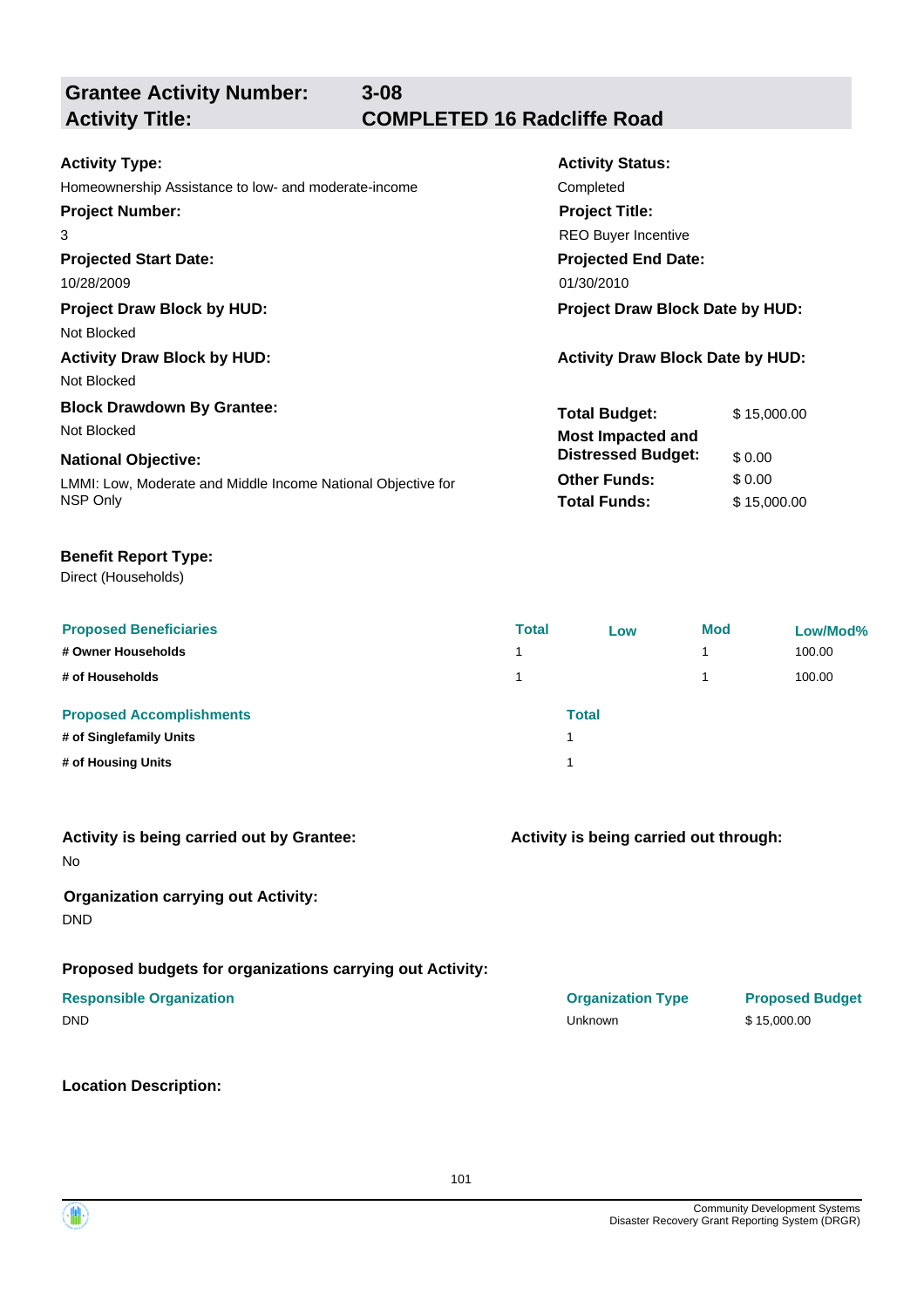16 Radcliffe Road, Mattapan

### **Activity Description:**

Mortgage write down assistance to first time homebuyer of a foreclosed property.

**Environmental Assessment:** COMPLETED



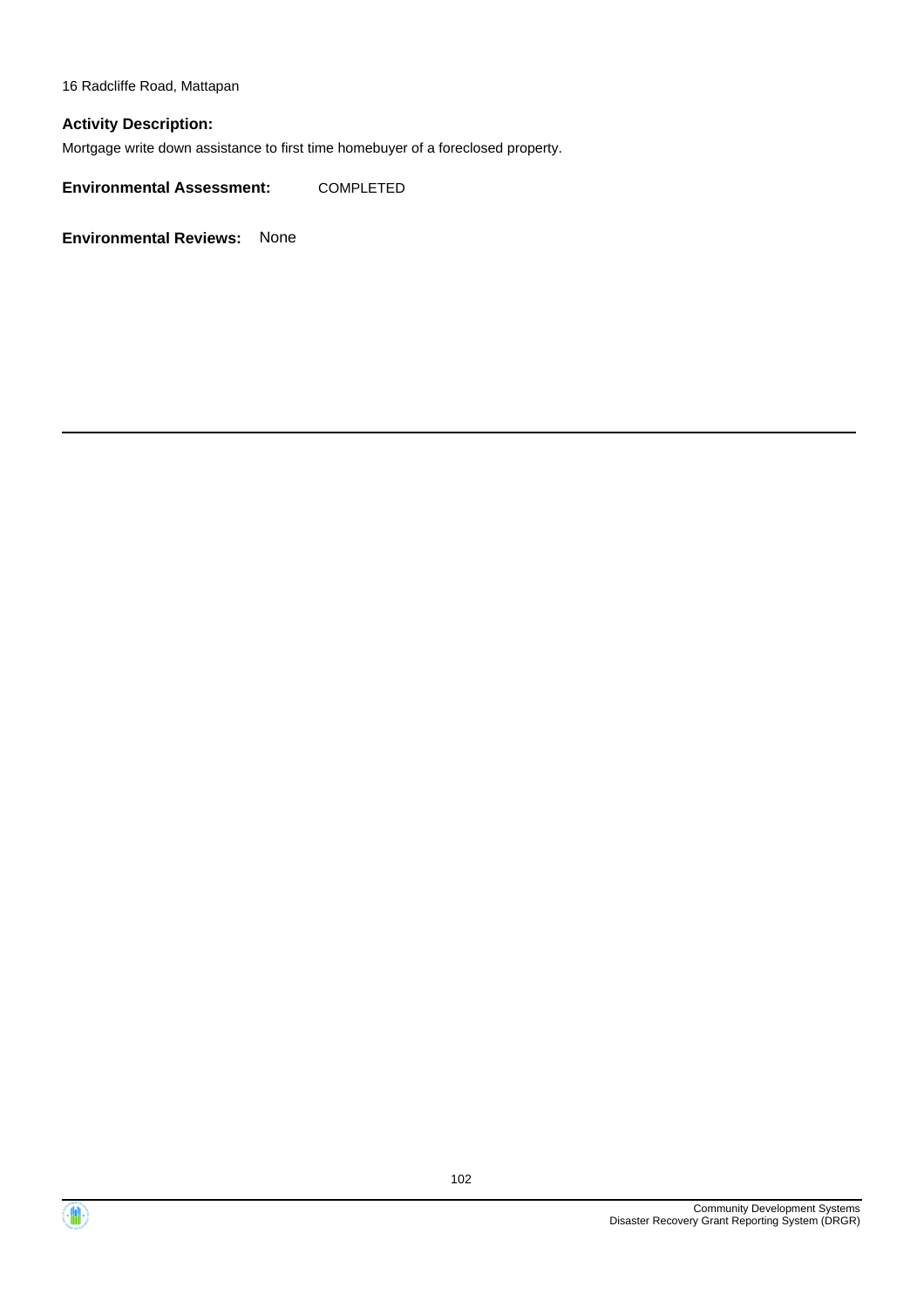**3-09**

# **Grantee Activity Number:**

# **Activity Title: COMPLETED 8 Buckingham Street**

| <b>Activity Type:</b>                                        | <b>Activity Status:</b>                 |             |  |
|--------------------------------------------------------------|-----------------------------------------|-------------|--|
| Homeownership Assistance to low- and moderate-income         | Completed                               |             |  |
| <b>Project Number:</b>                                       | <b>Project Title:</b>                   |             |  |
| 3                                                            | <b>REO Buyer Incentive</b>              |             |  |
| <b>Projected Start Date:</b>                                 | <b>Projected End Date:</b>              |             |  |
| 02/01/2010                                                   | 06/30/2010                              |             |  |
| <b>Project Draw Block by HUD:</b>                            | <b>Project Draw Block Date by HUD:</b>  |             |  |
| Not Blocked                                                  |                                         |             |  |
| <b>Activity Draw Block by HUD:</b>                           | <b>Activity Draw Block Date by HUD:</b> |             |  |
| Not Blocked                                                  |                                         |             |  |
| <b>Block Drawdown By Grantee:</b>                            | <b>Total Budget:</b>                    | \$15,000.00 |  |
| Not Blocked                                                  | <b>Most Impacted and</b>                |             |  |
| <b>National Objective:</b>                                   | <b>Distressed Budget:</b>               | \$0.00      |  |
| LMMI: Low, Moderate and Middle Income National Objective for | <b>Other Funds:</b>                     | \$0.00      |  |
| NSP Only                                                     | <b>Total Funds:</b>                     | \$15,000.00 |  |

### **Benefit Report Type:**

Direct (Households)

| <b>Proposed Beneficiaries</b><br># Owner Households<br># of Households           | <b>Total</b> | Low          | <b>Mod</b><br>4<br>4 | Low/Mod%<br>100.00<br>100.00 |
|----------------------------------------------------------------------------------|--------------|--------------|----------------------|------------------------------|
| <b>Proposed Accomplishments</b><br># of Singlefamily Units<br># of Housing Units |              | <b>Total</b> |                      |                              |

|    |  |  | Activity is being carried out by Grantee: |
|----|--|--|-------------------------------------------|
| No |  |  |                                           |

### **Organization carrying out Activity:**

DND

### **Proposed budgets for organizations carrying out Activity:**

### **Responsible Organization Organization Type Proposed Budget**

DND Unknown \$ 15,000.00

### **Location Description:**

**Activity is being carried out through:**

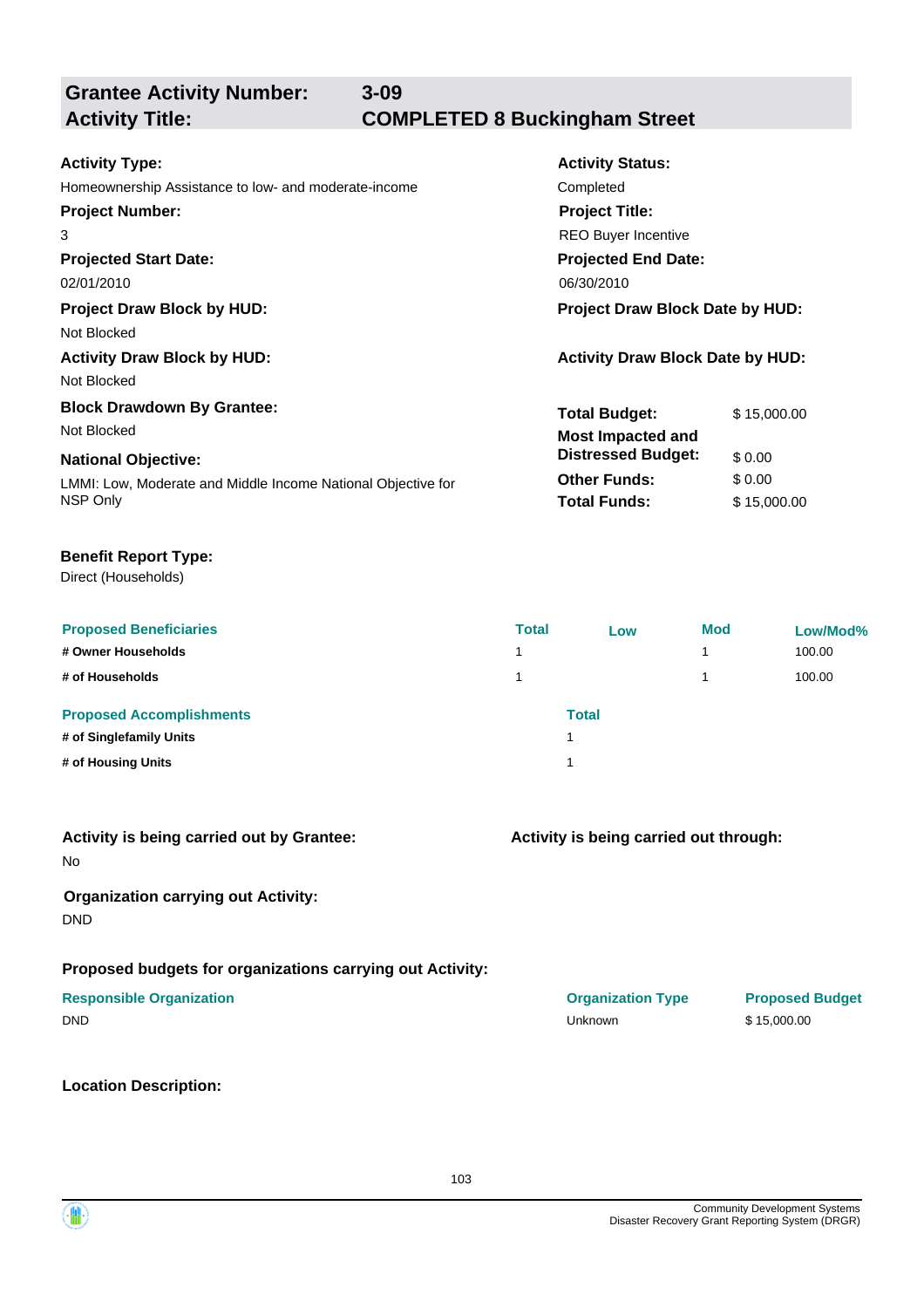8 Buckingham Street, Hyde Park

### **Activity Description:**

Mortgage write down assistance for a buyer of an REO property within a NSP area.

**Environmental Assessment:** COMPLETED



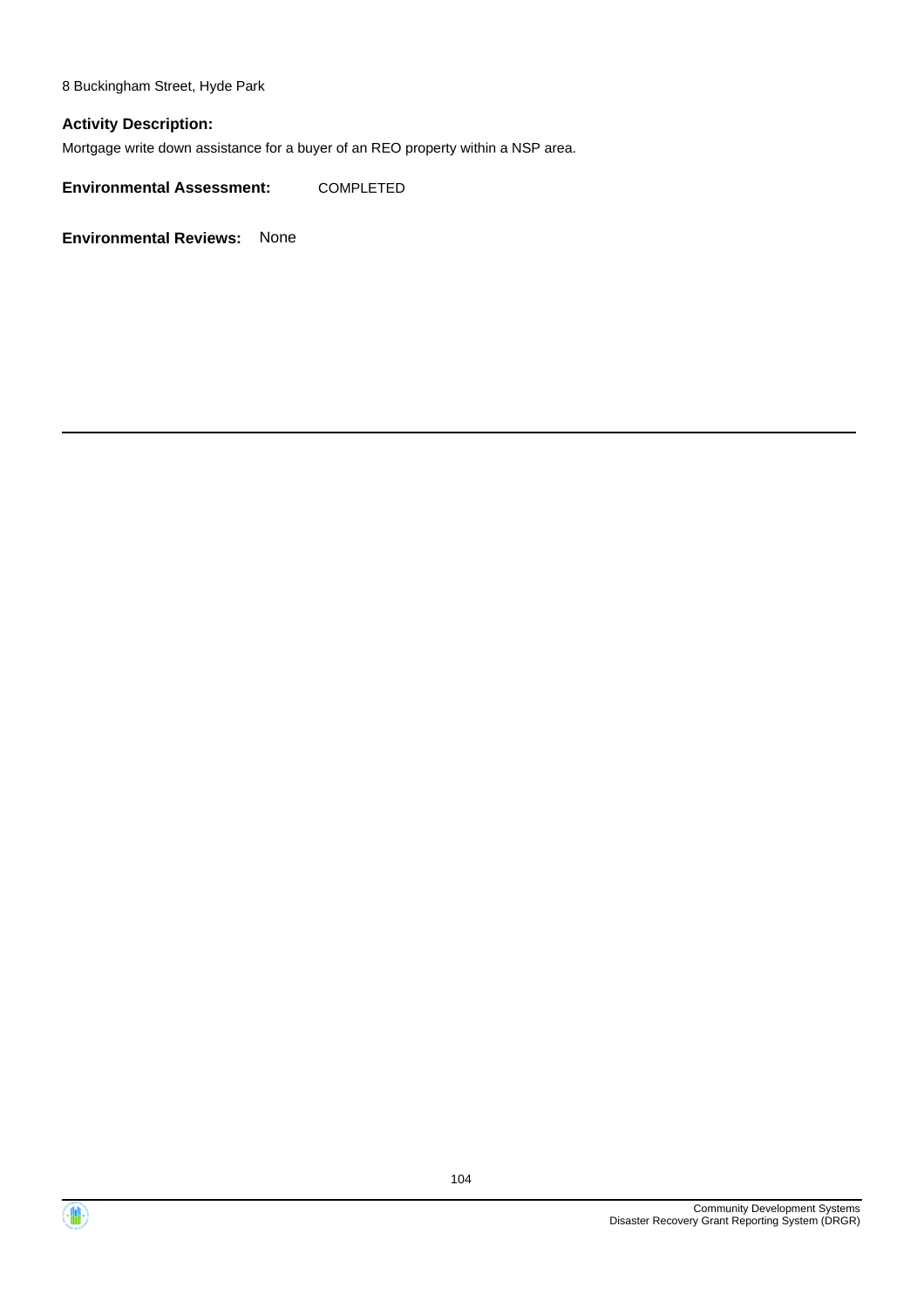**Grantee Activity Number:**

## **3-10 Activity Title: COMPLETED 15 Winborough Street**

| <b>Activity Type:</b>                                        | <b>Activity Status:</b>                 |             |  |
|--------------------------------------------------------------|-----------------------------------------|-------------|--|
| Homeownership Assistance to low- and moderate-income         | Completed                               |             |  |
| <b>Project Number:</b><br><b>Project Title:</b>              |                                         |             |  |
| 3                                                            | <b>REO Buyer Incentive</b>              |             |  |
| <b>Projected Start Date:</b>                                 | <b>Projected End Date:</b>              |             |  |
| 02/01/2010                                                   | 06/30/2010                              |             |  |
| <b>Project Draw Block by HUD:</b>                            | <b>Project Draw Block Date by HUD:</b>  |             |  |
| Not Blocked                                                  |                                         |             |  |
| <b>Activity Draw Block by HUD:</b>                           | <b>Activity Draw Block Date by HUD:</b> |             |  |
| Not Blocked                                                  |                                         |             |  |
| <b>Block Drawdown By Grantee:</b>                            | <b>Total Budget:</b>                    | \$15,000.00 |  |
| Not Blocked                                                  | <b>Most Impacted and</b>                |             |  |
| <b>National Objective:</b>                                   | <b>Distressed Budget:</b>               | \$0.00      |  |
| LMMI: Low, Moderate and Middle Income National Objective for | <b>Other Funds:</b>                     | \$0.00      |  |
| NSP Only                                                     | <b>Total Funds:</b>                     | \$15,000.00 |  |
|                                                              |                                         |             |  |

### **Benefit Report Type:**

Direct (Households)

| <b>Proposed Beneficiaries</b><br># Owner Households<br># of Households           | <b>Total</b> | Low          | <b>Mod</b><br>4<br>4 | Low/Mod%<br>100.00<br>100.00 |
|----------------------------------------------------------------------------------|--------------|--------------|----------------------|------------------------------|
| <b>Proposed Accomplishments</b><br># of Singlefamily Units<br># of Housing Units |              | <b>Total</b> |                      |                              |

|    |  |  | Activity is being carried out by Grantee: |
|----|--|--|-------------------------------------------|
| No |  |  |                                           |

### **Organization carrying out Activity:**

DND

### **Proposed budgets for organizations carrying out Activity:**

### **Responsible Organization Organization Type Proposed Budget**

DND Unknown \$ 15,000.00

### **Location Description:**

**Activity is being carried out through:**

105

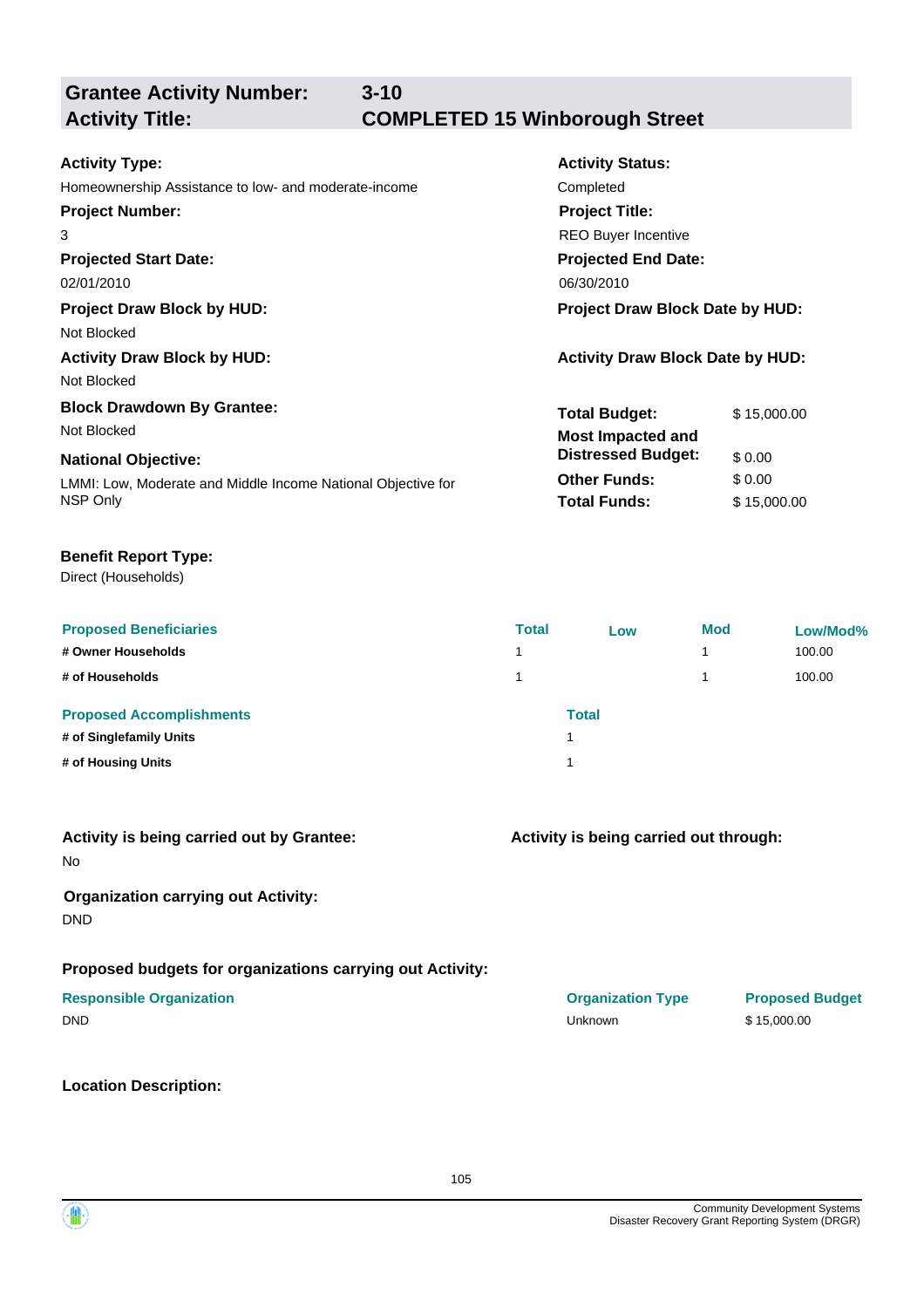15 Winborough Street, Mattapan

### **Activity Description:**

Mortgage write down assistance for buyer of REO property within NSP area

**Environmental Assessment:** COMPLETED



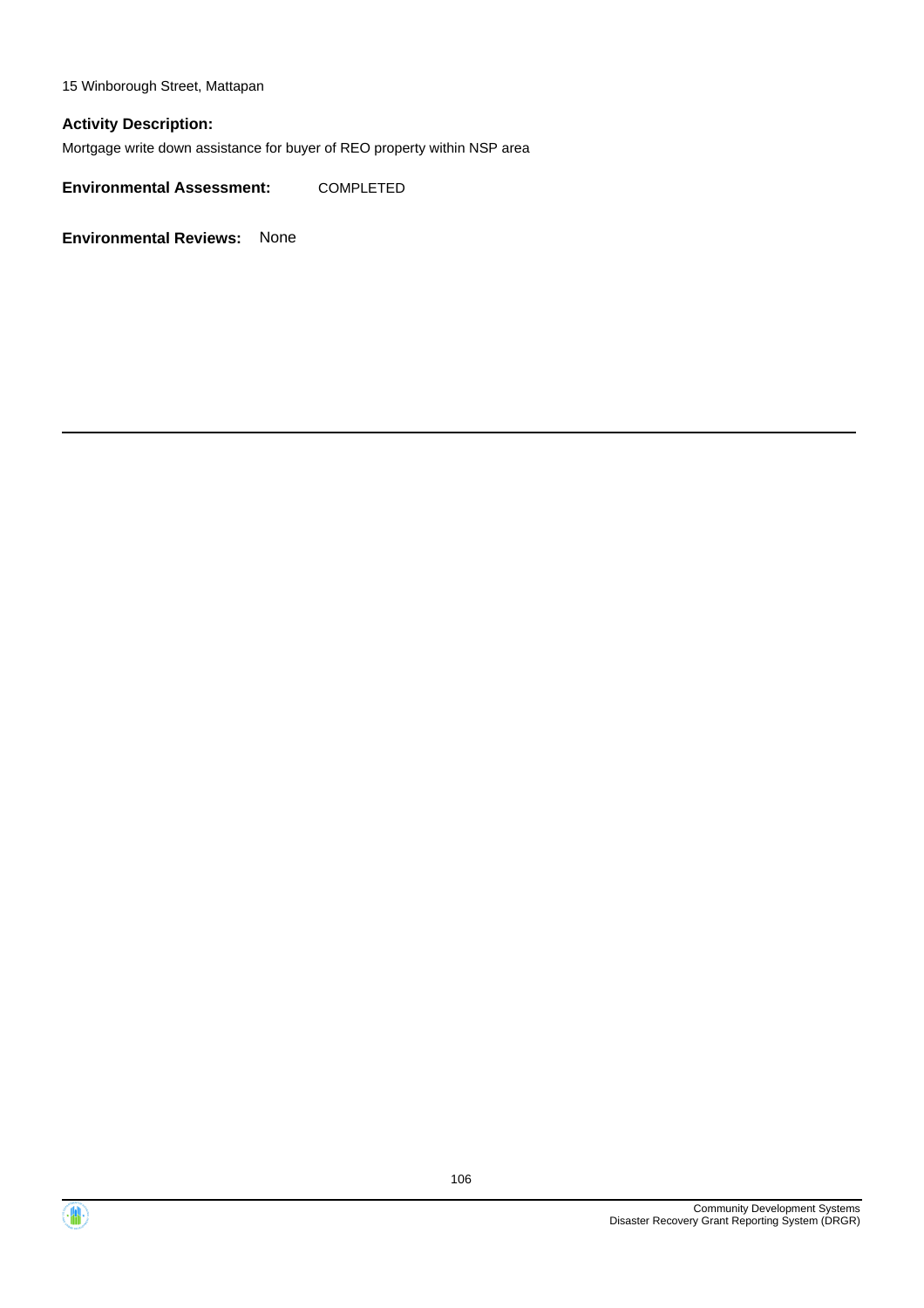**3-11**

# **Grantee Activity Number:**

# **Activity Title: COMPLETED 20 West Cottage Street**

| <b>Activity Type:</b>                                        | <b>Activity Status:</b>                 |  |  |  |
|--------------------------------------------------------------|-----------------------------------------|--|--|--|
| Homeownership Assistance to low- and moderate-income         | Completed                               |  |  |  |
| <b>Project Number:</b>                                       | <b>Project Title:</b>                   |  |  |  |
| 3                                                            | <b>REO Buyer Incentive</b>              |  |  |  |
| <b>Projected Start Date:</b>                                 | <b>Projected End Date:</b>              |  |  |  |
| 02/01/2010                                                   | 06/30/2010                              |  |  |  |
| <b>Project Draw Block by HUD:</b>                            | Project Draw Block Date by HUD:         |  |  |  |
| Not Blocked                                                  |                                         |  |  |  |
| <b>Activity Draw Block by HUD:</b>                           | <b>Activity Draw Block Date by HUD:</b> |  |  |  |
| Not Blocked                                                  |                                         |  |  |  |
| <b>Block Drawdown By Grantee:</b>                            | <b>Total Budget:</b><br>\$15,000.00     |  |  |  |
| Not Blocked                                                  | <b>Most Impacted and</b>                |  |  |  |
| <b>National Objective:</b>                                   | <b>Distressed Budget:</b><br>\$0.00     |  |  |  |
| LMMI: Low, Moderate and Middle Income National Objective for | \$0.00<br><b>Other Funds:</b>           |  |  |  |
| NSP Only                                                     | <b>Total Funds:</b><br>\$15,000.00      |  |  |  |

### **Benefit Report Type:**

Direct (Households)

| <b>Proposed Beneficiaries</b>   | <b>Total</b> | Low          | <b>Mod</b> | Low/Mod% |
|---------------------------------|--------------|--------------|------------|----------|
| # Owner Households              |              |              |            | 100.00   |
| # of Households                 |              |              |            | 100.00   |
| <b>Proposed Accomplishments</b> |              | <b>Total</b> |            |          |
| # of Singlefamily Units         |              | 1            |            |          |
| # of Housing Units              |              | и            |            |          |

|    |  |  | Activity is being carried out by Grantee: |
|----|--|--|-------------------------------------------|
| No |  |  |                                           |

### **Organization carrying out Activity:**

DND

### **Proposed budgets for organizations carrying out Activity:**

### **Responsible Organization Organization Type Proposed Budget**

### **Location Description:**

**Activity is being carried out through:**

| DND | Unknown<br>_______ | \$15,000.00 |
|-----|--------------------|-------------|
|     |                    |             |

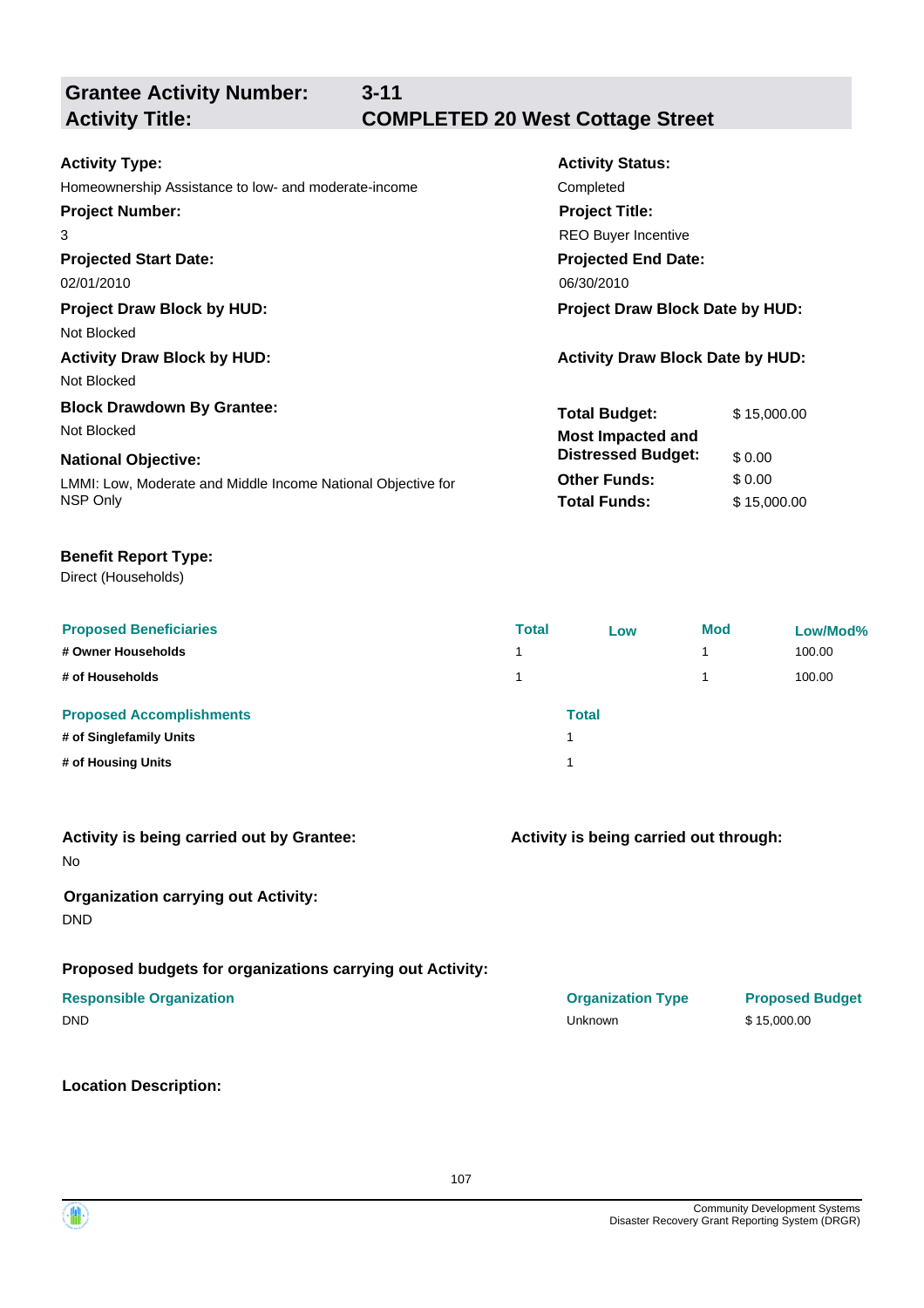20 West Cottage Street, Dorchester

### **Activity Description:**

Mortgage writedown assistance for buyer of REO property within NSP area

**Environmental Assessment:** COMPLETED



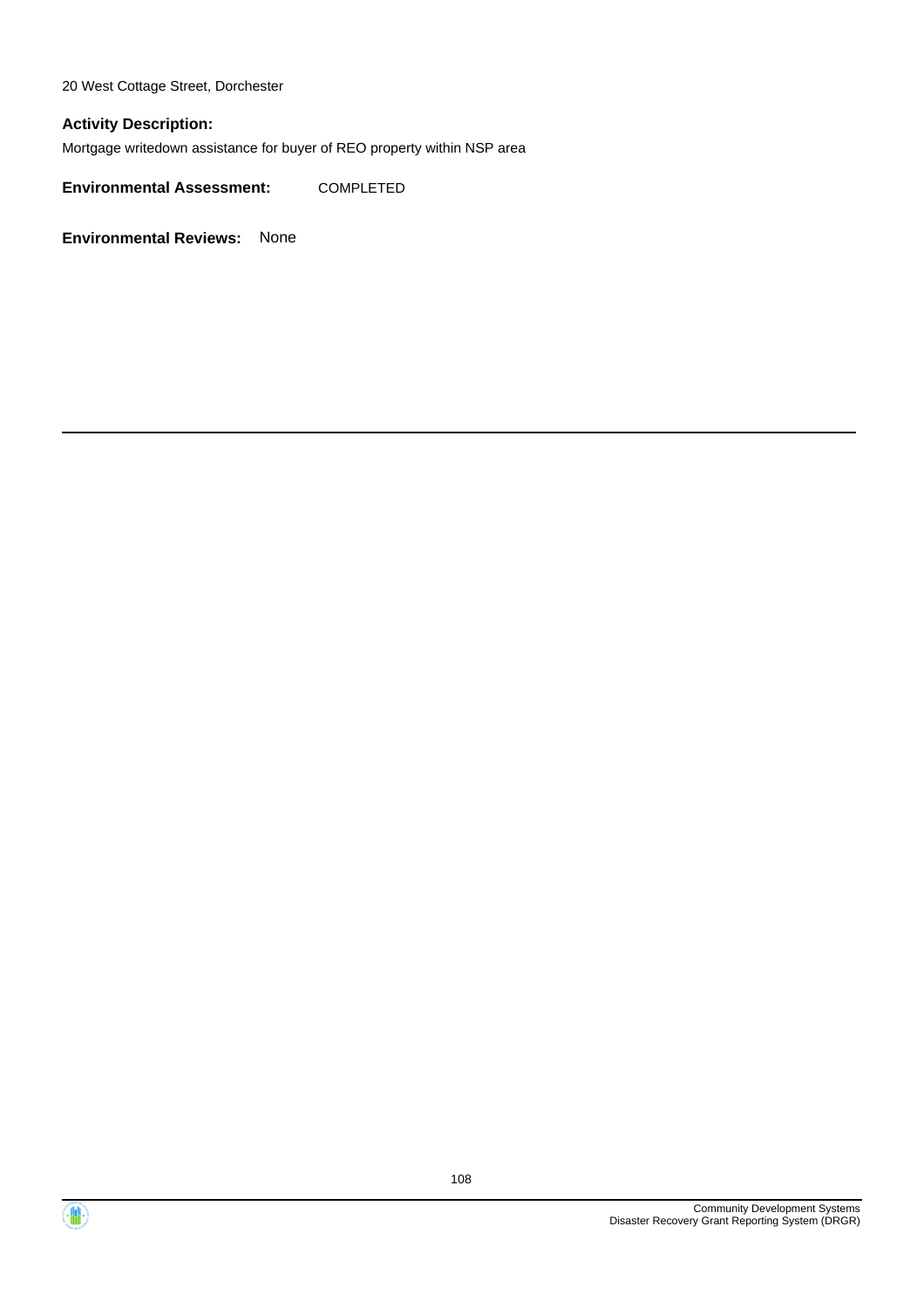**Grantee Activity Number:**

**3-12**

# **Activity Title: COMPLETED- 11-13 Blakesville Street**

| <b>Activity Type:</b>                                        | <b>Activity Status:</b>                 |             |  |
|--------------------------------------------------------------|-----------------------------------------|-------------|--|
| Homeownership Assistance to low- and moderate-income         | Completed                               |             |  |
| <b>Project Number:</b>                                       | <b>Project Title:</b>                   |             |  |
| 3                                                            | <b>REO Buyer Incentive</b>              |             |  |
| <b>Projected Start Date:</b>                                 | <b>Projected End Date:</b>              |             |  |
| 05/01/2010                                                   | 09/30/2010                              |             |  |
| <b>Project Draw Block by HUD:</b>                            | <b>Project Draw Block Date by HUD:</b>  |             |  |
| Not Blocked                                                  |                                         |             |  |
| <b>Activity Draw Block by HUD:</b>                           | <b>Activity Draw Block Date by HUD:</b> |             |  |
| Not Blocked                                                  |                                         |             |  |
| <b>Block Drawdown By Grantee:</b>                            | <b>Total Budget:</b>                    | \$15,000.00 |  |
| Not Blocked                                                  | <b>Most Impacted and</b>                |             |  |
| <b>National Objective:</b>                                   | <b>Distressed Budget:</b>               | \$0.00      |  |
| LMMI: Low, Moderate and Middle Income National Objective for | <b>Other Funds:</b>                     | \$0.00      |  |
| NSP Only                                                     | <b>Total Funds:</b>                     | \$15,000.00 |  |
|                                                              |                                         |             |  |

### **Benefit Report Type:**

Direct (Households)

| <b>Proposed Beneficiaries</b> | Total | Low | <b>Mod</b> | Low/Mod% |
|-------------------------------|-------|-----|------------|----------|
| # Owner Households            |       |     |            | 100.00   |
| # of Households               |       |     |            | 100.00   |

### **Activity is being carried out by Grantee:**

### **Activity is being carried out through:**

Grantee Employees and Contractors

### **Organization carrying out Activity:**

Department of Neighborhood Development2

### **Proposed budgets for organizations carrying out Activity:**

### **Responsible Organization**

Department of Neighborhood Development2 DND Unknown \$ 0.00

### **Location Description:**

11-13 Blakeville Street, Dorchester MA 02121

| <b>Organization Type</b> | <b>Proposed Budget</b> |
|--------------------------|------------------------|
| Local Government         | \$15,000.00            |
| Unknown                  | \$0.00                 |



Yes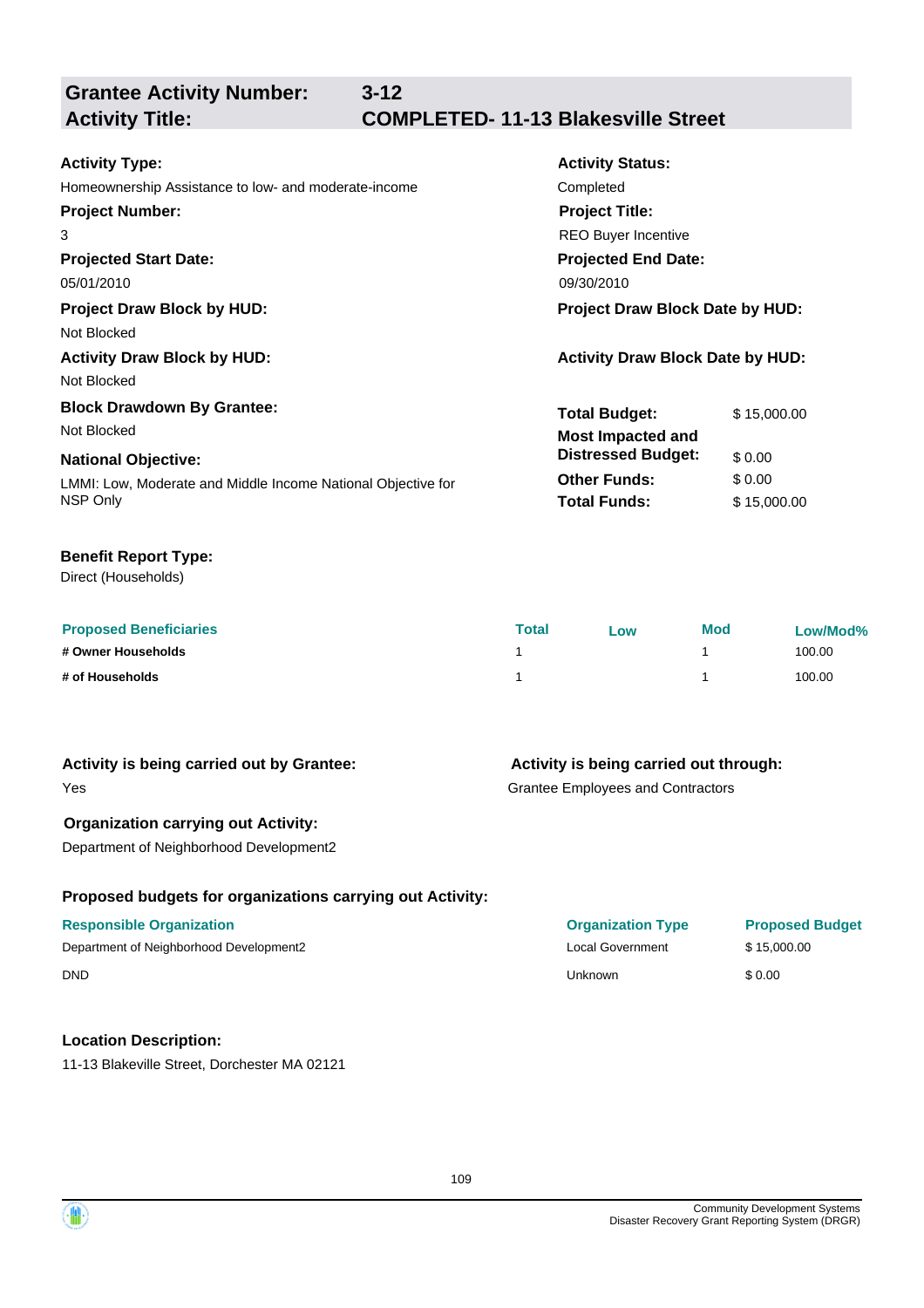### **Activity Description:**

Mortgage write-down assistance to buyer of an REO property in an NSP area.

**Environmental Assessment:** EXEMPT

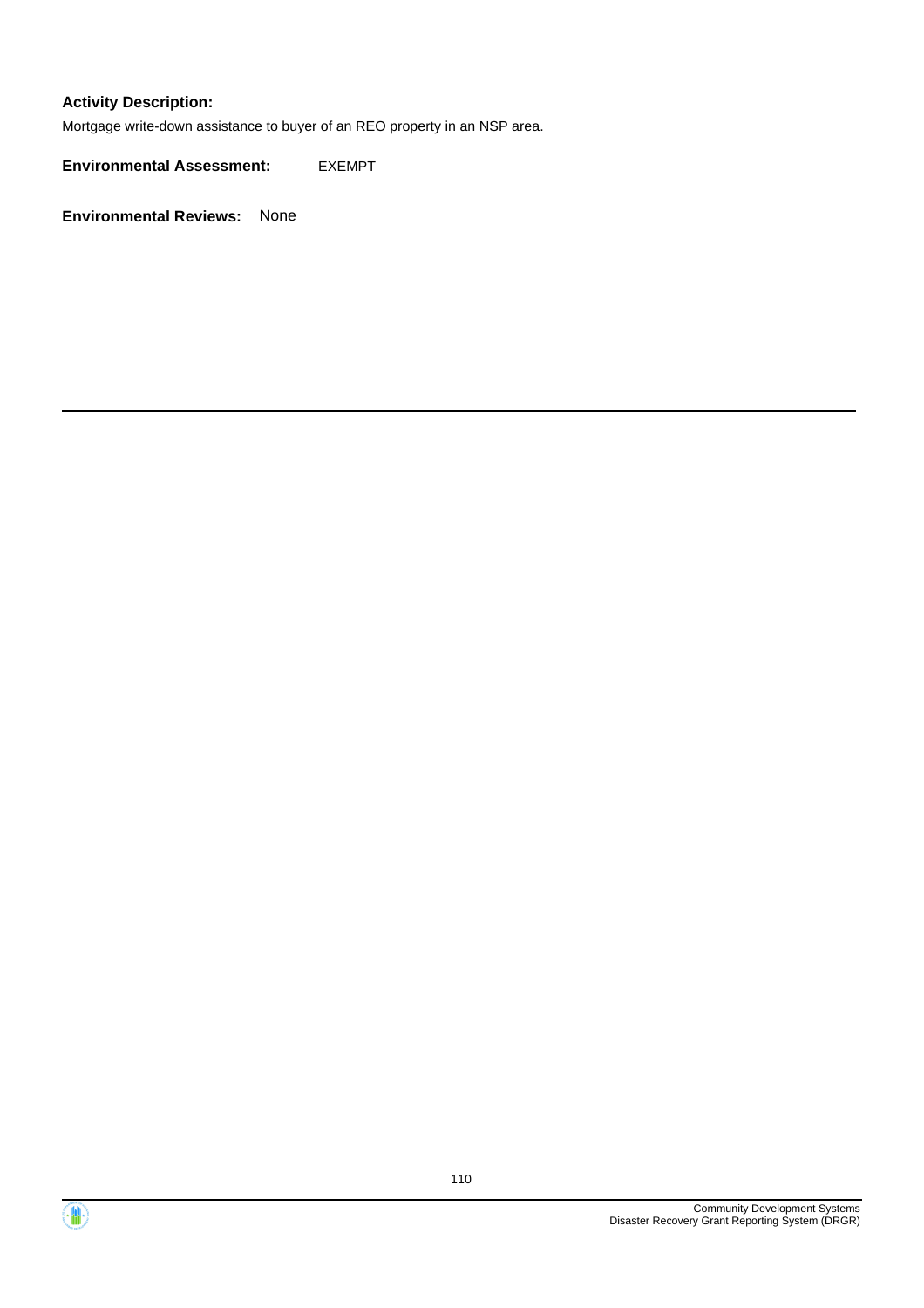**Grantee Activity Number:**

| <b>Activity Type:</b>                                        | <b>Activity Status:</b>                 |  |
|--------------------------------------------------------------|-----------------------------------------|--|
| Acquisition - general                                        | <b>Under Way</b>                        |  |
| <b>Project Number:</b>                                       | <b>Project Title:</b>                   |  |
| 3                                                            | <b>REO Buyer Incentive</b>              |  |
| <b>Projected Start Date:</b>                                 | <b>Projected End Date:</b>              |  |
| 10/09/2012                                                   | 02/01/2013                              |  |
| <b>Project Draw Block by HUD:</b>                            | <b>Project Draw Block Date by HUD:</b>  |  |
| Not Blocked                                                  |                                         |  |
| <b>Activity Draw Block by HUD:</b>                           | <b>Activity Draw Block Date by HUD:</b> |  |
| Not Blocked                                                  |                                         |  |
| <b>Block Drawdown By Grantee:</b>                            | <b>Total Budget:</b><br>\$15,000.00     |  |
| Not Blocked                                                  | <b>Most Impacted and</b>                |  |
| <b>National Objective:</b>                                   | <b>Distressed Budget:</b><br>\$0.00     |  |
| LMMI: Low, Moderate and Middle Income National Objective for | \$0.00<br><b>Other Funds:</b>           |  |
| NSP Only                                                     | <b>Total Funds:</b><br>\$15,000.00      |  |

### **Benefit Report Type:**

Direct (Households)

| <b>Proposed Beneficiaries</b><br># Owner Households<br># of Households           | <b>Total</b><br>1<br>1 | Low   | <b>Mod</b> | Low/Mod%<br>100.00<br>100.00 |
|----------------------------------------------------------------------------------|------------------------|-------|------------|------------------------------|
| <b>Proposed Accomplishments</b><br># of Singlefamily Units<br># of Housing Units |                        | Total |            |                              |
| # of Properties                                                                  |                        |       |            |                              |

| Activity is being carried out by Grantee: |  |  |  |  |
|-------------------------------------------|--|--|--|--|
|-------------------------------------------|--|--|--|--|

### Yes

### **Organization carrying out Activity:**

Department of Neighborhood Development2

### **Proposed budgets for organizations carrying out Activity:**

### **Activity is being carried out through:**

Grantee Employees and Contractors

| <b>Responsible Organization</b>         | <b>Organization Type</b> | <b>Proposed Budget</b> |
|-----------------------------------------|--------------------------|------------------------|
| Department of Neighborhood Development2 | Local Government         | \$15.000.00            |

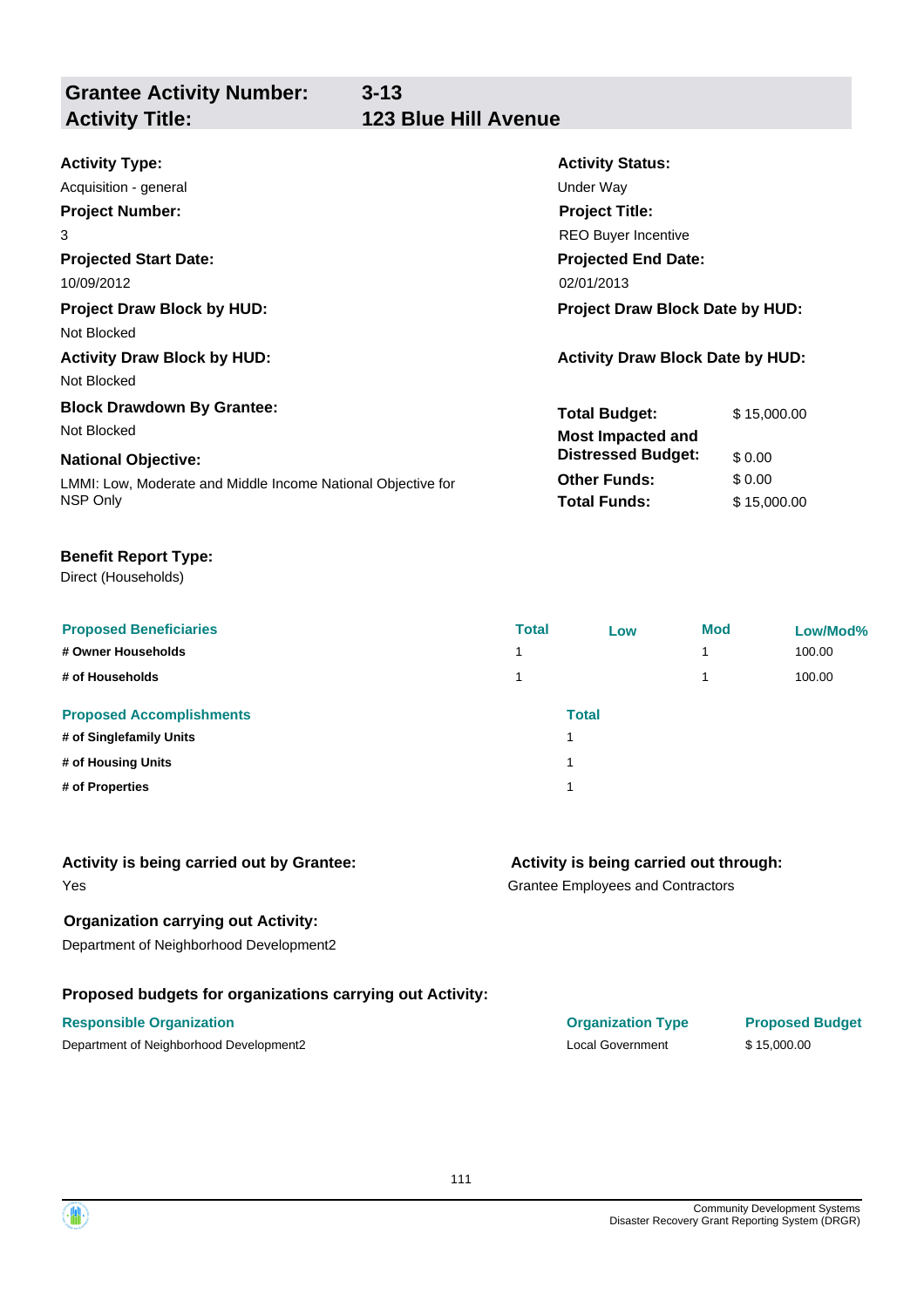### **Location Description:**

123 Blue Hill Avenue

### **Activity Description:**

Mortgage writedown assistance for homebuyer of 123 Blue Hill Avenue.

**Environmental Assessment:** COMPLETED

**Environmental Reviews:** None

112

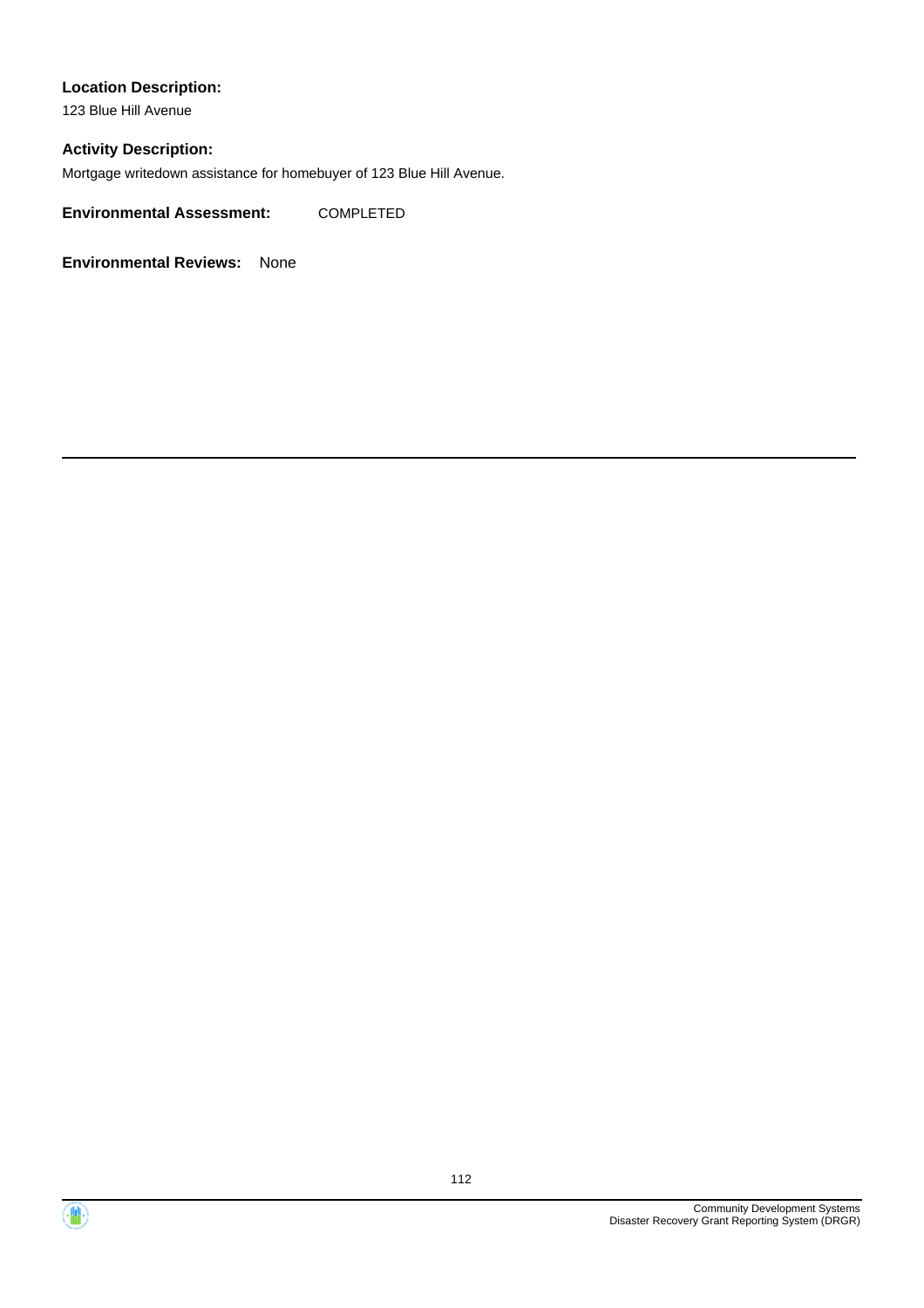| <b>Grantee Activity Number:</b> | $3 - 14$   |
|---------------------------------|------------|
| <b>Activity Title:</b>          | 75 Davison |

| <b>Activity Type:</b>                                        | <b>Activity Status:</b>                 |             |  |
|--------------------------------------------------------------|-----------------------------------------|-------------|--|
| Acquisition - general                                        | Under Way                               |             |  |
| <b>Project Number:</b>                                       | <b>Project Title:</b>                   |             |  |
| 3                                                            | <b>REO Buyer Incentive</b>              |             |  |
| <b>Projected Start Date:</b>                                 | <b>Projected End Date:</b>              |             |  |
| 01/03/2013                                                   | 02/01/2013                              |             |  |
| <b>Project Draw Block by HUD:</b>                            | <b>Project Draw Block Date by HUD:</b>  |             |  |
| Not Blocked                                                  |                                         |             |  |
| <b>Activity Draw Block by HUD:</b>                           | <b>Activity Draw Block Date by HUD:</b> |             |  |
| Not Blocked                                                  |                                         |             |  |
| <b>Block Drawdown By Grantee:</b>                            | <b>Total Budget:</b>                    | \$15,000.00 |  |
| Not Blocked                                                  | <b>Most Impacted and</b>                |             |  |
| <b>National Objective:</b>                                   | <b>Distressed Budget:</b>               | \$0.00      |  |
| LMMI: Low, Moderate and Middle Income National Objective for | <b>Other Funds:</b>                     | \$0.00      |  |
| NSP Only                                                     | <b>Total Funds:</b>                     | \$15,000.00 |  |

### **Benefit Report Type:**

Direct (Households)

| <b>Proposed Beneficiaries</b><br># Owner Households<br># of Households | <b>Total</b> | Low          | <b>Mod</b> | Low/Mod%<br>100.00<br>100.00 |
|------------------------------------------------------------------------|--------------|--------------|------------|------------------------------|
| <b>Proposed Accomplishments</b><br># of Singlefamily Units             | и            | <b>Total</b> |            |                              |
| # of Housing Units<br># of Properties                                  | ٠            |              |            |                              |
|                                                                        |              |              |            |                              |

### **Activity is being carried out by Grantee:**

No

### **Organization carrying out Activity:**

Department of Neighborhood Development1

### **Proposed budgets for organizations carrying out Activity:**

### **Activity is being carried out through:**

**Responsible Organization COVID-10 COVID-10 Organization Type Proposed Budget** Department of Neighborhood Development1 Local Government \$ 15,000.00

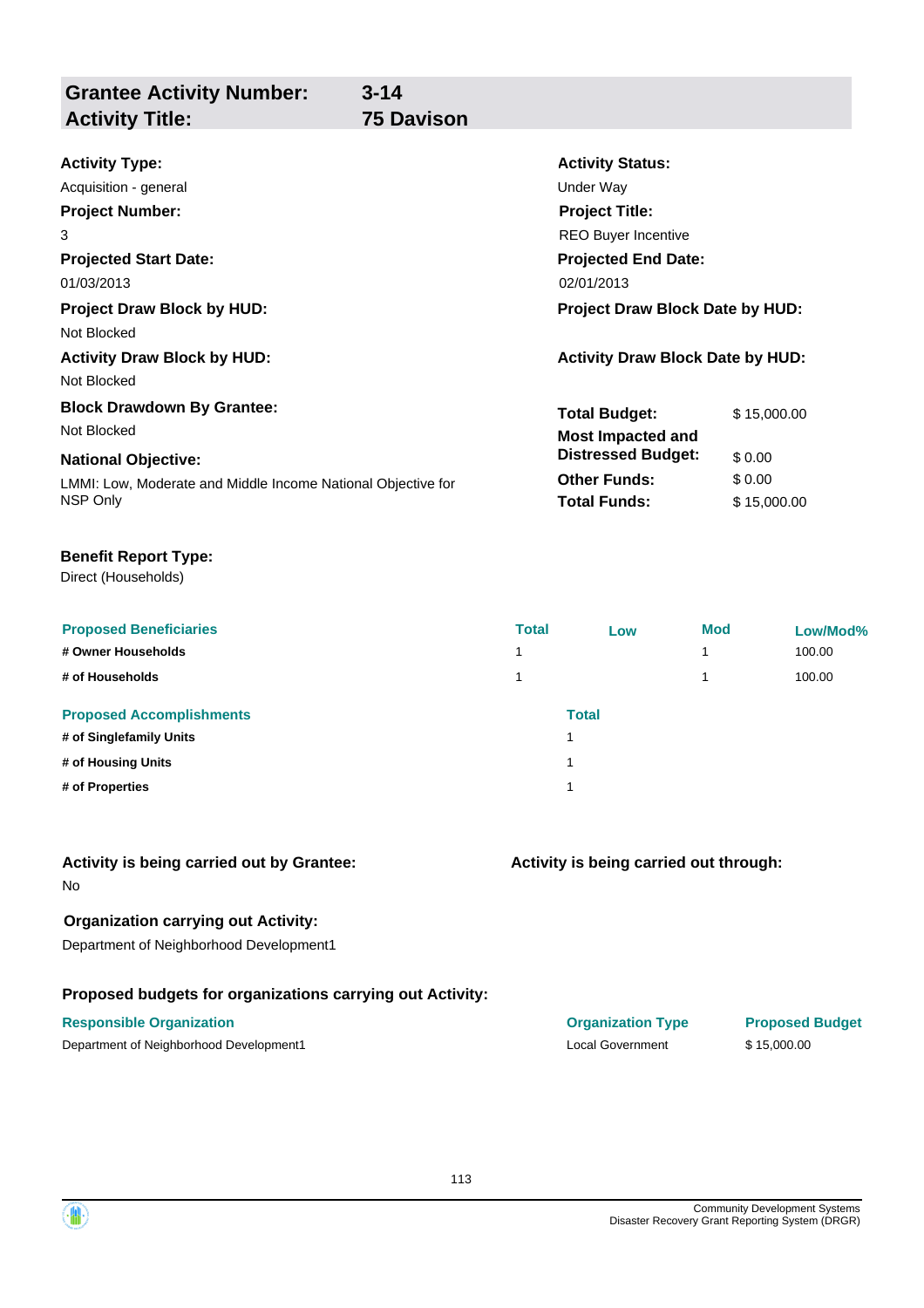### **Location Description:**

75 Davison Street

### **Activity Description:**

Mortgage writedown assistance for homebuyer of 75 Davison Street.

**Environmental Assessment:** COMPLETED

**Environmental Reviews:** None

# **Project # / Title: 4 / REO Buyer Developmt**

| <b>Grantee Activity Number:</b><br><b>Activity Title:</b>                                               | $4 - 01$<br><b>Homebuyer Education</b> |              |                                                                                                                                  |                       |                 |
|---------------------------------------------------------------------------------------------------------|----------------------------------------|--------------|----------------------------------------------------------------------------------------------------------------------------------|-----------------------|-----------------|
| <b>Activity Type:</b><br>Public services<br><b>Project Number:</b><br>4<br><b>Projected Start Date:</b> |                                        |              | <b>Activity Status:</b><br><b>Under Way</b><br><b>Project Title:</b><br><b>REO Buyer Developmt</b><br><b>Projected End Date:</b> |                       |                 |
| 05/07/2009<br><b>Project Draw Block by HUD:</b>                                                         |                                        |              | 10/01/2010<br>Project Draw Block Date by HUD:                                                                                    |                       |                 |
| Not Blocked<br><b>Activity Draw Block by HUD:</b><br>Not Blocked                                        |                                        |              | <b>Activity Draw Block Date by HUD:</b>                                                                                          |                       |                 |
| <b>Block Drawdown By Grantee:</b><br>Not Blocked<br><b>National Objective:</b>                          |                                        |              | <b>Total Budget:</b><br><b>Most Impacted and</b><br><b>Distressed Budget:</b>                                                    | \$36,500.00<br>\$0.00 |                 |
| LMMI: Low, Moderate and Middle Income National Objective for<br>NSP Only                                |                                        |              | <b>Other Funds:</b><br><b>Total Funds:</b>                                                                                       | \$0.00<br>\$36,500.00 |                 |
| <b>Benefit Report Type:</b><br>Direct (Households)                                                      |                                        |              |                                                                                                                                  |                       |                 |
| <b>Proposed Beneficiaries</b><br># of Households                                                        |                                        | <b>Total</b> | Low                                                                                                                              | <b>Mod</b>            | Low/Mod%<br>0.0 |

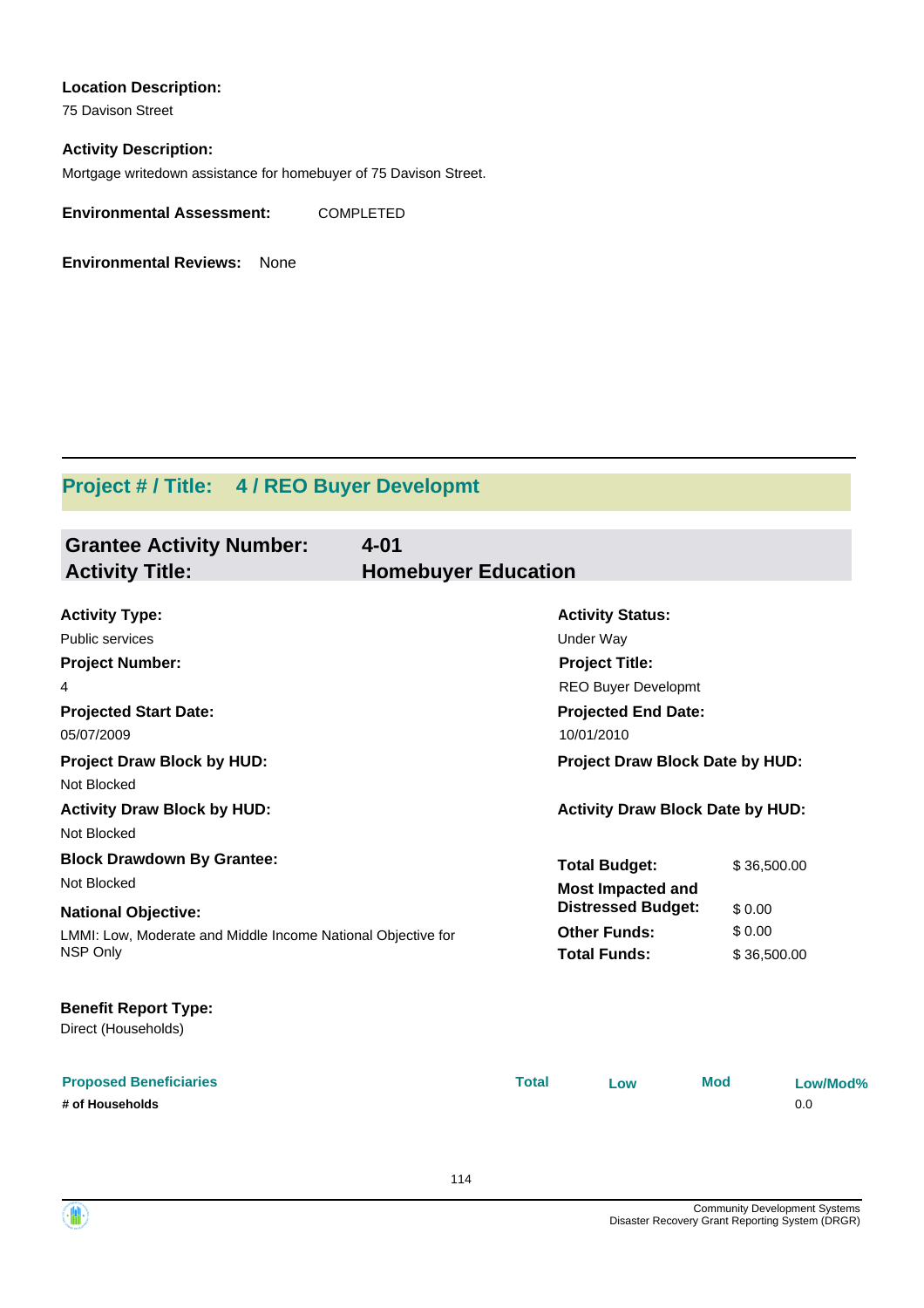115

**Activity is being carried out by Grantee:**

No

**Organization carrying out Activity:** DND

# **Proposed budgets for organizations carrying out Activity:**

| <b>Responsible Organization</b> | <b>Organization Type</b> | <b>Proposed</b> |
|---------------------------------|--------------------------|-----------------|
| <b>DND</b>                      | Unknown                  | \$28,450.00     |

### **Location Description:**

City of Boston - Citywide

### **Activity Description:**

Funding will provide Homebuyer 101 and Credit Smart classes to potential homebuyers of REO and abandoned properties. This cannot be changed to Area Benefit due to issues with the QPR that have not successfully been resolved despite attempts to do so. We have information on attendees, but have complete information (race, income, etc.) for very few. Disclosure at the classes is voluntary.

**Environmental Assessment:** COMPLETED

**Environmental Reviews:** None

**Activity is being carried out through:**

**Organization Type Proposed Budget**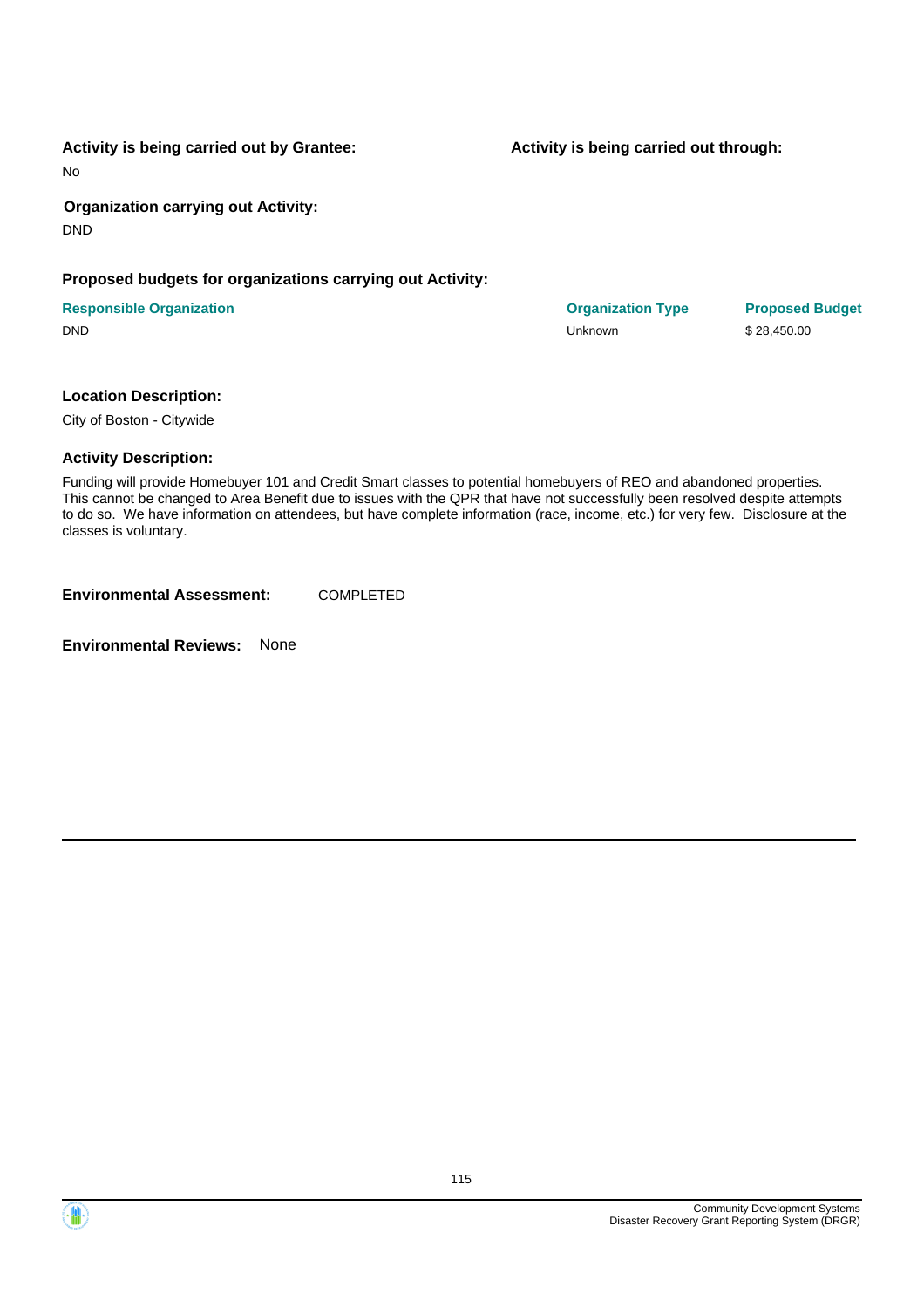**Grantee Activity Number: Activity Title: Housing Fair Advertising**

**4-02**

| <b>Activity Type:</b>                                        |                  | <b>Activity Status:</b>                 |            |                        |  |  |
|--------------------------------------------------------------|------------------|-----------------------------------------|------------|------------------------|--|--|
| <b>Public services</b>                                       | <b>Under Way</b> |                                         |            |                        |  |  |
| <b>Project Number:</b><br><b>Project Title:</b>              |                  |                                         |            |                        |  |  |
| 4                                                            |                  | <b>REO Buyer Developmt</b>              |            |                        |  |  |
| <b>Projected Start Date:</b>                                 |                  | <b>Projected End Date:</b>              |            |                        |  |  |
| 07/07/2009                                                   |                  | 07/30/2009                              |            |                        |  |  |
| <b>Project Draw Block by HUD:</b><br>Not Blocked             |                  | Project Draw Block Date by HUD:         |            |                        |  |  |
| <b>Activity Draw Block by HUD:</b>                           |                  | <b>Activity Draw Block Date by HUD:</b> |            |                        |  |  |
| Not Blocked                                                  |                  |                                         |            |                        |  |  |
| <b>Block Drawdown By Grantee:</b>                            |                  | <b>Total Budget:</b>                    |            | \$4,814.00             |  |  |
| Not Blocked                                                  |                  | <b>Most Impacted and</b>                |            |                        |  |  |
| <b>National Objective:</b>                                   |                  | <b>Distressed Budget:</b>               |            | \$0.00                 |  |  |
| LMMI: Low, Moderate and Middle Income National Objective for |                  | <b>Other Funds:</b>                     | \$0.00     |                        |  |  |
| NSP Only                                                     |                  | <b>Total Funds:</b>                     |            | \$4,814.00             |  |  |
| <b>Benefit Report Type:</b><br>Area Benefit (Census)         |                  |                                         |            |                        |  |  |
| <b>Proposed Beneficiaries</b>                                | <b>Total</b>     | Low                                     | <b>Mod</b> | Low/Mod%               |  |  |
| # of Persons                                                 | 554018           | 225484                                  | 85916      | 56.21                  |  |  |
| <b>LMI%:</b>                                                 |                  |                                         |            | 56.21                  |  |  |
| Activity is being carried out by Grantee:<br>No              |                  | Activity is being carried out through:  |            |                        |  |  |
| <b>Organization carrying out Activity:</b><br><b>DND</b>     |                  |                                         |            |                        |  |  |
| Proposed budgets for organizations carrying out Activity:    |                  |                                         |            |                        |  |  |
| <b>Responsible Organization</b>                              |                  | <b>Organization Type</b>                |            | <b>Proposed Budget</b> |  |  |
| <b>DND</b>                                                   |                  | <b>Unknown</b>                          |            | \$4,814.00             |  |  |
| <b>Location Description:</b>                                 |                  |                                         |            |                        |  |  |
| City of Boston                                               |                  |                                         |            |                        |  |  |
| <b>Activity Description:</b>                                 |                  |                                         |            |                        |  |  |

Funding for local newspaper advertising for housing fair to be held on July 21, 2009. The fair will market availability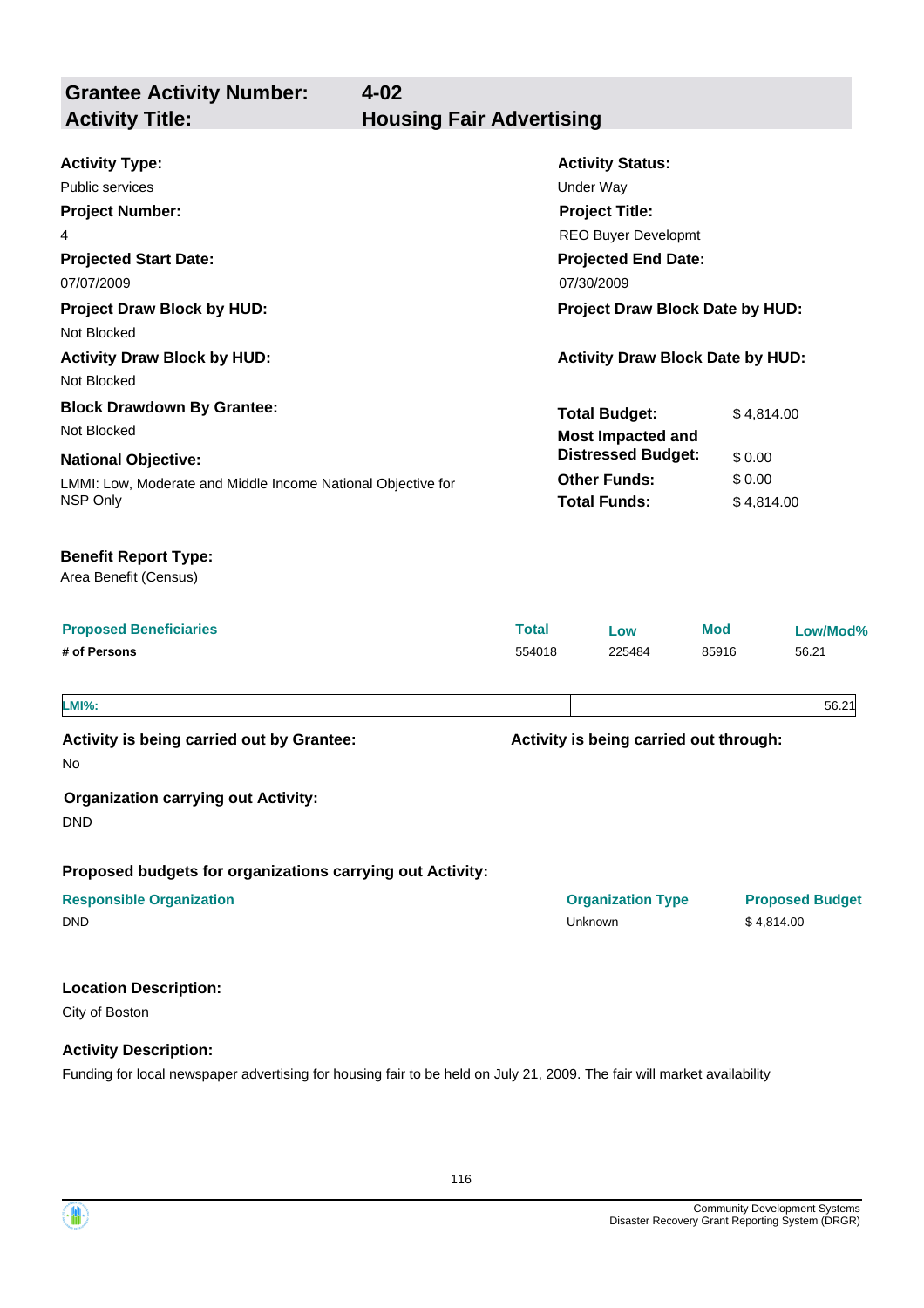of NSP funds. Advertising placed in independent newspapaers,El Mundo, Metro Boston, El Planeta.

**Environmental Assessment:** COMPLETED



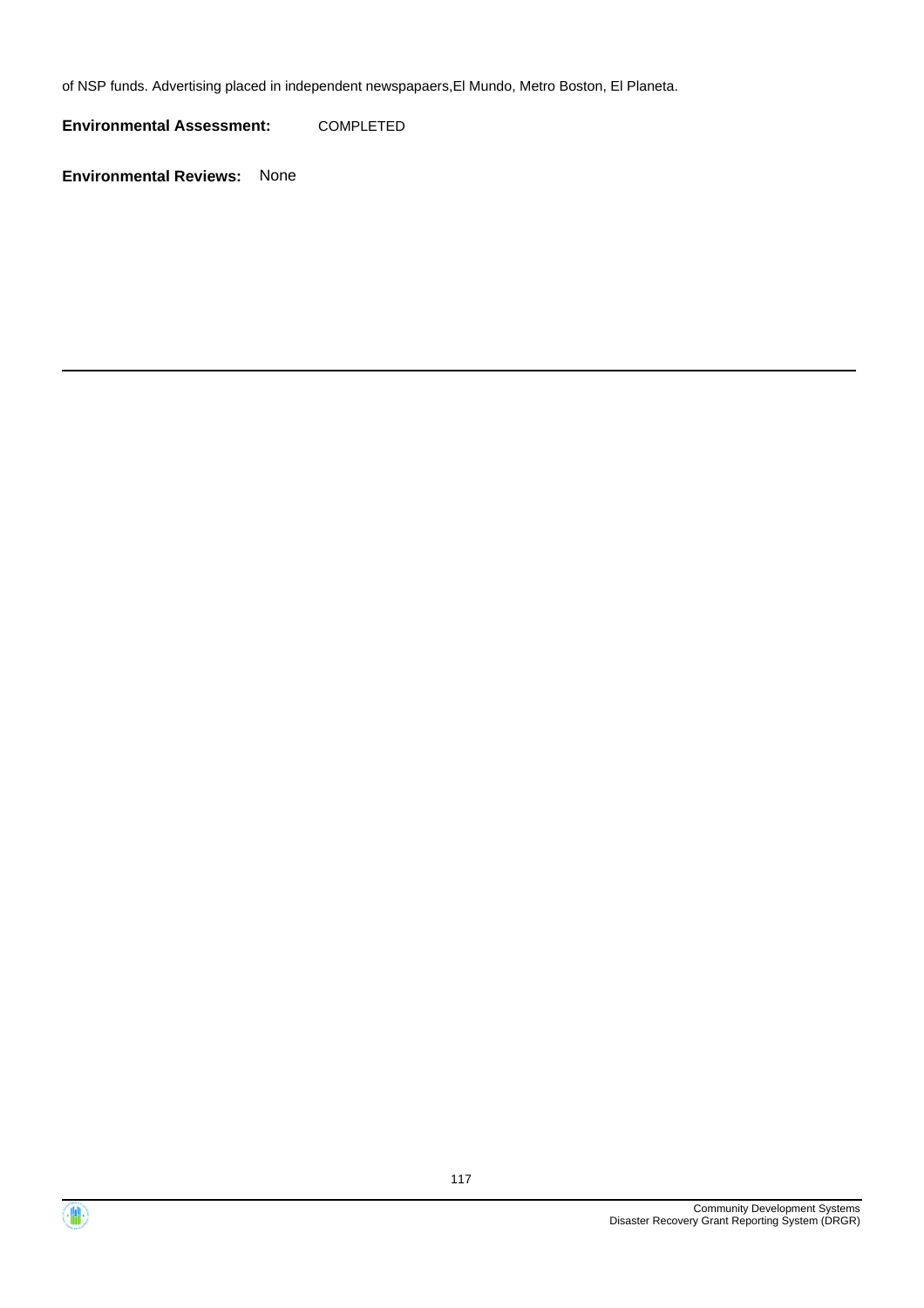**Grantee Activity Number: Projected Start Date:** LMMI: Low, Moderate and Middle Income National Objective for NSP Only **National Objective: Activity Status: Projected End Date: 4-03 Activity Type:** 07/19/2009 09/15/2009 Land Banking - Disposition (NSP Only) Completed **Activity Title: COMPLETED- Housing Fair Project Number:** 4 **Project Title:** REO Buyer Developmt **Total Budget:** \$235.00 **Other Funds:** \$ 0.00 **Total Funds:** \$ 235.00 **Proposed Beneficiaries Total Low Mod Low/Mod% # of Persons** 606 282 215 82.01 **Proposed budgets for organizations carrying out Activity: Activity is being carried out through: Responsible Organization Organization Type Proposed Budget** No **Activity is being carried out by Grantee: Organization carrying out Activity:** DND DND Unknown \$ 235.00 Area Benefit (Census) **Benefit Report Type: Project Draw Block by HUD: Project Draw Block Date by HUD:** Not Blocked **Activity Draw Block by HUD: Activity Draw Block Date by HUD:** Not Blocked **Block Drawdown By Grantee:** Not Blocked **LMI%:** 82.01 **Most Impacted and Distressed Budget:** \$ 0.00

### **Location Description:**

Harborside Community Center. FIT areas.

### **Activity Description:**

Supplies and set-up for housing Fair at Harborside Community Center to introduce protential beneficiaries in a FIT

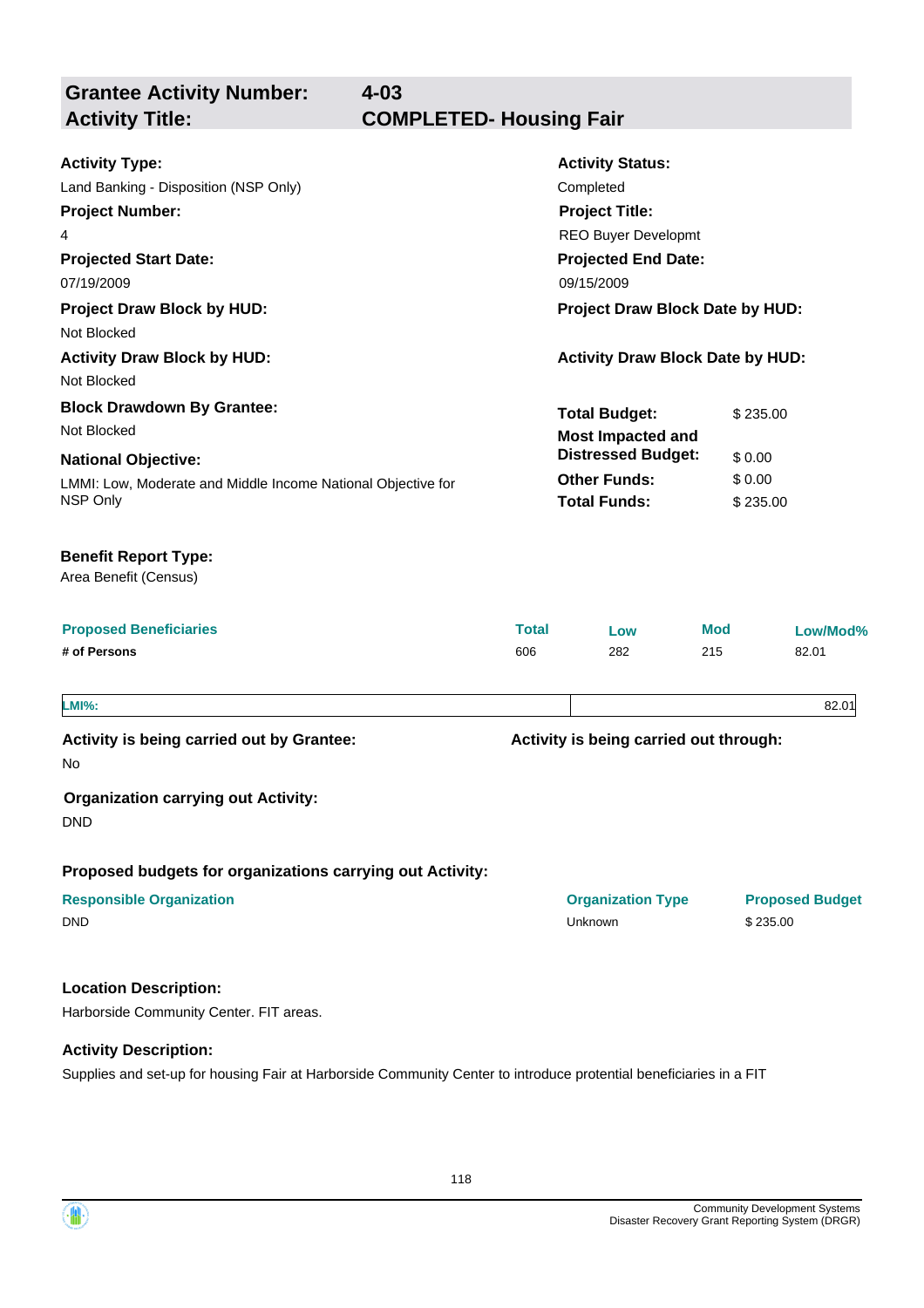area to the availability of NSP funds.

**Environmental Assessment:** COMPLETED



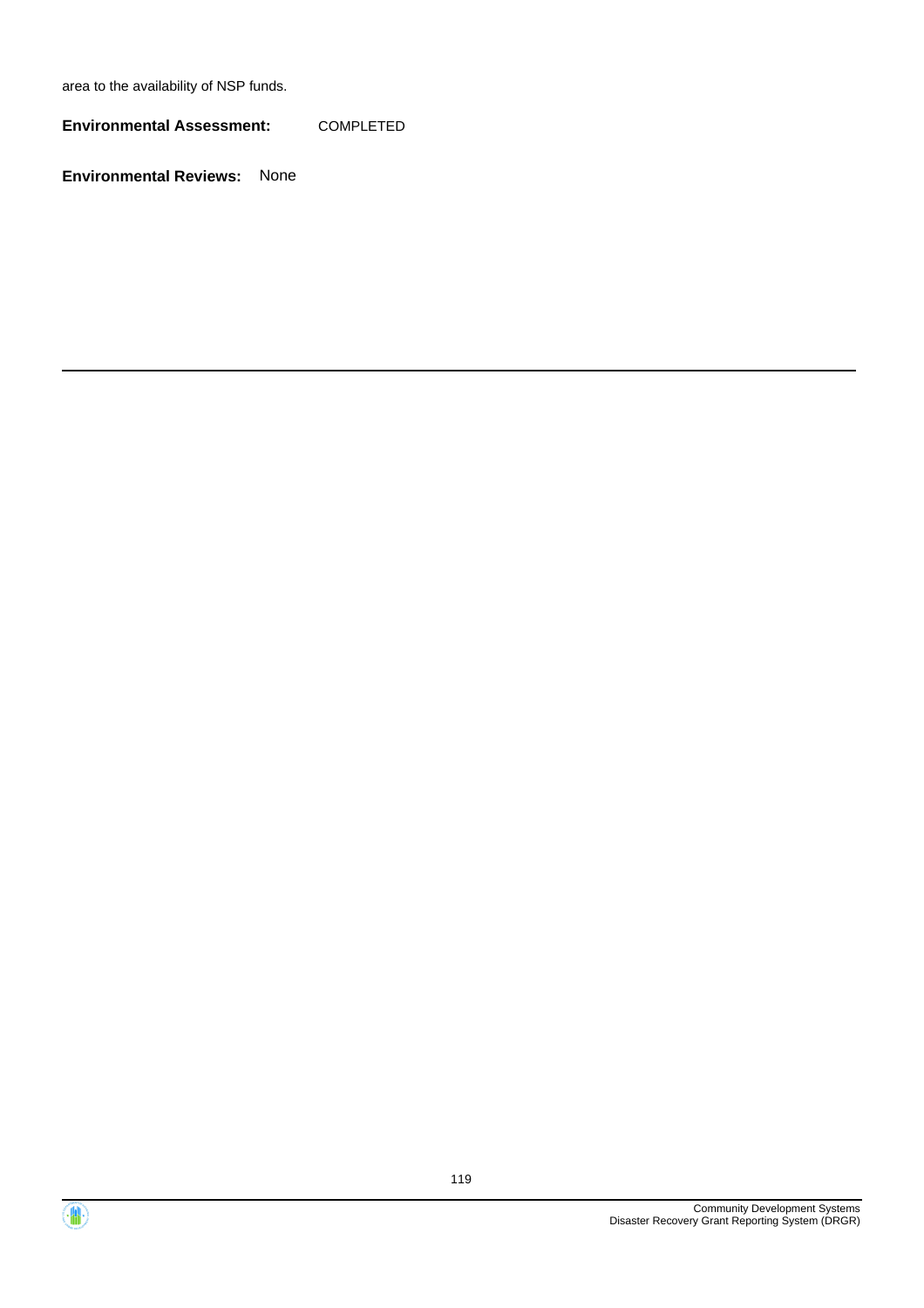**Grantee Activity Number: Projected Start Date:** LMMI: Low, Moderate and Middle Income National Objective for NSP Only **National Objective: Activity Status: Projected End Date: 4-04 Activity Type:** 09/01/2009 06/30/2010 Land Banking - Disposition (NSP Only) Under Way **Activity Title: Housing Fair Supplies Project Number:** 4 **Project Title:** REO Buyer Developmt **Total Budget:** \$ 1,799.87 **Other Funds:** \$ 0.00 **Total Funds:** \$ 1,799.87 **Proposed Beneficiaries Total Low Mod Low/Mod% # of Persons** 5740 3293 932 73.61 **Proposed budgets for organizations carrying out Activity: Activity is being carried out through: Responsible Organization Organization Type Proposed Budget** No **Activity is being carried out by Grantee: Organization carrying out Activity:** DND DND Unknown \$ 6,893.00 Area Benefit (Census) **Benefit Report Type: Project Draw Block by HUD: Project Draw Block Date by HUD:** Not Blocked **Activity Draw Block by HUD: Activity Draw Block Date by HUD:** Not Blocked **Block Drawdown By Grantee:** Not Blocked **LMI%:** 73.61 **Most Impacted and Distressed Budget:** \$ 0.00

### **Location Description:**

Various locations in the City of Boston. FIT areas.

### **Activity Description:**

Contracts to provides supplies for housing fairs for first time homebuyers and prospective buyers of foreclosed

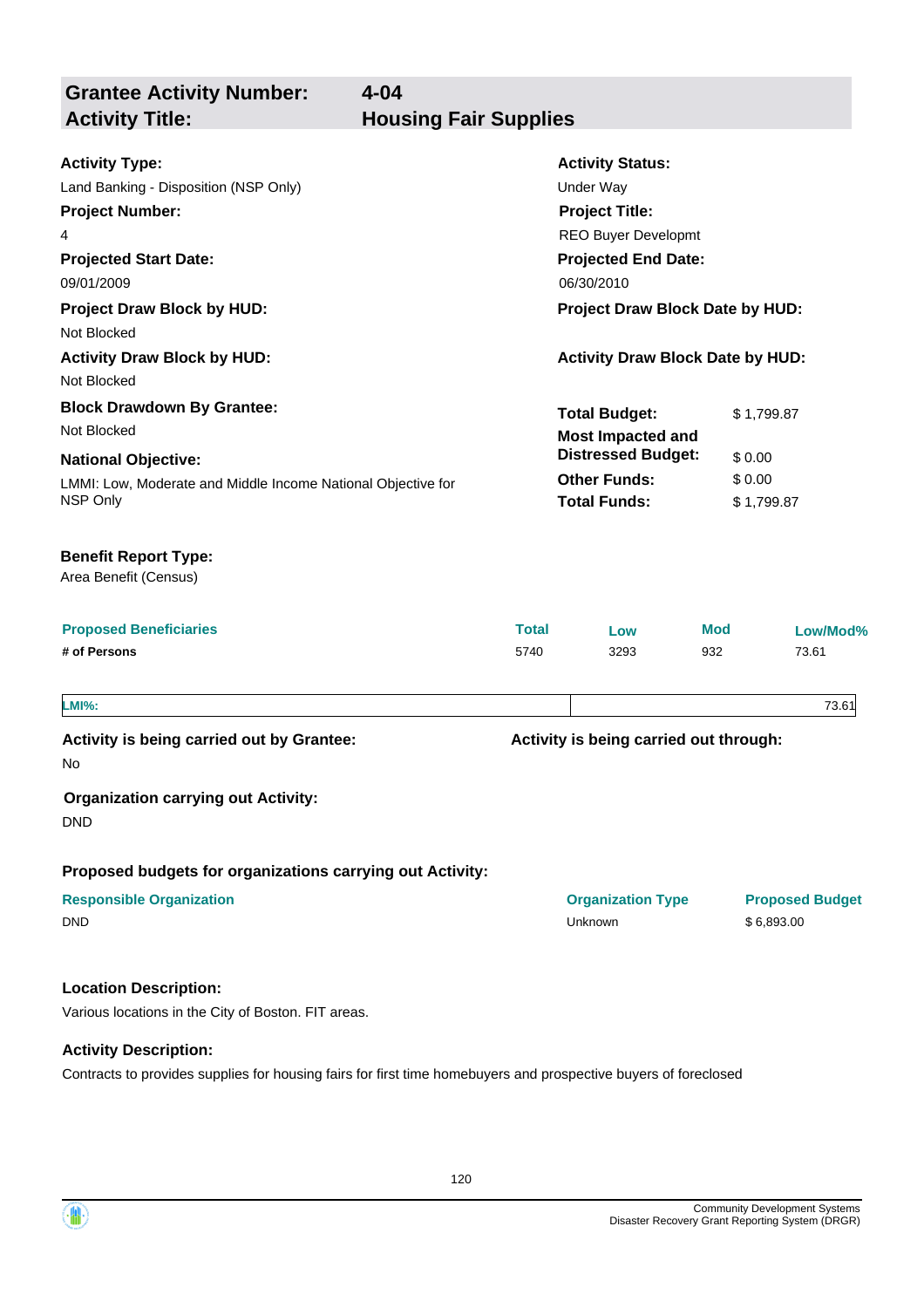properties.

**Environmental Assessment:** COMPLETED



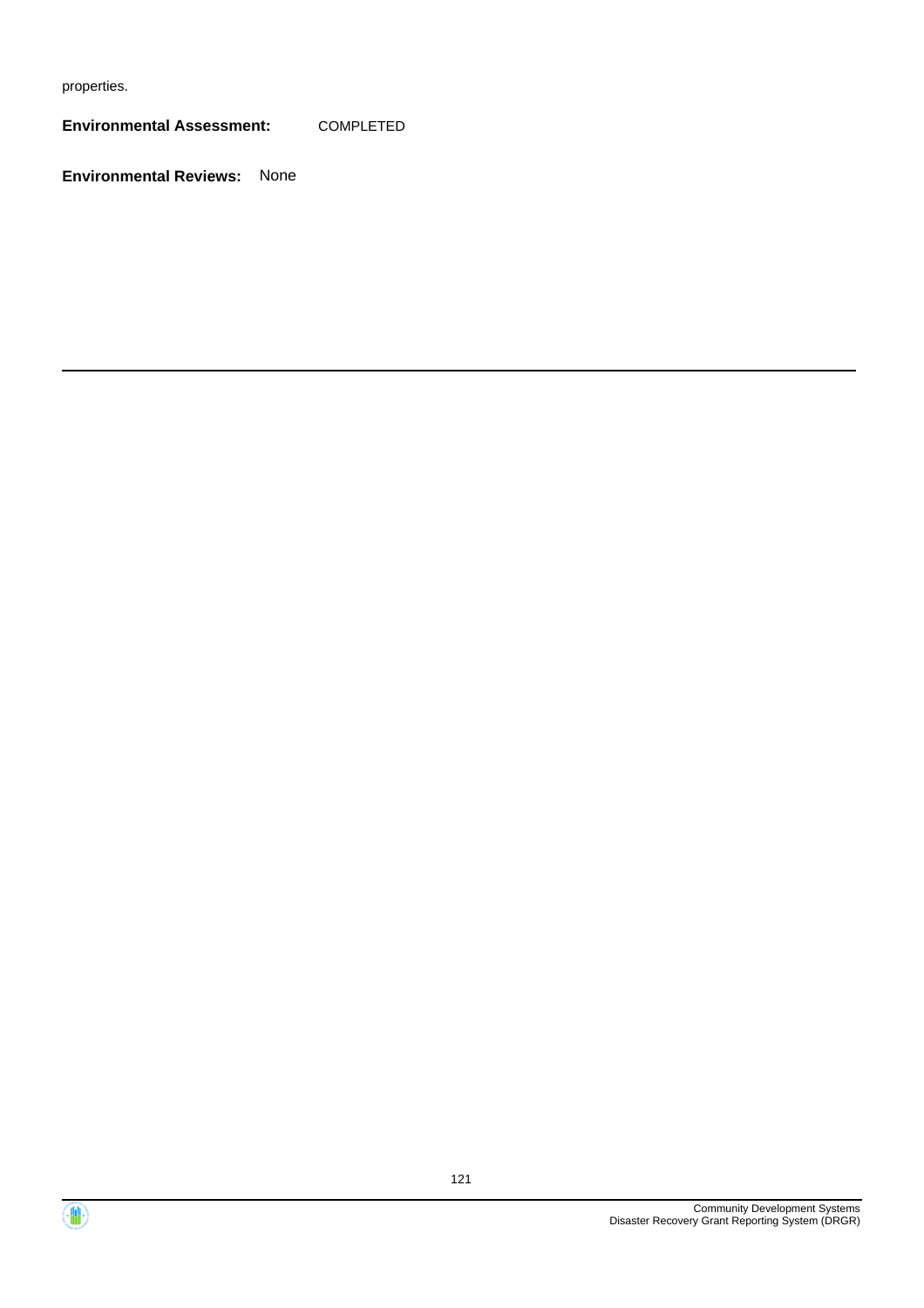**Grantee Activity Number: Projected Start Date:** LMMI: Low, Moderate and Middle Income National Objective for NSP Only **National Objective: Activity Status: Projected End Date: 4-05 Activity Type:** 09/01/2009 09/30/2009 Public services **National Structure Control Control Control Control Control Control Control Control Control Control Control Control Control Control Control Control Control Control Control Control Control Control Control Co Activity Title: September Housing Fair Advertising Project Number:** 4 **Project Title:** REO Buyer Developmt **Total Budget:** \$ 2,025.02 **Other Funds:** \$ 0.00 **Total Funds:** \$ 2,025.02 **Location Description:** City wide **Activity Description: Proposed Beneficiaries Total Low Mod Low/Mod% # of Persons** 554018 225484 85916 56.21 **Proposed budgets for organizations carrying out Activity: Activity is being carried out through: Responsible Organization Organization Type Proposed Budget** No **Activity is being carried out by Grantee: Organization carrying out Activity:** DND DND Unknown \$ 3,902.00 Area Benefit (Census) **Benefit Report Type: Project Draw Block by HUD: Project Draw Block Date by HUD:** Not Blocked **Activity Draw Block by HUD: Activity Draw Block Date by HUD:** Not Blocked **Block Drawdown By Grantee:** Not Blocked **LMI%:** 56.21 **Most Impacted and Distressed Budget:** \$ 0.00

Advertising about Housing Fair to be held September 26 for first time homebuyers and those seeking to purchase

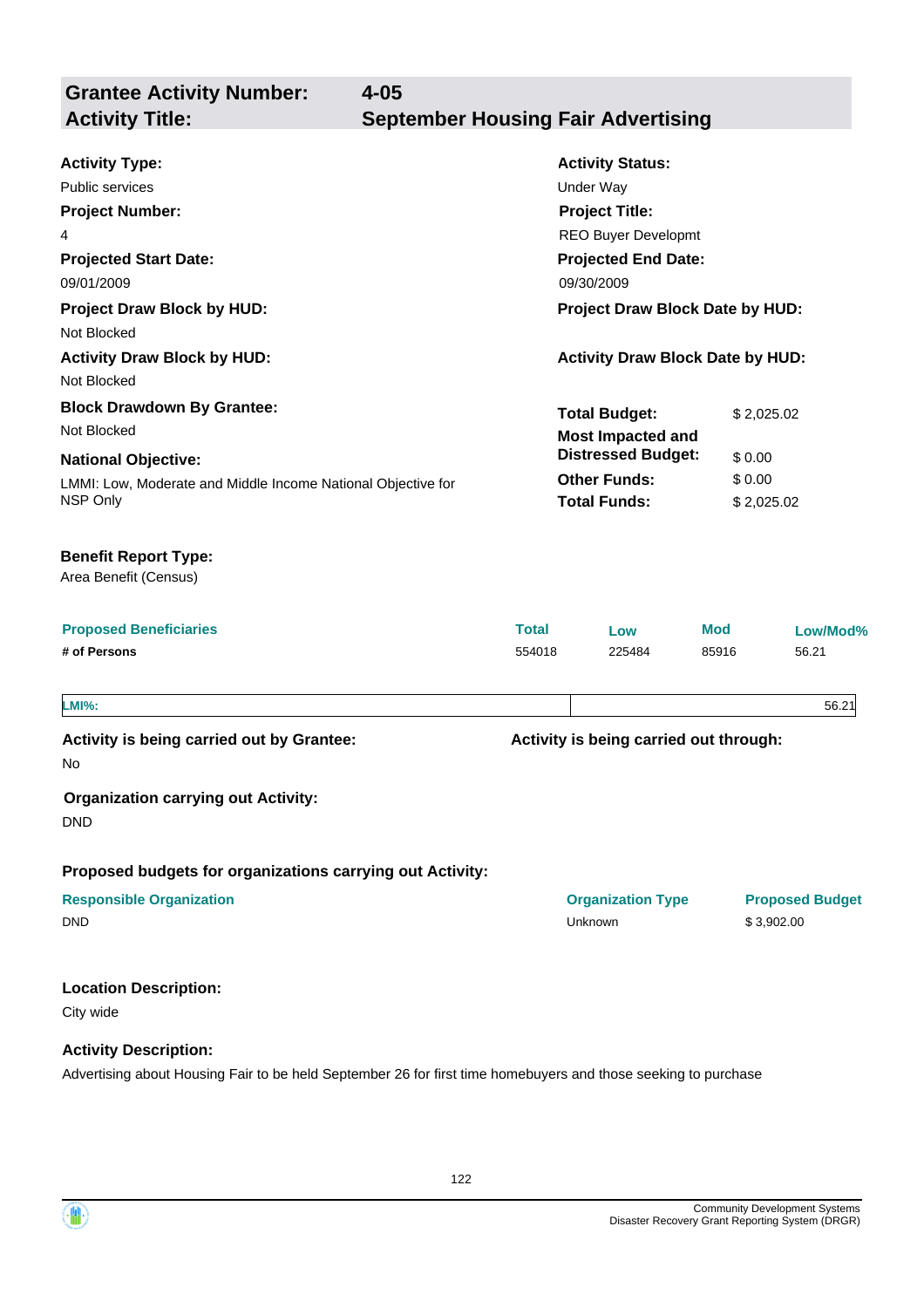foreclosed properties. Ads were placed in newspapers.

**Environmental Assessment:** COMPLETED



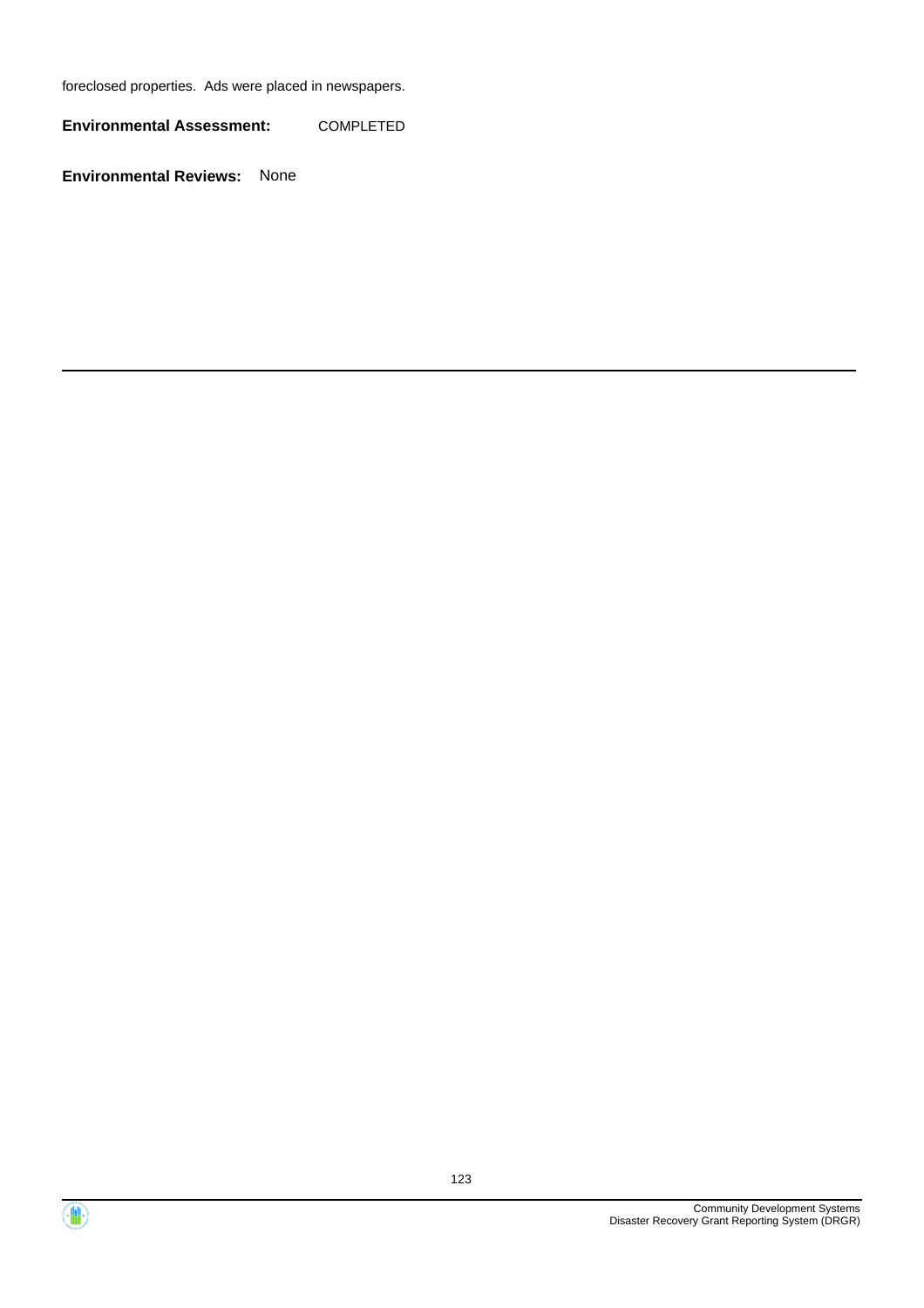**Grantee Activity Number: Activity Title: Housing Fair 2-2010**

| <b>Activity Type:</b>                                        |                                               | <b>Activity Status:</b>                 |            |                                      |
|--------------------------------------------------------------|-----------------------------------------------|-----------------------------------------|------------|--------------------------------------|
| Public services                                              | <b>Under Way</b>                              |                                         |            |                                      |
| <b>Project Number:</b>                                       | <b>Project Title:</b><br>REO Buyer Developmt  |                                         |            |                                      |
| 4                                                            |                                               |                                         |            |                                      |
| <b>Projected Start Date:</b>                                 |                                               | <b>Projected End Date:</b>              |            |                                      |
| 02/01/2010                                                   | 06/30/2010<br>Project Draw Block Date by HUD: |                                         |            |                                      |
| <b>Project Draw Block by HUD:</b><br>Not Blocked             |                                               |                                         |            |                                      |
| <b>Activity Draw Block by HUD:</b>                           |                                               | <b>Activity Draw Block Date by HUD:</b> |            |                                      |
| Not Blocked                                                  |                                               |                                         |            |                                      |
| <b>Block Drawdown By Grantee:</b>                            |                                               | <b>Total Budget:</b>                    | \$6,130.69 |                                      |
| Not Blocked                                                  |                                               | <b>Most Impacted and</b>                |            |                                      |
| <b>National Objective:</b>                                   |                                               | <b>Distressed Budget:</b>               | \$0.00     |                                      |
| LMMI: Low, Moderate and Middle Income National Objective for |                                               | <b>Other Funds:</b>                     | \$0.00     |                                      |
| NSP Only                                                     |                                               | <b>Total Funds:</b>                     |            | \$6,130.69                           |
| <b>Benefit Report Type:</b><br>Area Benefit (Census)         |                                               |                                         |            |                                      |
| <b>Proposed Beneficiaries</b>                                | <b>Total</b>                                  | Low                                     | <b>Mod</b> | Low/Mod%                             |
| # of Persons                                                 | 554018                                        | 225484                                  | 85916      | 56.21                                |
| <b>LMI%:</b>                                                 |                                               |                                         |            | 56.21                                |
| Activity is being carried out by Grantee:                    |                                               | Activity is being carried out through:  |            |                                      |
| No                                                           |                                               |                                         |            |                                      |
| <b>Organization carrying out Activity:</b><br><b>DND</b>     |                                               |                                         |            |                                      |
| Proposed budgets for organizations carrying out Activity:    |                                               |                                         |            |                                      |
| <b>Responsible Organization</b><br><b>DND</b>                |                                               | <b>Organization Type</b><br>Unknown     |            | <b>Proposed Budget</b><br>\$5,189.75 |
| <b>Location Description:</b>                                 |                                               |                                         |            |                                      |
| City of Boston Housing Spring Housing Fair.                  |                                               |                                         |            |                                      |
| <b>Activity Description:</b>                                 |                                               |                                         |            |                                      |

Advertising Housing Fair to attract potential purchasers of REO properties.

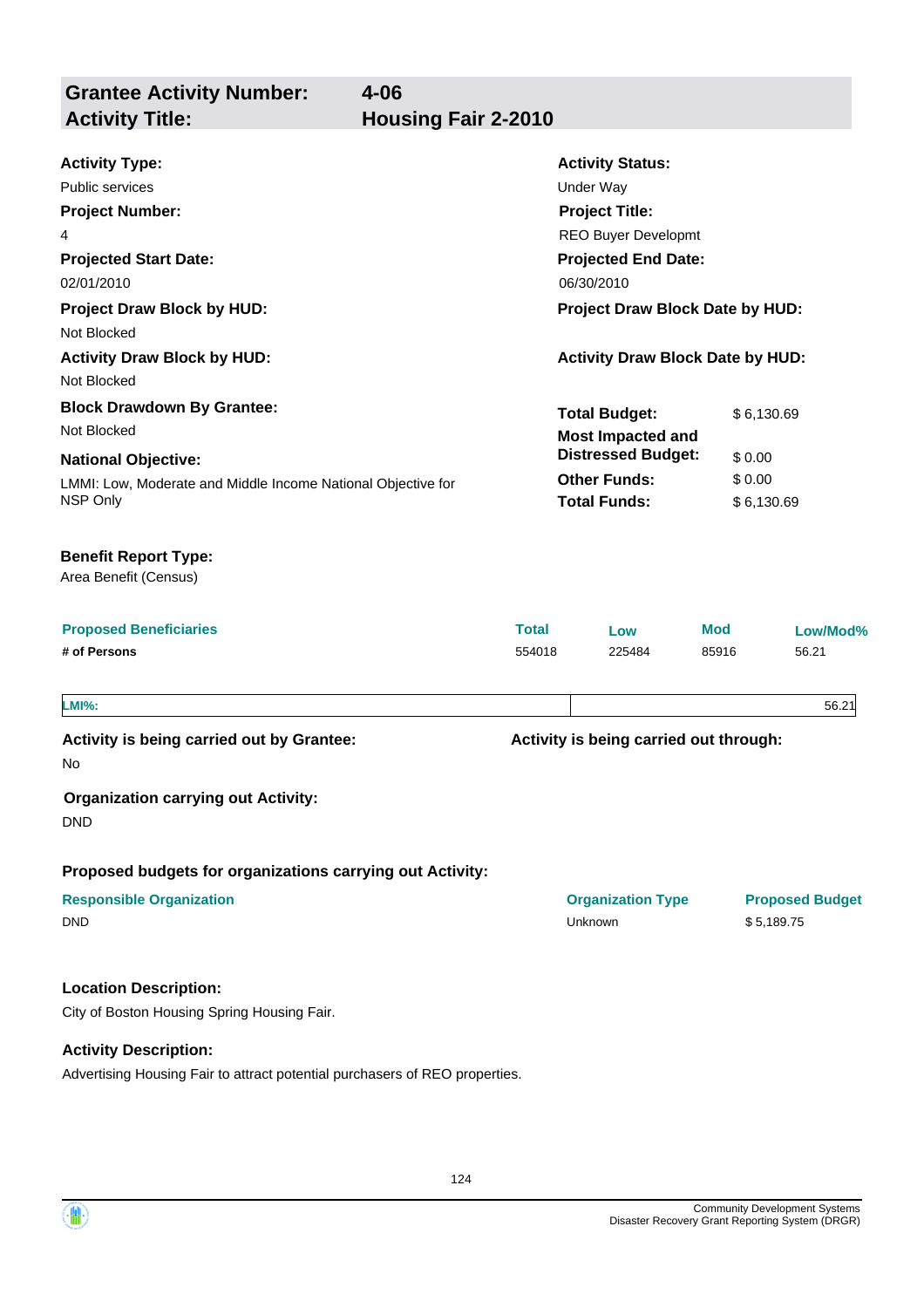**Environmental Assessment:** COMPLETED



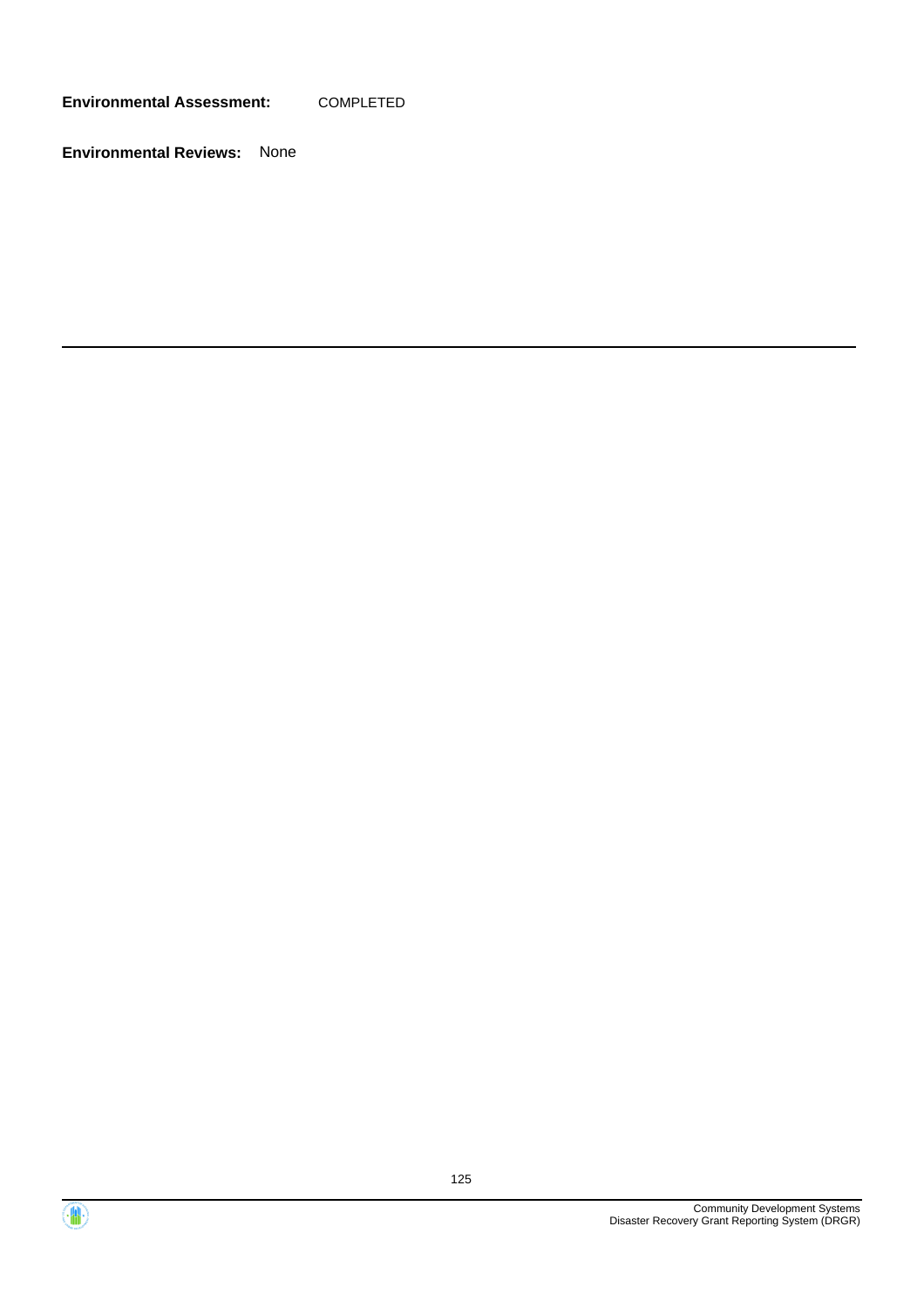**Grantee Activity Number: Projected Start Date:** LMMI: Low, Moderate and Middle Income National Objective for NSP Only **National Objective: Activity Status: Projected End Date: 4-07 Activity Type:** 05/13/2010 06/30/2010 Public services **National Structure Control Control Control Control Control Control Control Control Control Control Control Control Control Control Control Control Control Control Control Control Control Control Control Co Activity Title: Advertising foreclosed homes Project Number:** 4 **Project Title:** REO Buyer Developmt **Total Budget:** \$6,695.15 **Other Funds:** \$ 0.00 **Total Funds:** \$6,695.15 **Proposed Beneficiaries Total Low Mod Low/Mod% # of Persons** 554018 225484 85916 56.21 Area Benefit (Census) **Benefit Report Type: Project Draw Block by HUD: Project Draw Block Date by HUD:** Not Blocked **Activity Draw Block by HUD: Activity Draw Block Date by HUD:** Not Blocked **Block Drawdown By Grantee:** Not Blocked **Most Impacted and Distressed Budget:** \$ 0.00

**LMI%:** 56.21

No

**Activity is being carried out by Grantee:**

**Organization carrying out Activity:**

DND

**Proposed budgets for organizations carrying out Activity:**

| <b>Responsible Organization</b> | <b>Organization Type</b> | <b>Proposed Budget</b> |
|---------------------------------|--------------------------|------------------------|
| <b>DND</b>                      | Unknown                  | \$977.00               |

## **Location Description:**

Throughout the City of Boston

### **Activity Description:**

REO properties purchased by the grantee will be advertised for sale to qualified buyers.

**Activity is being carried out through:**

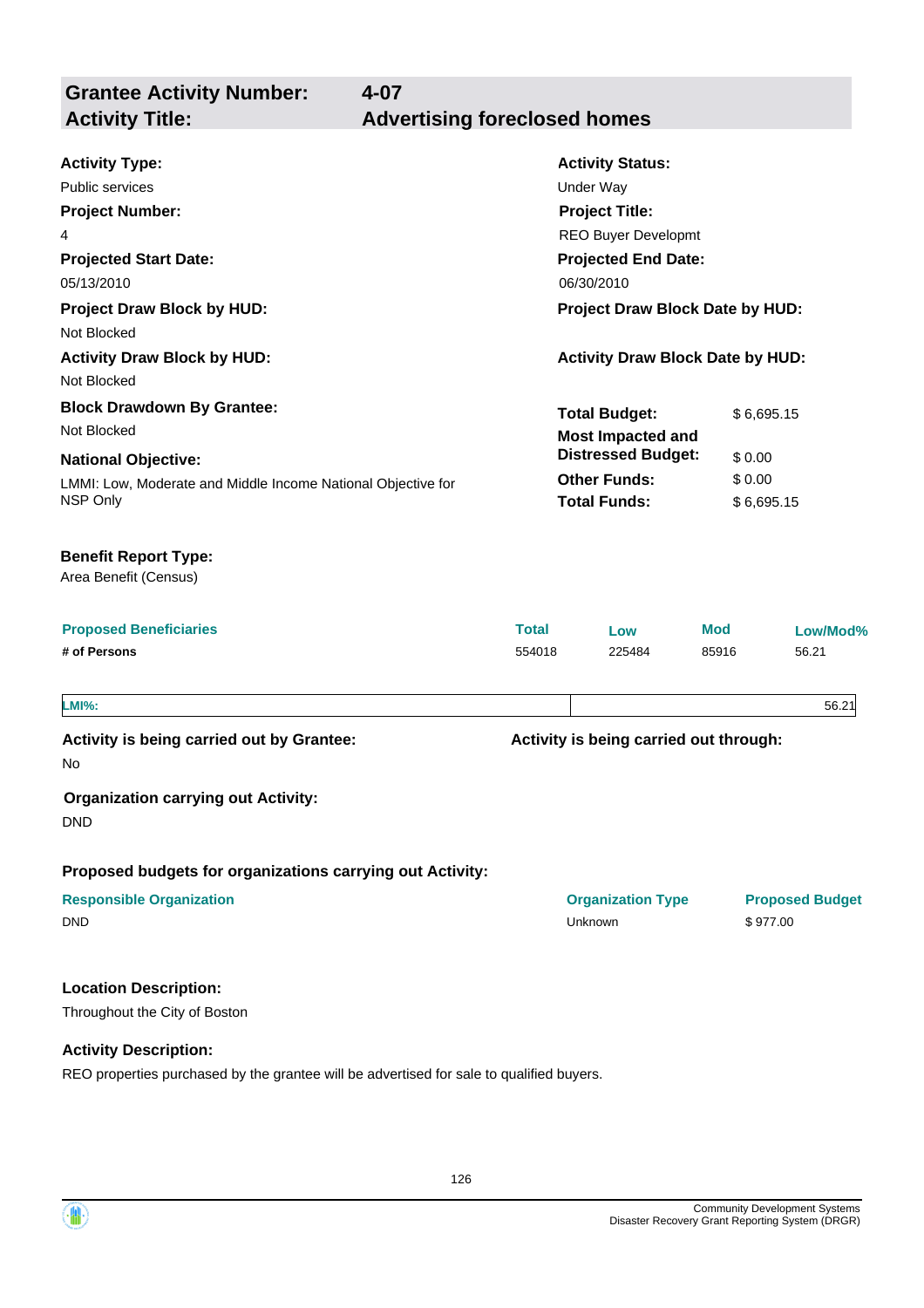**Environmental Assessment:** COMPLETED



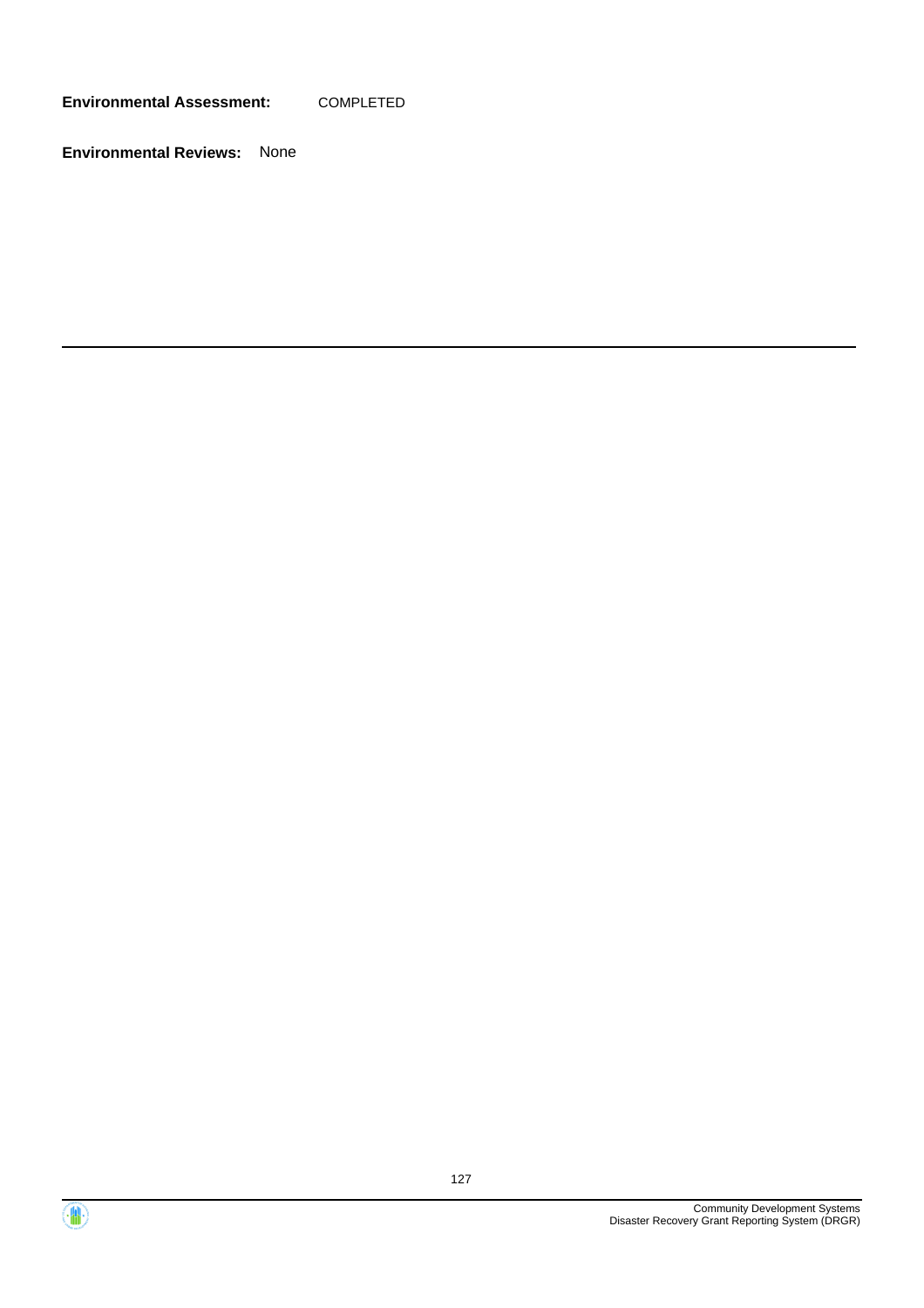**Grantee Activity Number:**

| <b>Activity Type:</b><br>Public services<br><b>Project Number:</b><br>4<br><b>Projected Start Date:</b><br>06/12/2010                                      |                       | <b>Activity Status:</b><br><b>Under Way</b><br><b>Project Title:</b><br>REO Buyer Developmt<br><b>Projected End Date:</b><br>06/15/2010 |                                          |                                    |
|------------------------------------------------------------------------------------------------------------------------------------------------------------|-----------------------|-----------------------------------------------------------------------------------------------------------------------------------------|------------------------------------------|------------------------------------|
| <b>Project Draw Block by HUD:</b><br>Not Blocked                                                                                                           |                       | Project Draw Block Date by HUD:                                                                                                         |                                          |                                    |
| <b>Activity Draw Block by HUD:</b><br>Not Blocked                                                                                                          |                       | <b>Activity Draw Block Date by HUD:</b>                                                                                                 |                                          |                                    |
| <b>Block Drawdown By Grantee:</b><br>Not Blocked<br><b>National Objective:</b><br>LMMI: Low, Moderate and Middle Income National Objective for<br>NSP Only |                       | <b>Total Budget:</b><br><b>Most Impacted and</b><br><b>Distressed Budget:</b><br><b>Other Funds:</b><br><b>Total Funds:</b>             | \$807.35<br>\$0.00<br>\$0.00<br>\$807.35 |                                    |
| <b>Benefit Report Type:</b><br>Area Benefit (Census)                                                                                                       |                       |                                                                                                                                         |                                          |                                    |
| <b>Proposed Beneficiaries</b><br># of Persons                                                                                                              | <b>Total</b><br>12838 | Low<br>6988                                                                                                                             | <b>Mod</b><br>2315                       | Low/Mod%<br>72.46                  |
| <b>LMI%:</b>                                                                                                                                               |                       |                                                                                                                                         |                                          | 72.46                              |
| Activity is being carried out by Grantee:<br>No<br><b>Organization carrying out Activity:</b>                                                              |                       | Activity is being carried out through:                                                                                                  |                                          |                                    |
| <b>DND</b><br>Proposed budgets for organizations carrying out Activity:<br><b>Responsible Organization</b><br><b>DND</b>                                   |                       | <b>Organization Type</b><br>Unknown                                                                                                     |                                          | <b>Proposed Budget</b><br>\$227.50 |
| <b>Location Description:</b><br>Madison Park Cardinal Hall, Roxbury 02119                                                                                  |                       |                                                                                                                                         |                                          |                                    |

**Activity Description:**

Payment for custodial sevices for use of space for homebuyer training on June 12, 2010.

128

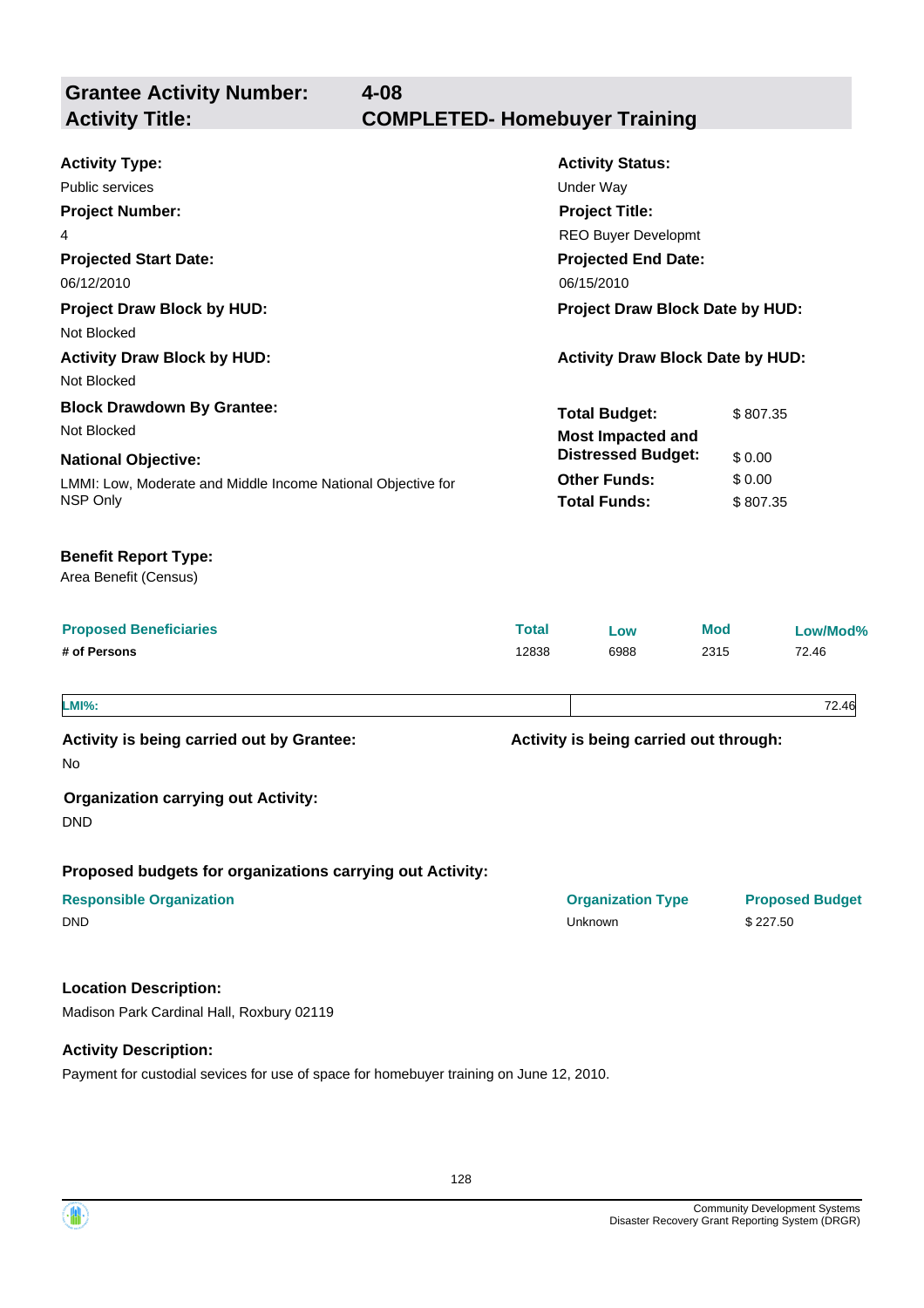**Environmental Assessment:** EXEMPT

**Environmental Reviews:** None

# **Project # / Title: 6 / Rental Housing**

| <b>Grantee Activity Number:</b><br><b>Activity Title:</b>    | $6 - 01$<br>8 Elwyn Road |                                         |             |
|--------------------------------------------------------------|--------------------------|-----------------------------------------|-------------|
| <b>Activity Type:</b>                                        |                          | <b>Activity Status:</b>                 |             |
| Rehabilitation/reconstruction of residential structures      |                          | Under Way                               |             |
| <b>Project Number:</b>                                       |                          | <b>Project Title:</b>                   |             |
| 6                                                            |                          | <b>Rental Housing</b>                   |             |
| <b>Projected Start Date:</b>                                 |                          | <b>Projected End Date:</b>              |             |
| 10/19/2009                                                   |                          | 12/30/2010                              |             |
| <b>Project Draw Block by HUD:</b>                            |                          | Project Draw Block Date by HUD:         |             |
| Not Blocked                                                  |                          |                                         |             |
| <b>Activity Draw Block by HUD:</b>                           |                          | <b>Activity Draw Block Date by HUD:</b> |             |
| Not Blocked                                                  |                          |                                         |             |
| <b>Block Drawdown By Grantee:</b>                            |                          | <b>Total Budget:</b>                    | \$53,603.57 |
| Not Blocked                                                  |                          | <b>Most Impacted and</b>                |             |
| <b>National Objective:</b>                                   |                          | <b>Distressed Budget:</b>               | \$0.00      |
| LMMI: Low, Moderate and Middle Income National Objective for |                          | <b>Other Funds:</b>                     | \$0.00      |
|                                                              |                          | <b>Total Funds:</b>                     | \$53,603.57 |

| Direct (Households) |
|---------------------|
|---------------------|

| <b>Proposed Beneficiaries</b><br># Renter Households | <b>Total</b><br>1 | Low          | <b>Mod</b> | Low/Mod%<br>100.00 |
|------------------------------------------------------|-------------------|--------------|------------|--------------------|
| # of Households                                      | 1                 |              |            | 100.00             |
| <b>Proposed Accomplishments</b>                      |                   | <b>Total</b> |            |                    |
| # of Singlefamily Units                              |                   |              |            |                    |
| # of Housing Units                                   |                   |              |            |                    |

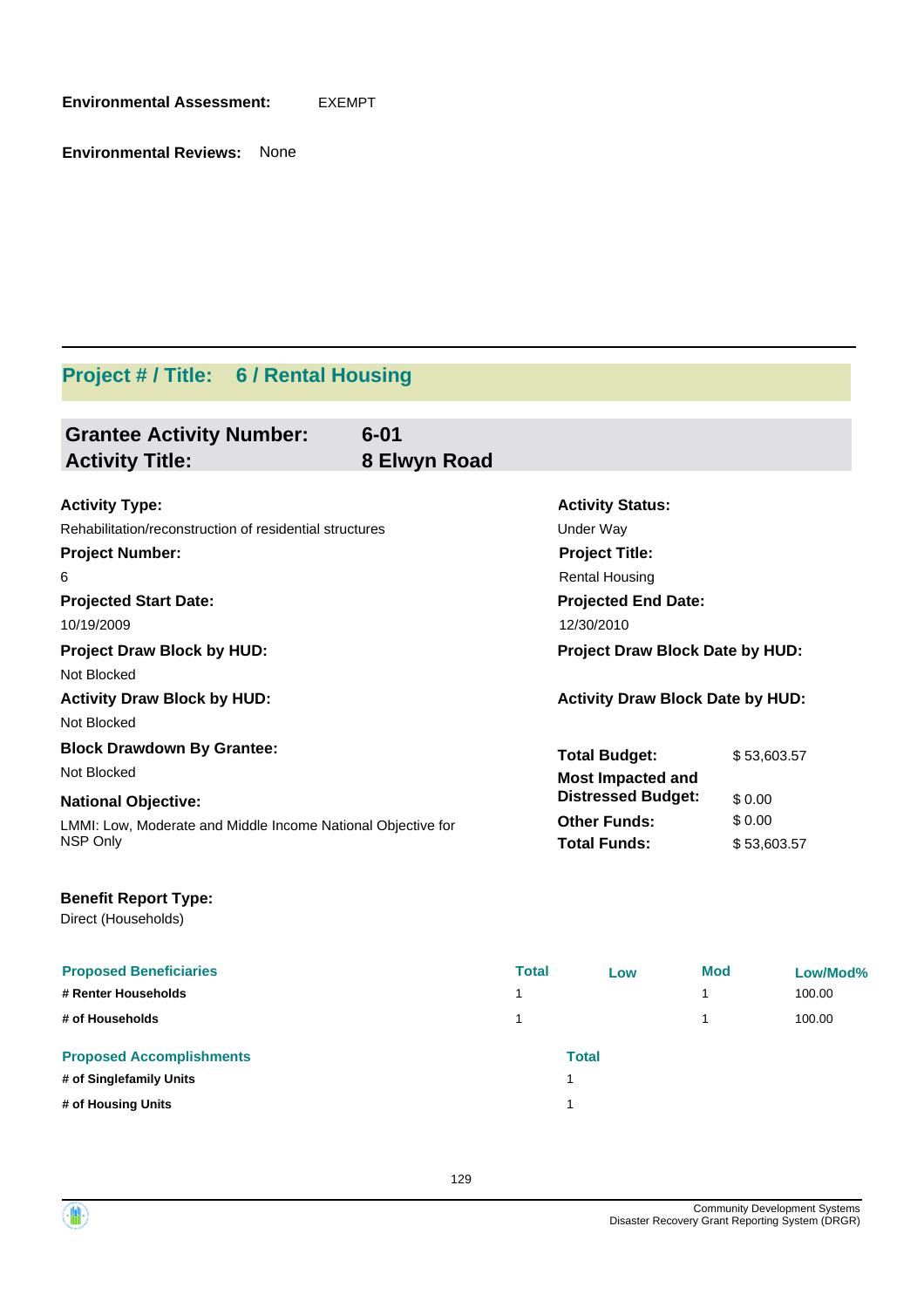No

### **Organization carrying out Activity:**

DND

### **Proposed budgets for organizations carrying out Activity:**

### **Responsible Organization Organization Type Proposed Budget** DND Unknown \$ 44,793.00

### **Location Description:**

8 Elwyn Road, Dorchester, MA 02124

### **Activity Description:**

renovation of foreclosed triple decker into three units of affordable housing. 2 of the units targeted to 50% or less AMI tenants. The two VLI units are reported at activity 12-2

**Environmental Assessment:** COMPLETED

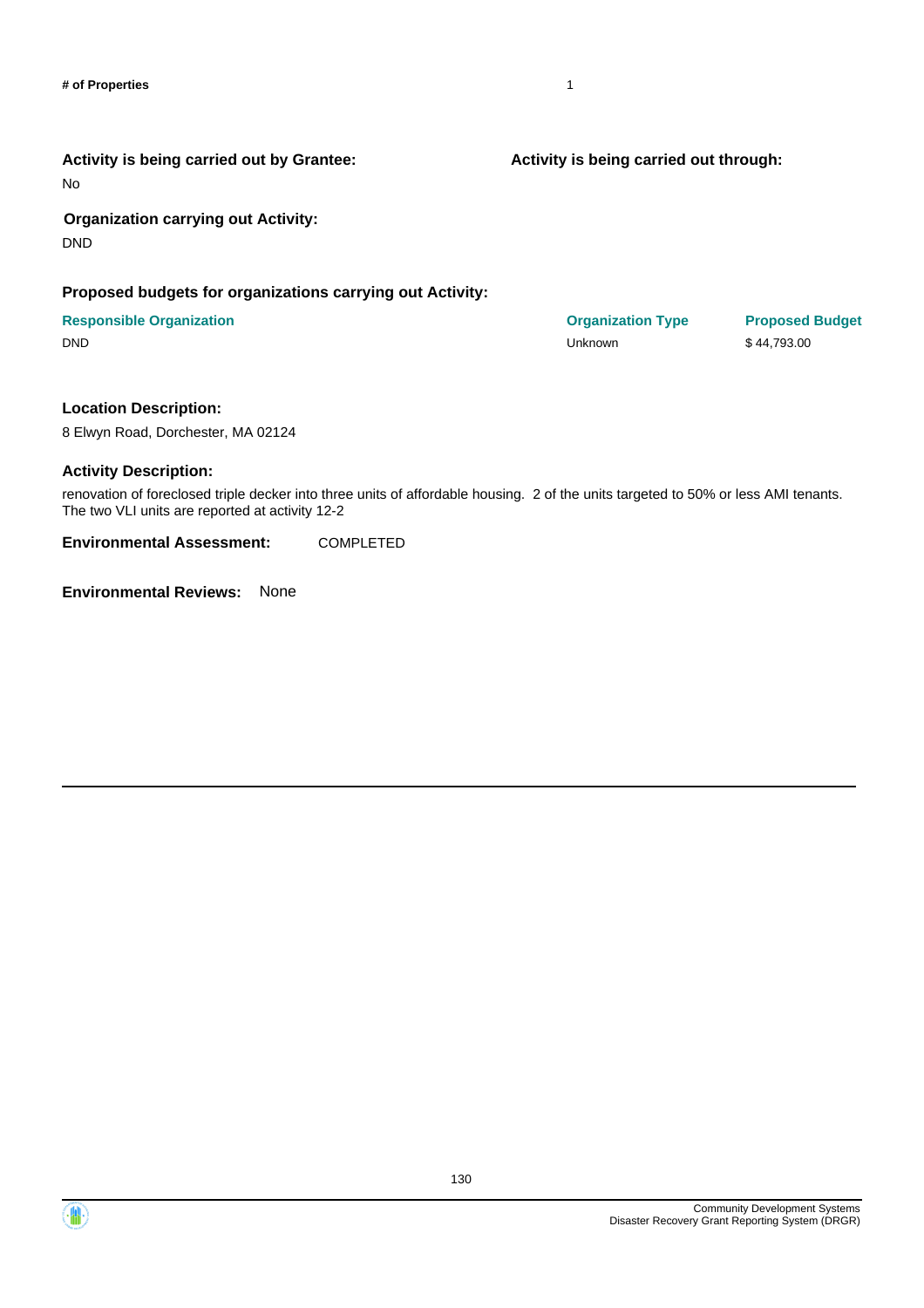**Grantee Activity Number:**

**6-02**

# **Activity Title: COMPLETED 4-6 Nelson Street**

| <b>Activity Status:</b>                 |                                                  |  |
|-----------------------------------------|--------------------------------------------------|--|
| Completed                               |                                                  |  |
| <b>Project Title:</b>                   |                                                  |  |
| <b>Rental Housing</b>                   |                                                  |  |
| <b>Projected End Date:</b>              |                                                  |  |
| 05/30/2011                              |                                                  |  |
| <b>Project Draw Block Date by HUD:</b>  |                                                  |  |
|                                         |                                                  |  |
| <b>Activity Draw Block Date by HUD:</b> |                                                  |  |
|                                         |                                                  |  |
|                                         | \$134,801.48                                     |  |
|                                         |                                                  |  |
| <b>Distressed Budget:</b>               | \$0.00                                           |  |
| <b>Other Funds:</b>                     | \$0.00                                           |  |
| <b>Total Funds:</b>                     | \$134,801.48                                     |  |
|                                         | <b>Total Budget:</b><br><b>Most Impacted and</b> |  |

### **Benefit Report Type:**

Direct (Households)

| <b>Proposed Beneficiaries</b><br># Renter Households<br># of Households | <b>Total</b> | Low               | <b>Mod</b> | Low/Mod%<br>100.00<br>100.00 |
|-------------------------------------------------------------------------|--------------|-------------------|------------|------------------------------|
| <b>Proposed Accomplishments</b><br># of Singlefamily Units              |              | <b>Total</b><br>٠ |            |                              |
| # of Housing Units                                                      |              | ٠                 |            |                              |
| # of Properties                                                         |              |                   |            |                              |

# **Activity is being carried out by Grantee:**

No

### **Organization carrying out Activity:** DND

### **Proposed budgets for organizations carrying out Activity:**

### **Activity is being carried out through:**

**Responsible Organization COVID-10 COVID-10 Organization Type Proposed Budget** DND Unknown \$ 49,965.33

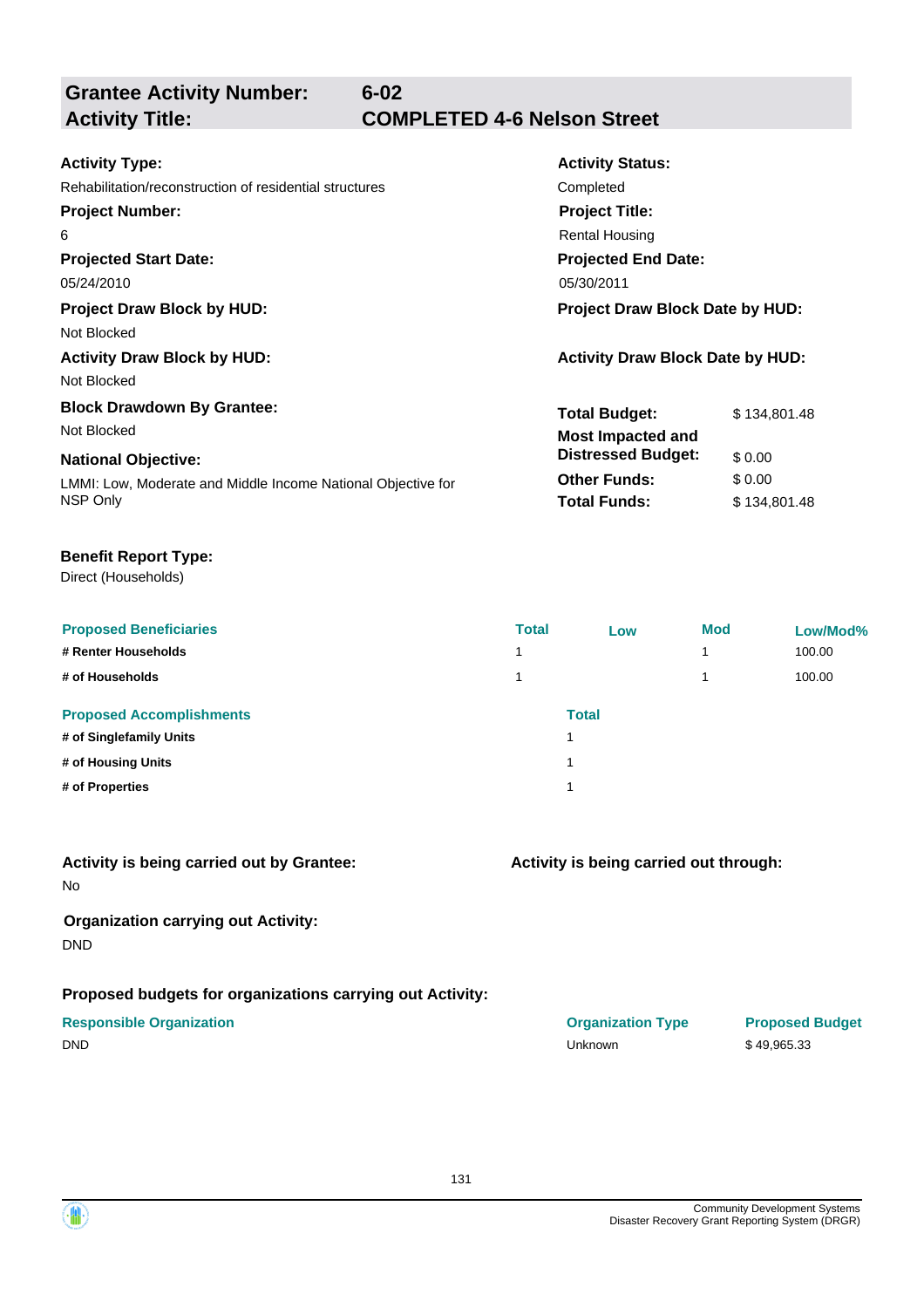### **Location Description:**

4-6 Nelson Street

### **Activity Description:**

Loan to redevelop a 3 rental unit REO building. Two units reported under activity 12-03 as Very Low Income.

**Environmental Assessment:** COMPLETED

**Environmental Reviews:** None

 $\langle \mathbf{m} \rangle$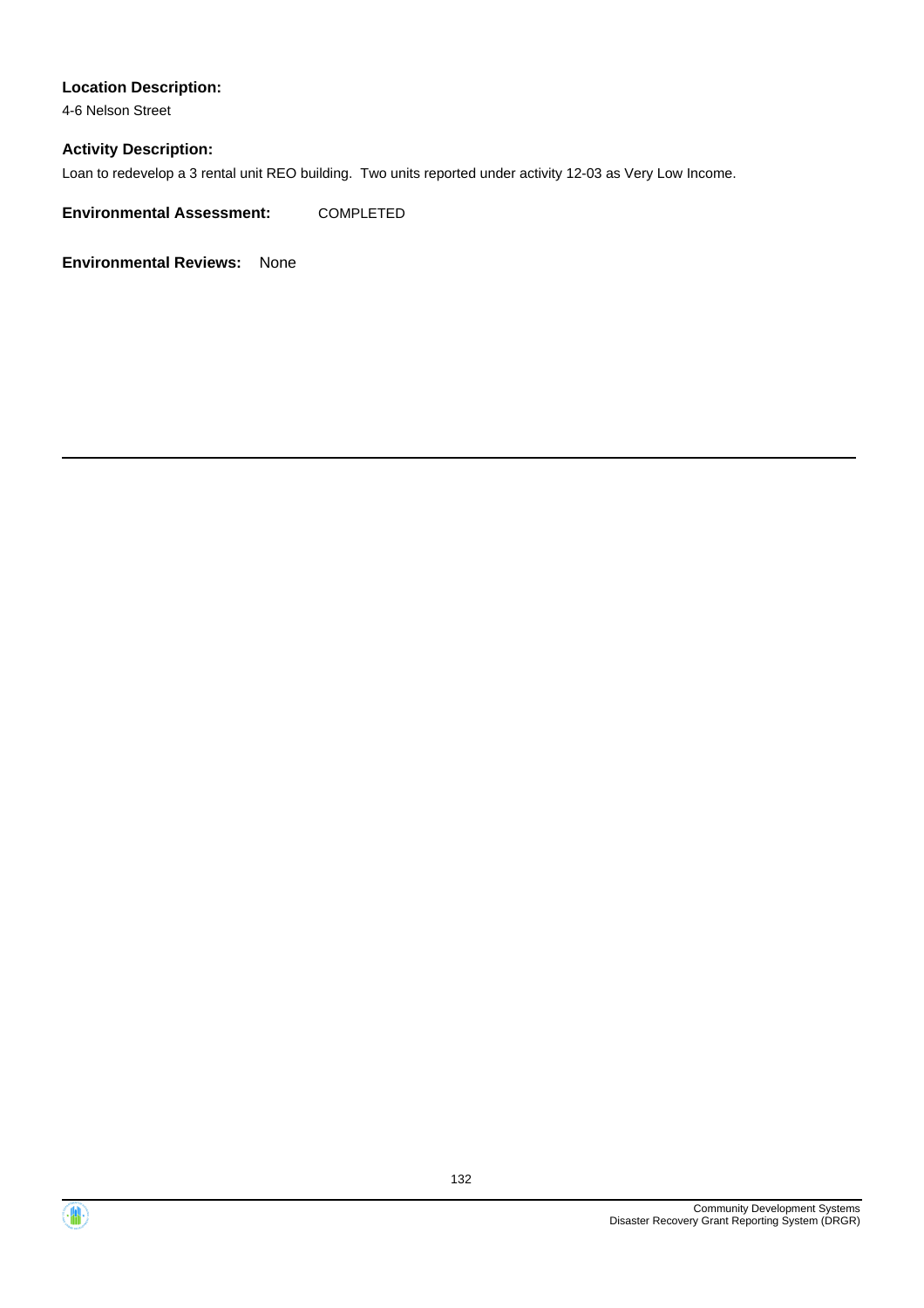**Grantee Activity Number: Activity Title: 17 Ramsey Street**

**6-03**

| <b>Activity Type:</b>                                        | <b>Activity Status:</b>                 |              |  |  |
|--------------------------------------------------------------|-----------------------------------------|--------------|--|--|
| Acquisition - general                                        | Under Way                               |              |  |  |
| <b>Project Number:</b>                                       | <b>Project Title:</b>                   |              |  |  |
| 6                                                            | <b>Rental Housing</b>                   |              |  |  |
| <b>Projected Start Date:</b>                                 | <b>Projected End Date:</b>              |              |  |  |
| 06/01/2010                                                   | 12/30/2010                              |              |  |  |
| <b>Project Draw Block by HUD:</b>                            | <b>Project Draw Block Date by HUD:</b>  |              |  |  |
| Not Blocked                                                  |                                         |              |  |  |
| <b>Activity Draw Block by HUD:</b>                           | <b>Activity Draw Block Date by HUD:</b> |              |  |  |
| Not Blocked                                                  |                                         |              |  |  |
| <b>Block Drawdown By Grantee:</b>                            | <b>Total Budget:</b>                    | \$200,643.20 |  |  |
| Not Blocked                                                  | <b>Most Impacted and</b>                |              |  |  |
| <b>National Objective:</b>                                   | <b>Distressed Budget:</b>               | \$0.00       |  |  |
| LMMI: Low, Moderate and Middle Income National Objective for | <b>Other Funds:</b>                     | \$0.00       |  |  |
| NSP Only                                                     | <b>Total Funds:</b>                     | \$200,643.20 |  |  |

### **Benefit Report Type:**

Direct (Households)

| <b>Proposed Beneficiaries</b><br># Renter Households<br># of Households | <b>Total</b><br>4<br>4 | Low               | <b>Mod</b><br>4<br>4 | Low/Mod%<br>100.00<br>100.00 |
|-------------------------------------------------------------------------|------------------------|-------------------|----------------------|------------------------------|
| <b>Proposed Accomplishments</b><br># of Singlefamily Units              |                        | <b>Total</b><br>4 |                      |                              |
| # of Housing Units                                                      |                        | 4                 |                      |                              |
| # of Properties                                                         |                        | ٠                 |                      |                              |

## **Activity is being carried out by Grantee:**

No

### **Organization carrying out Activity:** DND

### **Proposed budgets for organizations carrying out Activity:**

### **Activity is being carried out through:**

**Responsible Organization COVID-10 COVID-10 Organization Type Proposed Budget** DND Unknown \$ 165,000.00

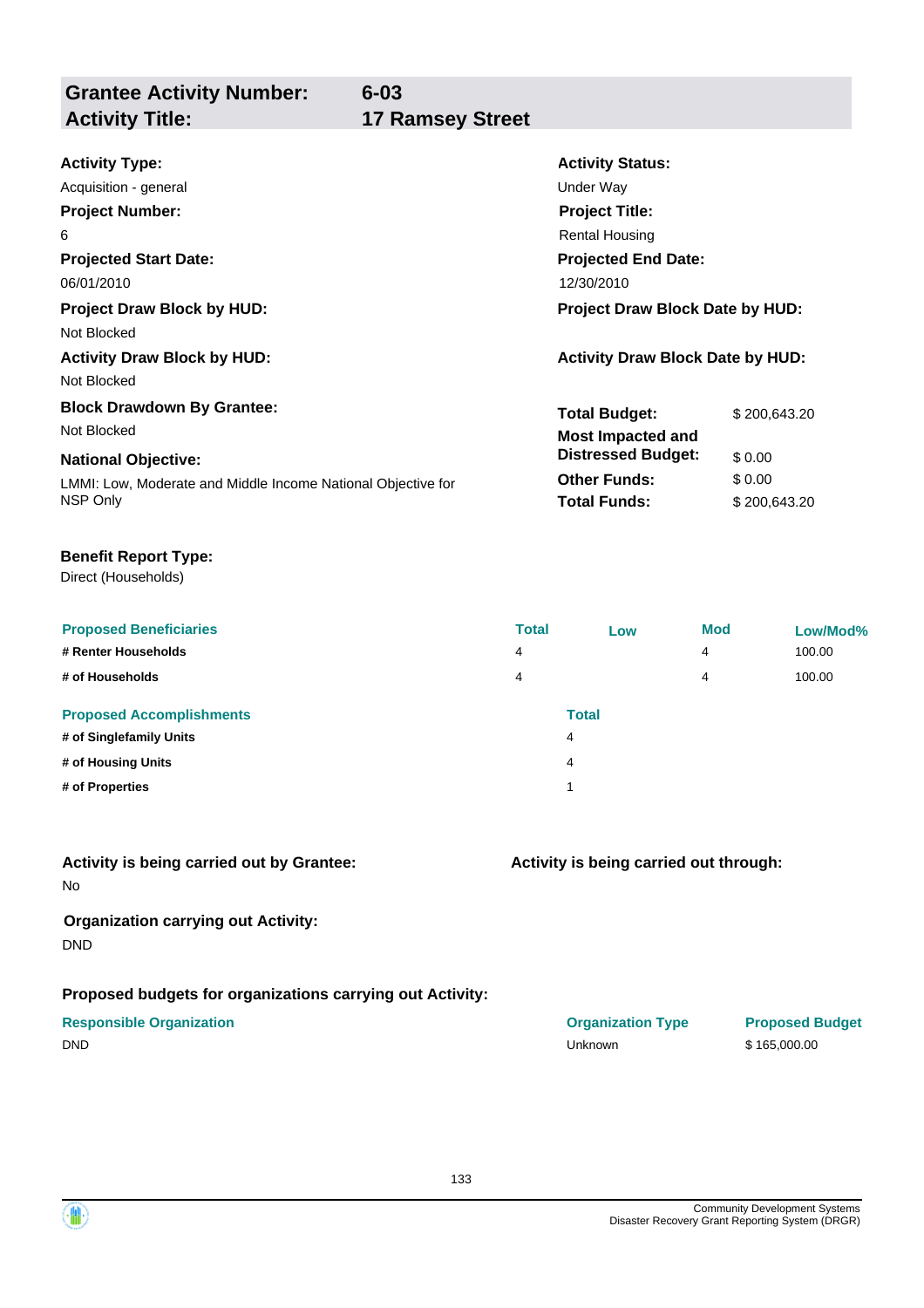### **Location Description:**

17 Ramsey Street, Dorchester MA 02125

### **Activity Description:**

Acquistion of a four family REO property to be RFP'd for rental units.

**Environmental Assessment:** COMPLETED

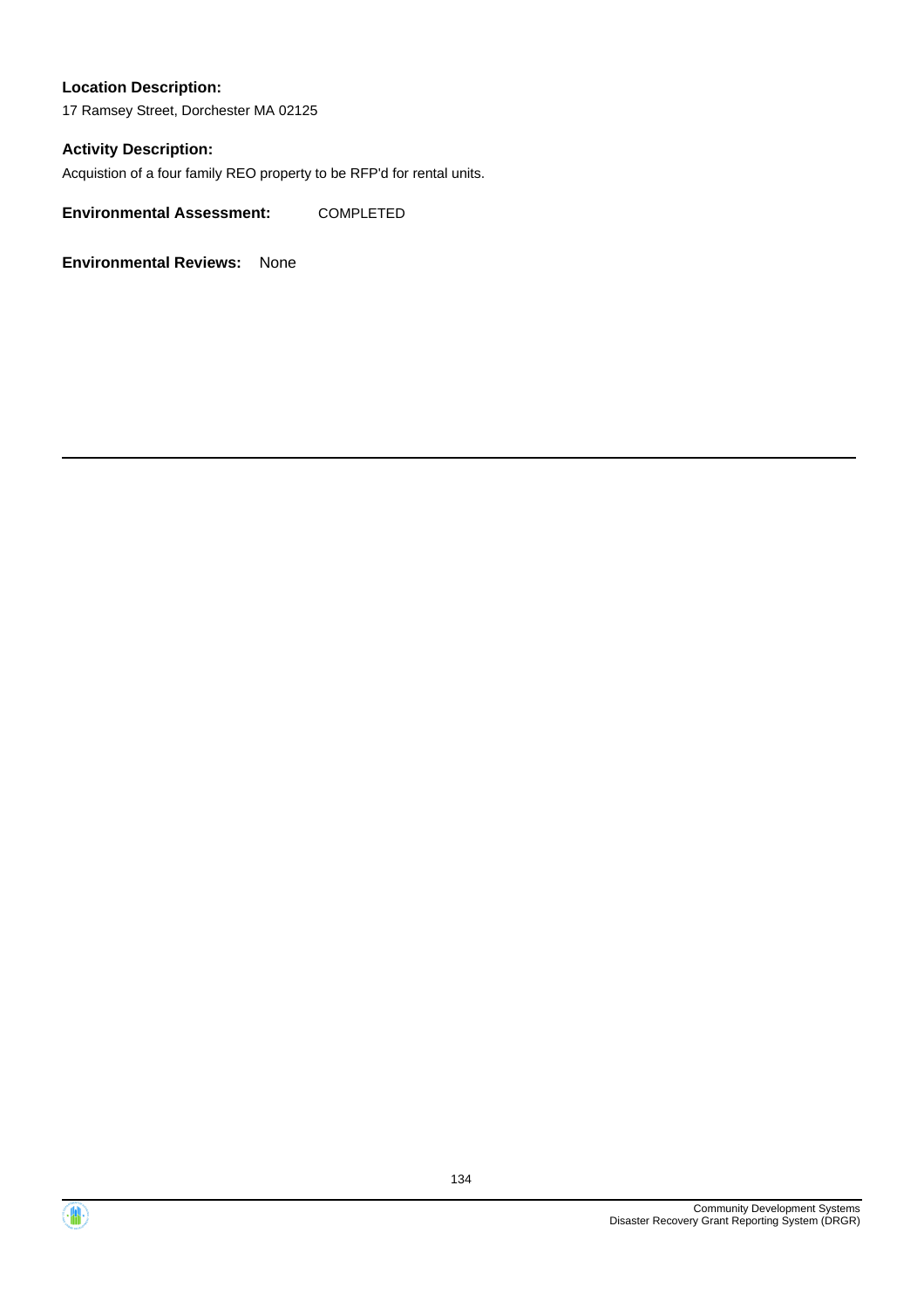**Grantee Activity Number:**

**6-04**

# **Activity Title: COMPLETED- 6 Lorne Street**

| <b>Activity Type:</b>                                        | <b>Activity Status:</b>                 |              |  |
|--------------------------------------------------------------|-----------------------------------------|--------------|--|
| Rehabilitation/reconstruction of residential structures      | Completed                               |              |  |
| <b>Project Number:</b>                                       | <b>Project Title:</b>                   |              |  |
| 6                                                            | <b>Rental Housing</b>                   |              |  |
| <b>Projected Start Date:</b>                                 | <b>Projected End Date:</b>              |              |  |
| 06/04/2010                                                   | 06/30/2011                              |              |  |
| <b>Project Draw Block by HUD:</b>                            | <b>Project Draw Block Date by HUD:</b>  |              |  |
| Not Blocked                                                  |                                         |              |  |
| <b>Activity Draw Block by HUD:</b>                           | <b>Activity Draw Block Date by HUD:</b> |              |  |
| Not Blocked                                                  |                                         |              |  |
| <b>Block Drawdown By Grantee:</b>                            | <b>Total Budget:</b>                    | \$179,270.67 |  |
| Not Blocked                                                  | <b>Most Impacted and</b>                |              |  |
| <b>National Objective:</b>                                   | <b>Distressed Budget:</b>               | \$0.00       |  |
| LMMI: Low, Moderate and Middle Income National Objective for | <b>Other Funds:</b>                     | \$0.00       |  |
| NSP Only                                                     | <b>Total Funds:</b>                     | \$179,270.67 |  |
|                                                              |                                         |              |  |

### **Benefit Report Type:**

Direct (Households)

| <b>Proposed Beneficiaries</b><br># Renter Households<br># of Households | <b>Total</b> | Low          | <b>Mod</b> | Low/Mod%<br>100.00<br>100.00 |
|-------------------------------------------------------------------------|--------------|--------------|------------|------------------------------|
| <b>Proposed Accomplishments</b><br># of Singlefamily Units              |              | <b>Total</b> |            |                              |
| # of Housing Units<br># of Properties                                   | ٠            |              |            |                              |
|                                                                         |              |              |            |                              |

## **Activity is being carried out by Grantee:**

No

### **Organization carrying out Activity:** DND

### **Proposed budgets for organizations carrying out Activity:**

### **Activity is being carried out through:**

**Responsible Organization COVID-10 COVID-10 Organization Type Proposed Budget** DND Unknown \$ 100,000.00

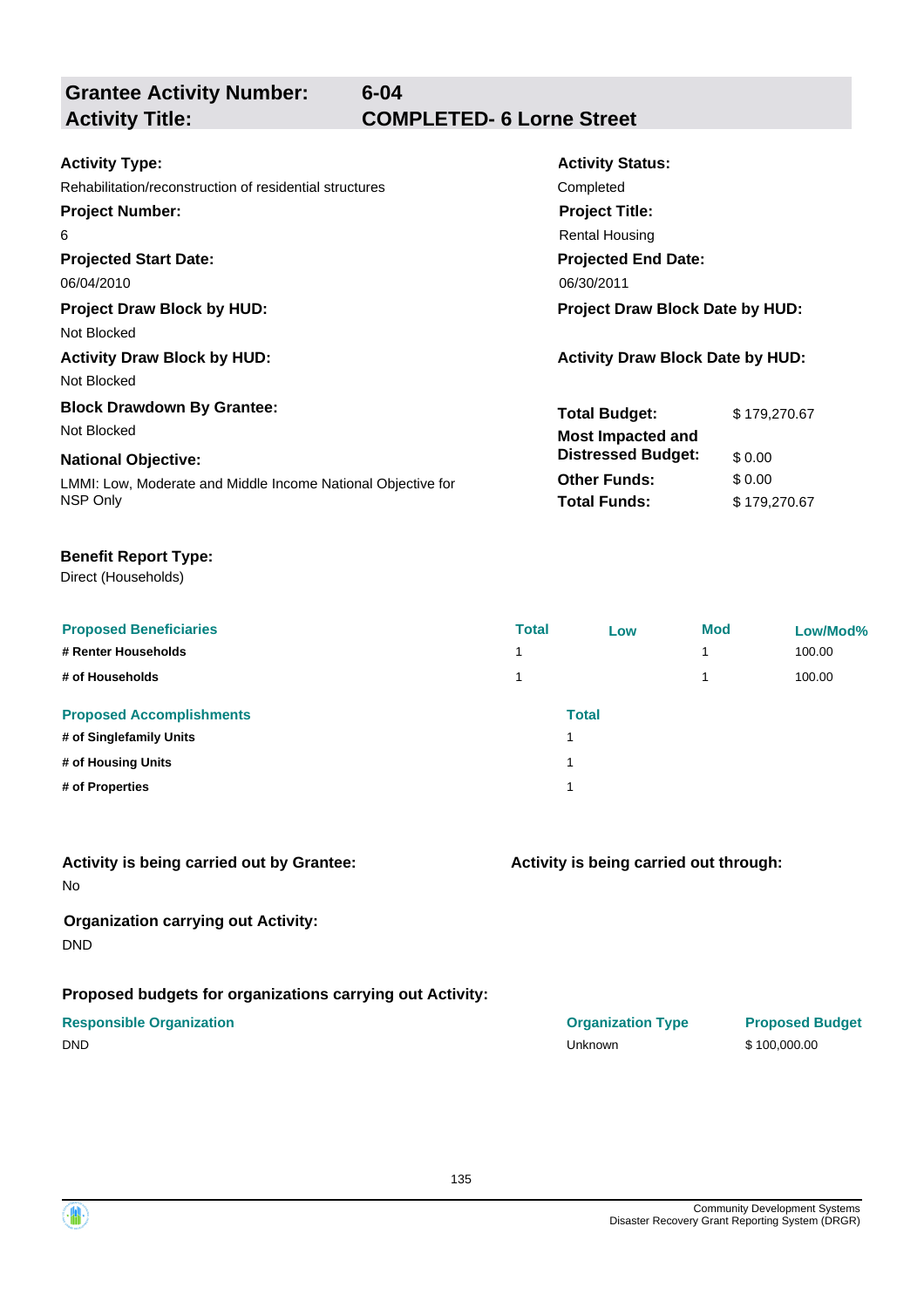# **Location Description:**

6 Lorne Street, Dorchester 02124

### **Activity Description:**

One of three units in a foreclosed property. This one will be affordable to 80%; the other two are VLI units reported at 12-04.

**Environmental Assessment:** COMPLETED



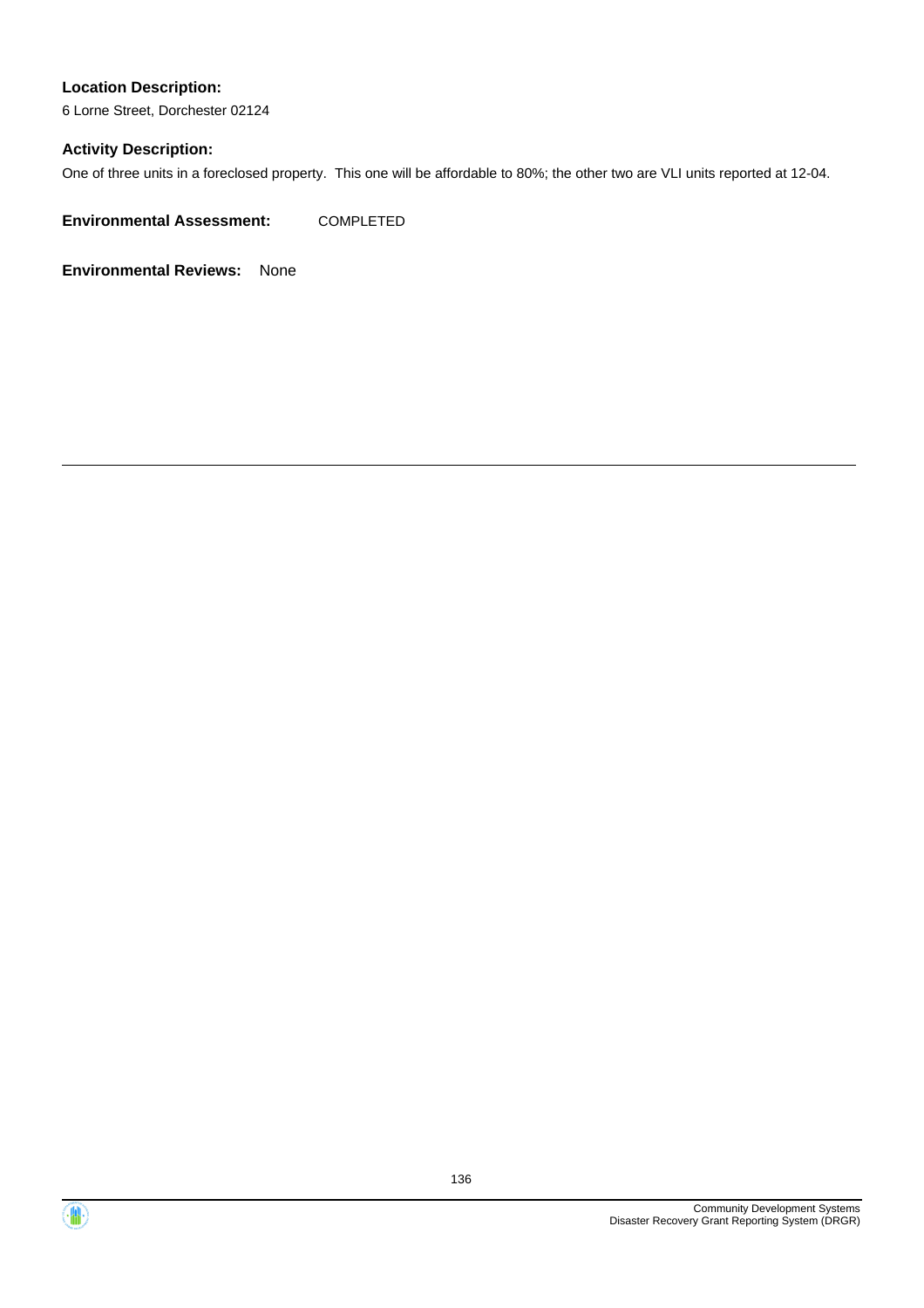**Grantee Activity Number: Activity Title: 137 Intervale Street**

# **6-05**

| <b>Activity Type:</b>                                        | <b>Activity Status:</b>                 |             |  |
|--------------------------------------------------------------|-----------------------------------------|-------------|--|
| Acquisition - general                                        | Under Way                               |             |  |
| <b>Project Number:</b>                                       | <b>Project Title:</b>                   |             |  |
| 6                                                            | <b>Rental Housing</b>                   |             |  |
| <b>Projected Start Date:</b>                                 | <b>Projected End Date:</b>              |             |  |
| 03/01/2010                                                   | 01/15/2011                              |             |  |
| <b>Project Draw Block by HUD:</b>                            | Project Draw Block Date by HUD:         |             |  |
| Not Blocked                                                  |                                         |             |  |
| <b>Activity Draw Block by HUD:</b>                           | <b>Activity Draw Block Date by HUD:</b> |             |  |
| Not Blocked                                                  |                                         |             |  |
| <b>Block Drawdown By Grantee:</b>                            | <b>Total Budget:</b>                    | \$74,987.08 |  |
| Not Blocked                                                  | <b>Most Impacted and</b>                |             |  |
| <b>National Objective:</b>                                   | <b>Distressed Budget:</b>               | \$0.00      |  |
| LMMI: Low, Moderate and Middle Income National Objective for | <b>Other Funds:</b>                     | \$0.00      |  |
| NSP Only                                                     | <b>Total Funds:</b>                     | \$74,987.08 |  |

### **Benefit Report Type:**

Direct (Households)

| <b>Proposed Beneficiaries</b><br># Renter Households       | <b>Total</b><br>$\overline{\phantom{a}}$ | Low          | <b>Mod</b><br>1 | Low/Mod%<br>100.00 |
|------------------------------------------------------------|------------------------------------------|--------------|-----------------|--------------------|
| # of Households                                            |                                          |              | 4               | 100.00             |
| <b>Proposed Accomplishments</b><br># of Singlefamily Units |                                          | <b>Total</b> |                 |                    |
| # of Housing Units                                         |                                          |              |                 |                    |
| # of Properties                                            |                                          |              |                 |                    |

# **Activity is being carried out by Grantee:**

No

### **Organization carrying out Activity:** DND

### **Proposed budgets for organizations carrying out Activity:**

### **Activity is being carried out through:**

**Responsible Organization Organization Type Proposed Budget** DND Unknown \$ 61,011.22

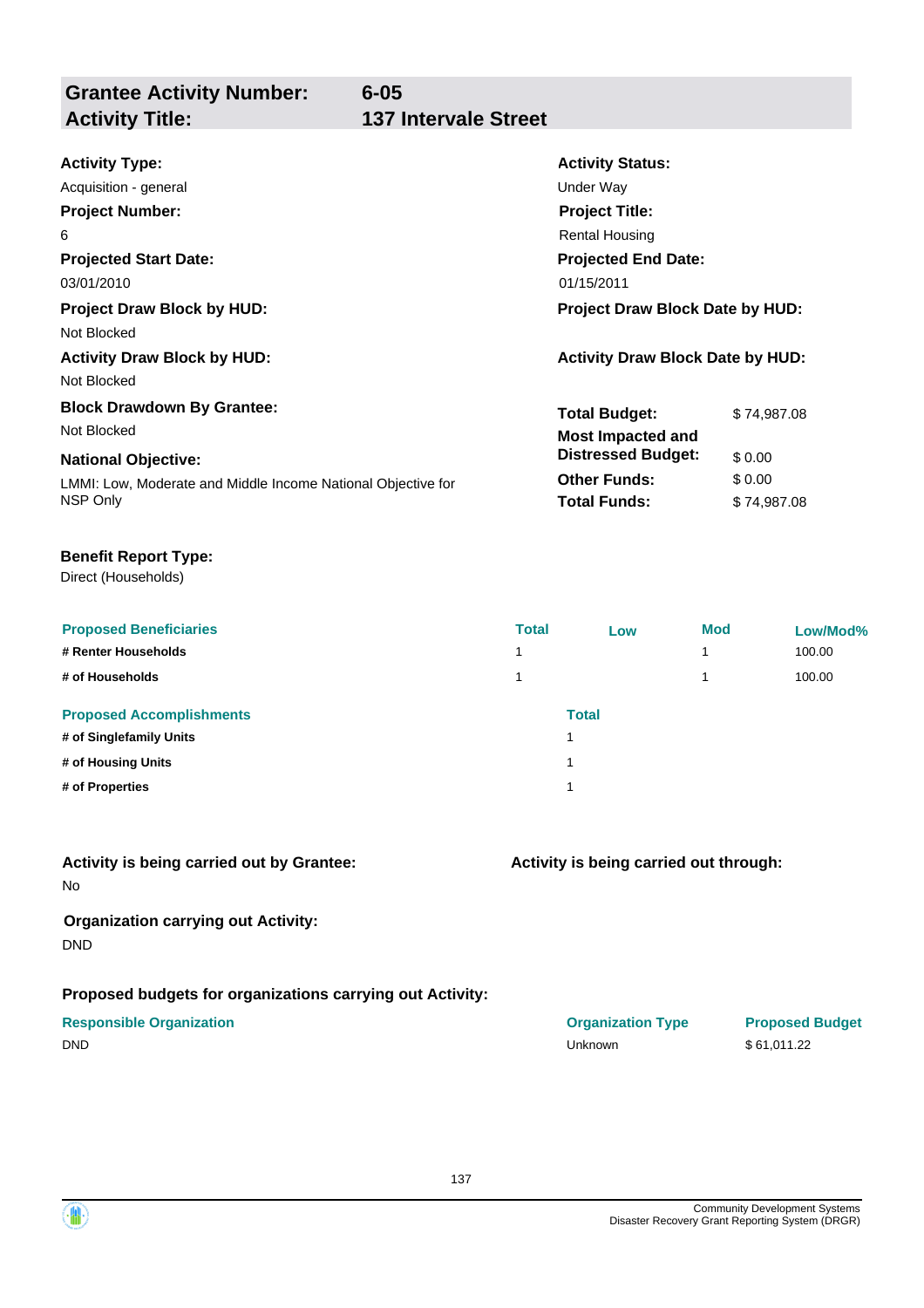### **Location Description:**

137 Intervale Street, Roxbury MA 02119

### **Activity Description:**

Aquisition of a 3 family building, Two of the units are VLI and are reported at activity 12-07. This unit is the moderate income unit.

### **Environmental Assessment:**



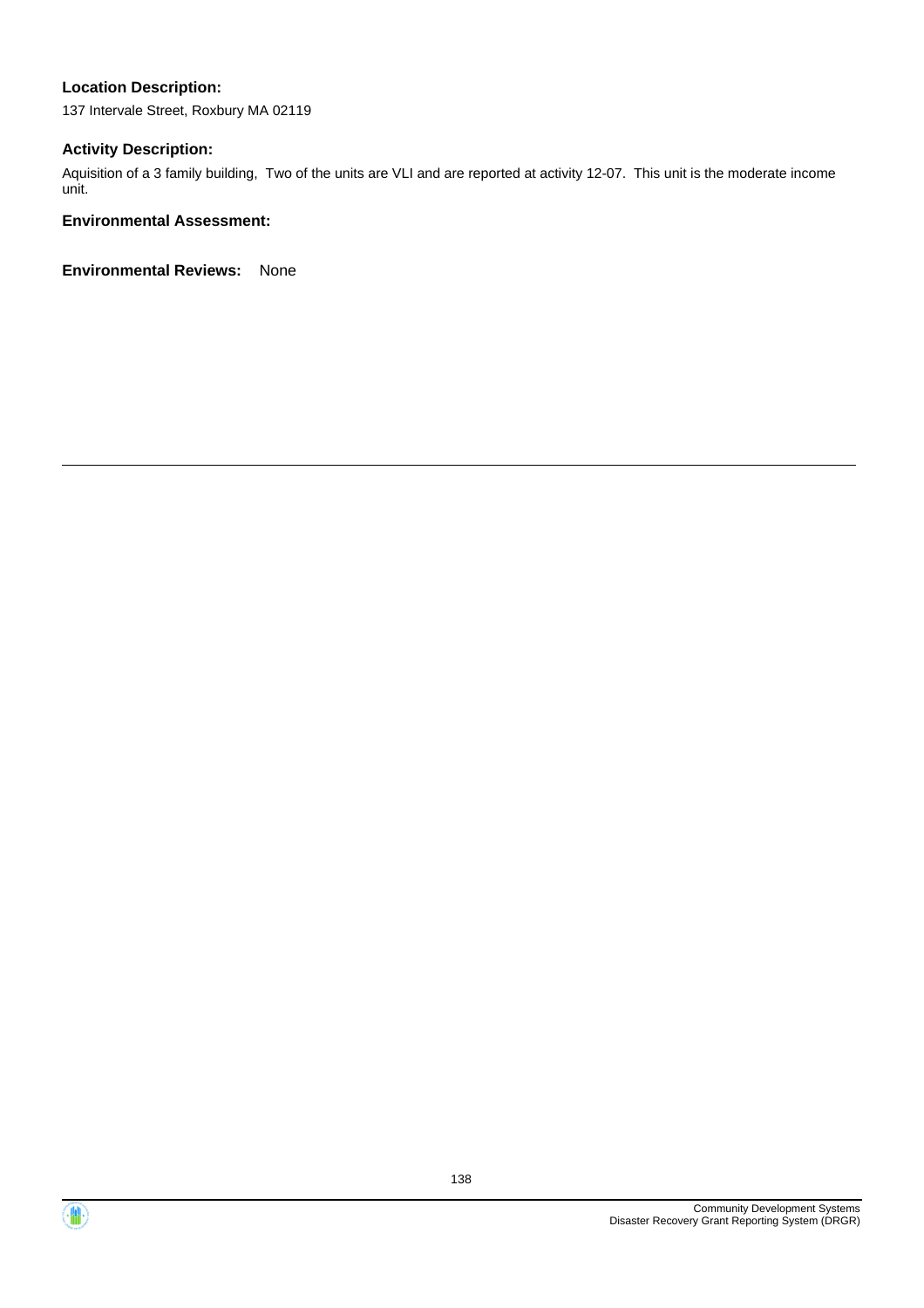**Grantee Activity Number: Activity Title: 990 River Street**

**6-06**

| <b>Activity Type:</b>                                        | <b>Activity Status:</b>                 |        |  |
|--------------------------------------------------------------|-----------------------------------------|--------|--|
| Acquisition - general                                        | Under Way                               |        |  |
| <b>Project Number:</b>                                       | <b>Project Title:</b>                   |        |  |
| 6                                                            | <b>Rental Housing</b>                   |        |  |
| <b>Projected Start Date:</b>                                 | <b>Projected End Date:</b>              |        |  |
| 03/12/2010                                                   | 12/30/2010                              |        |  |
| <b>Project Draw Block by HUD:</b>                            | <b>Project Draw Block Date by HUD:</b>  |        |  |
| Not Blocked                                                  |                                         |        |  |
| <b>Activity Draw Block by HUD:</b>                           | <b>Activity Draw Block Date by HUD:</b> |        |  |
| Not Blocked                                                  |                                         |        |  |
| <b>Block Drawdown By Grantee:</b>                            | <b>Total Budget:</b>                    | \$0.00 |  |
| Not Blocked                                                  | <b>Most Impacted and</b>                |        |  |
| <b>National Objective:</b>                                   | <b>Distressed Budget:</b>               | \$0.00 |  |
| LMMI: Low, Moderate and Middle Income National Objective for | <b>Other Funds:</b>                     | \$0.00 |  |
| NSP Only                                                     | <b>Total Funds:</b>                     | \$0.00 |  |

### **Benefit Report Type:**

Direct (Households)

| <b>Proposed Beneficiaries</b><br># Renter Households<br># of Households | <b>Total</b> | Low          | <b>Mod</b> | Low/Mod%<br>100.00<br>100.00 |
|-------------------------------------------------------------------------|--------------|--------------|------------|------------------------------|
| <b>Proposed Accomplishments</b><br># of Singlefamily Units              | ۸            | <b>Total</b> |            |                              |
| # of Housing Units                                                      | и            |              |            |                              |
| # of Properties                                                         | 4            |              |            |                              |

| Activity is being carried out by Grantee: |  |
|-------------------------------------------|--|
|-------------------------------------------|--|

### Yes

### **Organization carrying out Activity:**

Department of Neighborhood Development2

### **Proposed budgets for organizations carrying out Activity:**

### **Activity is being carried out through:**

Grantee Employees and Contractors

| <b>Responsible Organization</b>         | <b>Organization Type</b> | <b>Proposed Budget</b> |
|-----------------------------------------|--------------------------|------------------------|
| Department of Neighborhood Development2 | Local Government         | \$0.00                 |

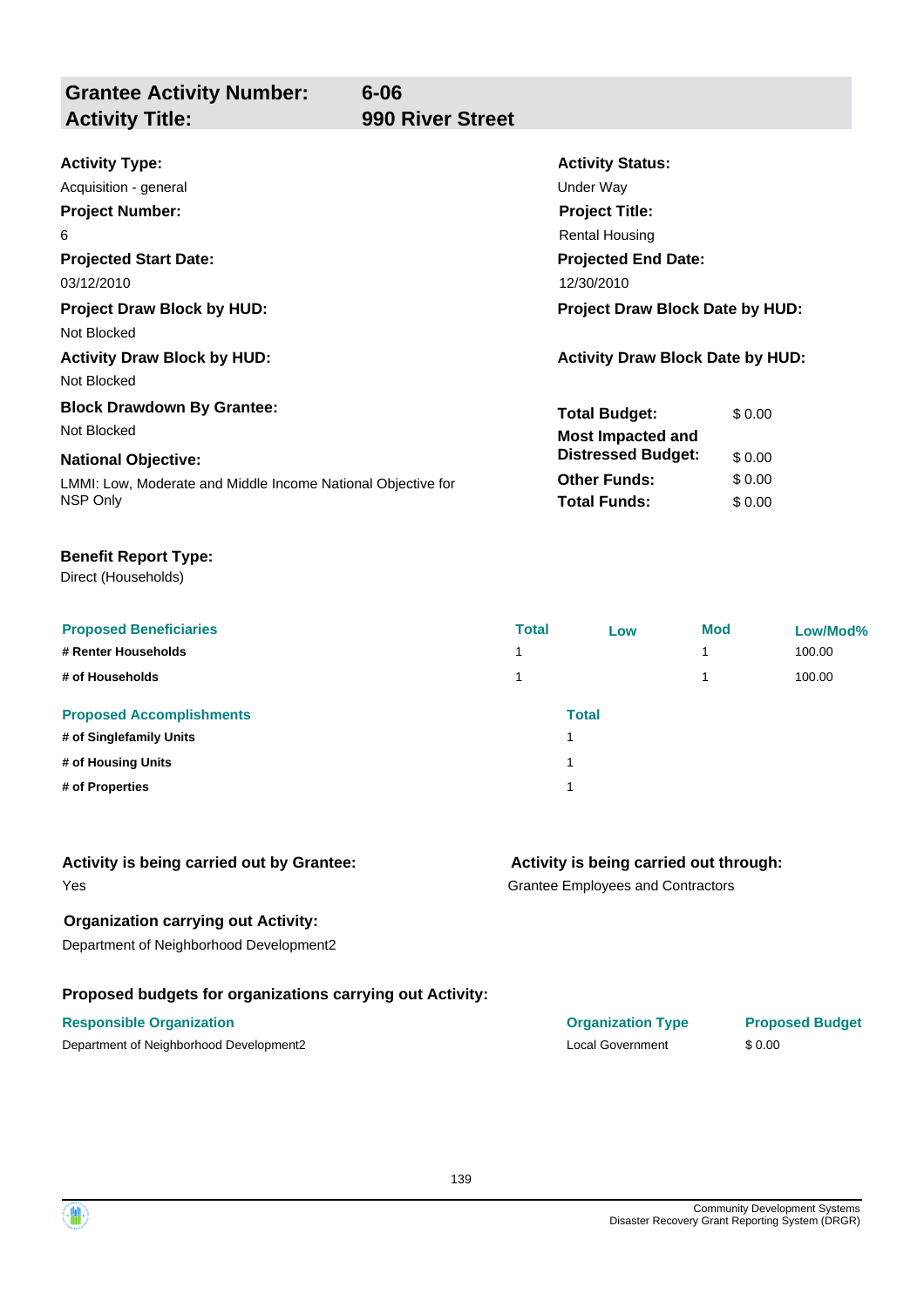### **Location Description:**

990 River Street

### **Activity Description:**

990 River Street, After the VLI switches this will be \$182,544.53

**Environmental Assessment:** COMPLETED

**Environmental Reviews:** None

Community Development Systems

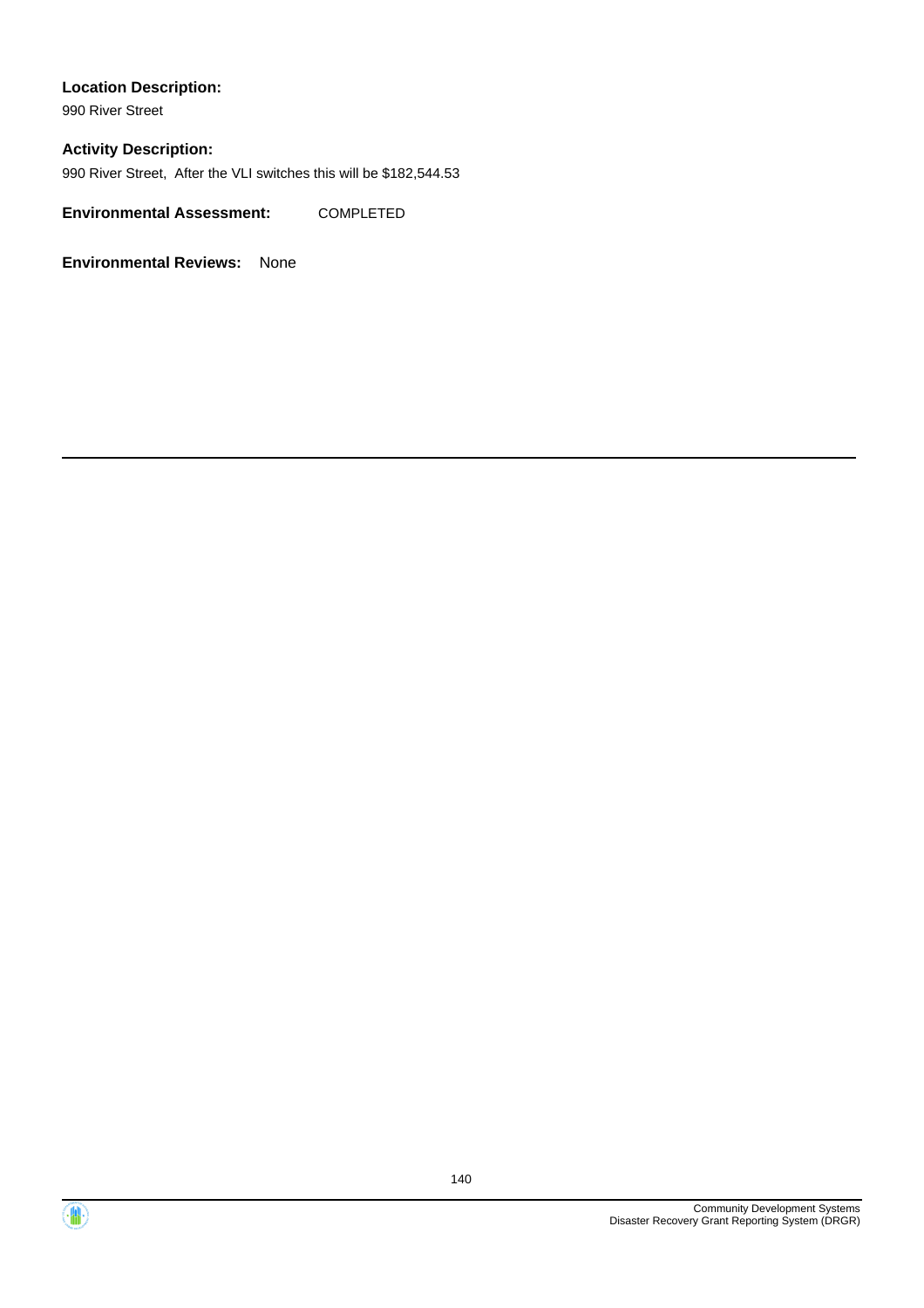**Grantee Activity Number: Activity Title: 72 Esmond Street**

# **6-07**

| <b>Activity Type:</b>                                        | <b>Activity Status:</b>                 |        |  |
|--------------------------------------------------------------|-----------------------------------------|--------|--|
| Acquisition - general                                        | Under Way                               |        |  |
| <b>Project Number:</b>                                       | <b>Project Title:</b>                   |        |  |
| 6                                                            | Rental Housing                          |        |  |
| <b>Projected Start Date:</b>                                 | <b>Projected End Date:</b>              |        |  |
| 04/02/2010                                                   | 12/30/2010                              |        |  |
| <b>Project Draw Block by HUD:</b>                            | <b>Project Draw Block Date by HUD:</b>  |        |  |
| Not Blocked                                                  |                                         |        |  |
| <b>Activity Draw Block by HUD:</b>                           | <b>Activity Draw Block Date by HUD:</b> |        |  |
| Not Blocked                                                  |                                         |        |  |
| <b>Block Drawdown By Grantee:</b>                            | <b>Total Budget:</b>                    | \$0.00 |  |
| Not Blocked                                                  | <b>Most Impacted and</b>                |        |  |
| <b>National Objective:</b>                                   | <b>Distressed Budget:</b>               | \$0.00 |  |
| LMMI: Low, Moderate and Middle Income National Objective for | <b>Other Funds:</b>                     | \$0.00 |  |
| NSP Only                                                     | <b>Total Funds:</b>                     | \$0.00 |  |

### **Benefit Report Type:**

Direct (Households)

| <b>Proposed Beneficiaries</b>   | <b>Total</b> | Low          | <b>Mod</b> | Low/Mod% |
|---------------------------------|--------------|--------------|------------|----------|
| # Renter Households             |              |              |            | 100.00   |
| # of Households                 |              |              |            | 100.00   |
| <b>Proposed Accomplishments</b> |              | <b>Total</b> |            |          |
| # of Singlefamily Units         |              | 1            |            |          |
| # of Housing Units              |              | и            |            |          |

| Activity is being carried out by Grantee: |  |  |
|-------------------------------------------|--|--|
|-------------------------------------------|--|--|

# Yes

### **Organization carrying out Activity:**

Department of Neighborhood Development2

### **Proposed budgets for organizations carrying out Activity:**

### **Responsible Organization Organization Type Proposed Budget**

Department of Neighborhood Development2 Local Government \$ 0.00

**Location Description:**

Grantee Employees and Contractors **Activity is being carried out through:**

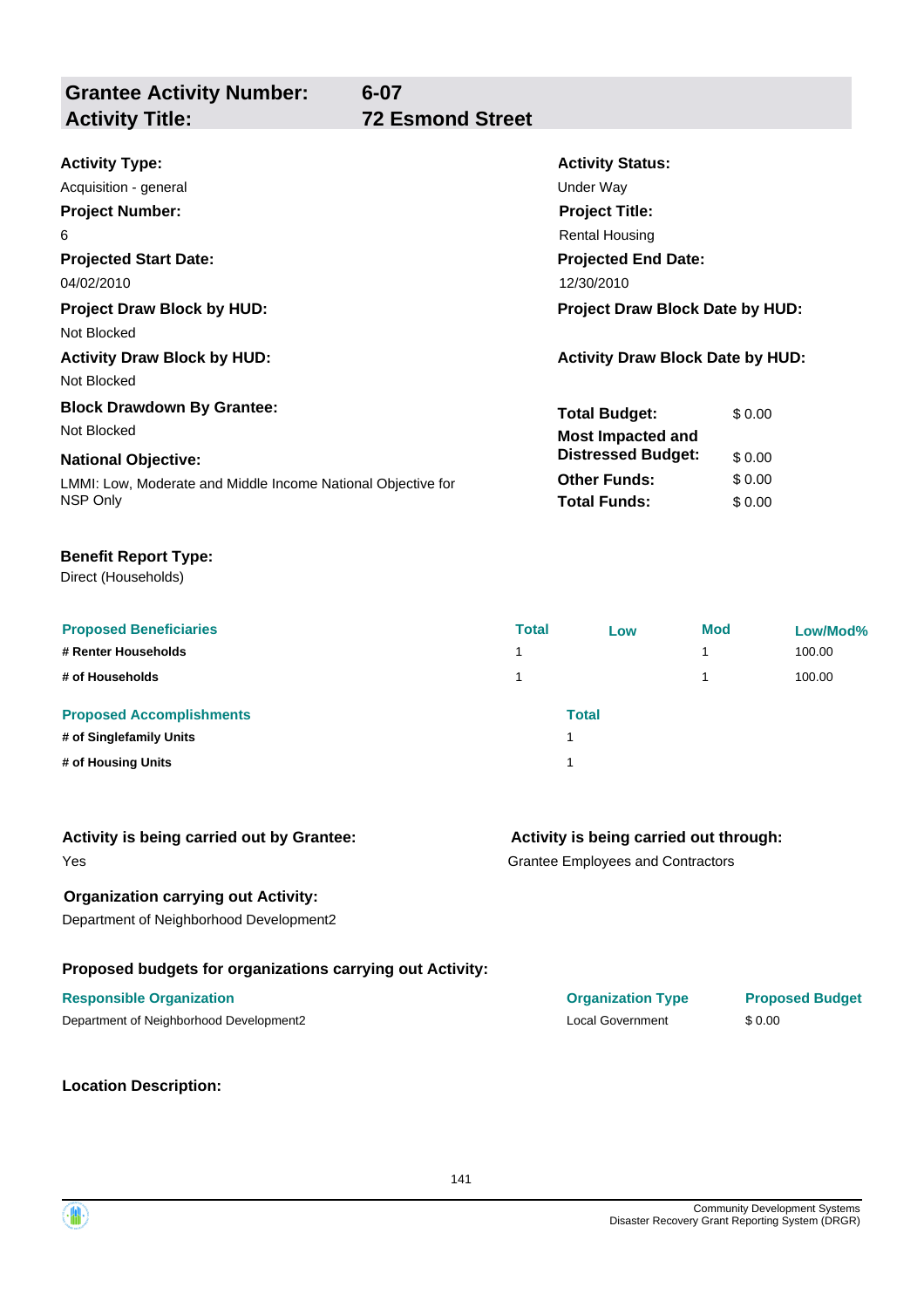72 Esmond Street

### **Activity Description:**

72 Esmond Street part of the acquisition (12-05) is being moved here because there are no VLI units. The rehab is on NSP2.

**Environmental Assessment:** COMPLETED



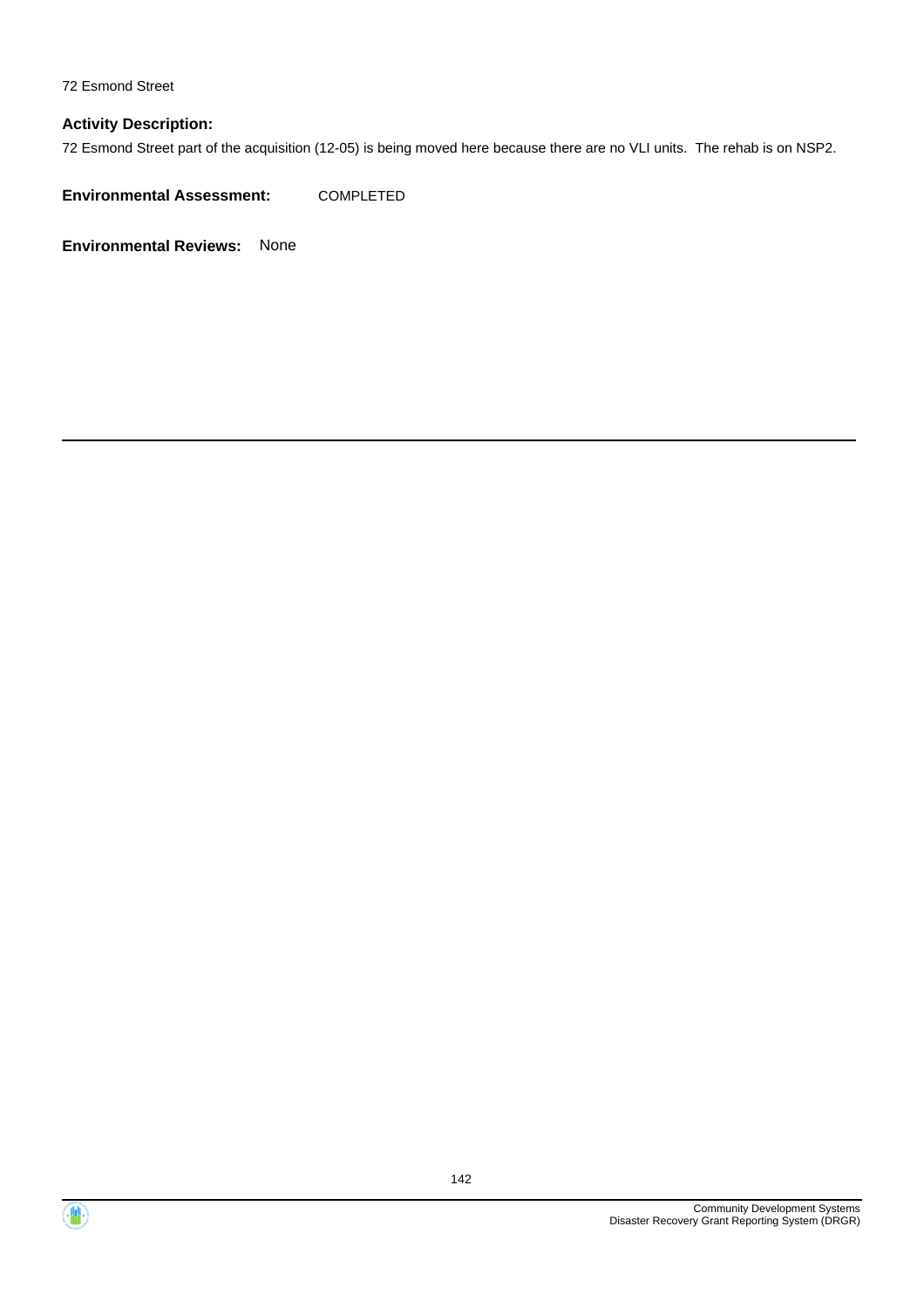**Grantee Activity Number: Activity Title: 257 Humboldt Avenue**

# **6-08**

| <b>Activity Type:</b>                                        | <b>Activity Status:</b>                 |             |  |
|--------------------------------------------------------------|-----------------------------------------|-------------|--|
| Acquisition - general                                        | Under Way                               |             |  |
| <b>Project Number:</b>                                       | <b>Project Title:</b>                   |             |  |
| 6                                                            | <b>Rental Housing</b>                   |             |  |
| <b>Projected Start Date:</b>                                 | <b>Projected End Date:</b>              |             |  |
| 03/05/2010                                                   | 09/30/2010                              |             |  |
| <b>Project Draw Block by HUD:</b>                            | <b>Project Draw Block Date by HUD:</b>  |             |  |
| Not Blocked                                                  |                                         |             |  |
| <b>Activity Draw Block by HUD:</b>                           | <b>Activity Draw Block Date by HUD:</b> |             |  |
| Not Blocked                                                  |                                         |             |  |
| <b>Block Drawdown By Grantee:</b>                            | <b>Total Budget:</b>                    | \$59,158.45 |  |
| Not Blocked                                                  | <b>Most Impacted and</b>                |             |  |
| <b>National Objective:</b>                                   | <b>Distressed Budget:</b>               | \$0.00      |  |
| LMMI: Low, Moderate and Middle Income National Objective for | <b>Other Funds:</b>                     | \$0.00      |  |
| NSP Only                                                     | <b>Total Funds:</b>                     | \$59,158.45 |  |

### **Benefit Report Type:**

NA

| <b>Proposed Accomplishments</b> | Total |
|---------------------------------|-------|
| # of Singlefamily Units         |       |
| # of Housing Units              |       |
| # of Properties                 |       |

| Activity is being carried out by Grantee: |  |
|-------------------------------------------|--|
| - No                                      |  |

### **Organization carrying out Activity:**

DND

### **Proposed budgets for organizations carrying out Activity:**

### **Location Description:**

257 Humboldt is a 3 unit rental property with two of units reported at 12-01 as VLI.

**Activity is being carried out through:**

| <b>Responsible Organization</b> | <b>Organization Type</b> | <b>Proposed Budget</b> |
|---------------------------------|--------------------------|------------------------|
| <b>DND</b>                      | Unknown                  | \$59.158.45            |

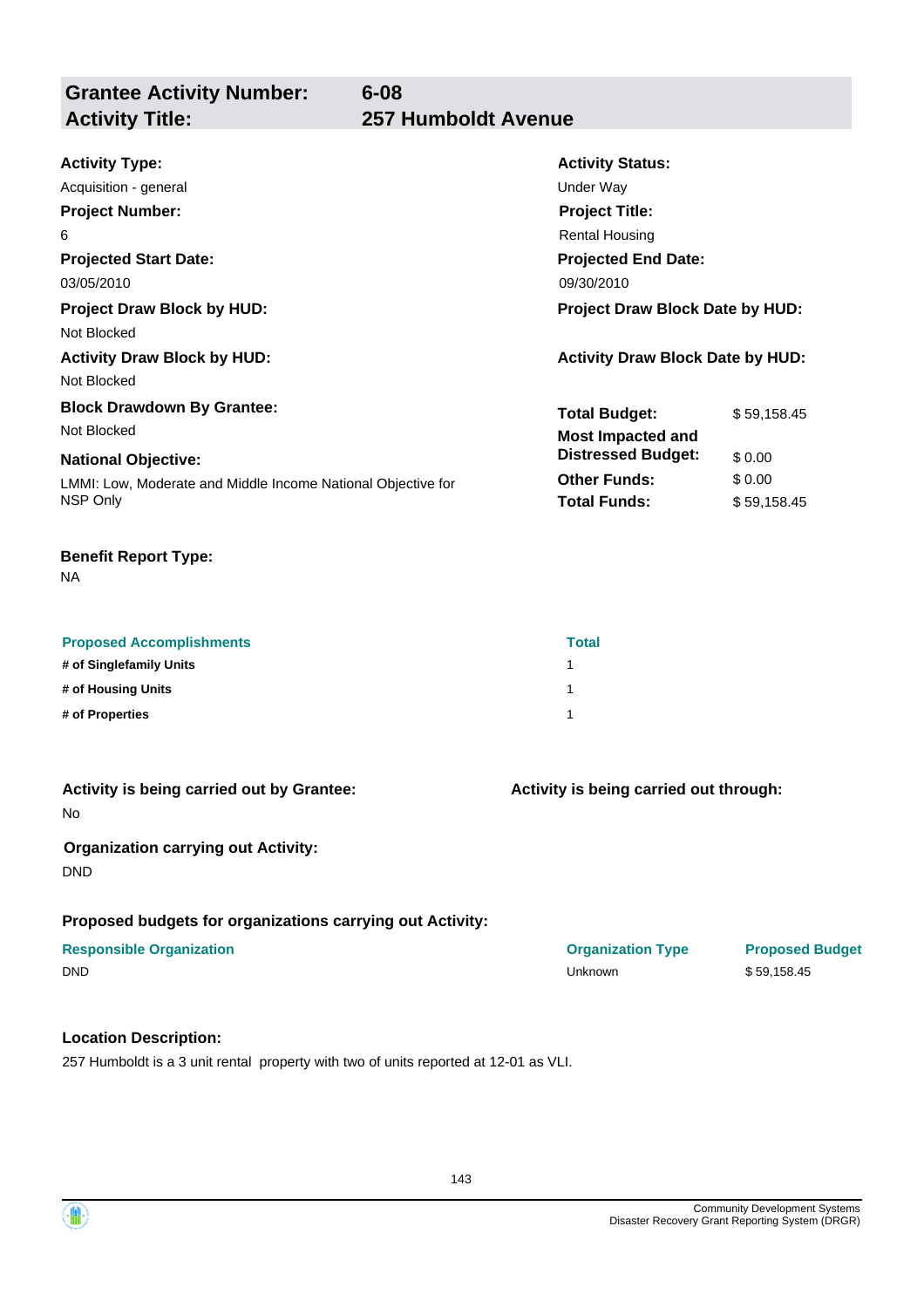### **Activity Description:**

Acquisition of property

**Environmental Assessment:** COMPLETED

**Environmental Reviews:** None

# **Action Plan Comments:**

Reviewer - Added via data correction. This row should have existed

# **Action Plan History**

| <b>Version</b>       | <b>Date</b> |
|----------------------|-------------|
| B-08-MN-25-0001 AP#1 | 08/30/2010  |
| B-08-MN-25-0001 AP#2 | 07/29/2011  |
| B-08-MN-25-0001 AP#3 | 05/01/2012  |
| B-08-MN-25-0001 AP#4 | 07/25/2012  |